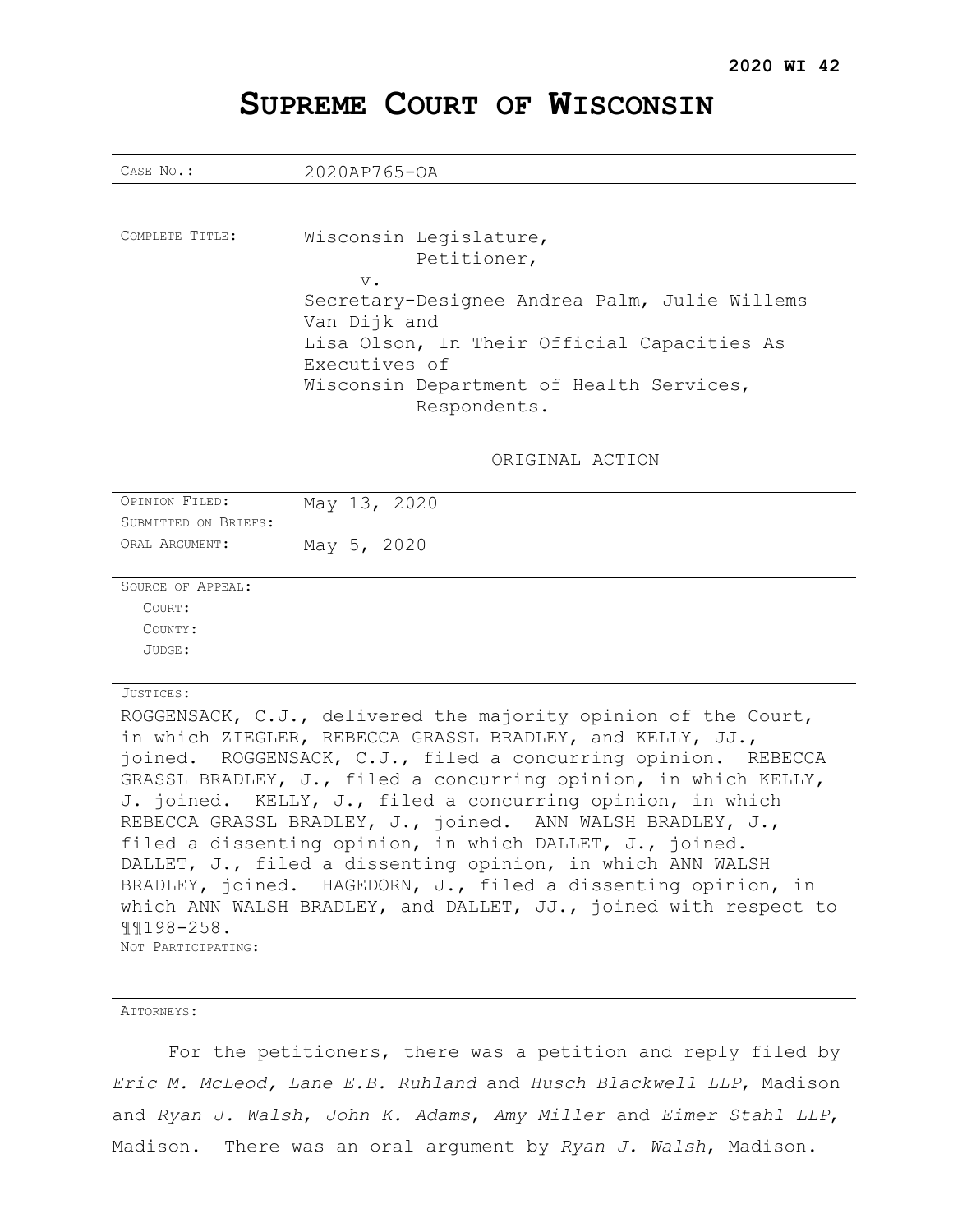For the respondents, there was a response filed by *Colin A. Hector, Thomas C. Bellavia, Colin R. Stroud, Hannah S. Jurss, Steven C. Kilpatrick,* assistant attorneys general, and *Joshua L. Kaul*, attorney general. There was an oral argument by *Colin Thomas Roth*, assistant attorney general.

An amicus curiae brief was filed on behalf of The Tavern League of Wisconsin by *James A. Friedman, Zachary P. Bemis, Maxted M. Lenz* and *Godfrey & Kahn, S.C.*, Madison.

An amicus curiae brief was filed on behalf of Wisconsin Faith Voices for Justice by *Stephen E. Kravit*, *Benjamin J. Glicksman* and *Kravit, Hovel & Krawczyk, S.C.*, Milwaukee.

An amicus curiae brief was filed on behalf of Americans for Prosperity – Wisconsin by *Matthew M. Fernholz* and *Cramer, Multhauf & Hammes, LLP*, Waukesha and *Eric R. Bolinder*, pro hac vice, Arlington, Virginia.

An amicus curiae brief was filed on behalf of Wisconsin Manufacturers and Commerce and Wisconsin Dairy Alliance by *Robert I. Fassbender* and *Great Lakes Legal Foundation*, Madison and *Corydon J. Fish*, Madison.

An amicus curiae brief was filed on behalf of Wisconsin Public Health Association, Wisconsin Nurses Association, Wisconsin Chapter of American Academy of Pediatrics and Other Healthcare Amici Curiae by *Jeffrey A. Mandell* and *Stafford Rosenbaum LLP*, Madison.

An amicus curiae brief was filed on behalf of Legal Scholars as Amici Curiae by *Miriam Seifter*, *Robert Yablon* and the *University*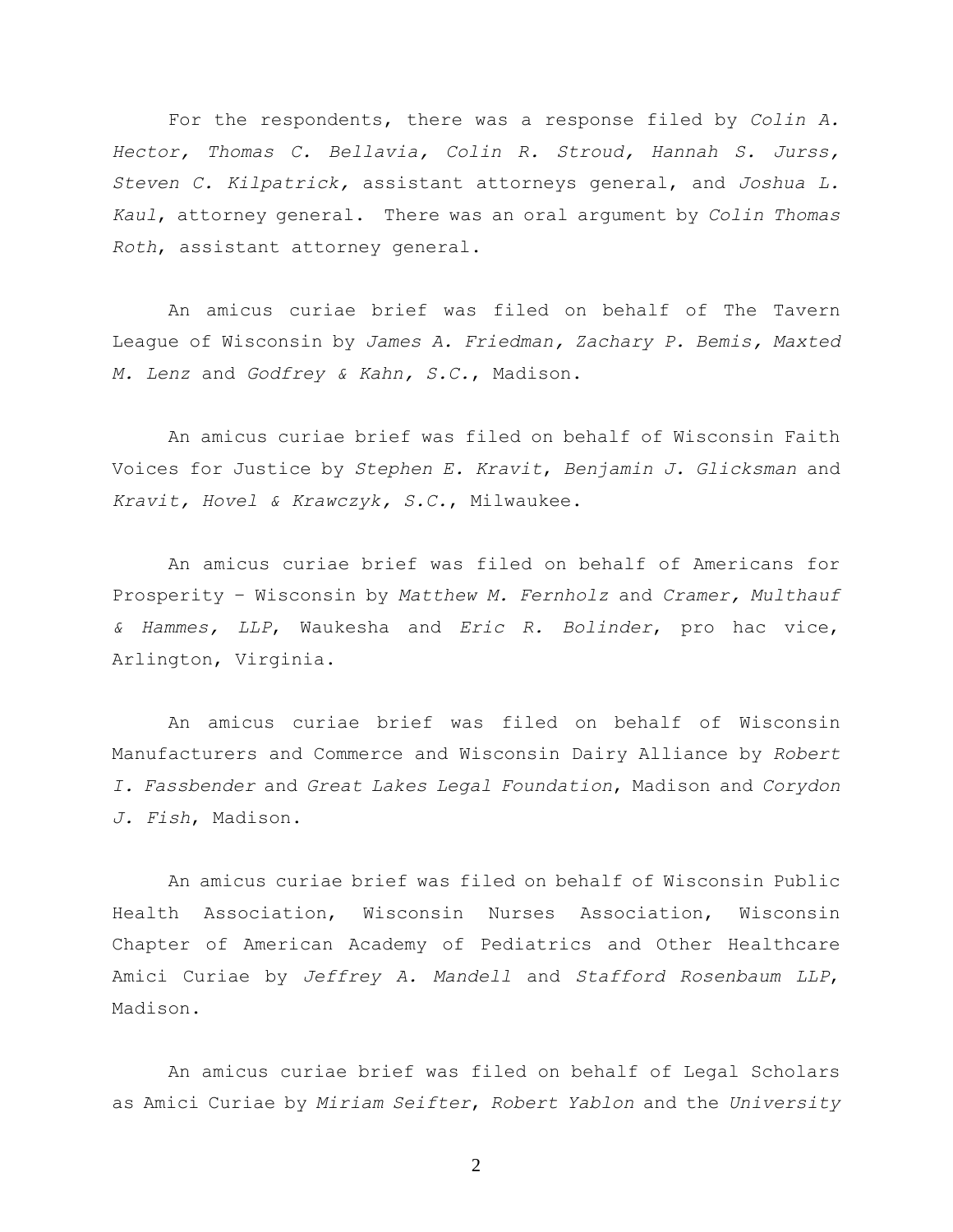*of Wisconsin Law School* and *Barry J. Blonien* and *Boardman & Clark LLP*, Madison.

An amicus curiae brief was filed on behalf of Wisconsin Association of Local Health Departments and Boards and Associated Municipalities and Counties by *Paul V. Gagliardi*, Salem.

An amicus curiae brief was filed on behalf of 24 Wisconsin Community, Advocacy, Labor and Membership Organizations by *Douglas M. Poland* and *Rathje Woodward LLC*, Madison and *Richard Saks* and *Hawks Quindel, S.C.,* Milwaukee.

An amicus curiae brief was filed on behalf of Hunter Nation, Wisconsin Lakeshore Business Association, Sport-Fishing Guides and Individual Anglers by *Adam M. Jarchow* and *Jarchow Law, LLC*, Clear Lake.

An amicus curiae brief was filed on behalf of Legal Action of Wisconsin, Inc. by *Amanda C. Aubrey*, *Carlos N. Bailey* and *Robert Bebb Held*, Madison.

An amicus curiae brief was filed on behalf of Americans for Prosperity – Wisconsin by *Matthew M. Fernholz* and *Cramer, Multhauf & Hammes, LLP*, Waukesha and *Eric R. Bolinder*, pro hac vice, Arlington, Virginia.

An amicus curiae brief was filed on behalf of Disability Rights Wisconsin, The Arc Wisconsin, The Arc and Disability and Aging Organizations by *Elaine J. Goldenberg*, pro hac vice, *Brendan B. Gants*, pro hac vice and *Munger, Tolles & Olson LLP*, Washington D.C. and *Kristin M. Kerschensteiner*, Madison and *Lauren C. Barnett*, pro hac vice and *Munger, Tolles & Olson LLP*, Los Angeles, California and *Shira Wakschlag*, pro hac vice, Washington, D.C.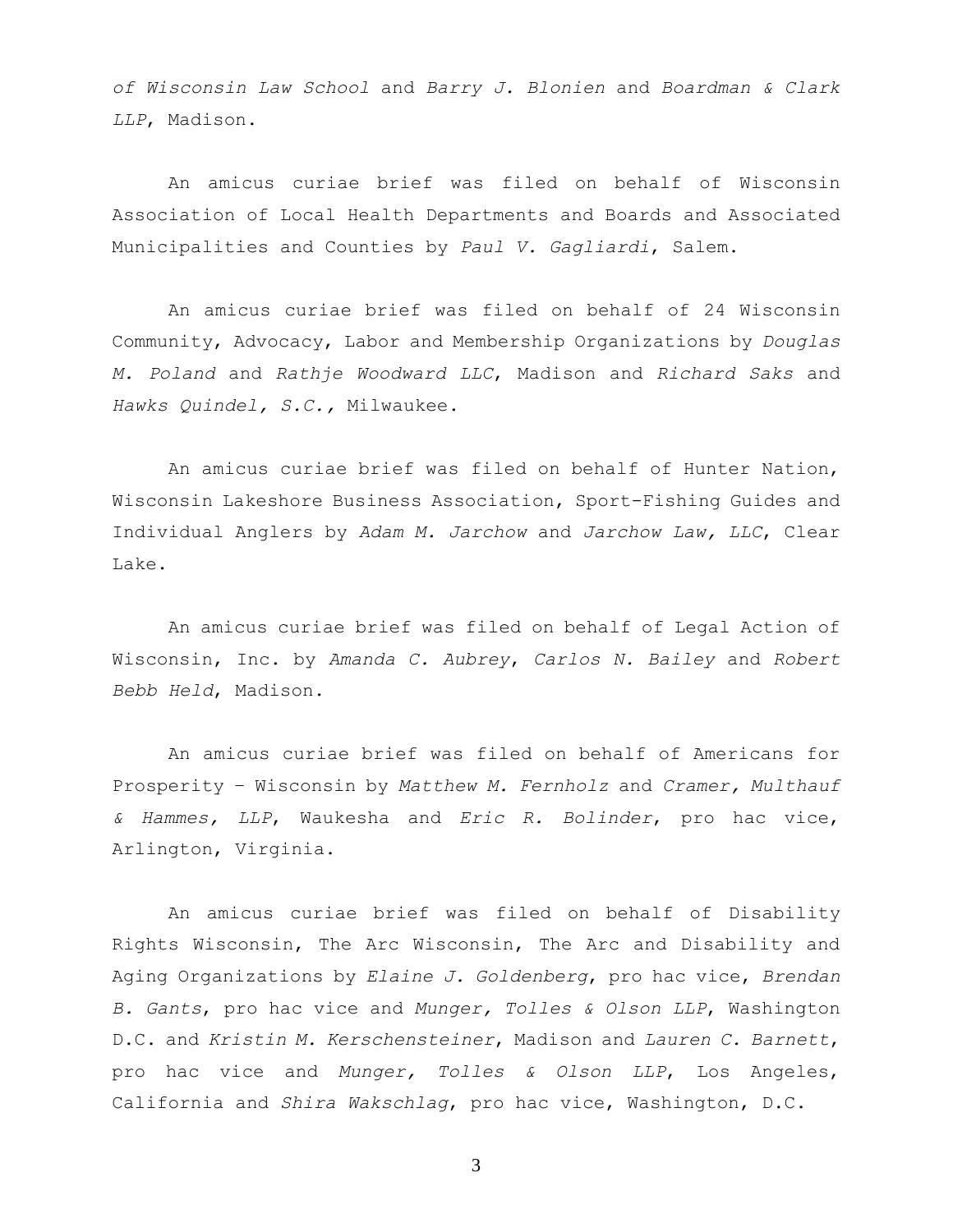An amicus curiae brief was filed on behalf of Milwaukee Teachers' Education Association, Madison Teachers, Inc., SEIU Healthcare Wisconsin, and Amalgamated Transit Union Local 998 by *Lester A. Pines*, *Tamara B. Packard*, *Christa O. Westerberg* and *Pines Bach LLP*, Madison.

An amicus curiae brief was filed on behalf of Independent Business Association of Wisconsin, Double Decker Automotive, Inc. and Shear Xcellence, LLC by *Richard M. Esenberg*, *Luke Berg*, *Anthony LoCoco*, *Lucas Vebber* and *Wisconsin Institute for Law and Liberty, Inc.*, Milwaukee.

An amicus curiae brief was filed on behalf of Washington County, Wisconsin by *Bradley S. Stern*, county attorney, West Bend.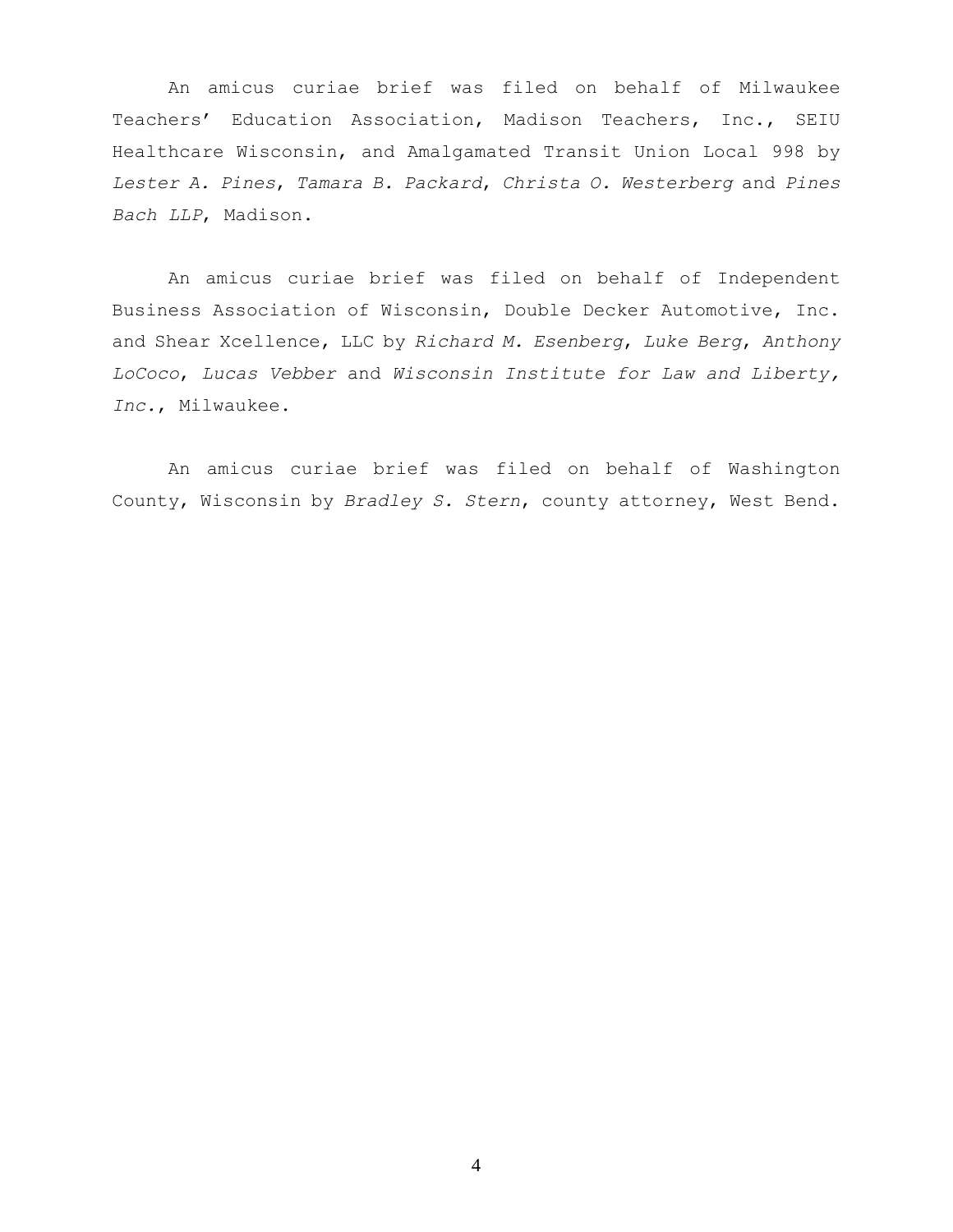### **2020 AP 42**

NOTICE

**This opinion is subject to further editing and modification. The final version will appear in the bound volume of the official reports.** 

No. 2020AP765-OA

#### STATE OF WISCONSIN THE STATE OF WISCONSIN THE STATE OF STATE OF STATE OF STATE OF STATE OF STATE OF STATE OF STATE OF STATE OF STATE OF STATE OF STATE OF STATE OF STATE OF STATE OF STATE OF STATE OF STATE OF STATE OF STATE

### **Wisconsin Legislature,**

#### **Petitioner,**

#### **v.**

**Secretary-Designee Andrea Palm, Julie Willems Van Dijk and Lisa Olson, In Their Official Capacities As Executives of Wisconsin Department of Health Services,**

#### **Respondents.**

## **FILED**

# **MAY 13, 2020**

Sheila T. Reiff Clerk of Supreme Court

ROGGENSACK, C.J., delivered the majority opinion of the Court, in which ZIEGLER, REBECCA GRASSL BRADLEY, and KELLY, JJ., joined. ROGGENSACK, C.J., filed a concurring opinion. REBECCA GRASSL BRADLEY, J., filed a concurring opinion, in which KELLY, J. joined. KELLY, J., filed a concurring opinion, in which REBECCA GRASSL BRADLEY, J., joined. ANN WALSH BRADLEY, J., filed a dissenting opinion, in which DALLET, J., joined. DALLET, J., filed a dissenting opinion, in which ANN WALSH BRADLEY, joined. HAGEDORN, J., filed a dissenting opinion, in which ANN WALSH BRADLEY, and DALLET, JJ., joined with respect to ¶¶198-258.

ORIGINAL ACTION. *Rights declared.*

¶1 PATIENCE DRAKE ROGGENSACK, C.J. This case is about the assertion of power by one unelected official, Andrea Palm, and her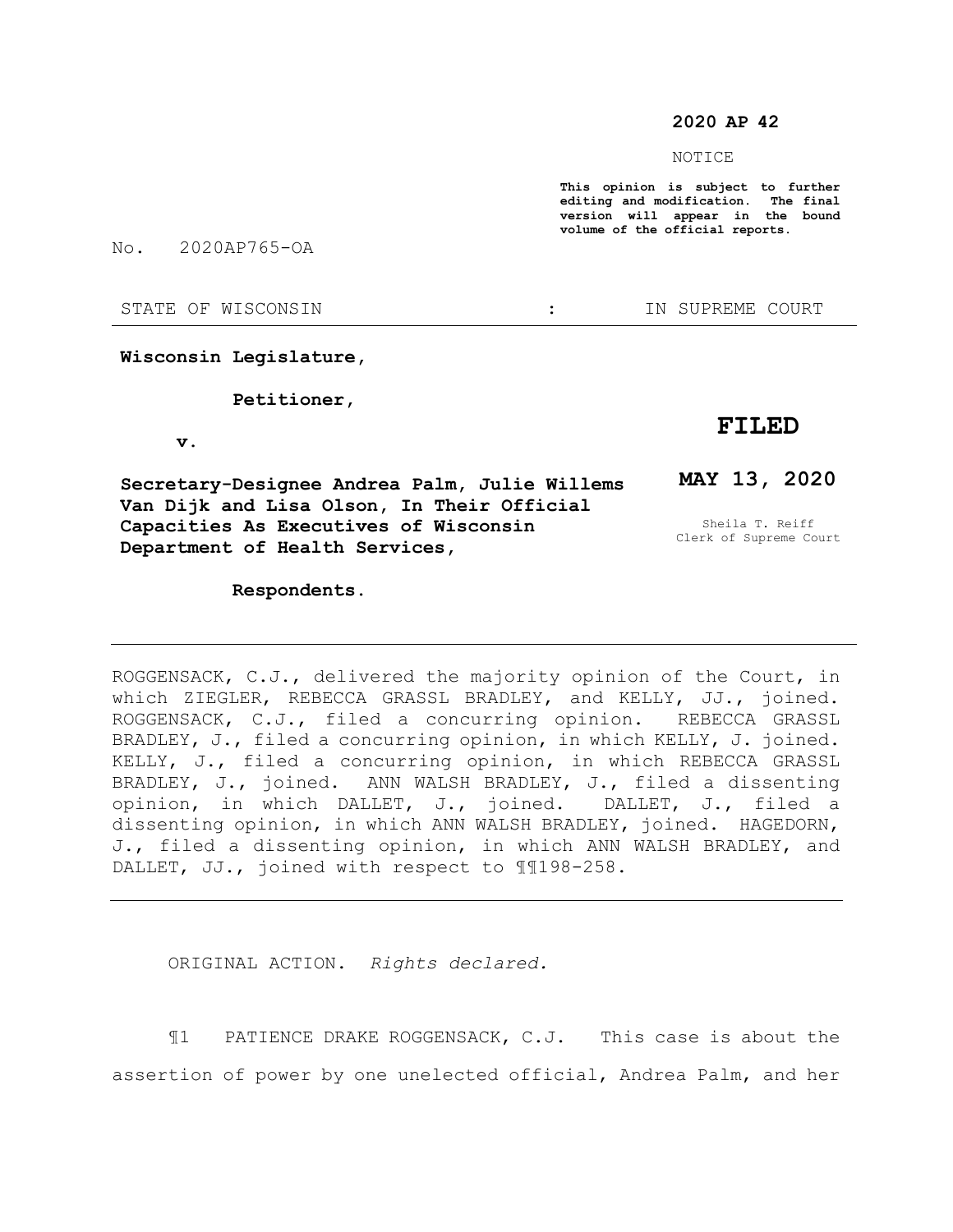order to all people within Wisconsin to remain in their homes, not to travel and to close all businesses that she declares are not "essential" in Emergency Order 28. Palm says that failure to obey Order 28 subjects the transgressor to imprisonment for 30 days, a \$250 fine or both. This case is not about Governor Tony Evers' Emergency Order or the powers of the Governor.

¶2 Accordingly, we review the Wisconsin Legislature's Emergency Petition for Original Action that asserts: (1) Palm as Secretary-designee of the Department of Health Services (DHS), broke the law when she issued Emergency Order 28 after failing to follow emergency rule procedures required under Wis. Stat.  $$ 227.24$  (2017-18),<sup>1</sup> and (2) even if rulemaking were not required, Palm exceeded her authority by ordering everyone to stay home,  $2$ closing all "non-essential" businesses, $3$  prohibiting private gatherings of any number of people who are not part of a single household,<sup>4</sup> and forbidding all "non-essential" travel.5 Palm responded that Emergency Order 28 is not a rule. Rather, it is an Order, fully authorized by the powers the Legislature assigned to DHS under Wis. Stat. § 252.02.

<sup>3</sup> Id., Section 2.

 $\overline{a}$ 

- <sup>4</sup> Id., Section 3.
- <sup>5</sup> Id., Section 5.

<sup>1</sup> All subsequent references to the Wisconsin Statutes are to the 2017-18 version unless otherwise indicated.

<sup>2</sup> Order 28, Section 1.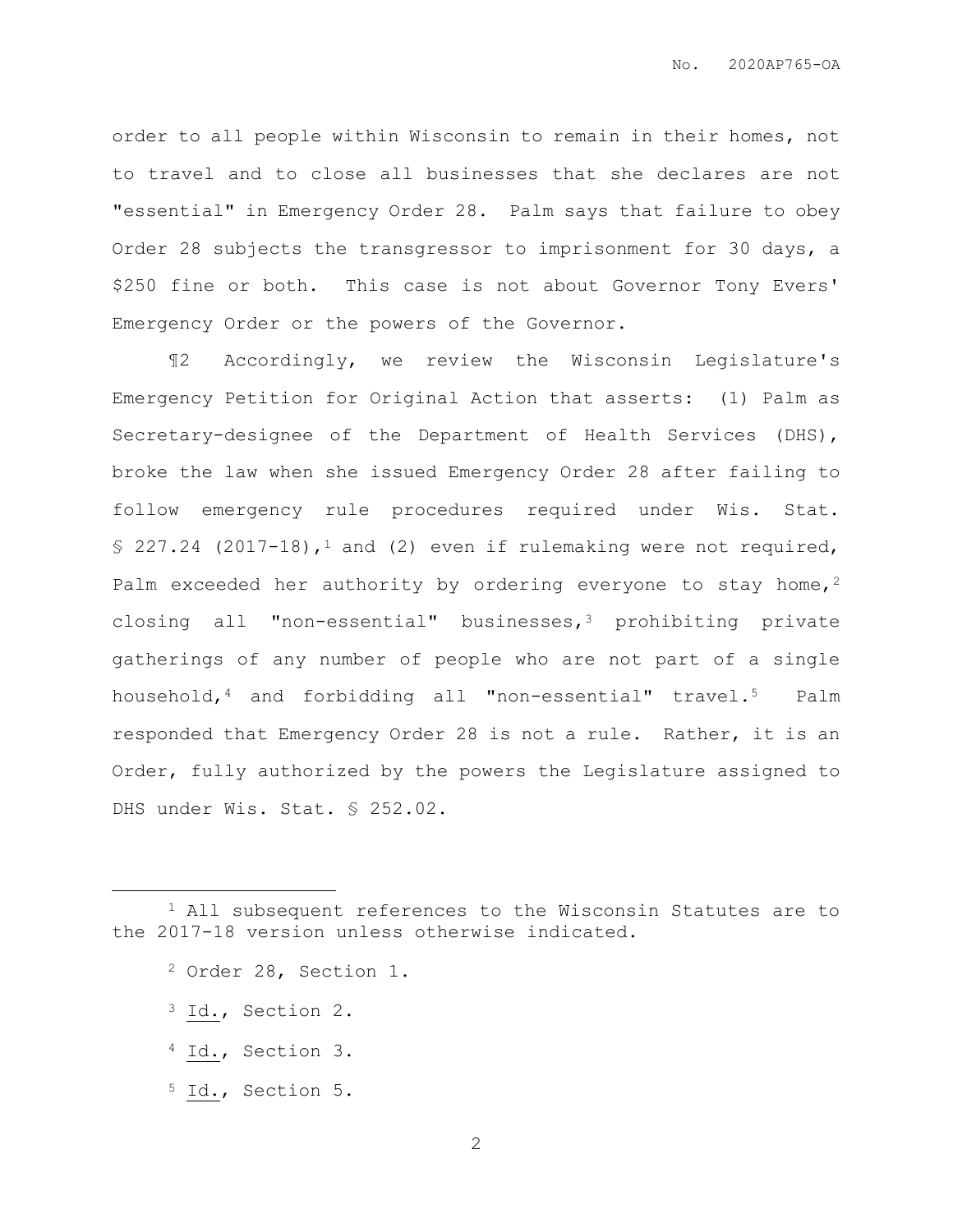¶3 We conclude that Emergency Order 28 is a rule under the controlling precedent of this court, Citizens for Sensible Zoning, Inc. v. DNR, 90 Wis. 2d 804, 280 N.W.2d 702 (1979), and therefore is subject to statutory emergency rulemaking procedures established by the Legislature. Emergency Order 28 is a general order of general application within the meaning of Wis. Stat. § 227.01(13), which defines "Rule." Accordingly, the rulemaking procedures of Wis. Stat. § 227.24 were required to be followed during the promulgation of Order 28. Because they were not, Emergency Order 28 is unenforceable.<sup>6</sup> Furthermore, Wis. Stat. § 252.25 required that Emergency Order 28 be promulgated using the procedures established by the Legislature for rulemaking if criminal penalties were to follow, as we explain fully below. Because Palm did not follow the law in creating Order 28, there can be no criminal penalties for violations of her order. The procedural requirements of Wis. Stat. ch. 227 must be followed because they safeguard all people.

¶4 We do not conclude that Palm was without any power to act in the face of this pandemic. However, Palm must follow the law that is applicable to state-wide emergencies. We further conclude that Palm's order confining all people to their homes, forbidding travel and closing businesses exceeded the statutory authority of Wis. Stat. § 252.02 upon which Palm claims to rely.<sup>7</sup>

 $\overline{a}$ 

 $6$  This decision does not apply to Section 4. a. of Emergency Order 28.

<sup>7</sup> The Legislature's petition included a third issue: "Even if the Department did not violate [Wis. Stat.] § 227.24, whether the Department acted arbitrarily and capriciously in issuing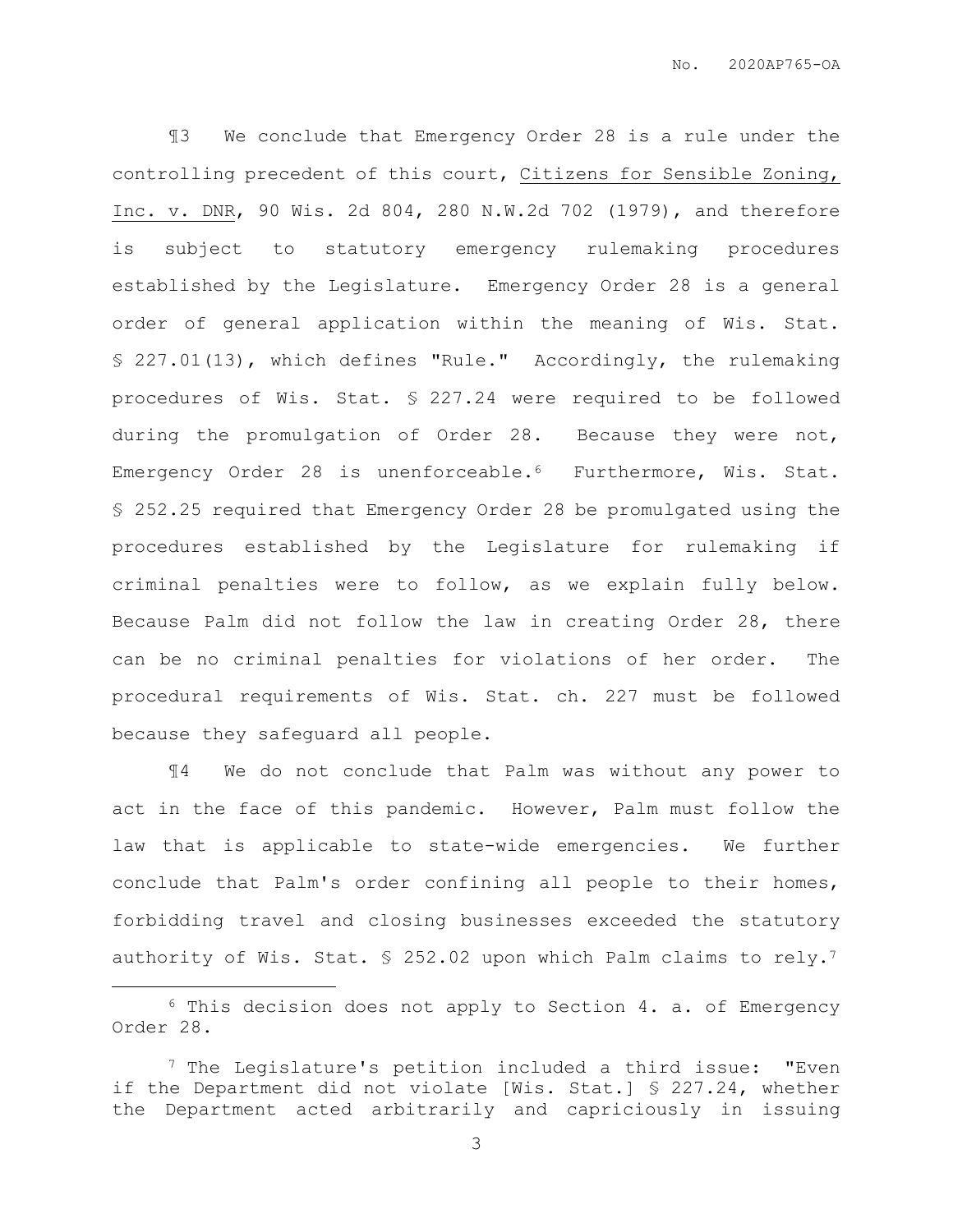## I. BACKGROUND

¶5 Although we do not address the Governor's order, we note for purposes of background, that on March 12, 2020, Governor Evers issued Executive Order 72 "Declaring a Health Emergency in Response to the COVID-19 Coronavirus." Order 72:

- proclaimed that a public health emergency existed in Wisconsin;
- designated DHS as the lead agency to respond to the emergency;
- directed DHS to take "all necessary and appropriate measures to prevent and respond to incidents of COVID-19 in the State";
- suspended administrative rules that the DHS Secretary thought would interfere with the emergency response and increase the health threat;
- authorized the Adjutant General to activate the National Guard to assist in responding to the emergency;
- directed all state agencies to assist in responding to the emergency;
- proclaimed "that a period of abnormal economic disruption" existed; and
- directed the Department of Agriculture, Trade, and Consumer Protection to guard against price gauging during the emergency.

 $\overline{a}$ 

Emergency Order 28." The court declined to take the third issue. Therefore, we do not address it.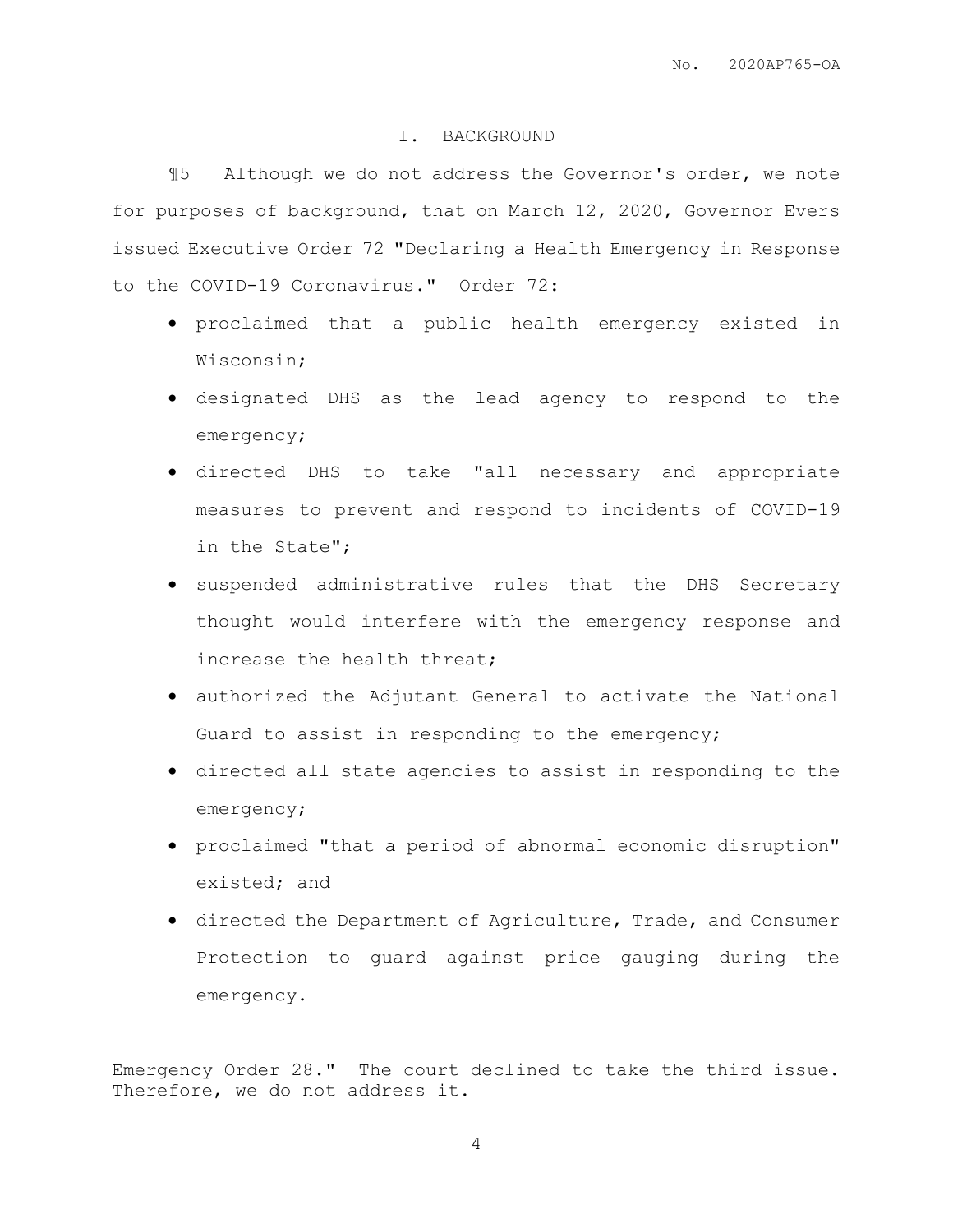¶6 As further background we note that DHS Secretarydesignee, Andrea Palm, issued Emergency Order 12 on March 24, 2020, "under the authority of Wis. Stat. § 252.02(3) and (6) and all powers vested in [her] through Executive Order #72, and at the direction of Governor Tony Evers[.]" Palm's Emergency Order 12 ordered "[a]ll individuals present within the State of Wisconsin . . . to stay at home or at their place of residence" with certain delineated exceptions. It remained in effect until April 24, 2020.

¶7 On April 16, 2020, Palm issued Emergency Order 28, also titled "Safer at Home Order." This order was not issued by the Governor, nor did it rely on the Governor's emergency declaration. Rather, it relied solely on "the authority vested in [Andrea Palm, Department of Health Services Secretary-designee] by the Laws of the State, including but not limited to [Wis. Stat. §] 252.02(3), (4), and (6)." Emergency Order 28 commands all individuals in Wisconsin "to stay at home or at their place of residence" with certain limited exceptions approved by Palm or risk punishment "by up to 30 days imprisonment, or up to \$250 fine, or both."8 Order 28 also:

- Prohibits "[a]ll forms of travel" except what Palm deems essential.
- Orders "[a]ll for-profit and non-profit businesses" to "cease all activities" except for minimum operations that Palm deemed basic.

 $\overline{a}$ 

<sup>8</sup> Emergency Order 28, Section 18.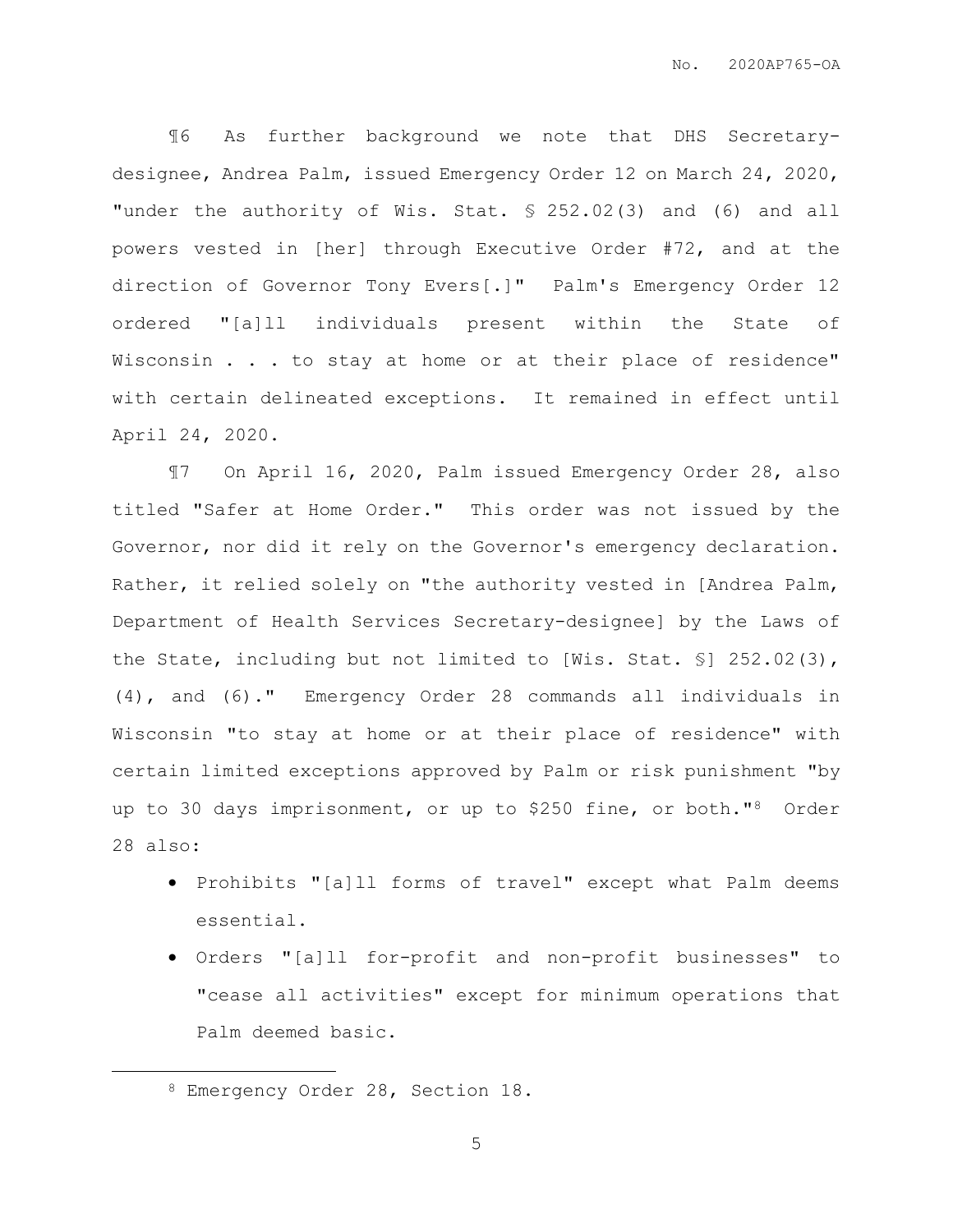- Prohibits "[a]ll public and private gatherings of any number" "not part of a single household."
- Declares that all public and private K-12 schools "shall remain closed" for the remainder of the year.
- Declares that libraries shall remain closed for "all inperson services."
- Declares all "public amusement and activity" places closed regardless of whether "indoors or outdoors" except golf courses (with restrictions). The order says "Driving ranges and miniature golf must remain closed."
- Continues the ordered closure of all salons and spas.
- Continues the closure of every restaurant and bar except for take-out or delivery service.
- Orders religious groups to limit gatherings to "fewer than 10 people in a room" including weddings and funerals.
- Imposes a six-foot social distancing requirement for any person not "residing in a single living unit or household." Order 28 purports to remain in effect until May 26, 2020.

¶8 However, on April 20, 2020, Palm issued Emergency Order 31. It is not challenged directly in this action. In it, Palm established "Gating Criteria" that must be met in order to limit Emergency Order 28's proscriptions.<sup>9</sup> Order 31 has no end date and relies solely on Palm's assertion of authority.

¶9 It is Order 28 that is being challenged in this original action. The Legislature filed an Emergency Petition for Original

 $\overline{a}$ 

<sup>9</sup> Emergency Order 31, Section 2. b.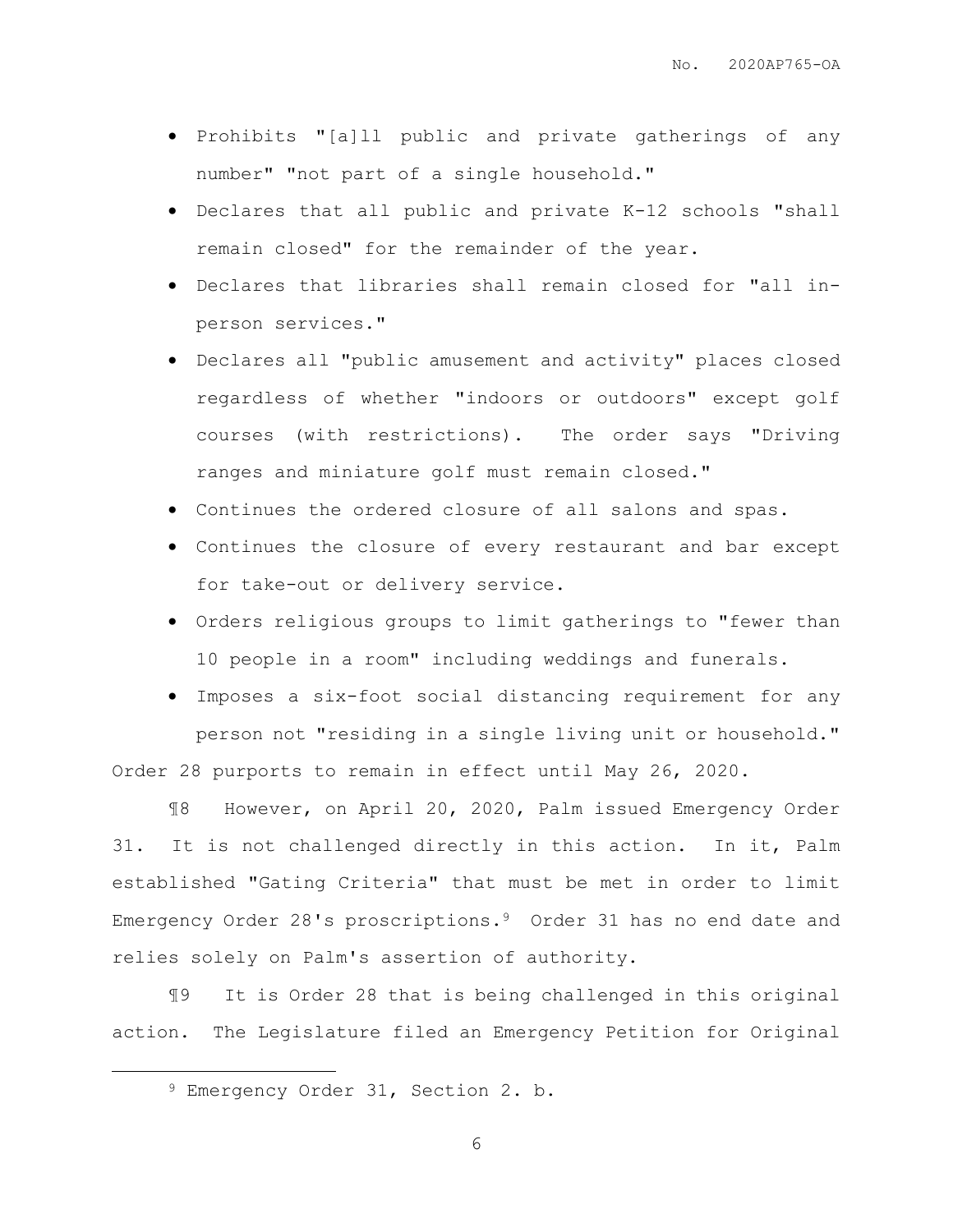Action on April 21, 2020. On the same date, we issued an order setting a briefing schedule that required a response from Palm by April 28, 2020, and a reply from the Legislature by April 30, 2020. We also allowed numerous amici motions and briefs to be filed by April 29, 2020.<sup>10</sup> On May 1, 2020, we granted the Legislature's Emergency Petition for Original Action and assumed jurisdiction over two issues: (1) whether Palm violated Wis. Stat. § 227.24, governing emergency rules, by issuing Emergency Order 28 without complying with § 227.24's procedures, and (2) even if Palm did not violate § 227.24, whether Palm's Order 28 exceeds her authority under Wis. Stat. § 252.02 by ordering all persons to stay at home, forbidding all "nonessential" travel and closing all "nonessential" businesses. The court heard oral argument on May 5, 2020.

## II. DISCUSSION

#### A. Our Review

¶10 We review this controversy under our original jurisdiction found in the Wisconsin Constitution, Article VII, § 3(2), which provides: "The supreme court has appellate jurisdiction over all courts and may hear original actions and proceedings. The supreme court may issue all writs necessary in aid of its jurisdiction." Wis. Const. art. VII, § 3(2). We exercise original jurisdiction when "the matter is one that should trigger the institutional responsibilities of the Supreme Court." Wis. S. Ct. IOP III (September 12, 2019). See Petition of Heil,

 $\overline{a}$ 

<sup>10</sup> We accepted 14 amici briefs.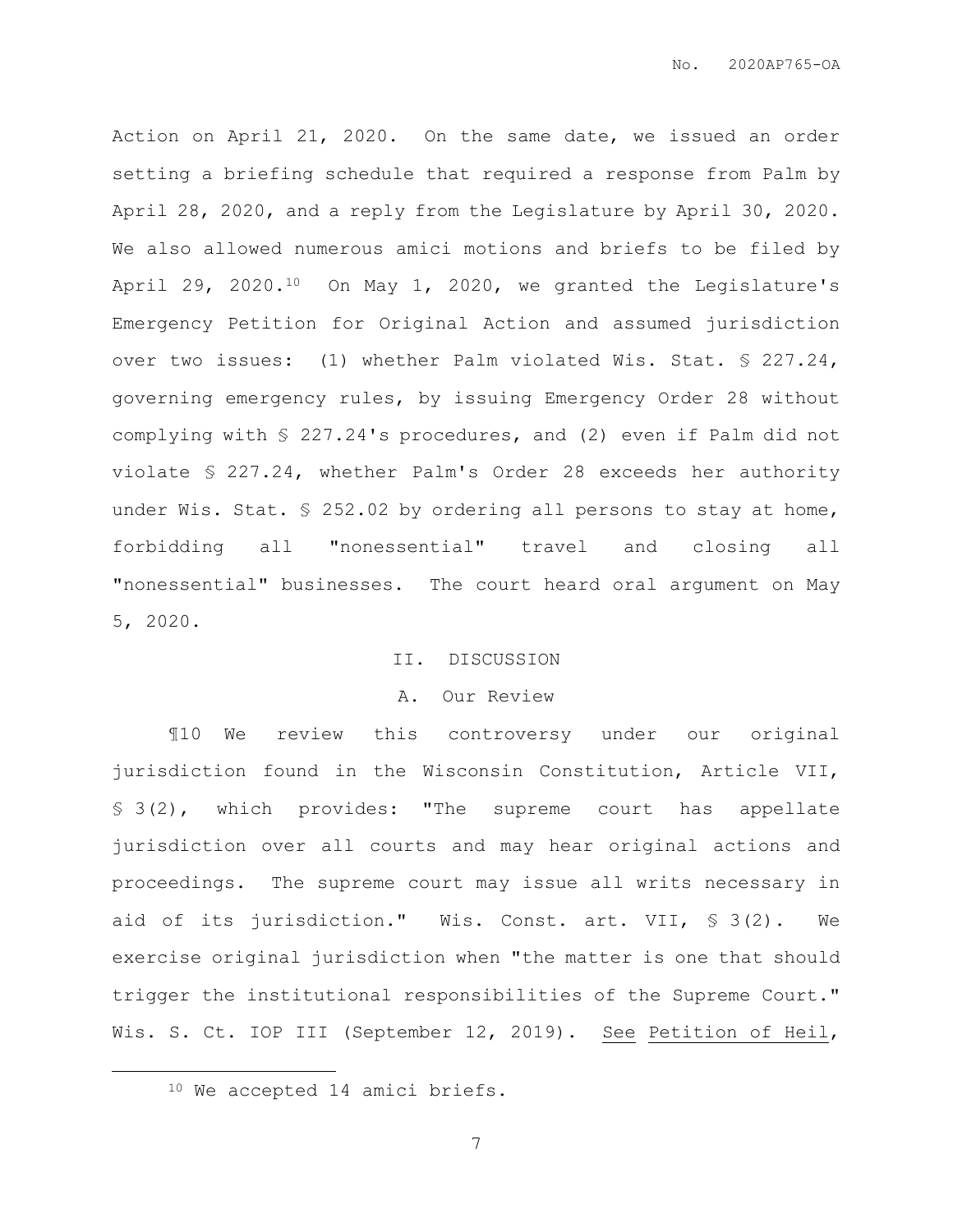230 Wis. 428, 436, 284 N.W. 42, 45 (1939) ("[T]he purpose of the constitution was, 'To make this court indeed a supreme judicial tribunal over the whole state; a court of last resort on all judicial questions under the constitution and laws of the state; a court of first resort on all judicial questions affecting the sovereignty of the state, its franchises or prerogatives, or the liberties of its people.'" (quoted source omitted)).

¶11 The dispute in this case involves whether the Secretarydesignee of DHS issued an order in violation of the laws of Wisconsin——an order that impacts every person in Wisconsin, as well as persons who come into Wisconsin, and every "non-essential" business. Exercising original jurisdiction is appropriate in this dispute.

¶12 Palm has contended that the Legislature does not have standing to invoke our original jurisdiction for these claims. Whether a party has standing is a question of law. Schill v. Wis. Rapids Sch. Dist., 2010 WI 86, ¶38, 327 Wis. 2d 572, 786 N.W.2d 177 (Lead opinion). "Wisconsin courts evaluate standing as a matter of judicial policy rather than as a jurisdictional prerequisite." Id. (citing Milwaukee Dist. Council 48 v. Milwaukee Cty., 2001 WI 65, ¶38 n.7, 244 Wis. 2d 333, 627 N.W.2d 866). One has standing to seek judicial review when one has a stake in the outcome of the controversy and is affected by the issues in controversy. Schill, 327 Wis. 2d 572, ¶38 (Lead opinion).

¶13 The crux of the Legislature's claims is that Emergency Order 28 was promulgated without following required statutory procedures applicable to an emergency, and in so doing, Palm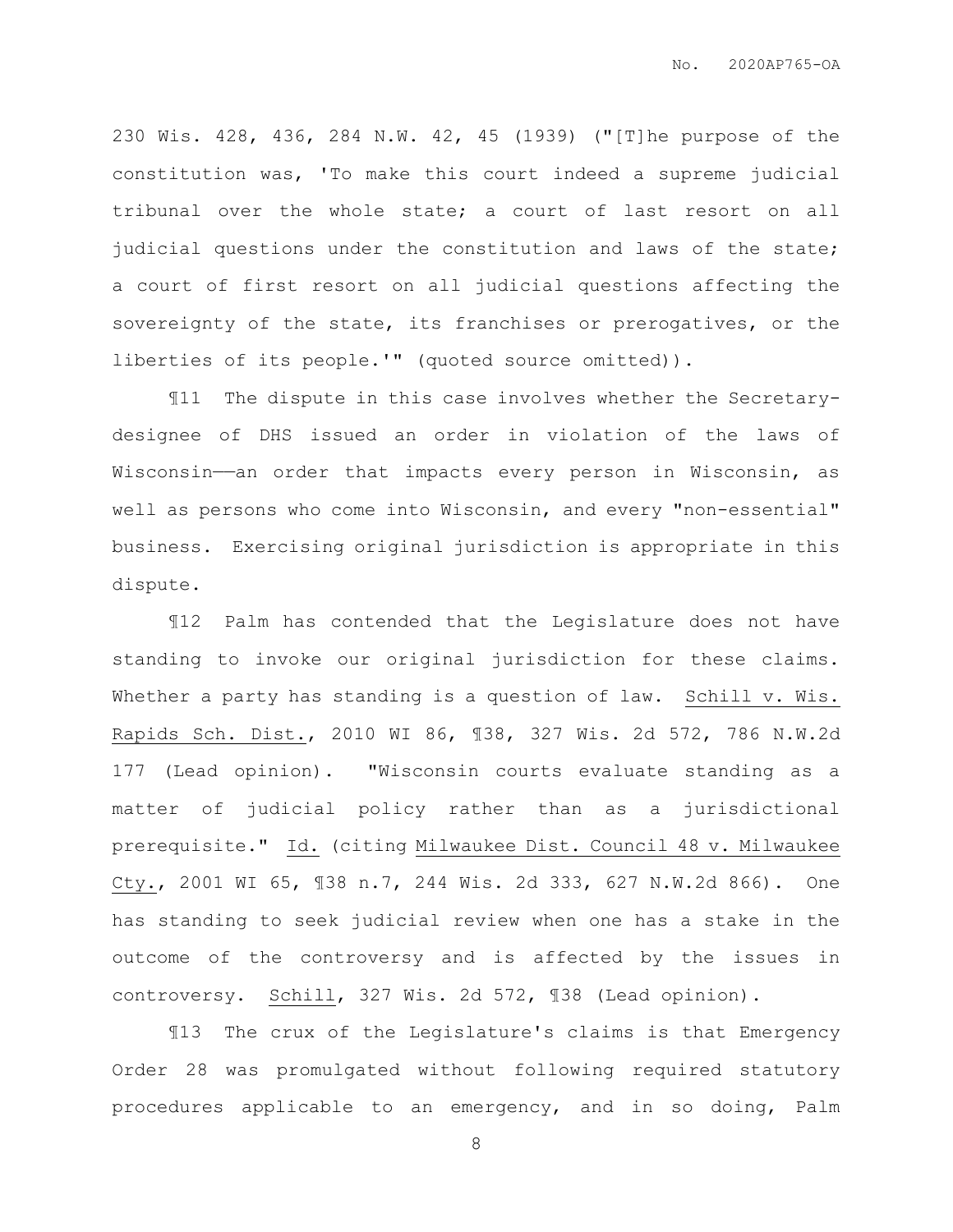impinged upon the Legislature's constitutional core power and its functions under Wis. Stat. §§ 227.24 and 227.26. The Legislature's claim is grounded in the concept of separation of powers that is inherent in the Wisconsin Constitution. We previously have concluded that petitioners had standing to sue when, as legislators, they claimed that a member of the executive branch invaded the Legislature's core powers. Panzer v. Doyle, 2004 WI 52, ¶42, 271 Wis. 2d 295, 680 N.W.2d 666, abrogated on other grounds by Dairyland Greyhound Park, Inc. v. Doyle, 2006 WI 107, ¶2, 295 Wis. 2d 1, 719 N.W.2d 408. Accordingly, we conclude that the Legislature has standing to proceed on the two claims for which we granted review.

# B. Standard of Review

¶14 Whether Emergency Order 28 fits the statutory definition of a "Rule" is critical to deciding the issues presented herein. We decide whether an action is a rule by interpreting Wis. Stat. § 227.01(13), which defines when an action is a rule and when specified actions are not rules.  $$ 227.01(13)(a)-(zz)$ . Issues of statutory interpretation and application present questions of law. Milwaukee Police Ass'n. v. City of Milwaukee, 2018 WI 86, ¶17, 383 Wis. 2d 247, 914 N.W.2d 597.

C. Applicable Statutes

1. Wisconsin Stat. § 227.01(13)

¶15 The Legislature contends that Palm violated the law by issuing Emergency Order 28 because Order 28 is a "Rule" as defined in Wis. Stat. § 227.01(13), and Palm did not follow rulemaking procedures that were required by Wis. Stat. § 227.24 when Order 28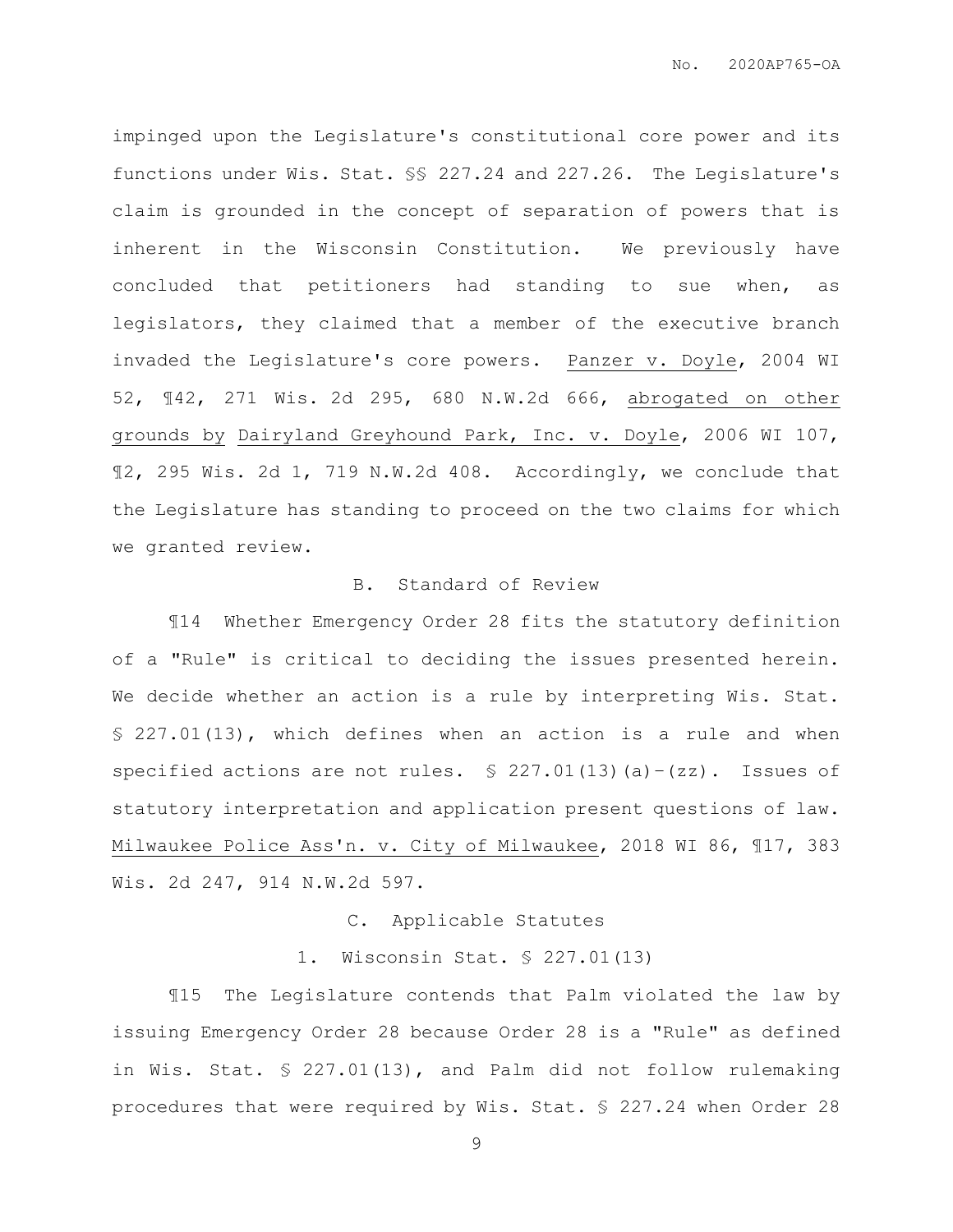was propagated. Palm contends that Order 28 is not a rule, but rather an order of state-wide application, which did not require that rulemaking procedures be followed during propagation. If Order 28 meets the statutory definition of a rule, then Palm violated the law because Palm admits that rulemaking procedures were not employed.

¶16 Wisconsin Stat. § 227.01(13), which defines "Rule" and those actions that are not rules is central to this controversy. It provides in relevant part:

"Rule" means a regulation, standard, statement of policy, or general order of general application that has the force of law and that is issued by an agency to implement, interpret, or make specific legislation enforced or administered by the agency or to govern the organization or procedure of the agency. "Rule" includes a modification of a rule under s. 227.265. "Rule" does not include, and s. 227.10 does not apply to, any action or inaction of an agency, whether it would otherwise meet the definition under this subsection, that: [come within the actions described in  $(a) - (zz)$ ].

¶17 The Legislature argues that Emergency Order 28 is a rule because it is a "general order of general application." Wis. Stat. § 227.01(13). The Legislature focuses the relevant inquiry on to whom the order applies; not why or how it applies. It is undisputed that Emergency Order 28 is applicable to every person physically present in Wisconsin, whether they were present when the order was issued or entered Wisconsin subsequently. Order 28 is not an "order in a contested case" nor "an order directed to a specifically named person or to a group of specifically named persons that does not constitute a general class."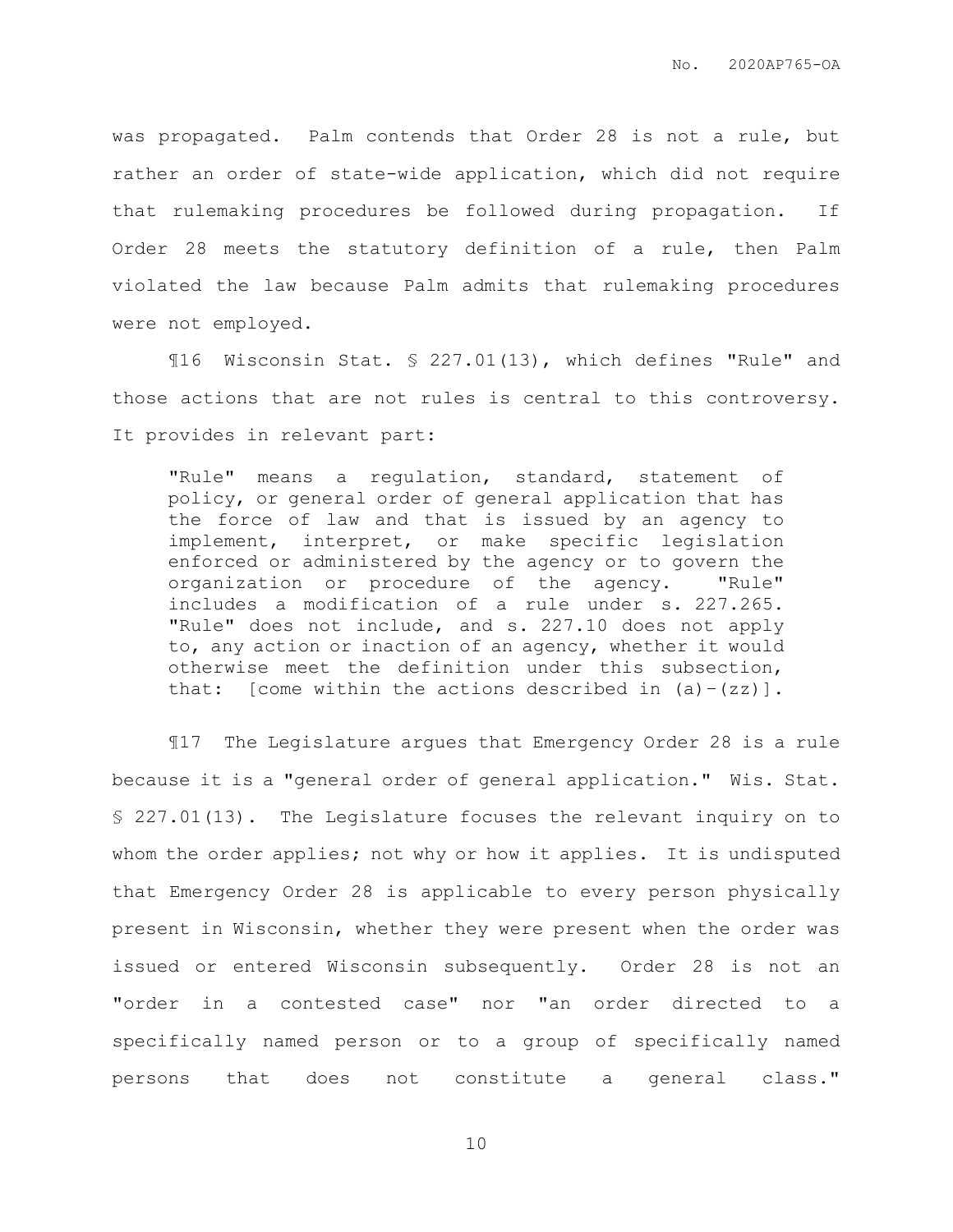§ 227.01(13)(b), (c). If it were either, it would be exempt from the definition of a rule set out in § 227.01(13).

¶18 Palm asserts that Emergency Order 28 is not a general order of general application because it responds to a specific situation. She states, "While an order responding to the pandemic may be a 'general order' because it applies to the population as a whole, it is not of 'general application' because it responds only to a specific, limited-in-time scenario."

¶19 Palm also cites Wis. Stat. § 252.02(4), which states, in part, that "[a]ny rule or order" made by DHS "may be made applicable to the whole or any specified part of the state." She argues there has to be some way for an order to be applicable to the "whole" state without it being a general order of general application or the reference to orders in § 252.02(4) is redundant because all general orders of general application are rules. Therefore, Palm contends, Emergency Order 28 cannot be a general order of general application solely because it applies to every person physically present in Wisconsin. She also cites § 252.02(6), which states that DHS can "authorize and implement all emergency measures to control communicable diseases."

¶20 The question of when a general order is of general application has been addressed previously by Wisconsin courts. We addressed the meaning of Wis. Stat. § 227.01(13)'s term, "of general application," in Citizens for Sensible Zoning, 90 Wis. 2d 804. There, "the DNR issued an order which found that Columbia County had not enacted a reasonable and effective flood plain zoning ordinance and which adopted a zoning ordinance for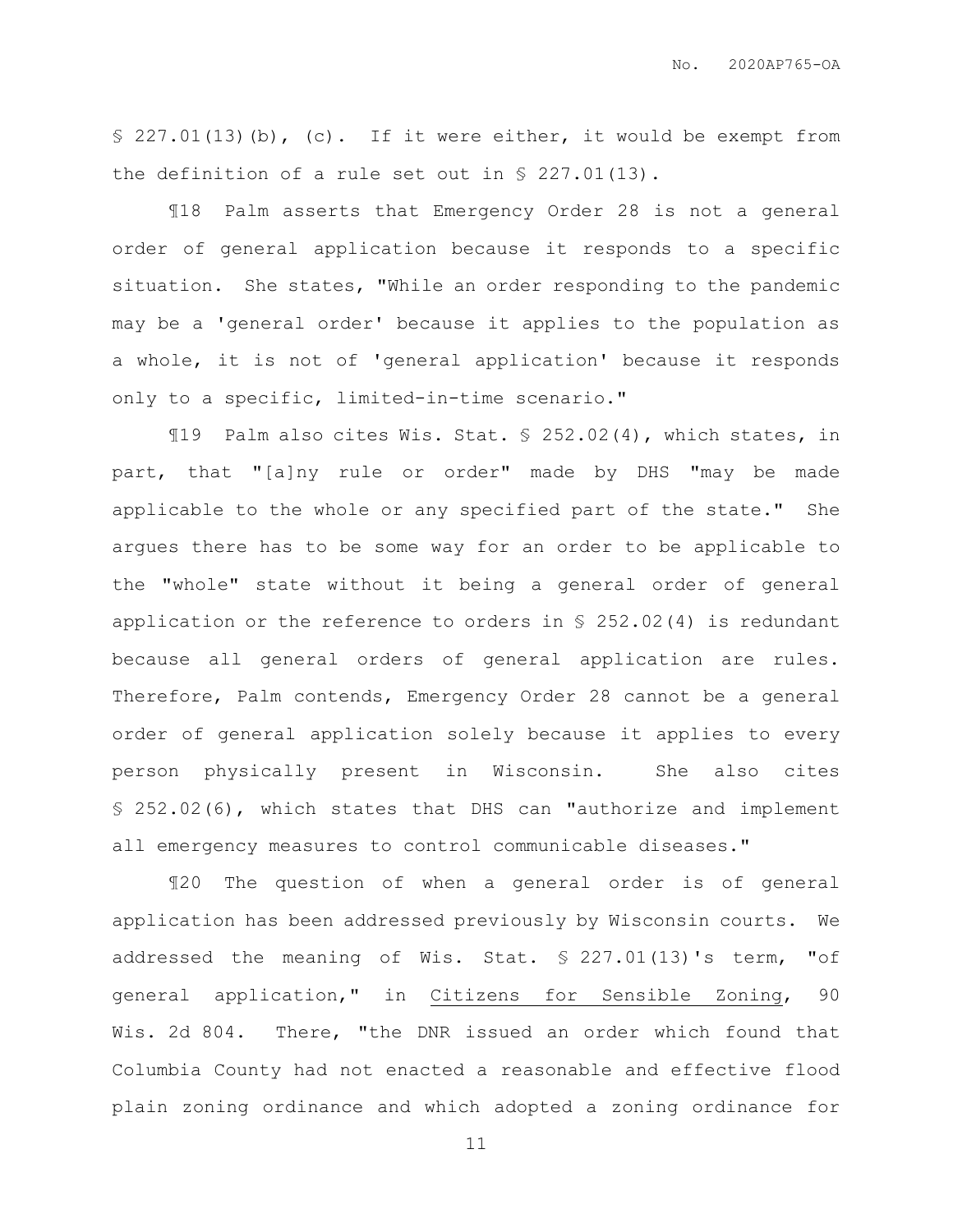the delineated flood plain." Id. at 808. Over ten months after DNR promulgated the ordinance, Citizens for Sensible Zoning, Inc. (Citizens) sought declaratory judgment that the ordinance was invalid. Id. at 809. The DNR moved to dismiss on the ground that Citizens' claim was time-barred. Id. As we explained, Citizens' claim was not time-barred if the ordinance was a rule. Id. at 813–14.

¶21 Our answer to the question of whether the ordinance was a rule, was determined by the definition of "Rule" now set out in Wis. Stat.  $\text{\$ }227.01(13).^{11}$  We concluded the ordinance was a rule because it was a "regulation of general application." Id. at 816. We stated:

It is not always easy to determine whether an agency action is a rule and is of general application or is a determination which affects specific parties. The Columbia County flood plain zoning ordinance applies only to land within the floodplain in unincorporated areas of Columbia County. The ordinance restricts the conduct of only those persons with a legal interest in such land. Nevertheless, to be of general application, a rule need not apply to all persons within the state. Even though an action applies only to persons within a small class, the action is of general application if that class is described in general terms and new members can be added to the class.

Id. at 814–16 (emphasis added).

 $\overline{a}$ 

 $11$  At the time that Citizens for Sensible Zoning, Inc. v. DNR, 90 Wis. 2d 804, 280 N.W.2d 702 (1979) was decided, Wis. Stat. § 227.01(3) (1973-74) defined "Rule" as "a regulation, standard, statement of policy or general order . . . of general application and having the effect of law, issued by an agency to implement, interpret or make specific legislation enforced or administered by such agency or to govern the organization or procedure of such agency."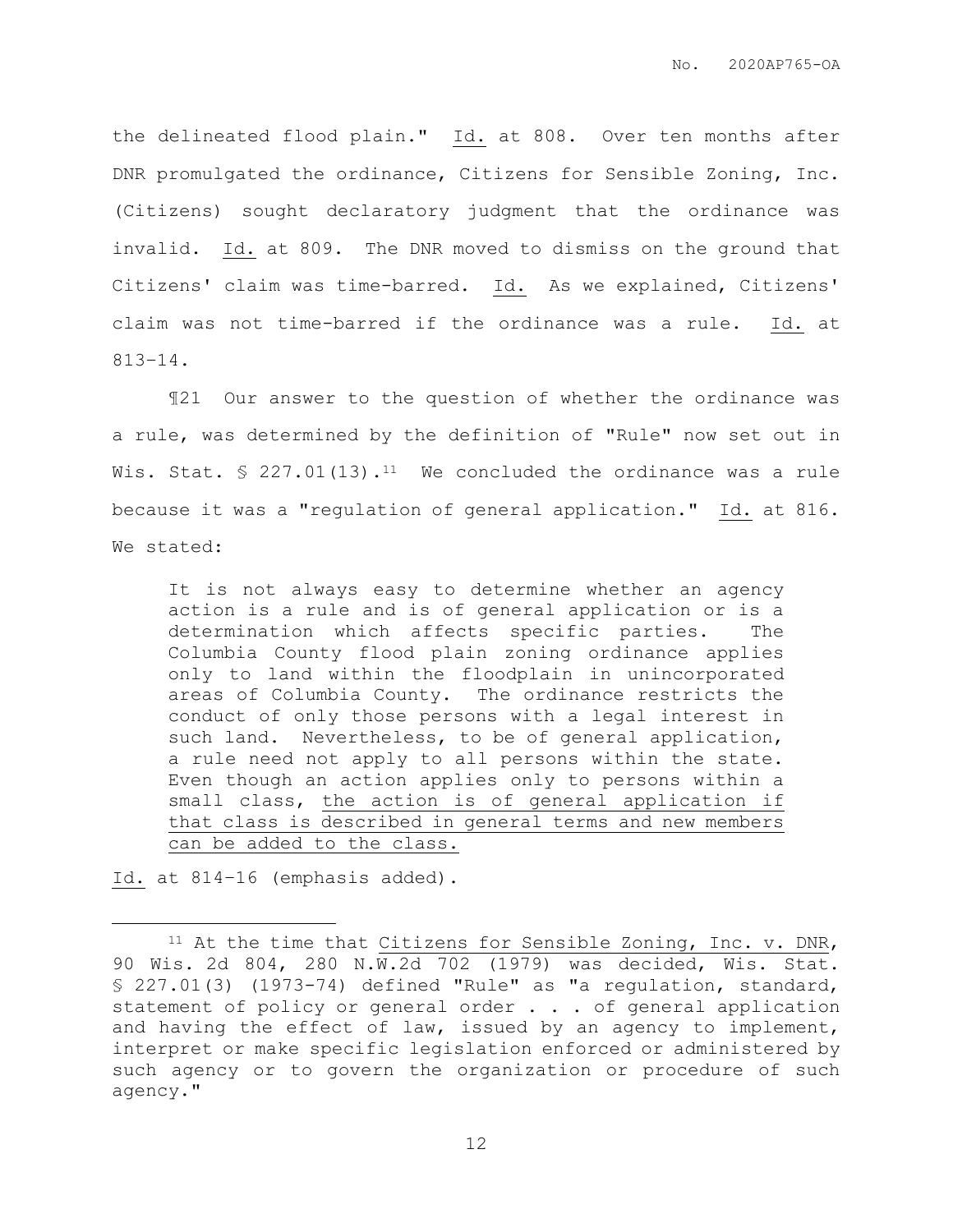¶22 We explained that "a rule for purposes of ch. 227 is (1) a regulation, standard, statement of policy or general order; (2) of general application; (3) having the effect of law; (4) issued by an agency; (5) to implement, interpret or make specific legislation enforced or administered by such agency as to govern the interpretation or procedure of such agency." Id. at 814. We concluded that the flood plain ordinance was a rule. Id. In so doing, our focus was on the people who were regulated by the order. Id. (explaining that the ordinance restricts the conduct of those persons with a legal interest in property in the flood plain). Our focus was not on the type of factual circumstances that led to the DNR order. We concluded that when the class of people regulated by an order "is described in general terms and new members can be added to the class," the order is of general application and is a rule. Id. at 816. There, the class of people were described in general terms and new members could be added to the class when others secured legal interests in property in the flood plain.

¶23 Citizens for Sensible Zoning has been cited for its explanation of the Wis. Stat. § 227.01(13) term, "of general application," when a challenge is made to an agency action asserting that the action is a "Rule." In Cholvin v. DHFS, 2008 WI App 127, 313 Wis. 2d 749, 758 N.W.2d 118, the court of appeals applied Citizens for Sensible Zoning. Id., ¶23. In Cholvin, the plaintiff had been receiving Wisconsin Medicaid program benefits. Id., ¶1. She challenged an instruction given to screeners that hindered her ability to continue receiving benefits. Id. One of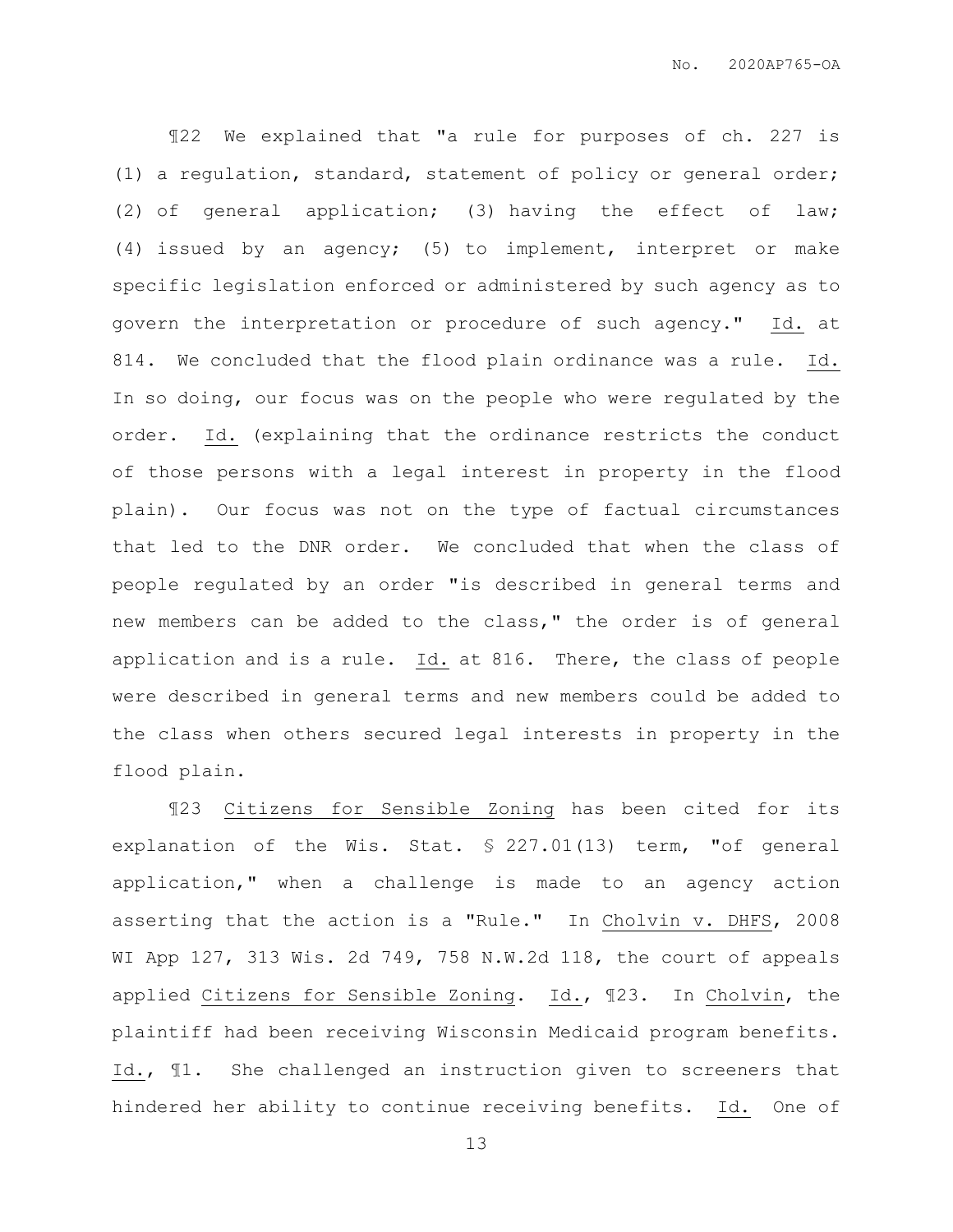the issues was whether the instruction was a policy of general application and therefore a rule. She argued the policy was "of general application because it applie[d] to the entire class of persons who have their eligibility for a Medicaid waiver program determined by the use of the functional screen." Id., ¶24. She contended "that new members can be added to the class as additional people seek to receive Medicaid waiver benefits and as changes in their fluctuating abilities occur." Id. The court of appeals agreed, concluding that the instruction was a policy of general application and therefore a rule. Id., ¶25. As with Citizens for Sensible Zoning, in Cholvin, the focus was on the people regulated, not on the factual context in which the regulation arose. The class of people was described in general terms and there was the ability to add new members to the class. Id.

¶24 We conclude that Order 28 is a "general order of general application." The order regulates all persons in Wisconsin at the time it was issued and it regulates all who will come into Wisconsin in the future. If we were to read the definition of "Rule" as Palm suggests, one person, Palm, an unelected official, could create law applicable to all people during the course of COVID-19 and subject people to imprisonment when they disobeyed her order.

¶25 Palm has not addressed either Citizens for Sensible Zoning or Cholvin, yet these precedential decisions directly address whether Palm's Order 28 is a rule. In addition, both cases stand contrary to her argument that the reason for the order is controlling. Furthermore, both cases noted the openness of the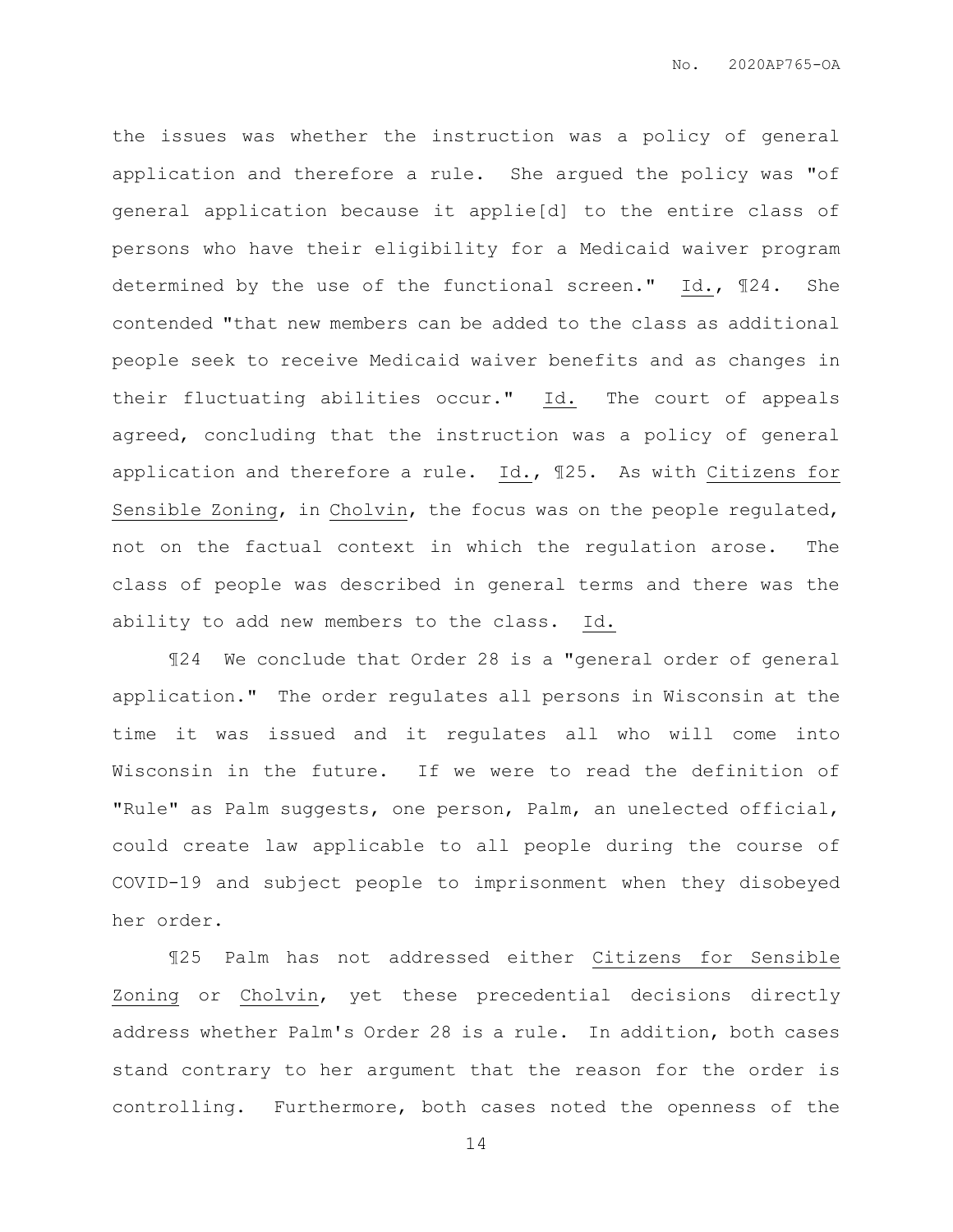groups of people regulated. Stated otherwise, people not regulated by the order one day could have been regulated the next. Citizens for Sensible Zoning, 90 Wis. 2d at 814–16; Cholvin, 313 Wis. 2d 749, 124. In the case now before us, persons travelling from other states become bound by Order 28 when they cross into Wisconsin.

¶26 We note that the legislative history underlying Wis. Stat. § 252.02 confirms our understanding that the drafters of the language on which Palm relies did not contemplate expanding DHS's authority, nor did DHS understand the amendment to do so. 1981 Assembly Bill 711 created the "issue orders" language. In the "Explanatory Notes" DHS stated that the bill is "basically technical changes designed to bring the statute into concordance with the current public health and epidemiologic thought and terminology." In 1979, the predecessor statute of Wis. Stat. § 227.01(13) addressed "general orders of general application," showing that DHS had the authority to issue orders in 1979, but that an "order" was a "Rule" when it met the statutory definition of a rule. Citizens for Sensible Zoning, 90 Wis. 2d at 815. And finally, the Legislative Reference Bureau never described the added language as changing DHS's authority.

¶27 We also are not persuaded by Palm's characterization of Emergency Order 28. Her assertion that "it responds only to a specific, limited-in-time scenario" is questionable and not relevant to whether Order 28 is a rule. Furthermore, a "limitedin-time scenario" is not the power that Palm has seized. To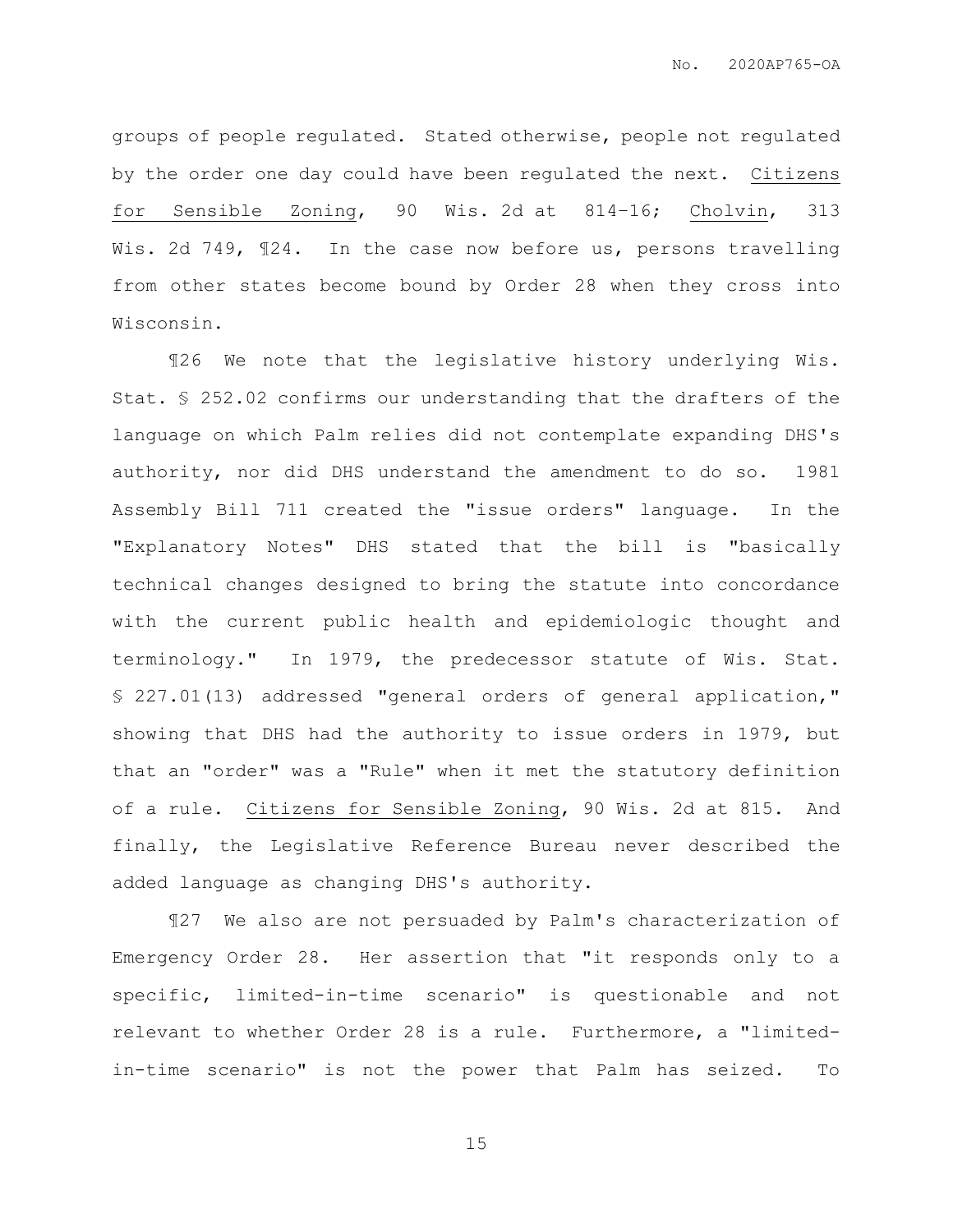explain further, subsequent to Order 28, Palm has issued Emergency Order 31, which states:

Wisconsin shall adopt a phased approach to re-opening its economy and society, with each phase being incrementally less restrictive on businesses and individuals while protecting the public from COVID-19. The Department of Health Services shall announce the transition to each Phase with an order fully articulating the activities that will resume.

Emergency Order 31's "Gating Criteria" direct repeated extensions of the restrictions in Order 28 until criteria Palm has established, again without following the procedures for emergencies set out in Wis. Stat. § 227.24, are met. Stated otherwise, Palm's subjective judgment in regard to "Gating Criteria" is the only limitation of Order 28's restrictions.

¶28 Rulemaking exists precisely to ensure that kind of controlling, subjective judgment asserted by one unelected official, Palm, is not imposed in Wisconsin. See NLRB v. Wyman-Gorden Co., 394 U.S. 759, 764 (1969) (plurality opinion) (explaining that "rule-making provisions of that Act [the Administrative Procedures Act], which the Board would avoid, were designed to assure fairness and a mature consideration of rules of general application").

¶29 We recognize that emergency rulemaking procedures contemplate that rules may have to be promulgated in response to extraordinary circumstances. Wisconsin Stat. § 227.24(1)(a) explains that:

An agency may . . . promulgate a rule as an emergency rule without complying with the notice, hearing, and publication requirements under this chapter if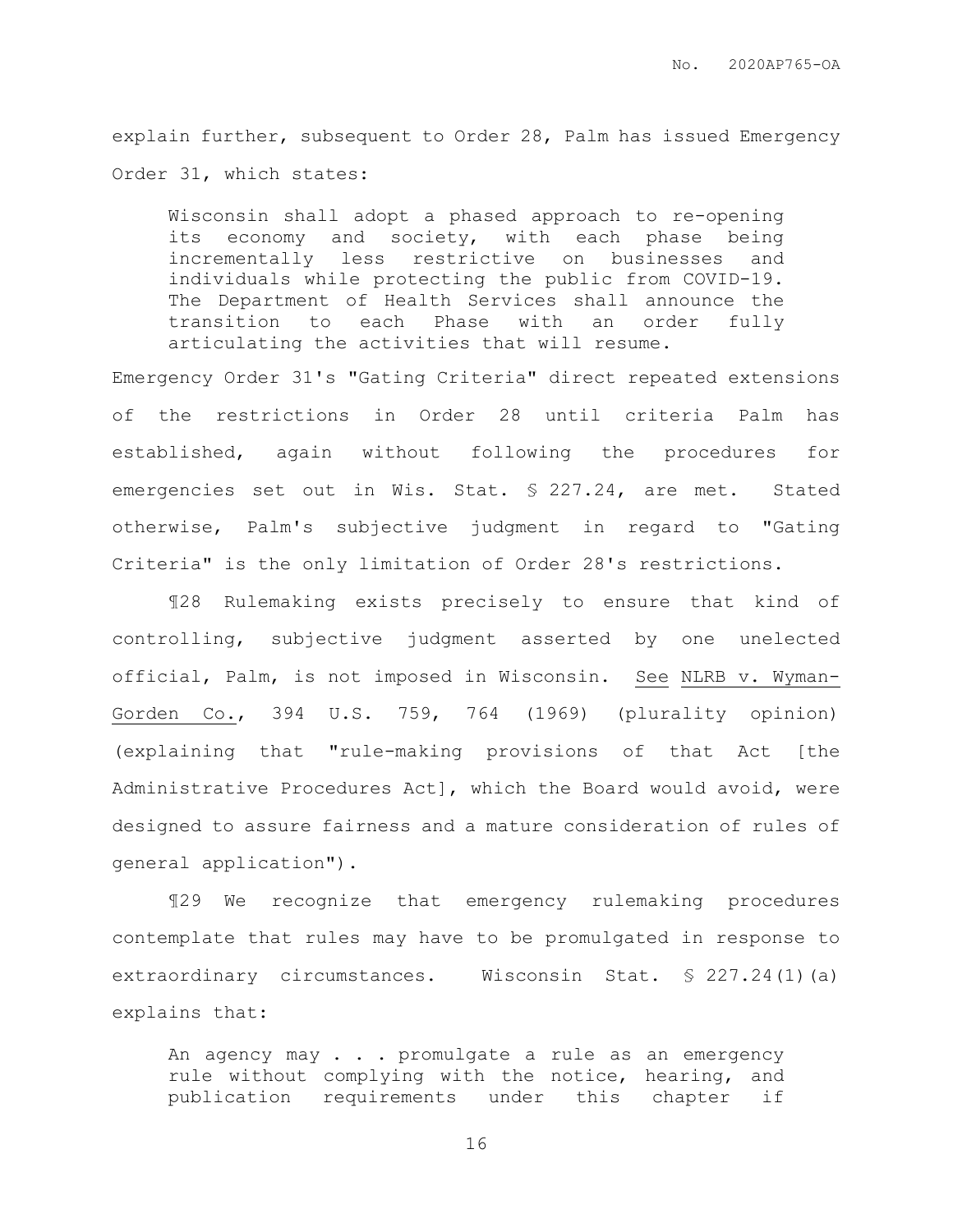preservation of the public peace, health, safety, or welfare necessitates putting the rule into effect prior to the time it would take effect if the agency complied with the procedures.

An emergency rule promulgated under § 227.24(1)(a) "remains in effect only for 150 days," § 227.24(1)(c), unless extended by the Legislature's Joint Committee for Review of Administrative Rules. § 227.24(2)(a). As counsel for the Legislature explained during oral argument: "Necessarily under [ch.] 227 you're dealing with a rule that's time limited and necessarily you're dealing with a rule that's responding to a new set of circumstances and is prospective." Therefore, Emergency Order 28 is a general order of general application: the class is generally defined and new members are added to the class when people enter Wisconsin.

 $\text{I30}$  We also note that Wis. Stat. § 227.01(13)(a)-(zz) contains 72 specific exemptions from the definition of "Rule." The exemptions are extraordinarily detailed.<sup>12</sup> Some exemptions apply to DHS. For example, DHS actions relating "to computing or publishing the number of nursing home beds, to be added in each

 $\overline{a}$ 

<sup>12</sup> For example, "standards under subch. IX of ch. 254" are exempted. Wis. Stat. § 227.01(13)(zu). Subchapter IX covers the "Sale or Gift of Cigarettes or Tobacco Products to Minors." Wisconsin Stat. § 254.916(1)(b) states: "The department, in consultation with other governmental regulatory authorities and with retailers, shall establish standards for procedures and training for conducting investigations under this section." Further, a rule does not include agency action that "[e]stablishes criteria and standards for certifying instructors for the trapper education program." § 227.01(13)(zn). Furthermore, the definition of rule does not cover decisions that "relate[] to the curriculum of, admission to or graduation from a public educational institution, as determined by each institution."  $\ S$  227.01(13)(f). The list goes on and on, describing § 227.01(13)'s 72 exemptions from the definition of "Rule."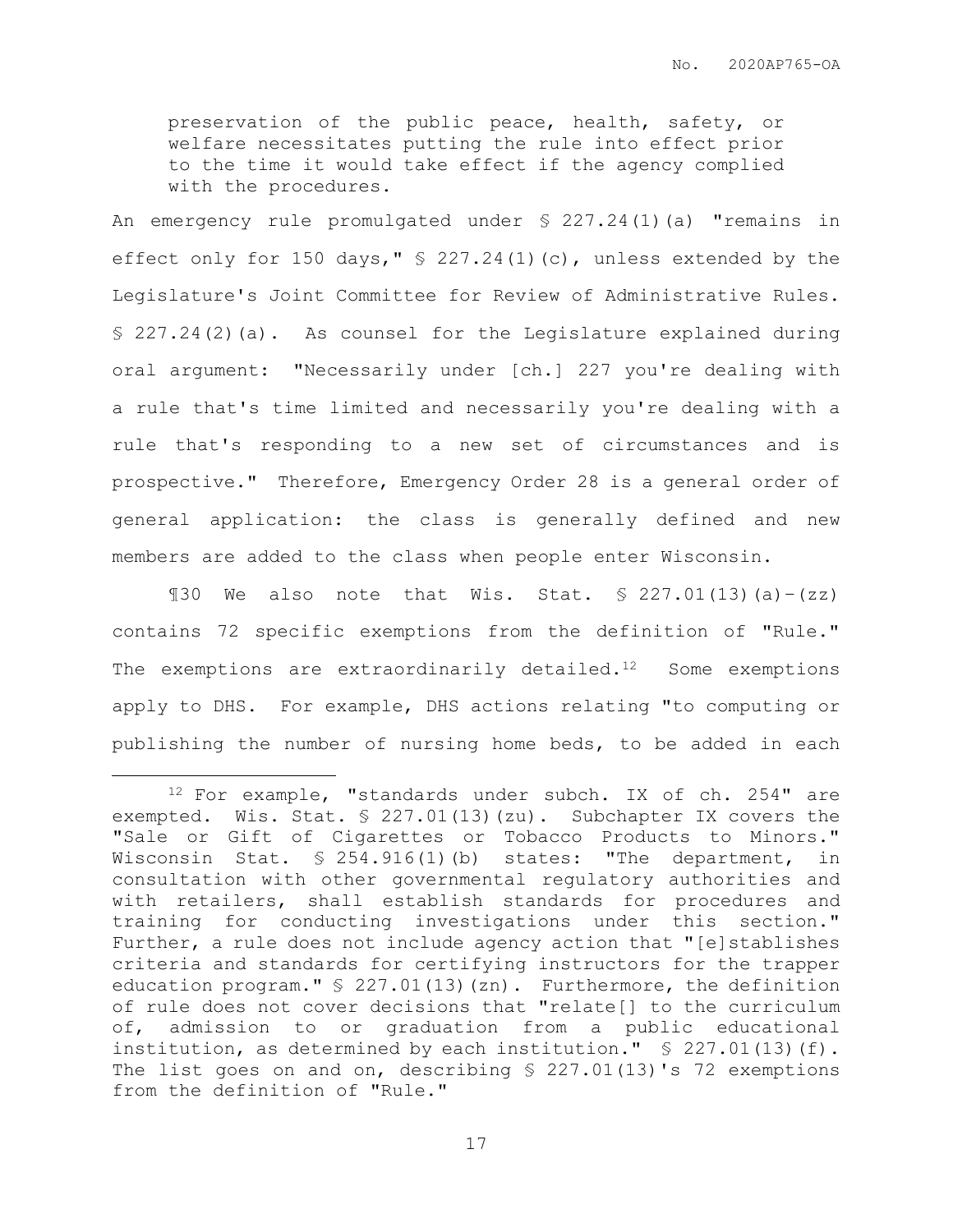health planning area under s. 150.33(1)" are exempt from the definition of "Rule." § 227.01(13)(u). Some exemptions relate to "orders," e.g., § 227.01(13)(b) and (c). However, despite the detailed nature of the list, and the Legislature's consideration of acts of DHS and its consideration of "orders," no act or order of DHS pursuant to Wis. Stat. § 252.02 is exempted from the definition of "Rule."

¶31 In addition, we employ the constitutional-doubt principle. That is, we disfavor statutory interpretations that unnecessarily raise serious constitutional questions about the statute under consideration. Clark v. Martinez, 543 U.S. 371, 380-81 (2005). Palm points to statutes that she asserts give her broad authority to impose regulation; but it does not follow she can impose regulation without going through a process to give the people faith in the justness of the regulation. However, under Palm's theory, she can "implement all emergency measures necessary to control communicable diseases," Wis. Stat. § 252.02(6), even at the expense of fundamental liberties, without rulemaking. That interpretation is constitutionally suspect. We do not construe § 252.02(6) as an "open-ended grant" of police powers to an unconfirmed cabinet secretary. Indus. Union Dep't, AFL-CIO v. Am. Petroleum Inst., 448 U.S. 607, 646 (1980) (plurality) (explaining that statutory construction that affords a "sweeping delegation of legislative power" has the potential to cause constitutional problems in future cases).

¶32 To explain further, Article I, Section 1 of the Wisconsin Constitution provides that "All people are born equally free and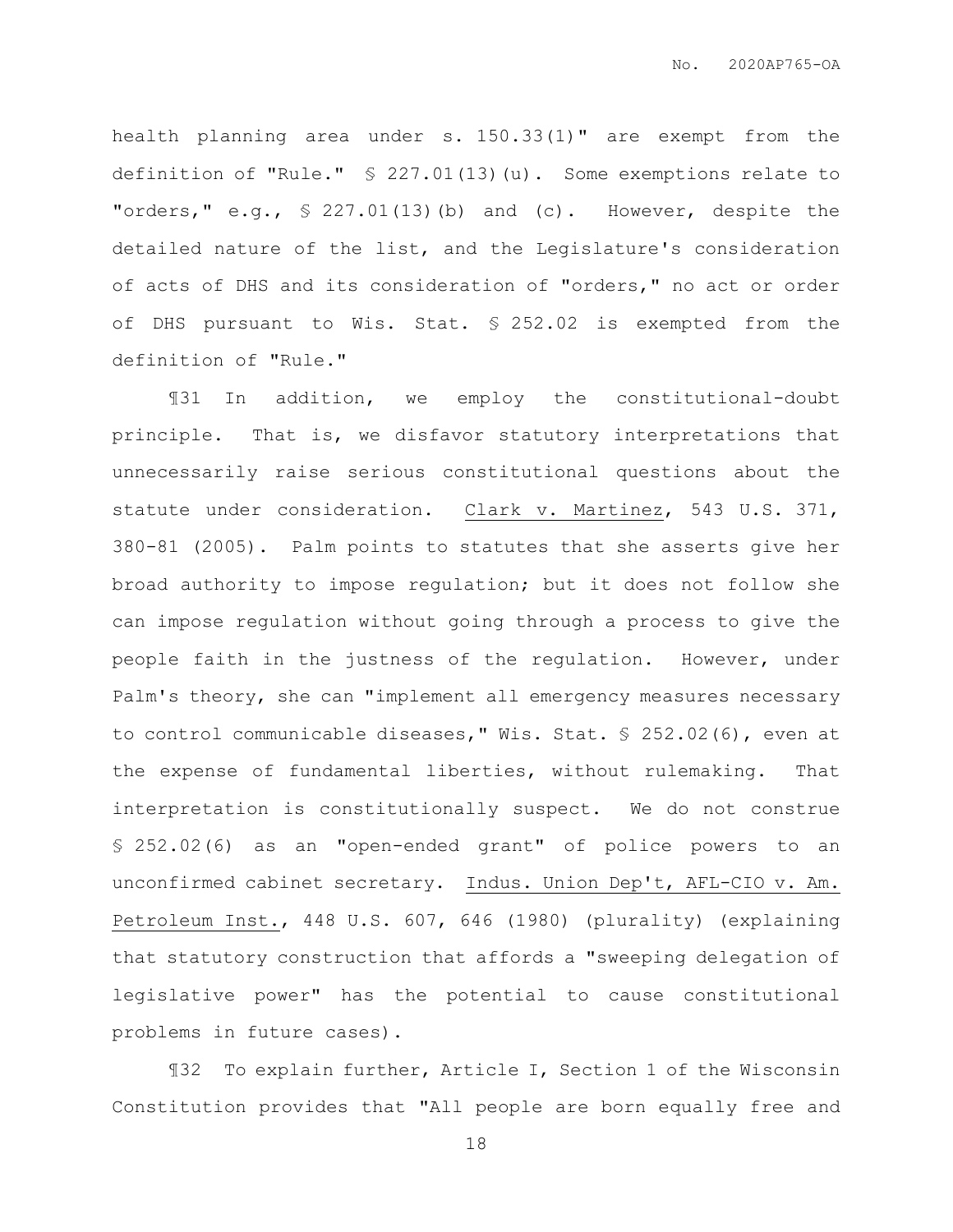independent, and have certain inherent rights; among these are life, liberty and the pursuit of happiness; to secure these rights, governments are instituted, deriving their just powers form the consent of the governed." The people consent to the Legislature making laws because they have faith that the procedural hurdles required to pass legislation limit the ability of the Legislature to infringe on their rights. These limits include bicameralism and presentment, Wis. Const. art. V, § 10, quorum requirements, Wis. Const. art. IV, § 7, and journal and open door requirements, Wis. Const. art. IV, § 10. At times, legislation is enacted that infringes on a person's rights despite these front-end procedures, however, for that we have judicial review.

¶33 We have allowed the Legislature to delegate its authority to make law to administrative agencies. But as we stated in Martinez v. DILHR, 165 Wis. 2d 687, 697, 478 N.W.2d 582 (1992), such a delegation is allowed only if there are "adequate standards for conducting the allocated power." Stated otherwise, "[a] delegation of legislative power to a subordinate agency will be upheld if the purpose of the delegating statute is ascertainable and there are procedural safeguards to insure that the board or agency acts within that legislative purpose." J.F. Ahern Co. v. Wis. State Bldg. Comm'n, 114 Wis. 2d 69, 90, 336 N.W.2d 679 (Ct. App. 1983) (quoting Watchmaking Examining Bd. v. Husar, 49 Wis. 2d 526, 536, 182 N.W.2d 257 (1971)).

¶34 When a grant of legislative power is made, there must be procedural safeguards to prevent the "arbitrary, unreasonable or oppressive conduct of the agency."  $J.F.$  Ahern, 114 Wis. 2d at 90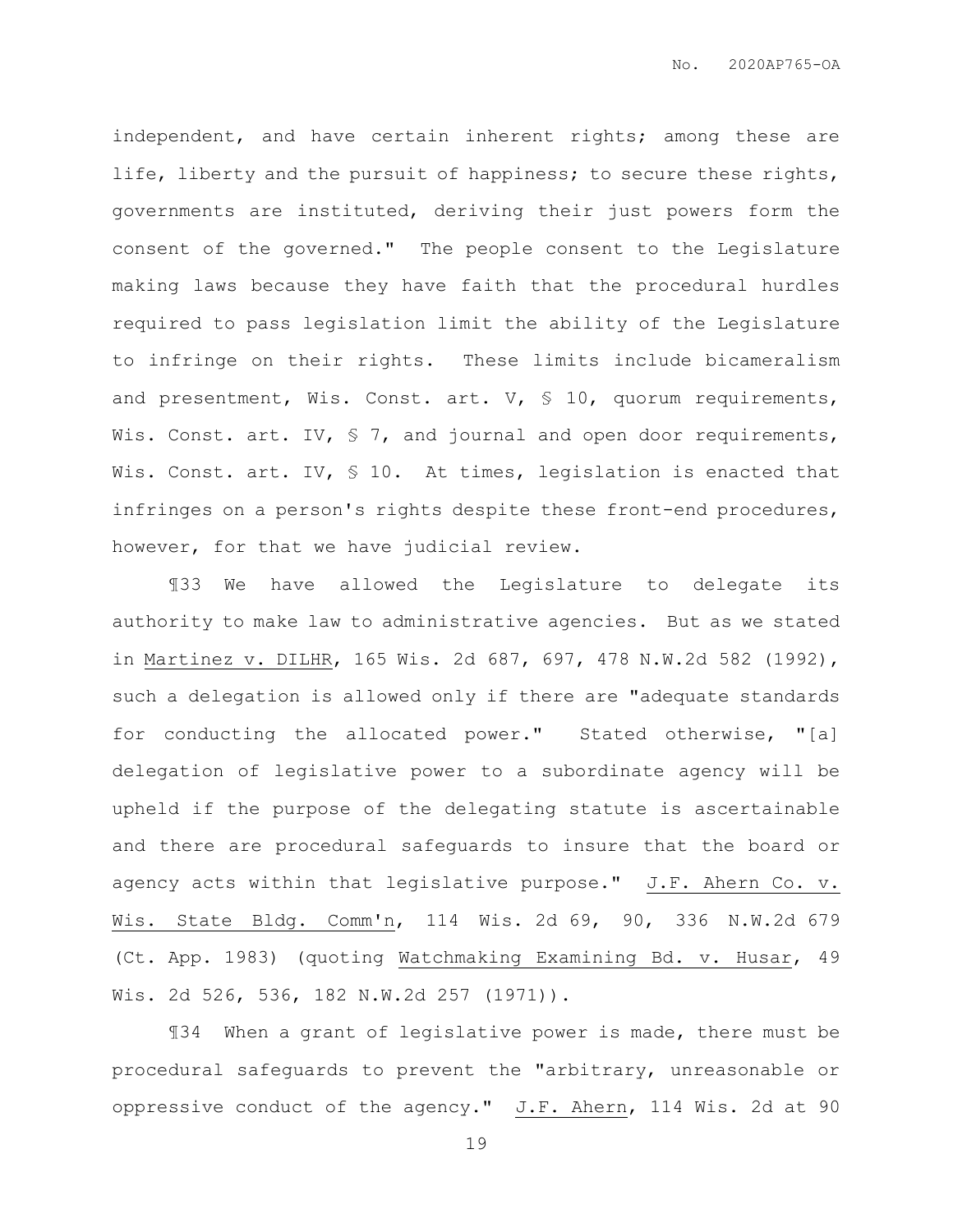(quoting DOA v. DILHR, 77 Wis. 2d 126, 135, 252 N.W.2d 353 (1977)). Procedural safeguards, generally, are those requirements imposed by the Administrative Procedures Act, codified at ch. 227. Id. at 135.

¶35 Palm cannot point to any procedural safeguards on the power she claims. At oral argument, she continuously referenced judicial review; but judicial review takes place after an allegation is made that an individual's rights have been violated. That is why our case law consistently speaks of "procedural and judicial safeguards." E.g., id. (emphasis added). Rulemaking provides the ascertainable standards that hinder arbitrary or oppressive conduct by an agency. Judicial review does not prevent oppressive conduct from initially occurring.

¶36 Furthermore, Emergency Order 28 purports to criminalize conduct pursuant to Wis. Stat. § 252.25 when a factual directive of Order 28 is transgressed.<sup>13</sup> For example, Order 28 purports to impose 30 days in jail when a person leaves home for a purpose Palm did not approve.

¶37 However, in order to constitute criminal conduct proscribed by statute, the conduct must be set out with specificity in the statute to give fair notice. State v. Starks, 51 Wis. 2d 256, 263-64, 186 N.W.2d 245 (1971). The same specificity is

 $\overline{a}$ 

<sup>13</sup> Emergency Order 28, Section 18; Wis. Stat. § 252.25 provides: "Any person who willfully violates or obstructs the execution of any . . . department order under this chapter and relating to the public health, for which no other penalty is prescribed, shall be imprisoned for not more than 30 days or fined not more than \$500 or both."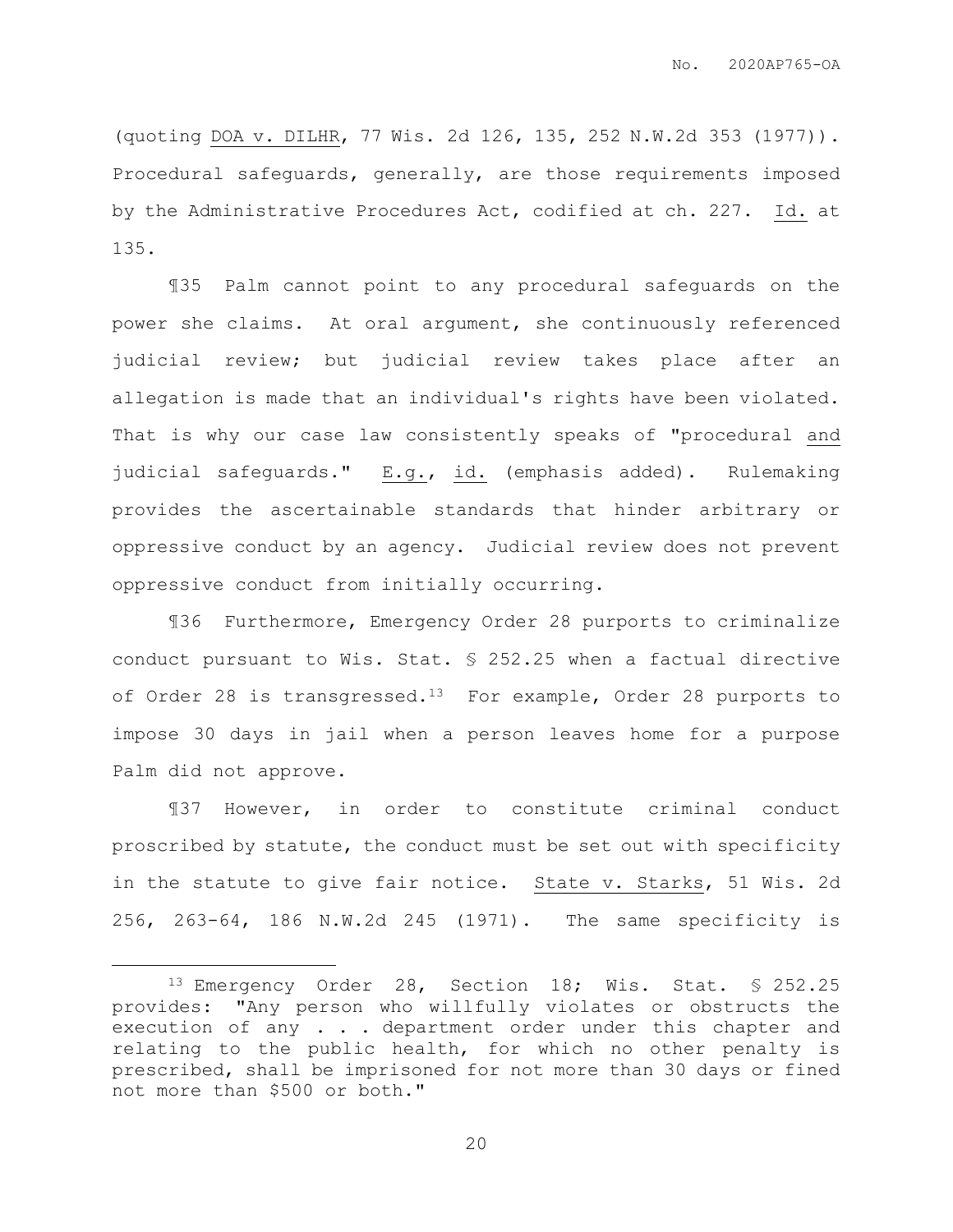required in a properly promulgated rule before criminal sanctions could follow violations. Both must "meet the standards of definiteness applicable to statutory definitions of criminal offenses." State v. Courtney, 74 Wis. 2d 705, 709, 247 N.W.2d 714 (1976) (violation of rule, Wis. Admin. Code § Ag 29.12(6), was charged as a misdemeanor).

¶38 It has long been the law in Wisconsin that in order for the violation of an administrative agency's directive to constitute a crime, the directive must have been properly promulgated as a rule. HM Distribs. of Milwaukee v. Dep't of Ag., 55 Wis. 2d 261, 268-69, 198 N.W.2d 598 (1972) (discussing a contention that criminal penalties were not proper because the administrative regulation was not properly promulgated as a rule); see also State v. Lambert, 68 Wis. 2d 523, 526, 229 N.W.2d 622 (1975) (explaining that criminal conduct can follow from a properly promulgated rule).

¶39 Palm asserts that Order 28 is not a rule, yet she also asserts Wis. Stat. § 252.25 endows her with the power to create criminal penalties for violations of Order 28. Her argument stands § 252.25 on its head. This is so because criminal penalties can arise from a rule violation only when the rule was properly promulgated. HM Distribs., 55 Wis. 2d at 268-69 (explaining that HM Distributors' contention that "proper and required rulemaking procedures were not followed" was without merit). Without the promulgation of a rule, no criminal penalties are possible for violations of administrative agency directives. Id.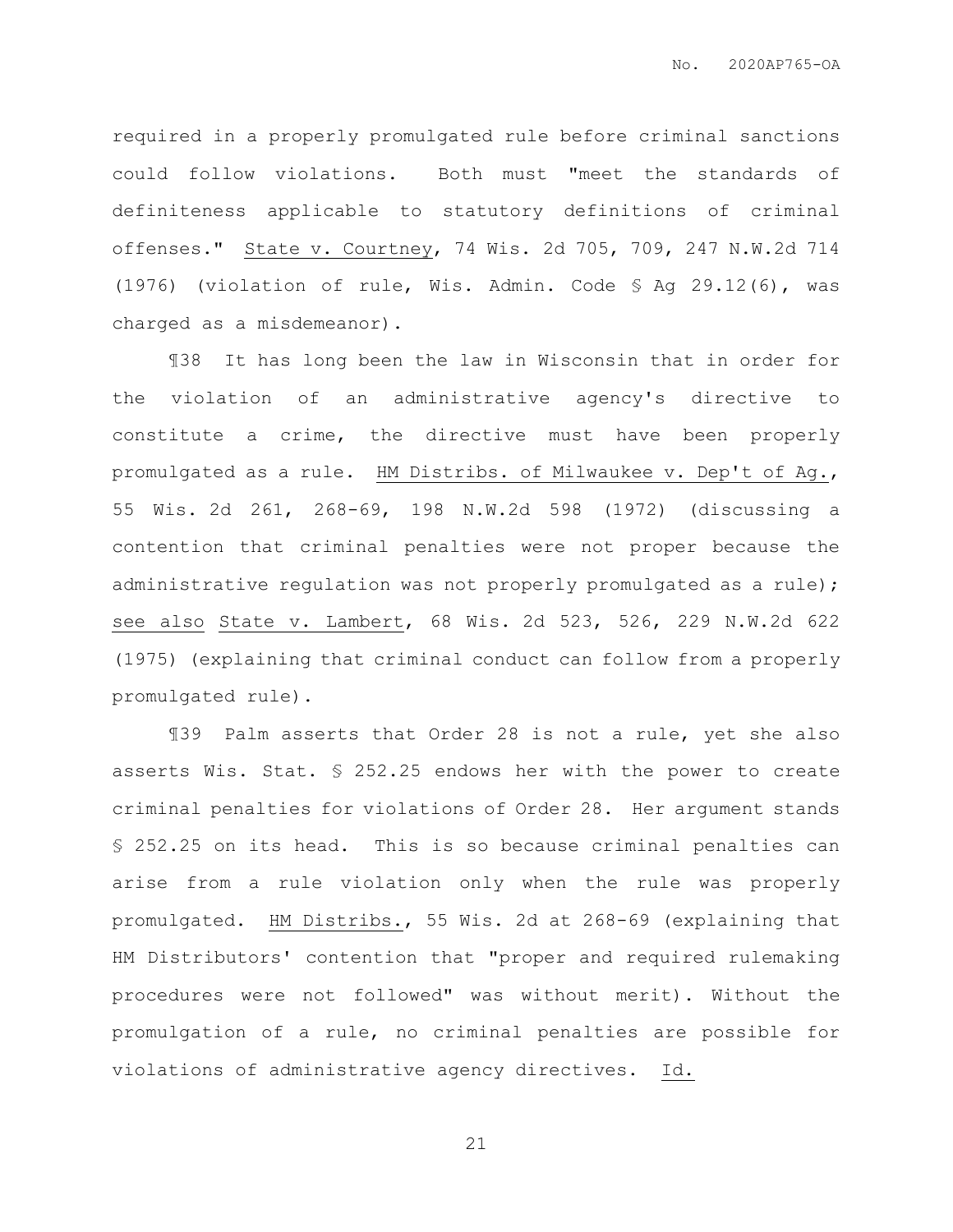¶40 Notwithstanding the law, Emergency Order 28 does not rely on a statute within ch. 252 defining the elements of the crime to which punishment under Wis. Stat. § 252.25 must refer. Rather, the prohibited "criminal conduct" to which Palm refers is factually defined solely by Emergency Order 28. Stated otherwise, Palm created the potential for a crime by Order 28. Counsel for Palm admitted as much at oral argument when he said that there was only one element that needed to be proved in a criminal prosecution for a violation of Emergency Order 28: that a provision of the order was violated. Such an argument is without legal foundation and ignores more than 50 years of Wisconsin law, some of which we cited above.

¶41 As we said at the beginning of this decision, the Governor's emergency powers are not challenged by the Legislature, and Palm does not rely on the Governor's emergency powers. Constitutional law has generally permitted the Governor to respond to emergencies without the need for legislative approval. "With no time for ex ante deliberation, and no metric for ex post assessments, the executive's capacities for swift, vigorous, and secretive action are at a premium." Deborah N. Pearlstein, Form and Function in the National Security Constitution, 41 Conn. L. Rev. 1549, 1565 (2009) (internal quotations omitted). But the Governor's emergency powers are premised on the inability to secure legislative approval given the nature of the emergency. For example, if a forest fire breaks out, there is no time for debate. Action is needed. The Governor could declare an emergency and respond accordingly. But in the case of a pandemic, which lasts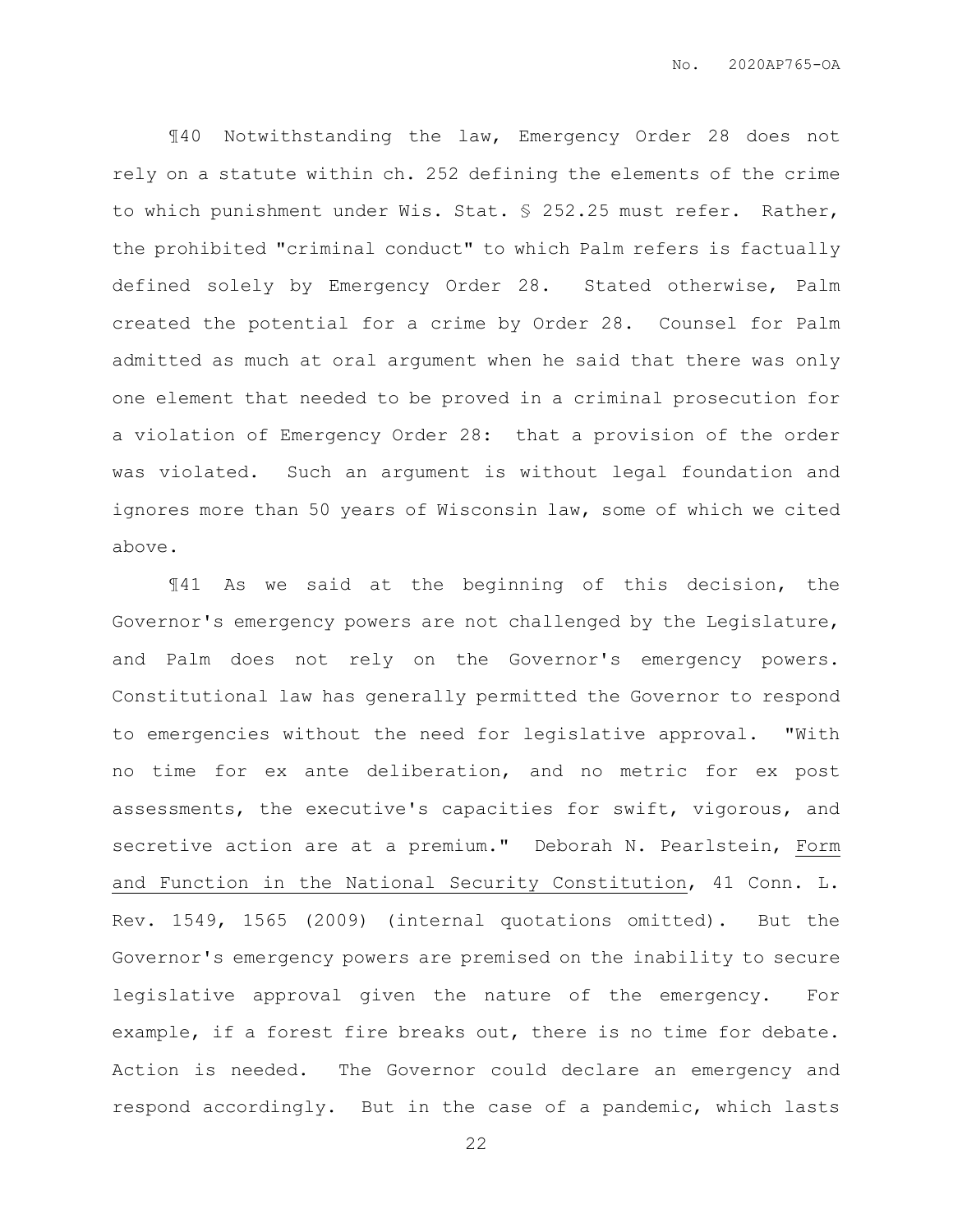month after month, the Governor cannot rely on emergency powers indefinitely.<sup>14</sup>

¶42 Emergency Order 28 is a general order of general application within the meaning of Wis. Stat. § 227.01(13). It is a rule; and accordingly, the rulemaking procedures of Wis. Stat. § 227.24, which protect people affected by DHS orders, were required to be followed during the promulgation of Order 28. Furthermore, Palm's reliance on Wis. Stat. § 252.25 for criminal penalties for those who violate Order 28 is misplaced. She chose not to follow the law; therefore, there can be no criminal penalties for violations of Order 28. Courtney, 74 Wis. 2d at 709.

# 2. Wisconsin Stat. ch. 252

¶43 Chapter 252 addresses communicable diseases. Palm relies on Wis. Stat. § 252.02 for the legitimacy of Order 28. As already explained, Palm was in error to assert that she was not required to comply with rulemaking procedures. However, because we granted review of the second issue presented by the Legislature, we assume, arguendo, that rulemaking was not required, and consider

 $\overline{a}$ 

<sup>14</sup> Indeed, Wis. Stat. § 323.10 authorizes the Governor to invoke special emergency powers for 60 days when the Governor declares an emergency, which Governor Evers did here. We note that 60 days is more than enough time to follow rulemaking procedures pursuant to Wis. Stat. § 227.24. Therefore, emergency circumstances do not justify Palm's failure to follow the Administrative Procedures Act. However, Palm claims that neither rulemaking nor time-constraints inherent to emergency powers restrict her power. That assertion is contrary to the law in the State of Wisconsin.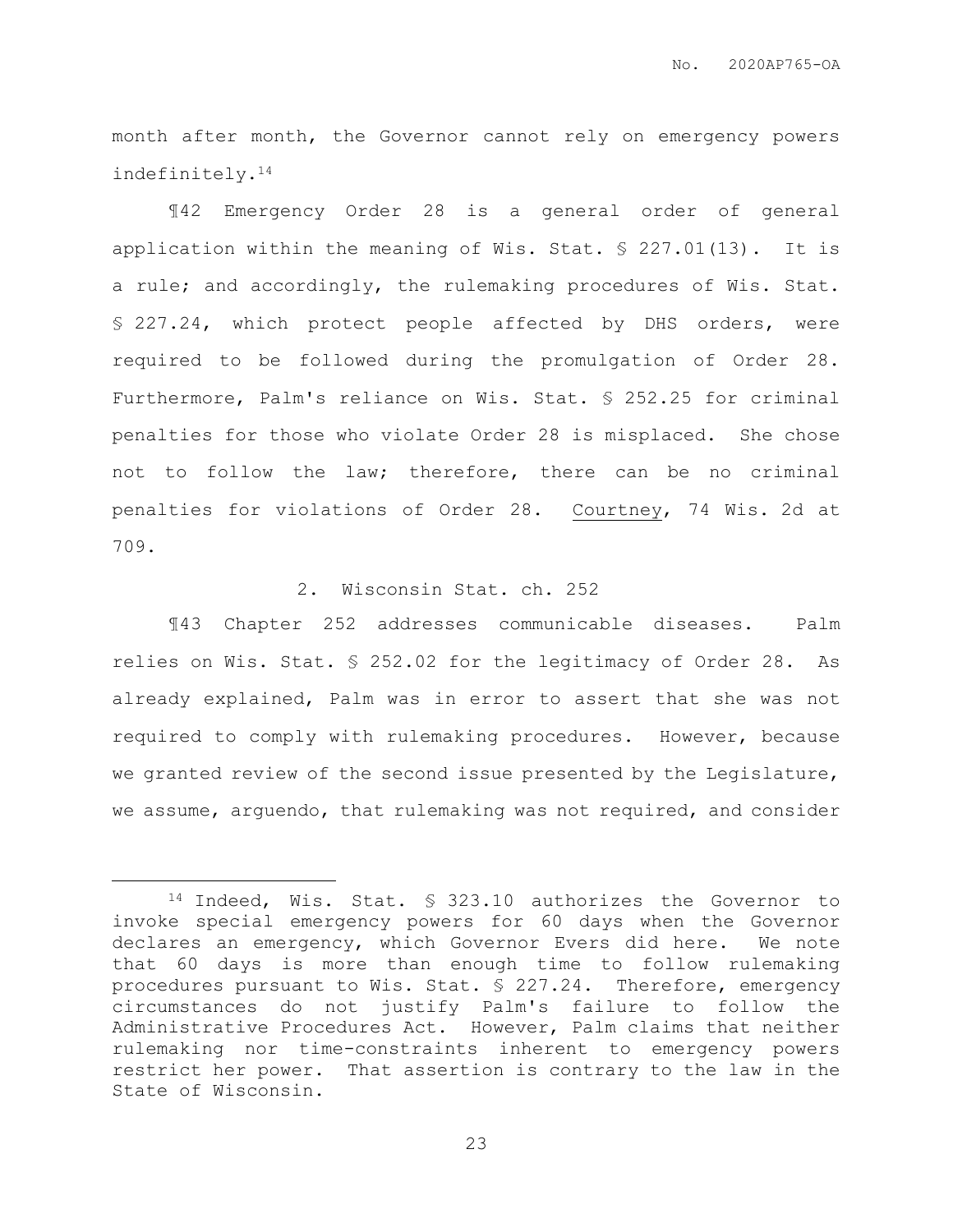whether Emergency Order 28 exceeded the scope of permissible actions under § 252.02.

¶44 Palm claims that "the meaning of the provisions in [Wis. Stat. §] 252.02 are plain." She argues that "DHS has the power to take direct action to control communicable diseases, just as it did through Safer-at-Home [Order 28]." She asserts that § 252.02(6) gives DHS expansive authority to respond to a rare public health crisis like COVID-19. Therefore, she can "authorize and implement all emergency measures necessary to control communicable diseases." In addition, Palm asserts that Order 28 is independently authorized under § 252.02(4), which provides DHS with multiple avenues "for the control and suppression of communicable diseases." And finally, many of Order 28's provisions also fall under § 252.02(3), which Palm asserts empowers her to "close schools and forbid public gatherings in schools, churches, and other public places to control outbreaks and epidemics."

¶45 Palm asserts her broadest grant of authority is Wis. Stat. § 252.02(6) because it says she can authorize and implement "all" emergency measures "necessary" to control communicable diseases.15 She asserts that "'all' [as a modifier] suggests an expansive meaning because 'all' is a term of great breadth." She cites Project Vote/Voting for Am., Inc. v. Long, 682 F.3d 331, 336 (4th Cir. 2012) (quoting Nat'l Coal. for Students with Disabilities Educ. & Legal Def. Fund v. Allen, 152 F.3d 283, 290 (4th Cir.

 $\overline{a}$ 

<sup>15</sup> Wisconsin Stat. § 252.02(6) provides: "The department may authorize and implement all emergency measures necessary to control communicable diseases."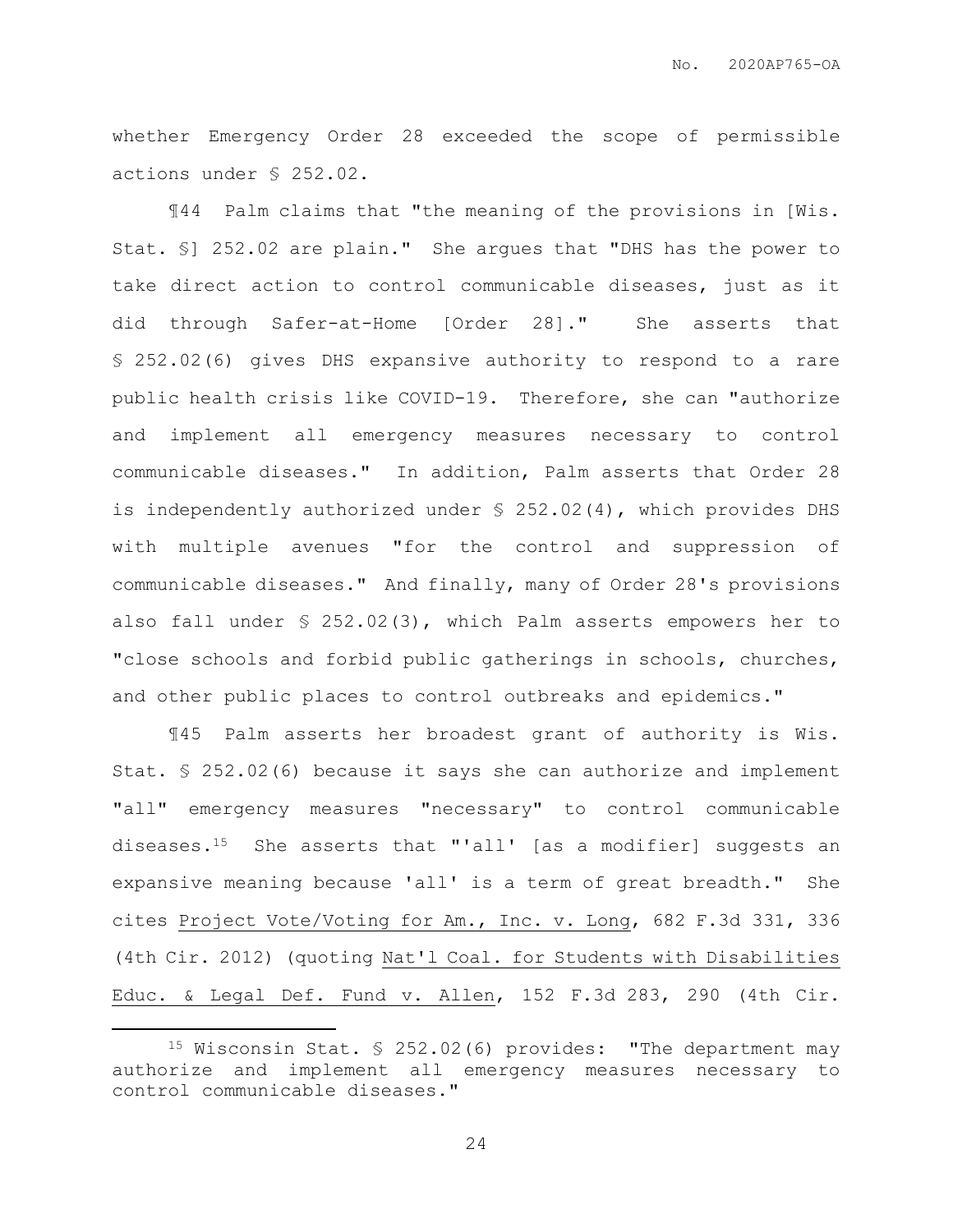1998)). She argues that she does not have limitless power under this subsection because it applies "only in an 'emergency,'" and "the statute requires an action be 'necessary.'"

¶46 Crimes created by the Legislature in statutes must have specificity in order to be enforceable. State v. Popanz, 112 Wis. 2d 166, 173, 332 N.W.2d 750 (1983) (explaining that a "criminal statute must be sufficiently definite to give a person of ordinary intelligence who seeks to avoid its penalties fair notice of conduct required or prohibited"). Because Palm fails to understand the specificity necessary to a valid criminal statute, she also fails to understand that no less specificity is required of a rule to which criminal penalties are assigned. Courtney, 74 Wis. 2d at 709.

¶47 If Wis. Stat. § 252.02(6) were the sole factual foundation for criminal charges, no criminal prosecution could result because § 252.02(6) does not have the specificity required for fair notice of the conduct required or prohibited. Stated otherwise, it has no definable standards for required or prohibited conduct. Popanz, 112 Wis. 2d at 173. If Emergency Order 28 had been promulgated as a rule, it has much more specificity; however, since no rulemaking occurred, Order 28 cannot save itself.

¶48 Palm next cites Wis. Stat. § 252.02(4).<sup>16</sup> Section 252.02(4) addresses four occurrences that permit DHS

 $\overline{a}$ 

<sup>16</sup> Wisconsin Stats. § 252.02(4) provides:

Except as provided in ss. 93.07 (24) (e) and 97.59, the department may promulgate and enforce rules or issue orders for guarding against the introduction of any communicable disease into the state, for the control and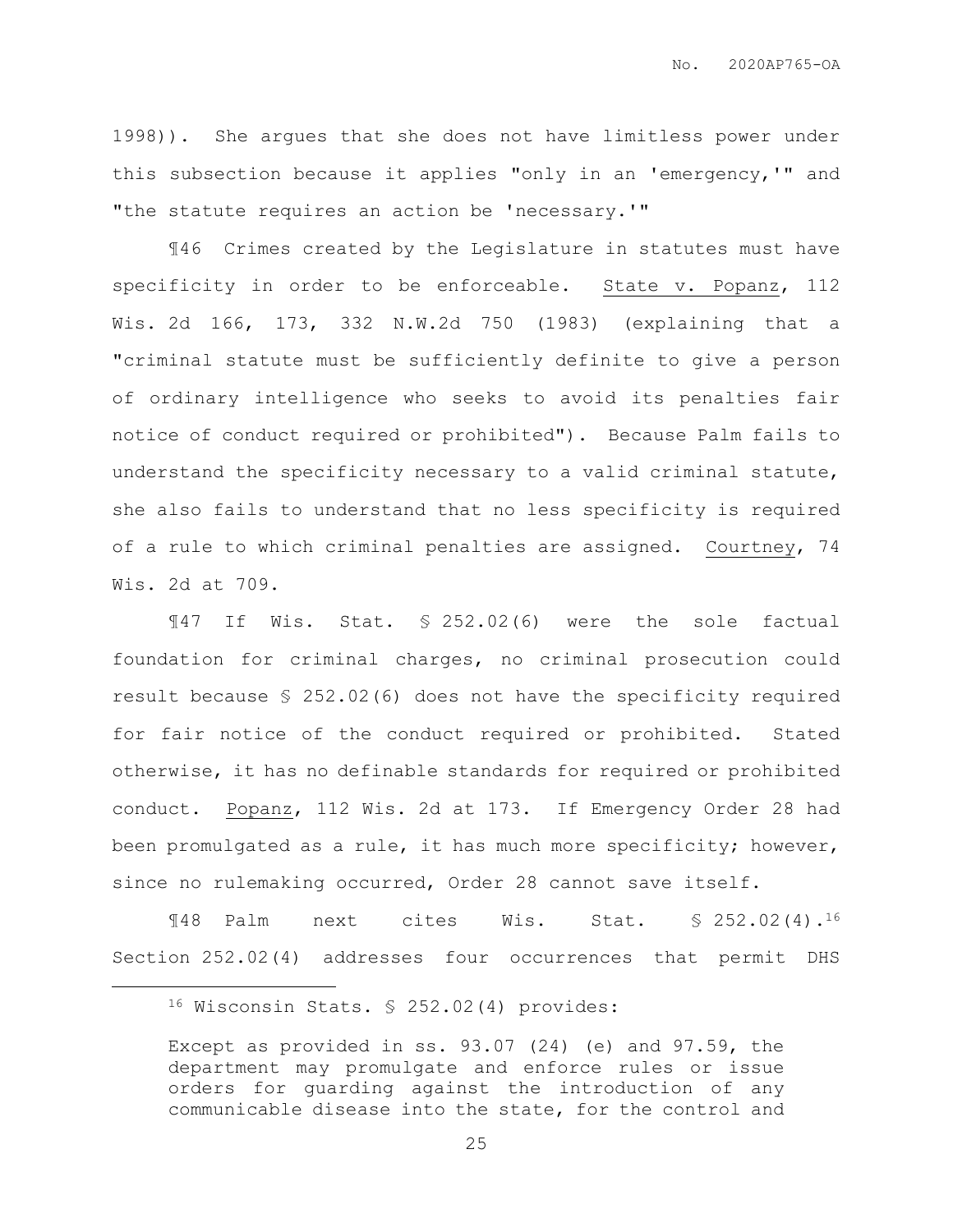action: First, "for guarding against the introduction of any communicable disease into the state;" second, "for control and suppression of communicable diseases;" third, "for the quarantine and disinfection of persons, localities and things infected or suspected of being infected by a communicable disease," and fourth, "for the sanitary care of jails, state prisons, mental health institutions, schools, and public buildings and connected premises."

¶49 However, Order 28 goes far beyond what is authorized in Wis. Stat. § 252.02(4). For example, Order 28 exceeds the § 252.02(4) authority to quarantine those infected or suspected of being infected. Instead, Palm quarantines "[a]ll individuals present within the State of Wisconsin" by ordering them "to stay at home or at their place of residence" with exceptions she deems appropriate.17 She also prohibits "All public and private gatherings of any number of people that are not part of a single

 $\overline{a}$ 

suppression of communicable diseases, for the quarantine and disinfection of persons, localities and things infected or suspected of being infected by a communicable disease and for the sanitary care of jails, state prisons, mental health institutions, schools, and public buildings and connected premises. Any rule or order may be made applicable to the whole or any specified part of the state, or to any vessel or other conveyance. The department may issue orders for any city, village or county by service upon the local health officer. Rules that are promulgated and orders that are issued under this subsection supersede conflicting or less stringent local regulations, orders or ordinances.

<sup>&</sup>lt;sup>17</sup> Emergency Order, Section 1.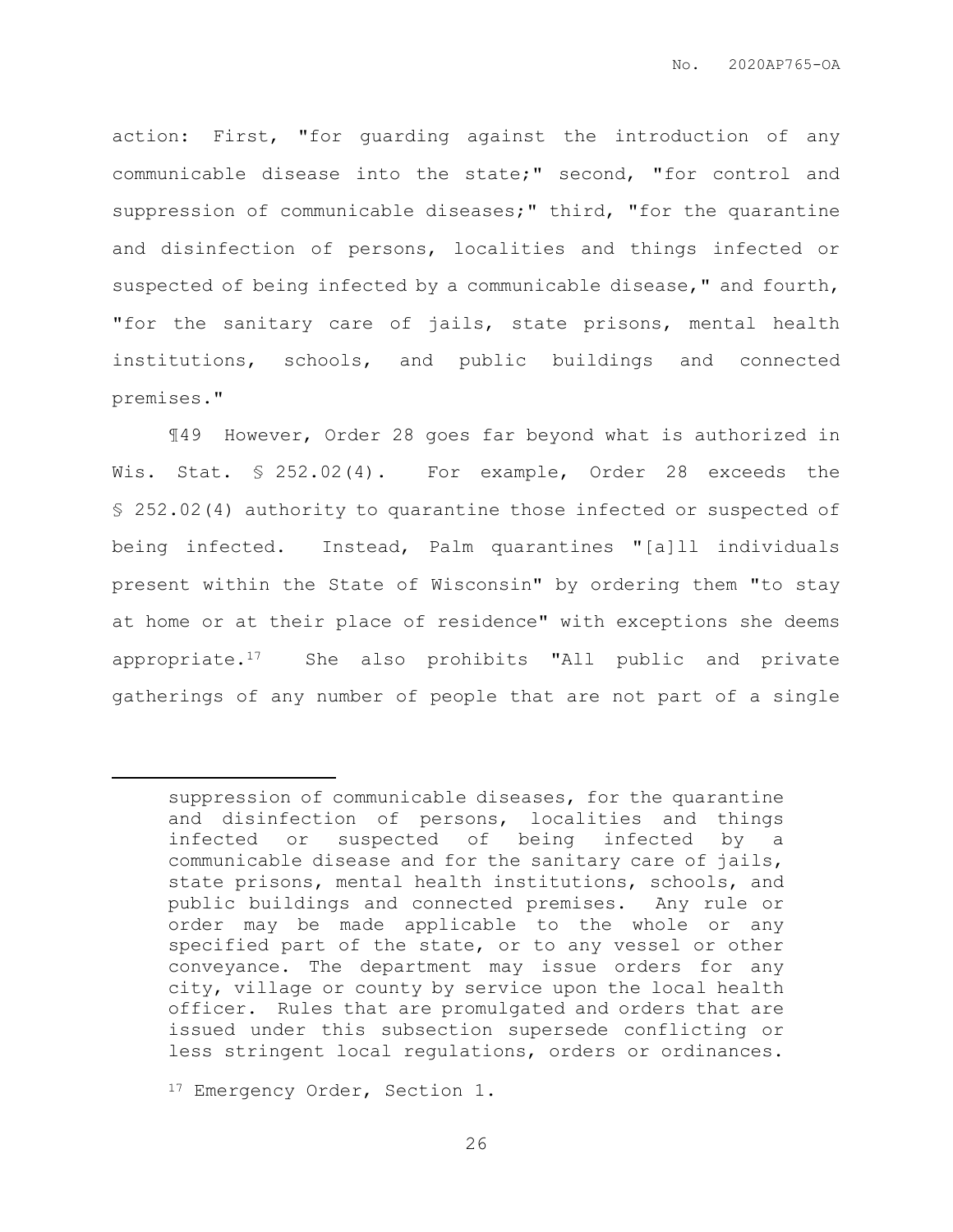household or living unit."18 Again, this directive is not based on persons infected or suspected of being infected.

¶50 Palm skips over this obvious overreach and contends that the first and second provision of Wis. Stat. § 252.02(4) permit actions taken in Order 28. However, once again, Order 28 is overly broad in its proscriptions. "Áll forms of travel are prohibited except for essential travel as defined in this Order, "<sup>19</sup> i.e., by Palm. If this restriction supposedly is connected to the first permissible action under § 252.02(4) to "guard against the introduction of any communicable disease into the state," Order 28 goes well beyond entry of communicable disease into the state. It prevents "All forms of travel," not simply interstate travel. Furthermore, nothing in § 252.02(4) permits Palm to close "All for-profit and non-profit businesses with a facility in Wisconsin, except [those Palm defies as essential businesses and operations]." She cites no authority for this vast seizure of power.

¶51 In opposition to Palm's claims, the Legislature raised legislatively-imposed directives that courts are to follow when interpreting the scope of agency authority. To place this contention in context, the reader should note that there is history underlying how courts have interpreted administrative agency powers. Formerly, court decisions permitted Wisconsin administrative agency powers to be implied. See Wis. Citizens

 $\overline{a}$ 

<sup>18</sup> Id., Section 3.

<sup>19</sup> Id., Section 5.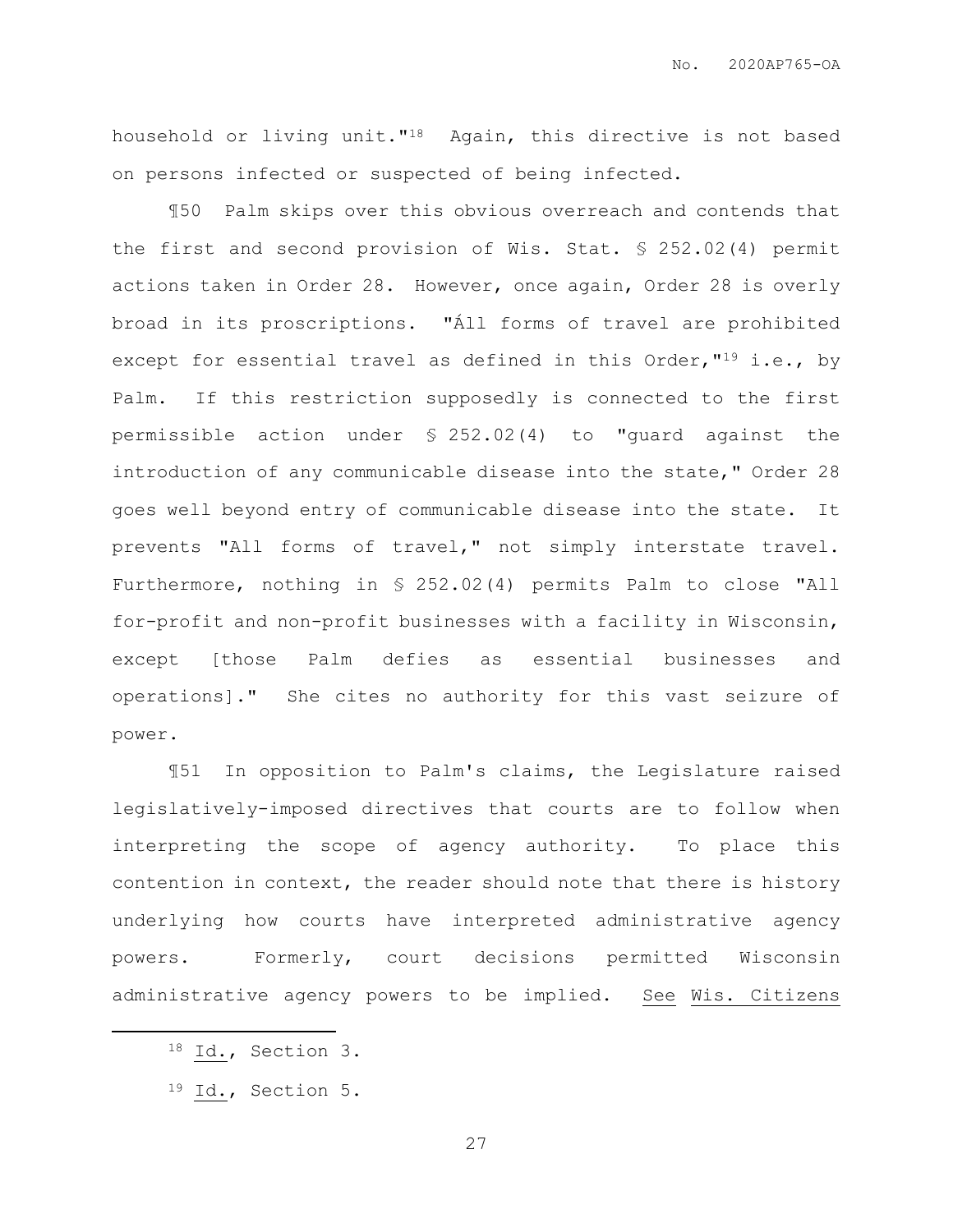Concerned for Cranes & Doves v. DNR, 2004 WI 40, ¶14, 270 Wis. 2d 318, 677 N.W.2d 612. In theory, "any reasonable doubt pertaining to an agency's implied powers" was resolved "against the agency." Wis. Builders Ass'n v. DOT, 2005 WI App 160, ¶9, 285 Wis. 2d 472, 702 N.W.2d 433. However, the Legislature concluded that this theory did not match reality. Therefore, under 2011 Wis. Act 21, the Legislature significantly altered our administrative law jurisprudence by imposing an "explicit authority requirement" on our interpretations of agency powers. Kirsten Koschnick, Comment, Making "Explicit Authority" Explicit Deciphering Wis. Act 21's Prescriptions for Agency Rulemaking Authority, 2019 Wis. L. Rev. 993, 997.

¶52 The explicit authority requirement is codified at Wis. Stat. § 227.10(2m), which provides: "No agency may implement or enforce any standard, requirement, or threshold, . . . unless that standard, requirement, or threshold is explicitly required or explicitly permitted by statute or by a rule that has been promulgated in accordance with this subchapter[.]" Furthermore, Wis. Stat.  $\frac{1}{2}$  227.11(2)(a)1.-3., as summarized by a recent comment in the Wisconsin Law Review, "prevent[s] agencies from circumventing this new 'explicit authority' requirement by simply utilizing broad statutes describing the agency's general duties or legislative purpose as a blank check for regulatory authority."<sup>20</sup>

 $\overline{a}$ 

<sup>&</sup>lt;sup>20</sup> Wisconsin Stat. § 227.11(2)(a)2. provides: "A statutory provision describing the agency's general powers or duties does not confer rule-making authority on the agency or augment the agency's rule-making authority beyond the rule-making authority that is explicitly conferred on the agency by the legislature."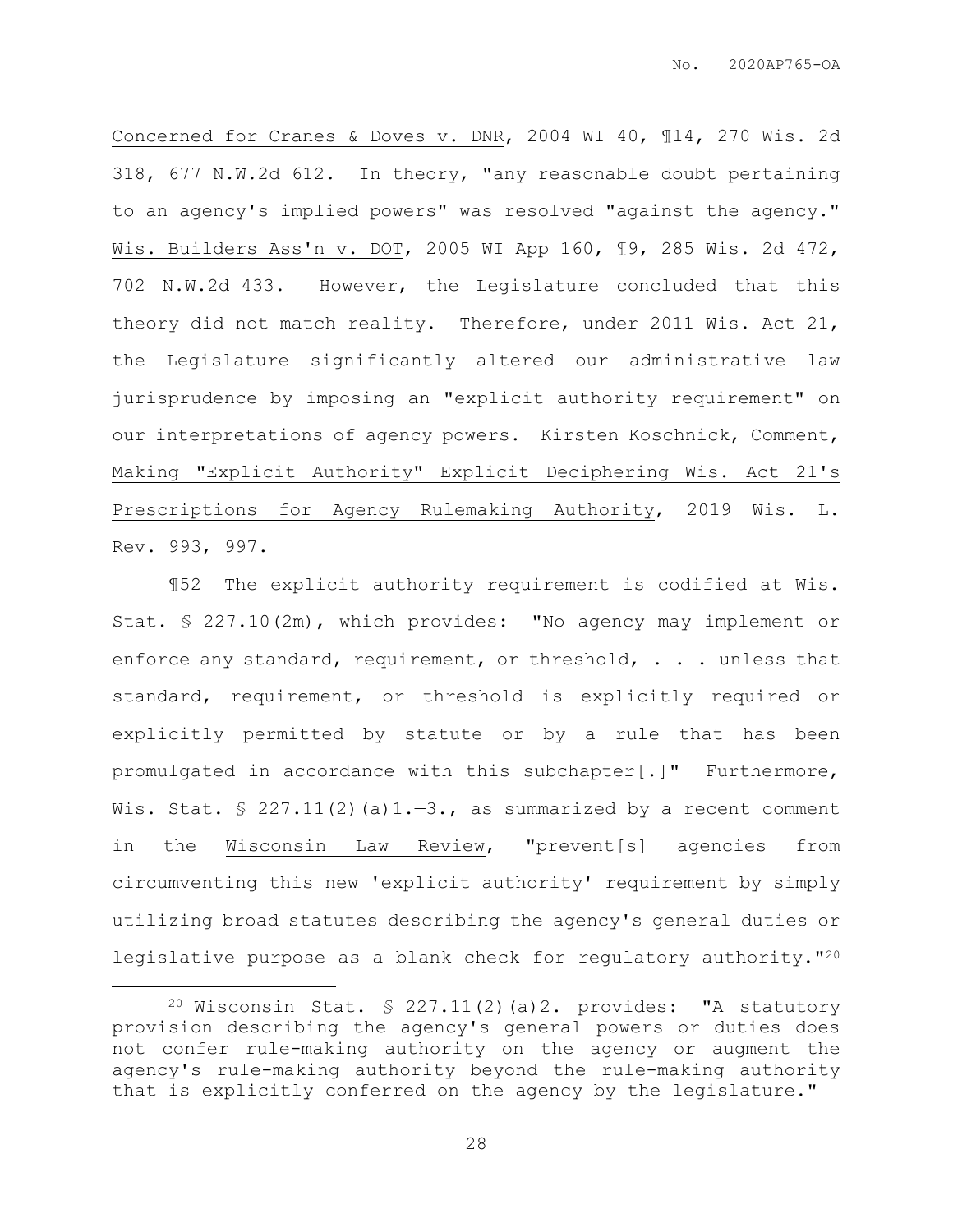Koschnick, Making "Explicit Authority" Explicit, at 996. The explicit authority requirement is, in effect, a legislativelyimposed canon of construction that requires us to narrowly construe imprecise delegations of power to administrative agencies. See Antonin Scalia & Bryan A. Garner, Reading Law: The Interpretation of Legal Texts 225 (2012) ("Interpretive-Direction Canon": "interpretation clauses are to be carefully followed.").

¶53 In addition, the Legislature cites two more canons of construction that it asserts apply here: first, the Legislature does not alter fundamental details of a regulatory scheme in vague terms or in ancillary provisions. Second, the Legislature cites the constitutional-doubt principle. As the United States Department of Justice has recently written in a COVID-19-related case raising constitutional issues, "There is no pandemic exception . . . to the fundamental liberties the Constitution safeguards. Indeed, 'individual rights secured by the Constitution do not disappear during a public health crisis.' These individual rights, including the protections in the Bill of Rights made applicable to the states through the Fourteenth Amendment, are always in force and restrain government action." Statement of Interest, Temple Baptist Church v. City of Greenville, No. 4:20-cv-64-DMB-JMV (N.D. Miss. April 14, 2020), ECF No. 6 (quoting In re Abbott, 954 F.3d 772 (5th Cir. 2020)).

¶54 With these canons as guides, the Legislature interprets Wis. Stat. § 252.02(3), (4) and (6) much differently than Palm. To some extent, Palm and the Legislature are talking past each other. For example, Palm focuses on § 252.02(6) which she asserts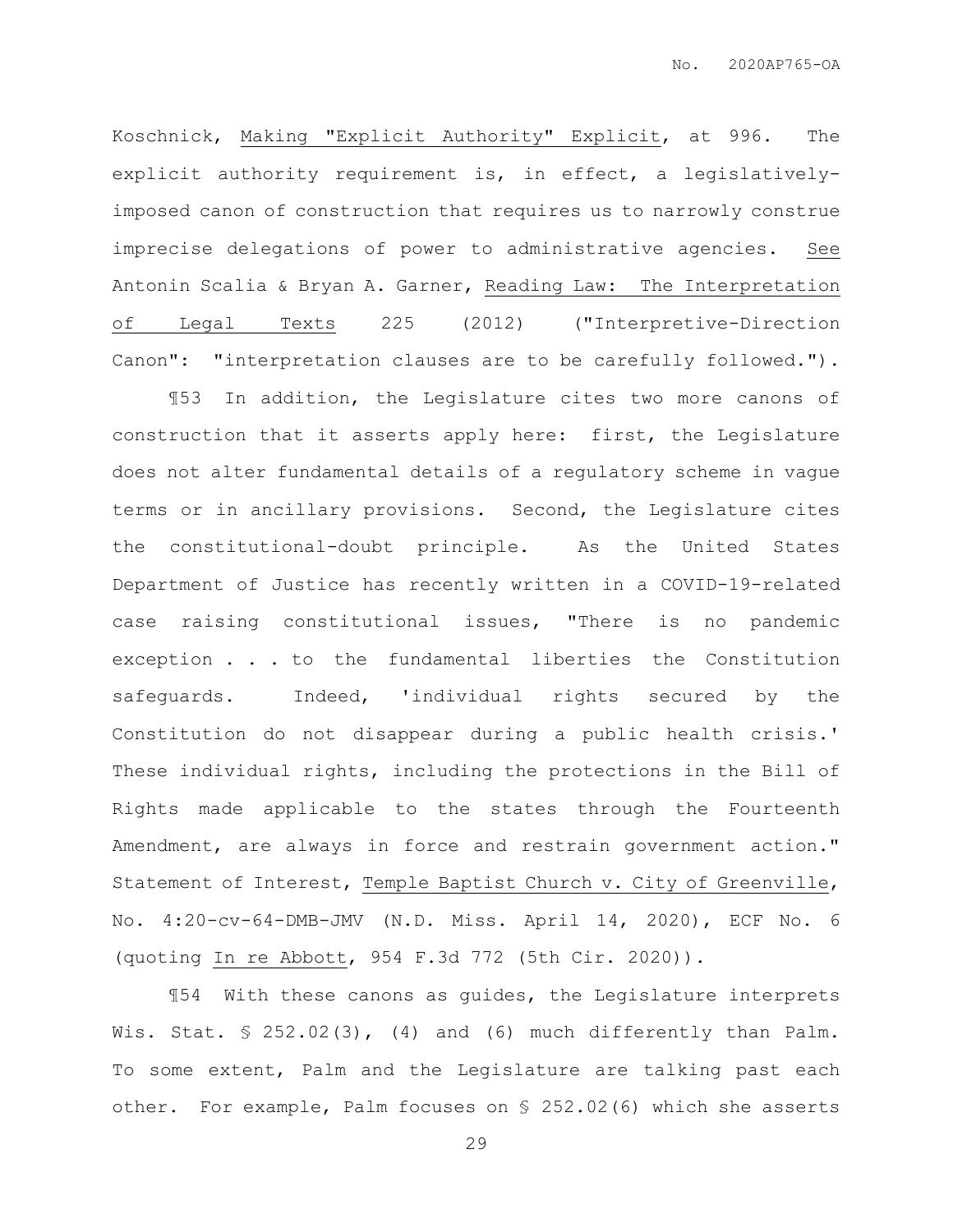granted broad powers to DHS. The Legislature focuses on the necessary procedural foundation that must precede DHS's implementation or enforcement. As Wis. Stat. § 227.10(2m) directs, unless a rule has been promulgated pursuant to ch. 227 or the DHS action is "explicitly required or explicitly permitted by statute" DHS has no power to implement or enforce its directives.

¶55 We do not define the precise scope of DHS authority under Wis. Stat.  $$ 252.02(3)$ , (4) and (6) because clearly Order 28 went too far. We cannot expansively read statutes with imprecise terminology that purport to delegate lawmaking authority to an administrative agency. The Legislature appropriately cites the statutory explicit authority requirement, Wis. Stat. § 229.10(2m), and has provided plausible readings of the text.

¶56 We have declared rights under the law wherein we have concluded that Emergency Order 28 is invalid and therefore, unenforceable. Although a very unusual request, on April 21, 2020, the Legislature asked this court to issue a temporary injunction of Emergency Order 28 but then requested a stay of that injunction for at least six days. We perceive this request as being grounded in a concern for an orderly transition from Order 28 to a lawful rule.

¶57 However, more than two weeks have passed since we began our consideration of this case. Therefore, we trust that the Legislature and Palm have placed the interests of the people of Wisconsin first and have been working together in good faith to establish a lawful rule that addresses COVID-19 and its devastating effects on Wisconsin. People, businesses and other institutions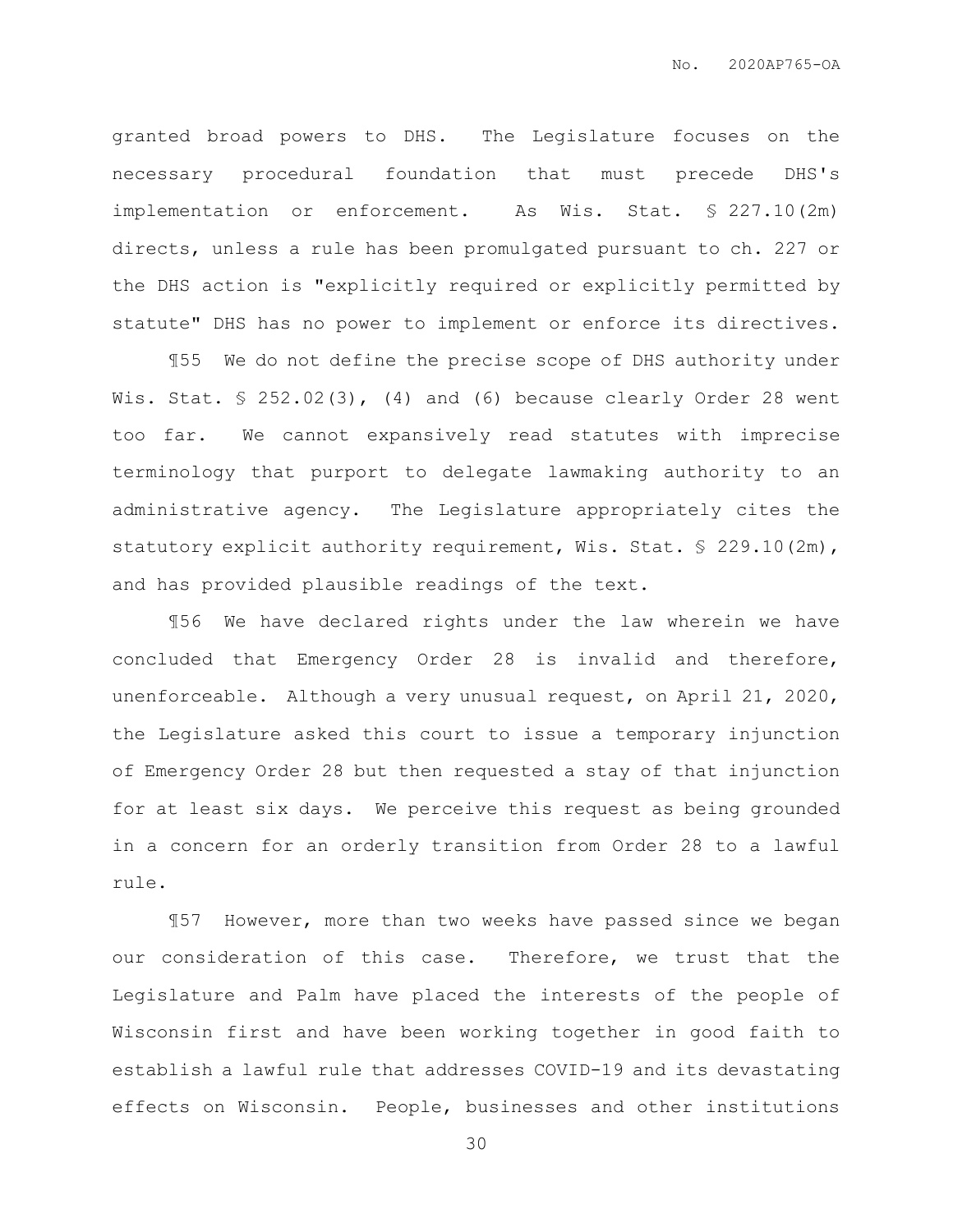need to know how to proceed and what is expected of them. Therefore, we place the responsibility for this future law-making with the Legislature and DHS where it belongs.

# IV. CONCLUSION

¶58 We conclude that Emergency Order 28 is a rule under the controlling precedent of this court, Citizens for Sensible Zoning, Inc. v. DNR, 90 Wis. 2d 804, 280 N.W.2d 702 (1979), and therefore is subject to statutory emergency rulemaking procedures established by the Legislature. Emergency Order 28 is a general order of general application within the meaning of Wis. Stat. § 227.01(13) which defines "Rule." Accordingly, the rulemaking procedures of Wis. Stat. § 227.24 were required to be followed during the promulgation of Order 28. Because they were not, Emergency Order 28 is unenforceable.<sup>21</sup> Furthermore, Wis. Stat. § 252.25 required that Emergency Order 28 be promulgated using the procedures established by the Legislature for rulemaking if criminal penalties were to follow. Because Palm did not follow the law in creating Order 28, there can be no criminal penalties for violations of her order. The procedural requirements of Wis. Stat. ch. 227 must be followed because they safeguard all people.

¶59 We further conclude that Palm's order confining all people to their homes, forbidding travel and closing businesses

 $\overline{a}$ 

<sup>&</sup>lt;sup>21</sup> This decision does not apply to Section 4. a. of Emergency Order 28.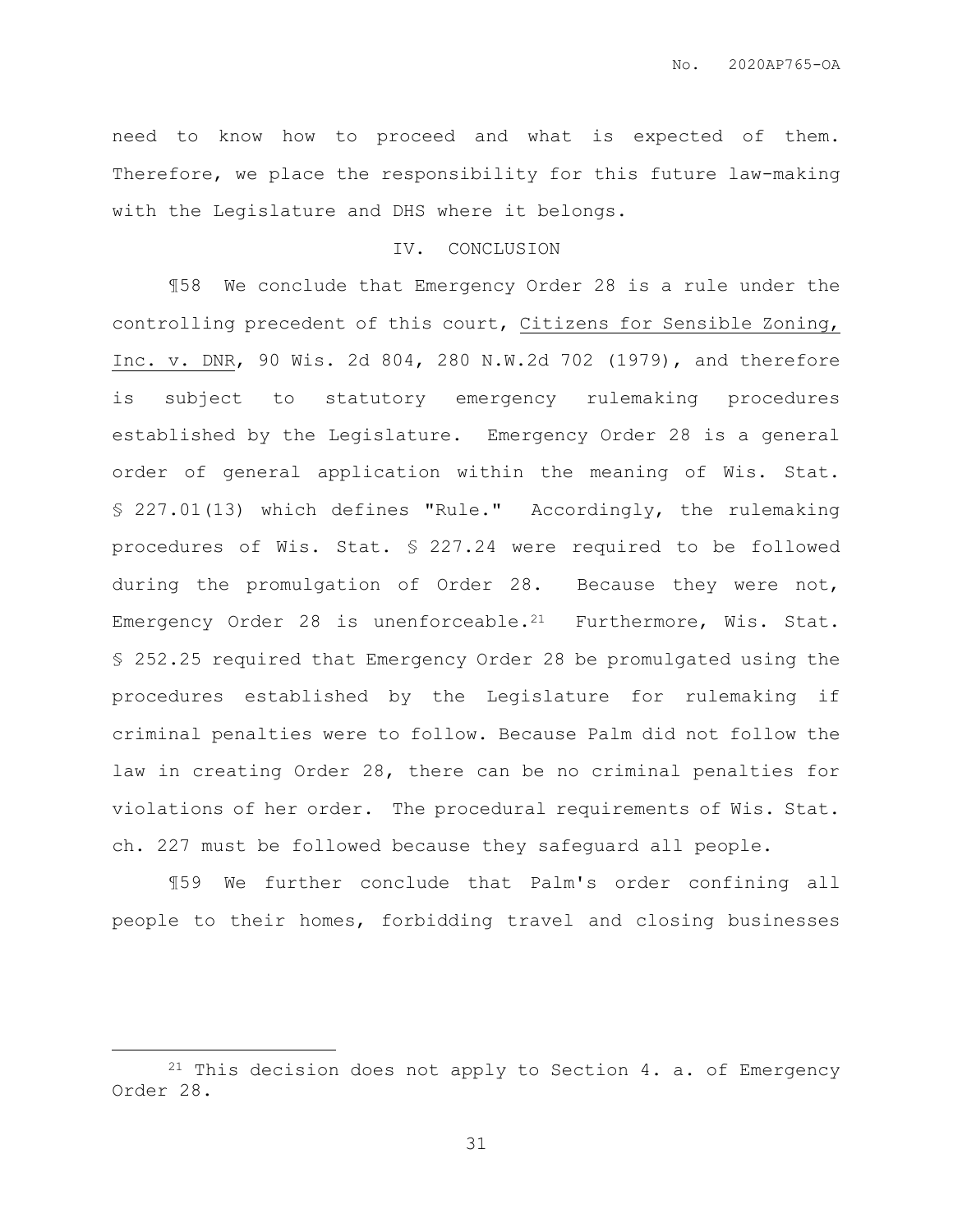exceeded the statutory authority of Wis. Stat. § 252.02, upon which Palm claims to rely.

*By the Court.*—Palm's Emergency Order 28 is declared unlawful, invalid, and unenforceable.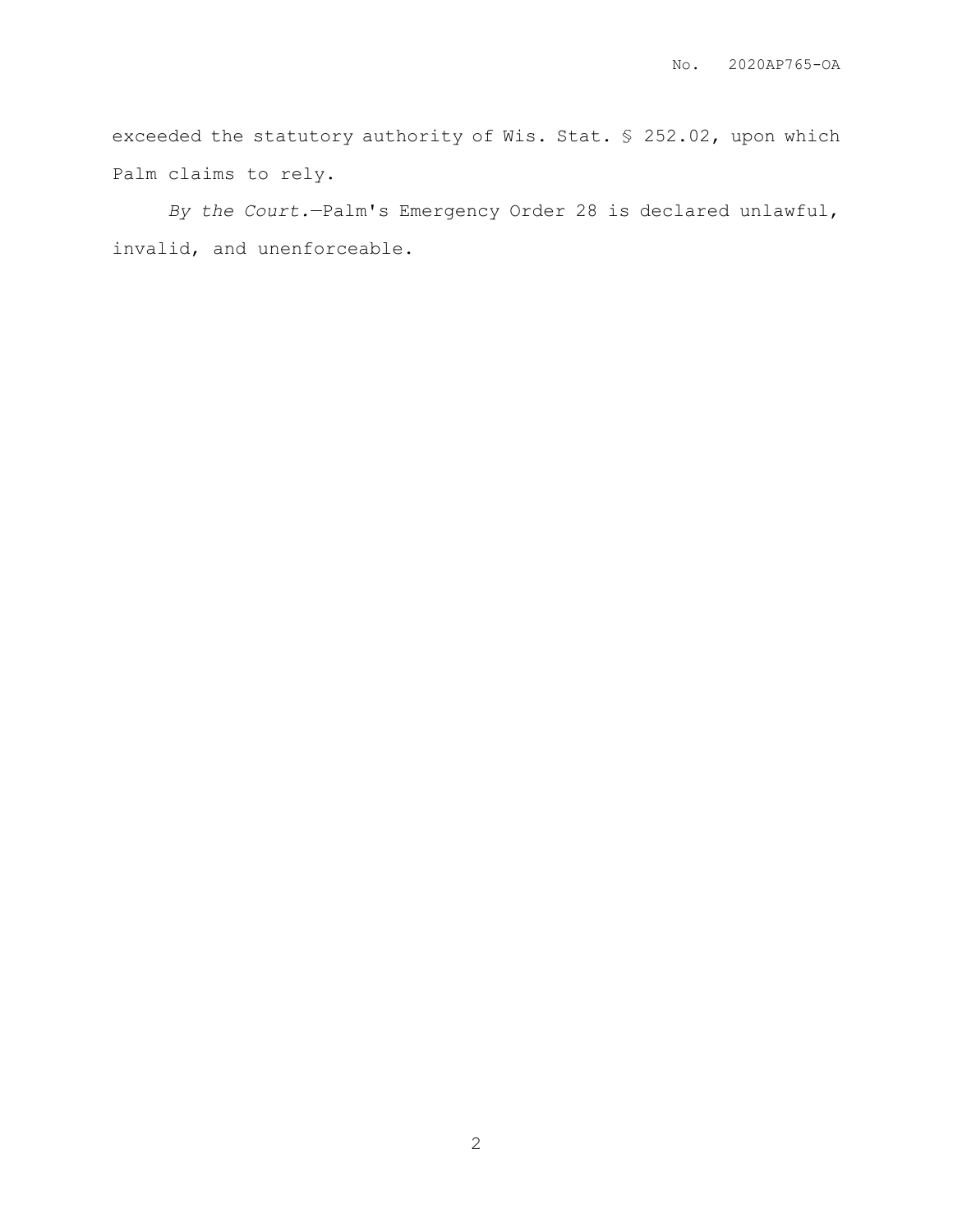¶60 PATIENCE DRAKE ROGGENSACK, C.J. *(concurring).* I join the majority opinion, but for the reasons set forth below I also concur.

¶61 We have declared that Emergency Order 28 is invalid and therefore, unenforceable. Earlier, the Legislature asked us to issue an injunction but to stay such an injunction for six days, and at oral argument, the Legislature implied that a longer stay may be appropriate if we were to enjoin Order 28.

¶62 Requesting a stay for a requested injunction is a very unusual request, but we understand that it is driven by the Legislature's concern that confusion may result if Order 28 is declared invalid and actions to enforce our declaration immediately commence. People, businesses and other institutions may not know how to proceed or what is expected of them.

¶63 Furthermore, there is authority supporting such a request. Declaratory judgment is a legal remedy; however, it is analogous to an injunction, which is an equitable remedy. Samuels v. Mackell, 401 U.S. 66, 70–71 (1971). In Samuels, The United States Supreme Court stated:

Although the declaratory judgment sought by the plaintiffs [in Great Lakes Dredge & Dock Co. v. Huffman, 319 U.S. 293 (1943)] was a statutory remedy rather than a traditional form of equitable relief, the Court made clear that a suit for declaratory judgment was nevertheless 'essentially an equitable cause of action,' and was 'analogous to the equity jurisdiction in suits quia timet or for decree quieting title.'  $\ldots$  [T]he Court held that in an action for a declaratory judgment, 'the district court was as free as in any other suit in equity to grant or withhold the relief prayed, upon equitable grounds.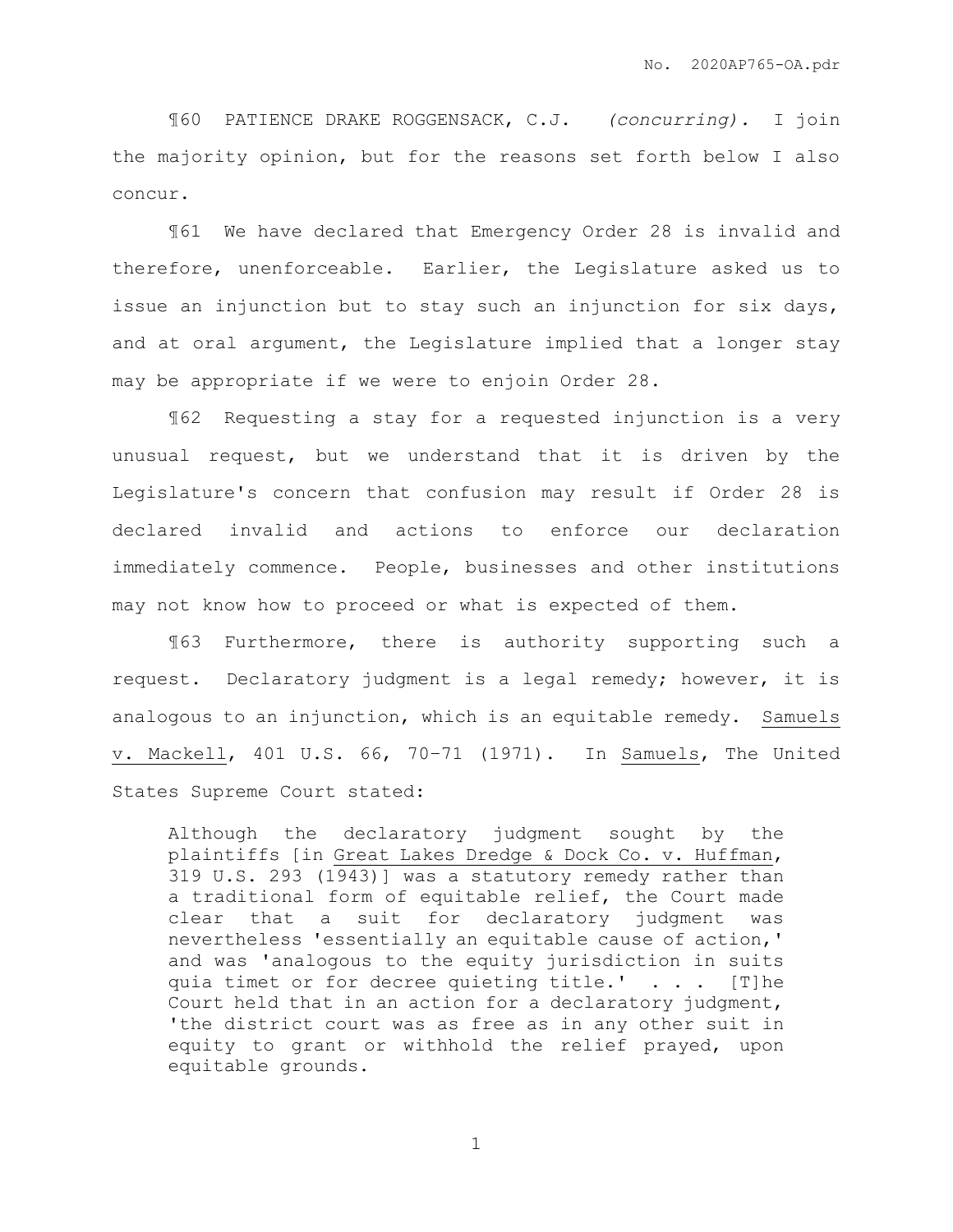Samuels, 401 U.S. at 70-71 (internal citations omitted). The Court emphasized the "continuing validity" of its analogy between declaratory judgments and injunctive relief. Id. at 71.

¶64 The analogy between declaratory judgment and injunctive relief is particularly strong in the context of this case. As then-Chief Justice Abrahamson and Justice Ann Walsh Bradley said, "[t]he oft-stated, oft-repeated legal maxim is clear: declaratory judgments are treated functionally as injunctions, when applied to governmental parties who are bound by the force and meaning of judgments under the law." Madison Teachers, Inc. v. Walker, 2013 WI 91, ¶43, 351 Wis. 2d 237, 869 N.W.2d. 388 (Abrahamson, C.J., & A.W. Bradley, J., dissenting).<sup>1</sup>

¶65 Therefore, I conclude there is a legal basis upon which to consider the Legislature's extraordinary request. I too am appreciative of the concerns raised by COVID-19 and the possibility of throwing the state into chaos. Accordingly, although our declaration of rights is effective immediately, I would stay future actions to enforce our decision until May 20, 2020. However, I

 $\overline{a}$ 

<sup>&</sup>lt;sup>1</sup> In Village of Brown Deer, we concluded that the circuit court could not stay execution of a declaratory judgment. Village of Brown Deer v. City of Milwaukee, 8 Wis. 2d 631, 635, 99 N.W.2d 860 (1959). However, Village of Brown Deer is factually distinct from the case before us because the stay resulted in creation of a financial obligation for a city. Id. at 637. We explained that by staying execution, "the city would be required to finance services in an area that had been judiciary [sic] determined to belong to the village. The trial court had no authority to impose that duty upon the city." Id. In the present dispute, there is no burden imposed on DHS as a result of our stay. Indeed, it will be helpful to Palm because she and her staff can use the period to promulgate an emergency rule pursuant to Wis. Stat. § 227.24.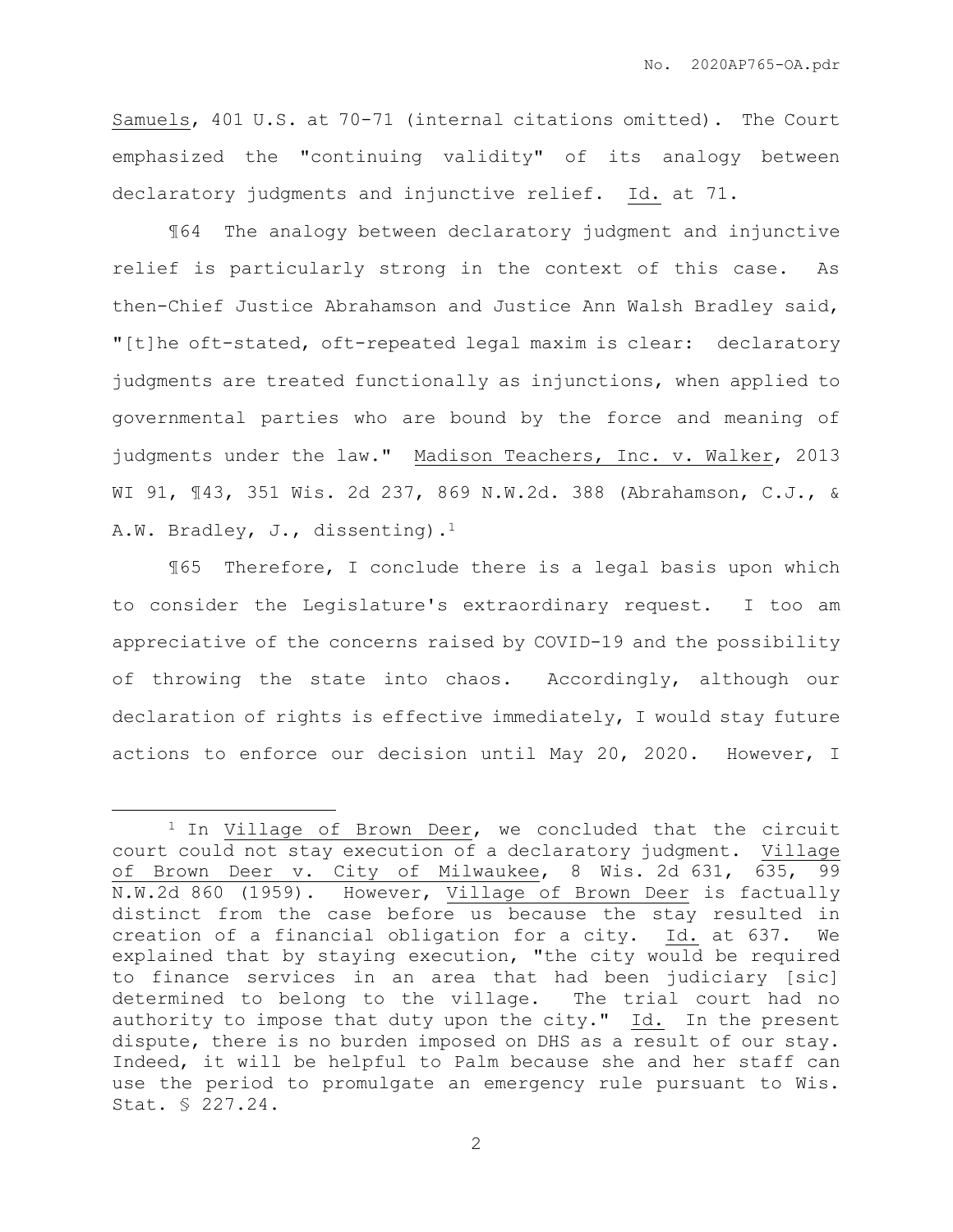trust that the parties will place the interests of the people of Wisconsin first and work together in good faith to quickly establish a rule that best addresses COVID-19 and its devastating effects on Wisconsin.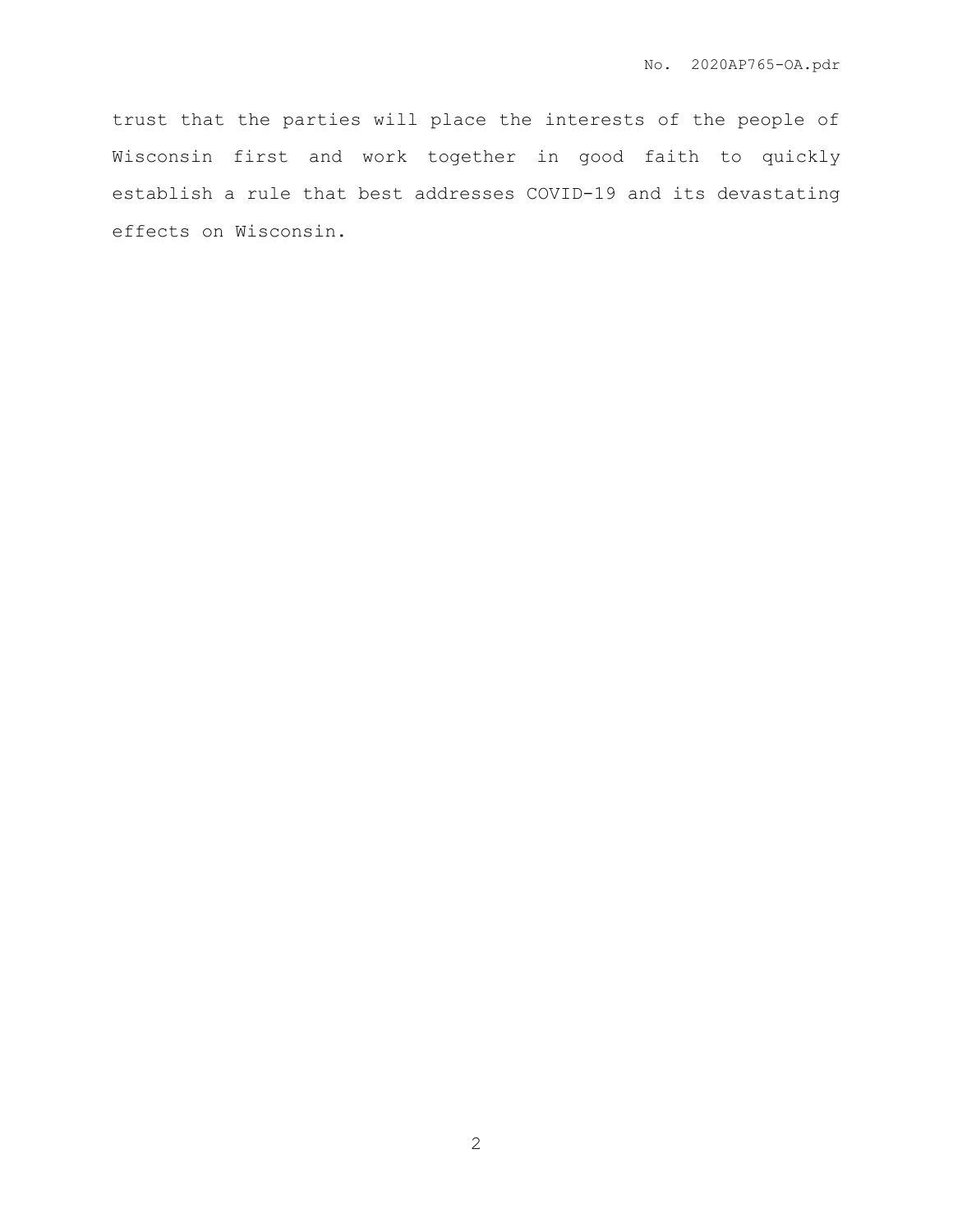¶66 REBECCA GRASSL BRADLEY, J. *(concurring).*1 Under the Wisconsin Constitution, all governmental power derives "from the consent of the governed" and government officials may act only within the confines of the authority the people give them. Wis. Const. art. I, § 1. The people of Wisconsin never consented to any elected official, much less an unelected cabinet secretary, having the power to create law, execute it, and enforce it. "[E]ver vigilant in averting the accumulation of power by one body— -a grave threat to liberty--the people devised a diffusion of governmental powers" among three branches of government. Gabler v. Crime Victims Rights Bd., 2017 WI 67, ¶60, 376 Wis. 2d 147, 897 N.W.2d 384. Whenever any branch of government exceeds the boundaries of authority conferred by the people, it is the duty of the judicial branch to say so.

¶67 However well-intentioned, the secretary-designee of the Department of Health Services exceeded her powers by ordering the people of Wisconsin to follow her commands or face imprisonment for noncompliance.2 In issuing her order, she arrogated unto herself the power to make the law and the power to execute it, excluding the people from the lawmaking process altogether. The

 $\overline{a}$ 

<sup>&</sup>lt;sup>1</sup> I join the majority opinion in full.

<sup>2</sup> I would have promptly granted the Legislature's Emergency Motion for Temporary Injunction, enjoining Emergency Order 28, the Safer at Home Order, a motion the legislature filed on April 21, 2020. An unlawful order should never issue in the first place, and it should not remain in effect for any period past the time a court ascertains its unlawfulness. In the context of a request for injunctive relief, an unlawful order of this magnitude, applicable to every citizen and every person present in the State of Wisconsin, should be enjoined as soon as a court determines the moving party is likely to succeed on the merits.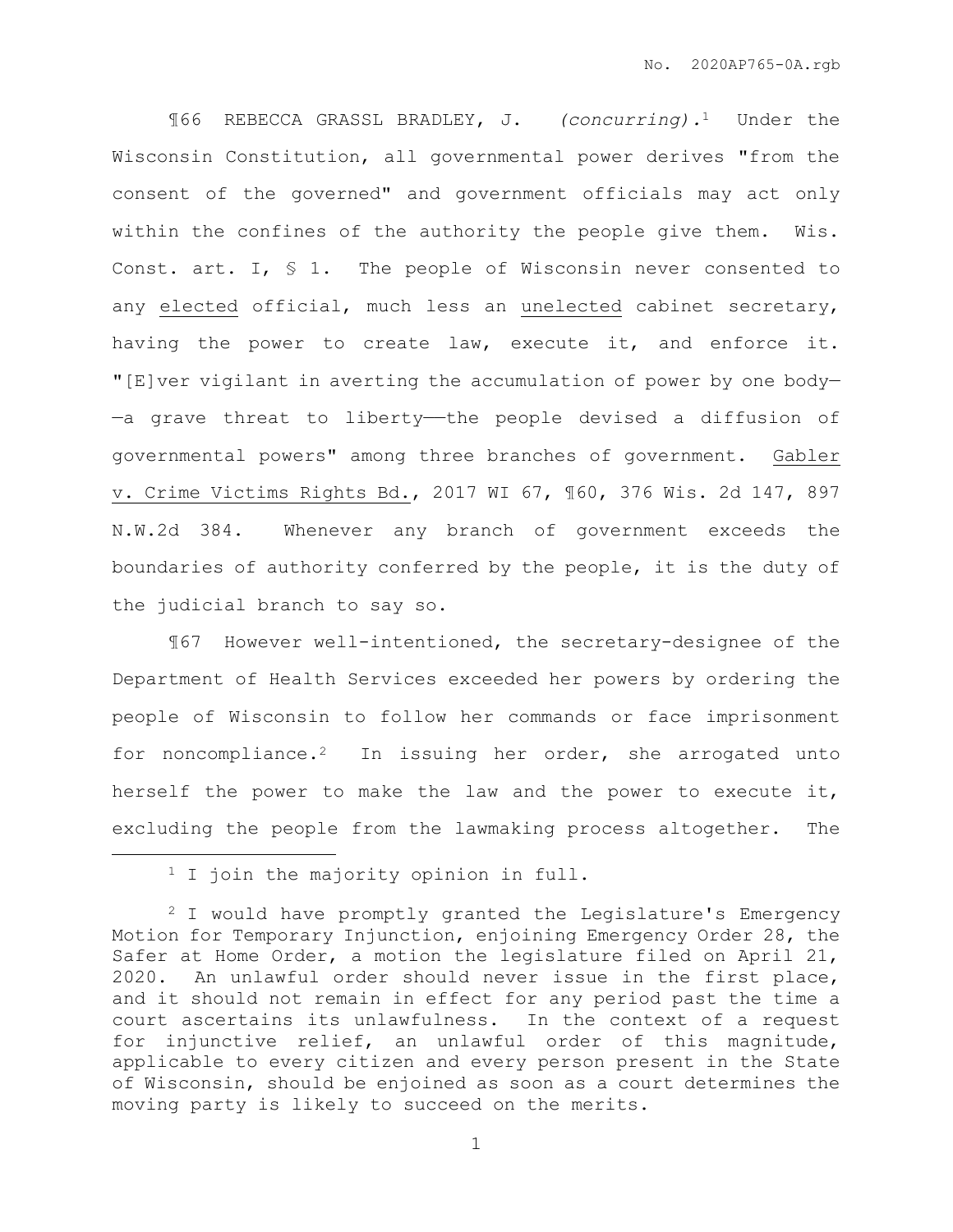separation of powers embodied in our constitution does not permit this. Statutory law being subordinate to the constitution,  $3$  not even the people's representatives in the legislature may consolidate such power in one person.

To the Framers of the United States Constitution, the concentration of governmental power presented an extraordinary threat to individual liberty: "The accumulation of all powers, legislative, executive, and judiciary, in the same hands, whether of one, a few, or many, . . . may justly be pronounced the very definition of tyranny." The Federalist No. 47, at 298 (James Madison) (Clinton Rossiter ed., 1961).

 $\overline{a}$ 

The Constitution is either a superior, paramount law, unchangeable by ordinary means, or it is on a level with ordinary legislative acts, and like other acts, is alterable when the legislature shall please to alter it. If the former part of the alternative be true, then a legislative act contrary to the Constitution is not law; if the latter part be true, then written constitutions are absurd attempts, on the part of the people, to limit a power, in its own nature illimitable.

Marbury v. Madison, 5 U.S. (1 Cranch) 137, 177 (1803).

<sup>3</sup> Spurning more than two centuries of fundamental constitutional law as well as the Wisconsin Constitution's guarantee of liberty, Justice Brian Hagedorn shockingly proclaims "the judiciary must never cast aside our laws or the constitution itself in the name of liberty." Justice Hagedorn's dissent, ¶259. Setting aside the self-contradictory nature of that statement, Justice Hagedorn's 53-page opinion contains no constitutional analysis whatsoever, affirmatively rejects the constitution, and subjugates liberty. The Wisconsin Constitution IS the law-and it reigns supreme over any statute. "The Constitution's supremacy over legislation bears repeating: 'the Constitution is to be considered in court as a paramount law' and 'a law repugnant to the Constitution is void, and . . . courts, as well as other departments, are bound by that instrument.' See Marbury [v. Madison], 5 U.S. (1 Cranch) [137] at 178, 180 [1803]." Mayo v. Wis. Injured Patients and Families Comp. Fund, 2018 WI 78, ¶91, 383 Wis. 2d 1, 914 N.W.2d 678 (Rebecca Grassl Bradley, J., concurring).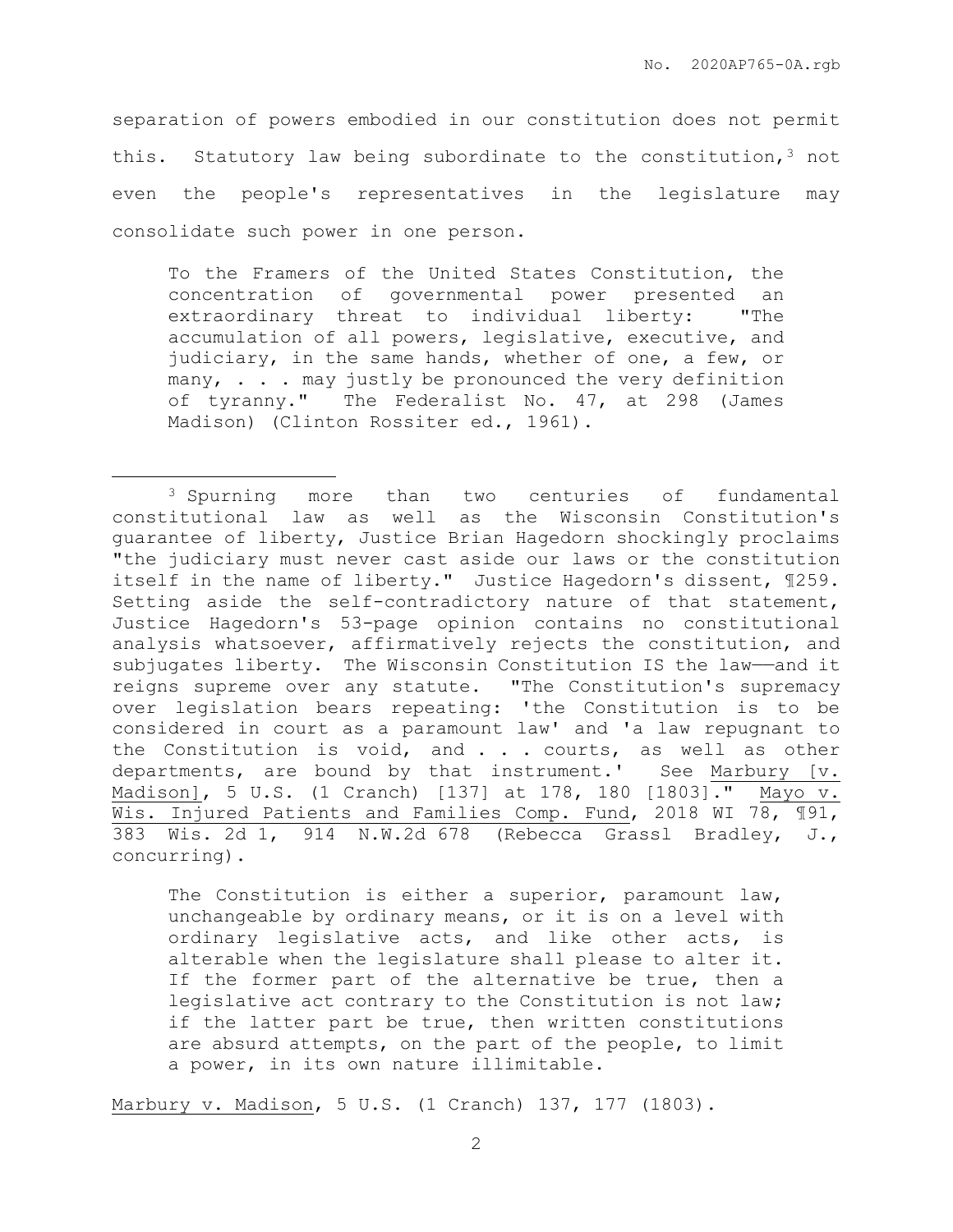Gabler, 376 Wis. 2d 147, 14 (ellipsis by Gabler). Blackstonewhose conception of the separation of powers "profoundly influenced" the Founders——"defined a tyrannical government as one in which 'the right both of making and of enforcing the laws, is vested in one and the same man, or one and the same body of men,' for 'wherever these two powers are united together, there can be no public liberty.'" Koschkee v. Taylor, 2019 WI 76, ¶50, 387 Wis. 2d 552, 929 N.W.2d 600 (Rebecca Grassl Bradley, J., concurring) (citing DOT v. Association of Am. R.Rs., 575 U.S. 43, 73 (2015) (Thomas, J., concurring) (quoted source omitted)). Thomas Jefferson similarly warned that "concentrating [all the powers of government] in the same hands is precisely the definition of despotic government."<sup>4</sup>

¶68 The people of Wisconsin pronounced liberty to be of primary importance, establishing government principally to protect their freedom. "The Wisconsin Constitution begins with a Declaration of Rights, echoing language from our nation's Declaration of Independence, recognizing that the proper role of government——the very reason governments are instituted——is to secure our inherent rights, including liberty:

All people are born equally free and independent, and have certain inherent rights; among these are life, liberty and the pursuit of happiness; to secure these

 $\overline{a}$ 

<sup>4</sup> Thomas Jefferson, Notes on the State of Virginia. Edited by William Peden. Chapel Hill: University of North Carolina Press for the Institute of Early American History and Culture, Williamsburg, Virginia, 1954. The Founders' Constitution, Volume 1, Chapter 10, Document 9, [http://press](http://press-pubs.uchicago.edu/founders/documents/v1ch10s9.html)[pubs.uchicago.edu/founders/documents/v1ch10s9.html](http://press-pubs.uchicago.edu/founders/documents/v1ch10s9.html) The University of Chicago Press.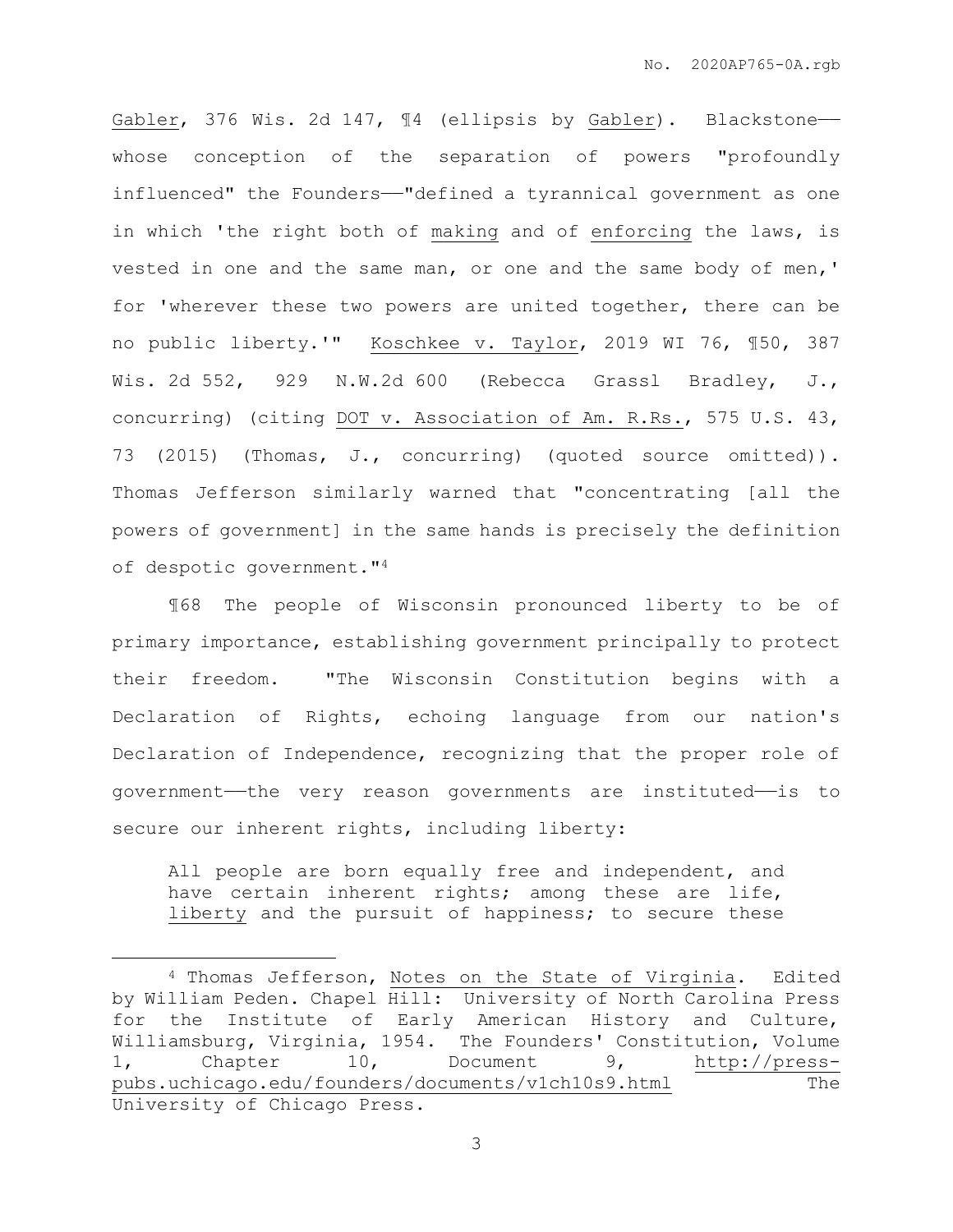## rights, governments are instituted, deriving their just powers from the consent of the governed.

Wis. Const. art. I, § 1 (emphasis added). 'Too much dignity cannot well be given to that declaration.' An inherent right to liberty means all people are born with it; the government does not bestow it upon us and it may not infringe it." Porter v. State, 2018 WI 79, ¶52, 382 Wis. 2d 697, 913 N.W.2d 842 (Rebecca Grassl Bradley, J. and Daniel Kelly, J., dissenting) (emphasis added; internal citation omitted). Under the Wisconsin Constitution, government officials, whether elected or appointed, are servants of the citizens, not their masters.

¶69 Endowing one person with the sole power to create, execute, and enforce the law contravenes the structural separation of powers established by the people. Through the Wisconsin Constitution, the people confer distinct powers on the legislative, executive, and judicial branches of government. "Three clauses of the Wisconsin Constitution embody this separation: Article IV, Section 1 ('[t]he legislative power shall be vested in a senate and assembly'); Article V, Section 1 ('[t]he executive power shall be vested in a governor'); and Article VII, Section 2 ('[t]he judicial power . . . shall be vested in a unified court system')." Gabler, 376 Wis. 2d 147, ¶11. "[T]he Constitution's central mechanism of separation of powers depends largely upon common understanding of what activities are appropriate to legislatures, to executives, and to courts." Lujan v. Defenders of Wildlife, 504 U.S. 555, 559-60 (1992). Under the Wisconsin Constitution, the legislature makes the laws; an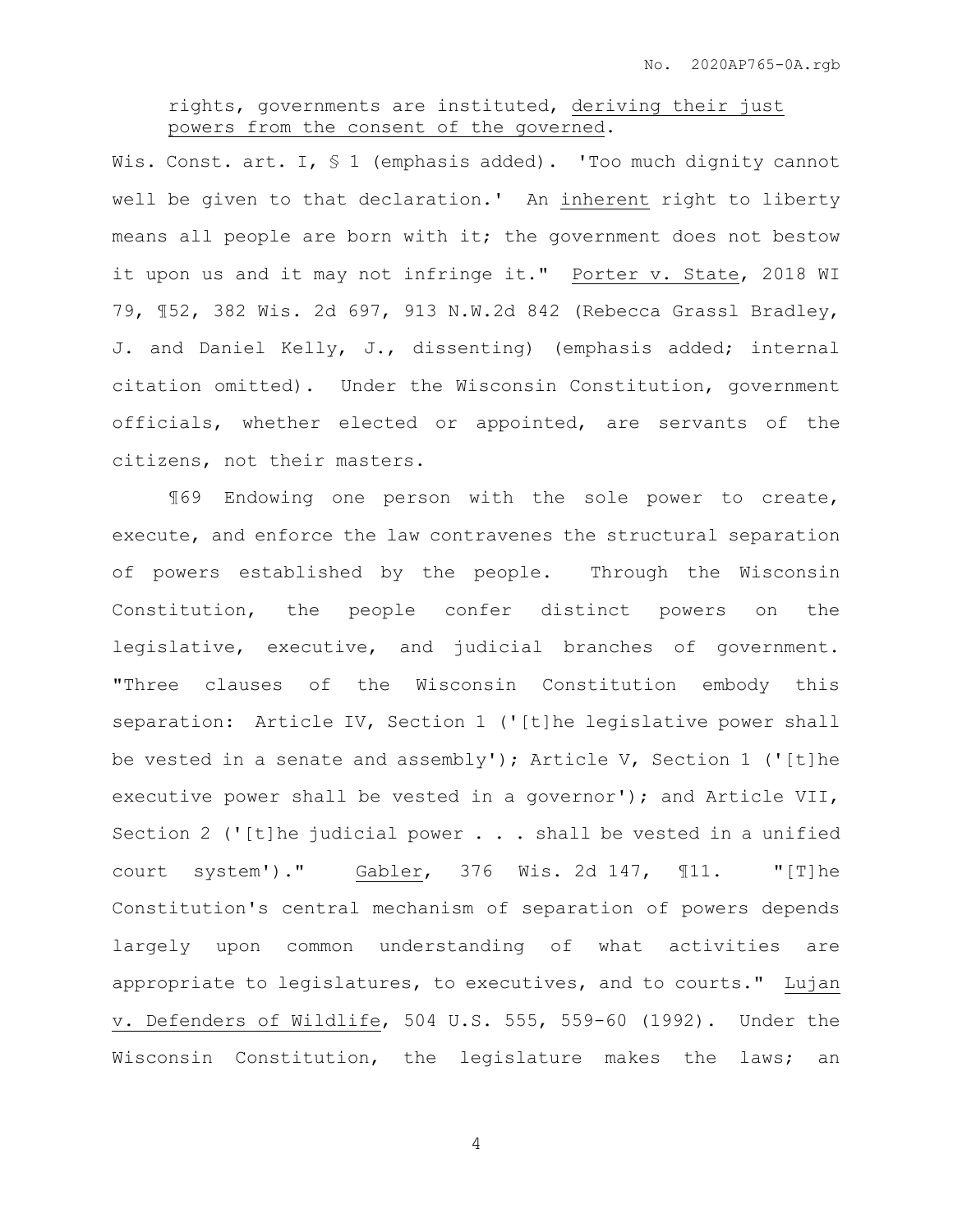unelected cabinet secretary serving in the executive branch cannot unilaterally do so.

¶70 Underlying the separation of powers reflected in our governmental structure is an avoidance of concentrations of authority: "it may be too great a temptation to human frailty, apt to grasp at power, for the same persons who have the power of making laws to have also in their hands the power to execute them." John Locke, The Second Treatise of Civil Government § 143 (1764), reprinted in Two Treatises of Government 119, 194 (Thomas I. Cook ed., 1947). "Montesquieu shared Locke's concern about the threat to liberty from accumulated power, expressing apprehension that a government with shared legislative and executive power could first 'enact tyrannical laws' then 'execute them in a tyrannical manner.'" Gabler, 376 Wis. 2d 147, ¶5 (citing 1 Montesquieu, The Spirit of the Laws 151-52 (Oskar Piest et al. eds., Thomas Nugent trans., 1949) (1748) (footnote omitted)). Preserving the perimeters of power constitutionally conferred on each branch of government is essential for securing the liberty of the people. "The purpose of the separation and equilibration of powers in general . . . was not merely to assure effective government but to preserve individual freedom." Morrison v. Olson, 487 U.S. 654, 727 (1988) (Scalia, J., dissenting). Although consolidation of power in one person may be tempting in times of exigency, for purposes of expeditiously producing an efficient and effective response to emergencies like a pandemic, history informs of the perils of the consolidation of power, and not merely through the exhortations of the Founders and philosophers. Regrettably, we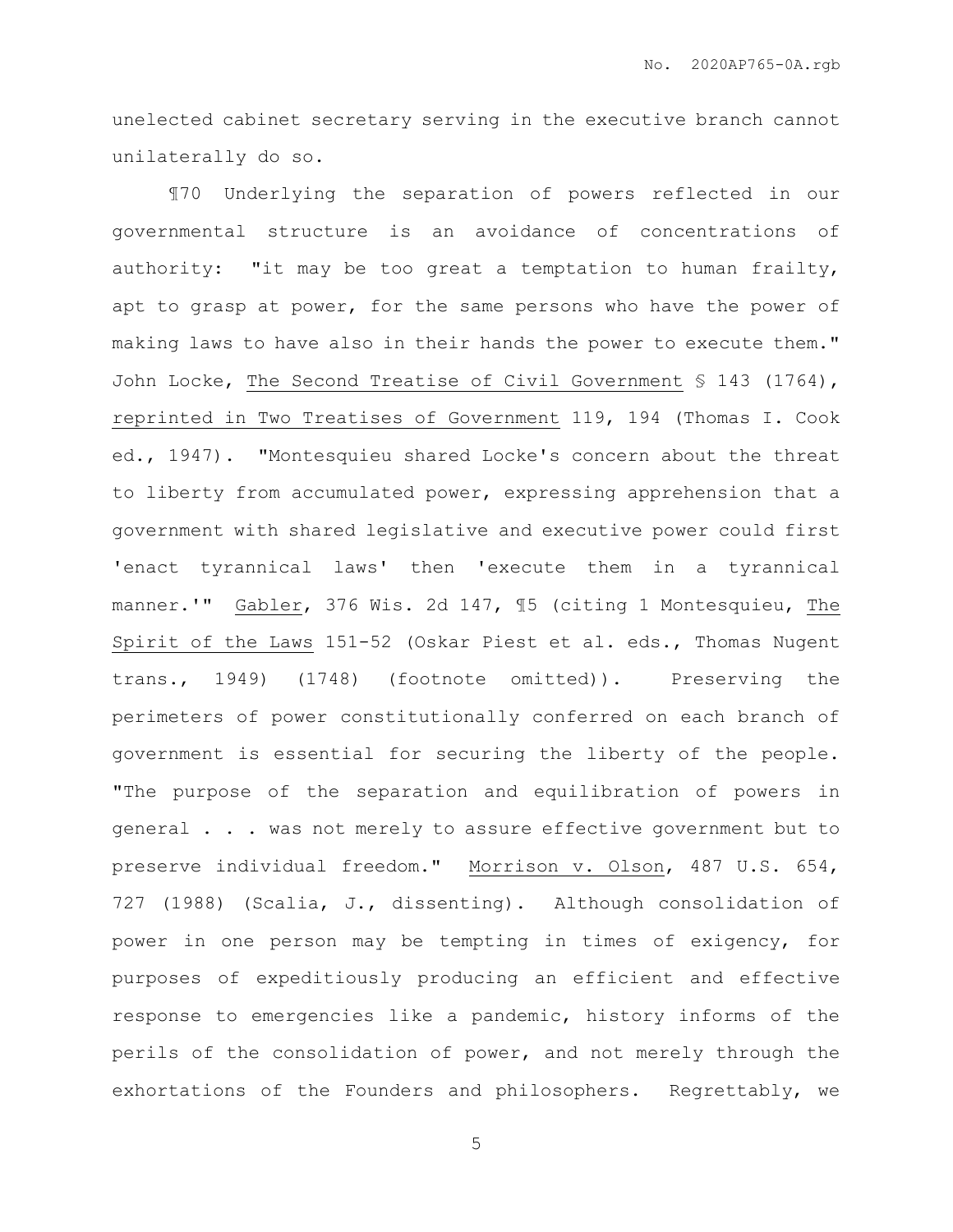have tangible examples of judicial acquiescence to unconstitutional governmental actions considered——at the time——to inure to the benefit of society, but later acknowledged to be vehicles of oppression. This is particularly true in the context of the police power, the source of authority cited by the DHS secretary-designee in this case.

¶71 "Historically, when courts contaminate constitutional analysis with then-prevailing notions of what is 'good' for society, the rights of the people otherwise guaranteed by the text of the Constitution may be trampled. Departures from constitutional text have oppressed people under all manner of pernicious pretexts:

[T]he notion of "social harm" supporting the police power was completely untethered from constitutional text and ripe for misuse in the hands of a Justice such as Holmes, who believed that the Constitution could be reduced to ad hoc balancing. Eugenics was built upon the notion of harm; indeed, it thrived on a sense of imminent doom: that society was degenerating because of what were called its "weaklings" and "discards." The idea that society was being swamped by incompetents was a common trope for eugenicists: the unfit were a "menace." . . . Like the great popular eugenicists of the day, Holmes wrote in Buck that eugenics would prevent society from being "swamped" by incompetents, that fewer criminals would be executed, and that fewer imbeciles would starve.

Victoria Nourse, Buck v. Bell: A Constitutional Tragedy from a Lost World, 39 Pepp. L. Rev. 101, 114-15 (2011) (emphasis added; footnotes omitted)." State v. Roberson, 2019 WI 102, ¶84, 389 Wis. 2d 190, 935 N.W.2d 813 (Rebecca Grassl Bradley, J., concurring) (some emphasis omitted; some emphasis added).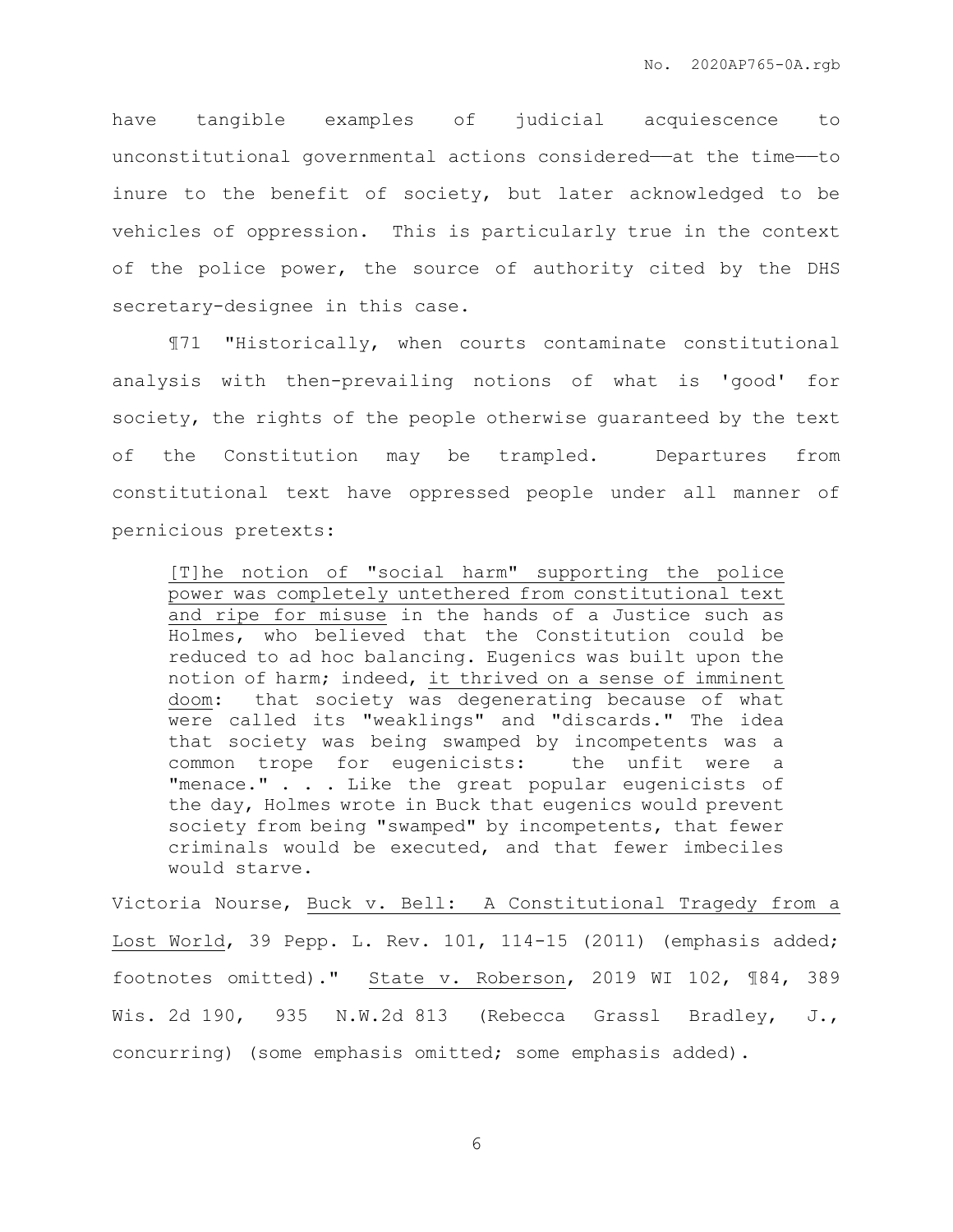$$72$  In Korematsu v. United States, 323 U.S. 214 (1944),<sup>5</sup> the United States Supreme Court professed to apply "the most rigid scrutiny" to the internment of Japanese-Americans during World War II but nevertheless found the "assembling together and placing under guard all those of Japanese ancestry" in "assembly centers" to be constitutional based on "[p]ressing public necessity" and further rationalized this defilement of the Constitution because "the need for action was great, and time was short." Id. at 216, 221, 223-24. "Korematsu is one of the Supreme Court's most reviled decisions——a relic of the nation's dark past widely regarded as unlikely to be repeated." Stephen Dycus, Requiem for Korematsu, 10 J. Nat'l Sec. L. & Pol'y 237 (2019). And thankfully so. Nonetheless, the public fear underlying this contemptible case is capable of pressuring jurists to misuse the constitution in other contexts:

Judges "are heavily influenced by the perceived practical consequences of their decisions rather than being straight-jacketed by legal logic. . . . In a democracy," [Eric Yamamoto] writes, "judicial independence serves as the crucial check on the political branches' majoritarian impulses." Careful judicial scrutiny is especially important in times of stress, when Americans may find themselves "at the mercy of wicked rulers, or the clamor of an excited people."

Id. at 246 (citing Eric K. Yamamoto, In the Shadow of Korematsu: Democratic Liberties and National Security (Oxford Univ. Press 2018) (footnotes omitted)). Although headlines may sensationalize the invocation of cases such as Korematsu, the point of citing them is not to draw comparisons between the circumstances of people

<sup>5</sup> Abrogated by Trump v. Hawaii, 138 S. Ct. 2392 (2018).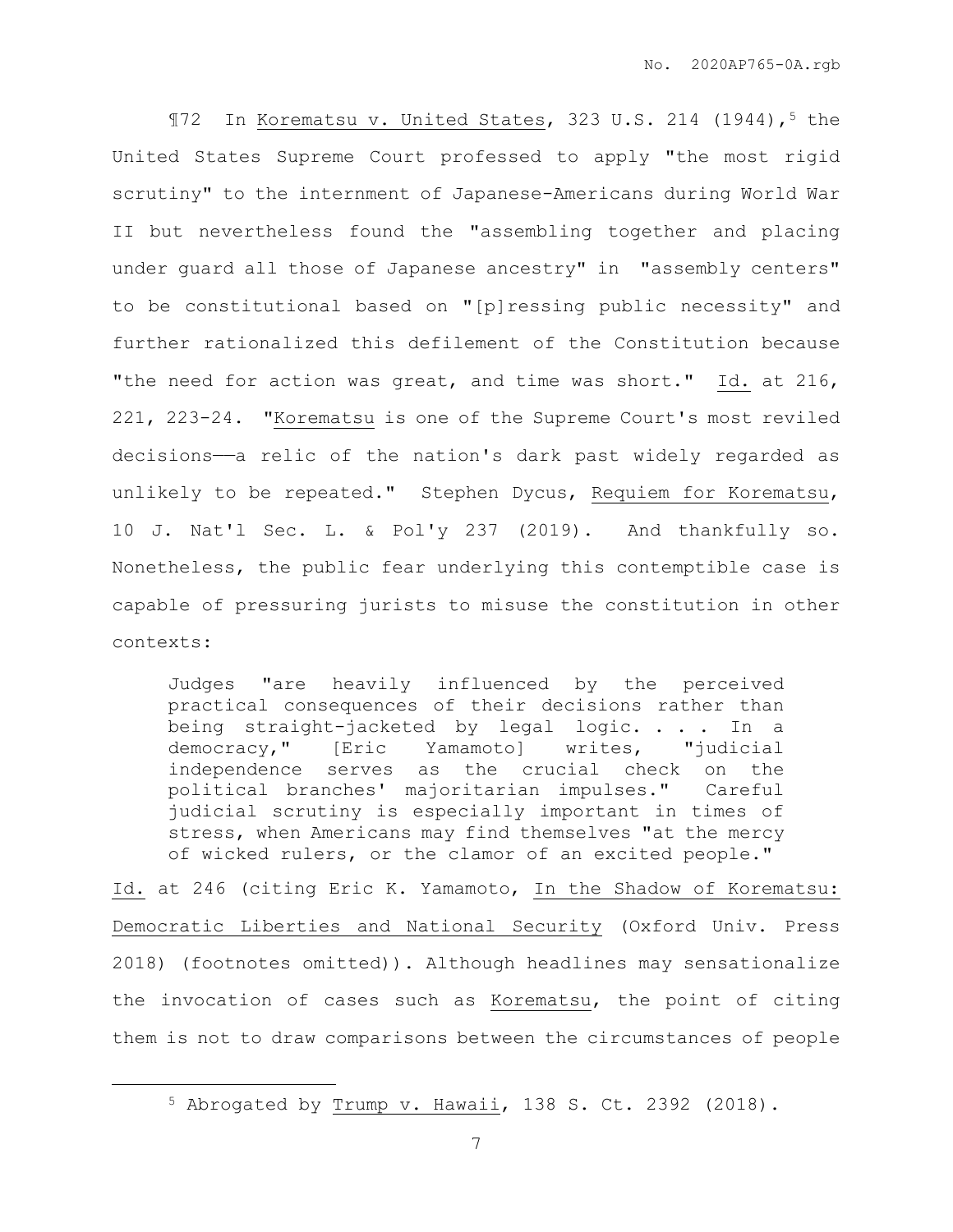horrifically interned by their government during a war and those of people subjected to isolation orders during a pandemic. We mention cases like Korematsu in order to test the limits of government authority, to remind the state that urging courts to approve the exercise of extraordinary power during times of emergency may lead to extraordinary abuses of its citizens.<sup>6</sup> "Of

 $\overline{a}$ 

Court: One of the rationales that we're hearing justifying the Secretary's order in this case is that, well it's a pandemic, and there isn't enough time to promulgate a rule and have the legislature involved with determining the details of the scope of the Secretary's authority. I'll direct your attention to another time in history and the Korematsu decision where the Court said the need for action was great and time was short and that justified, and I'm quoting, "assembling together and placing under guard all those of Japanese ancestry in assembly centers during World War II." Could the Secretary under this broad delegation of legislative power or legislative-like power order people out of their homes into centers where they are properly socially distanced in order to combat the pandemic?

State's counsel: Your Honor, Korematsu was an equal protection challenge to the action that the government took to address the crisis. This is not a substantive constitutional challenge to what DHS has done –

Court: My question goes to the scope again of the Secretary's authority and what the limits are. What I'm hearing is, well the legislature doesn't need to specify the limits, it's a time of pandemic, there isn't enough time to go through rulemaking, so the Secretary just has to do whatever she alone deems necessary to combat the pandemic. So my question to you in invoking Korematsu is not the bases for the claims that were brought in that case versus this case; the point of my question is,

<sup>6</sup> During oral arguments in this case, I posed multiple questions to the state's attorney representing the DHS secretarydesignee, asking him to identify the limits on her powers. Ultimately, he conceded the DHS secretary-designee could "take all necessary action" and identified only judicial review and "the medical community" as constraints on her power: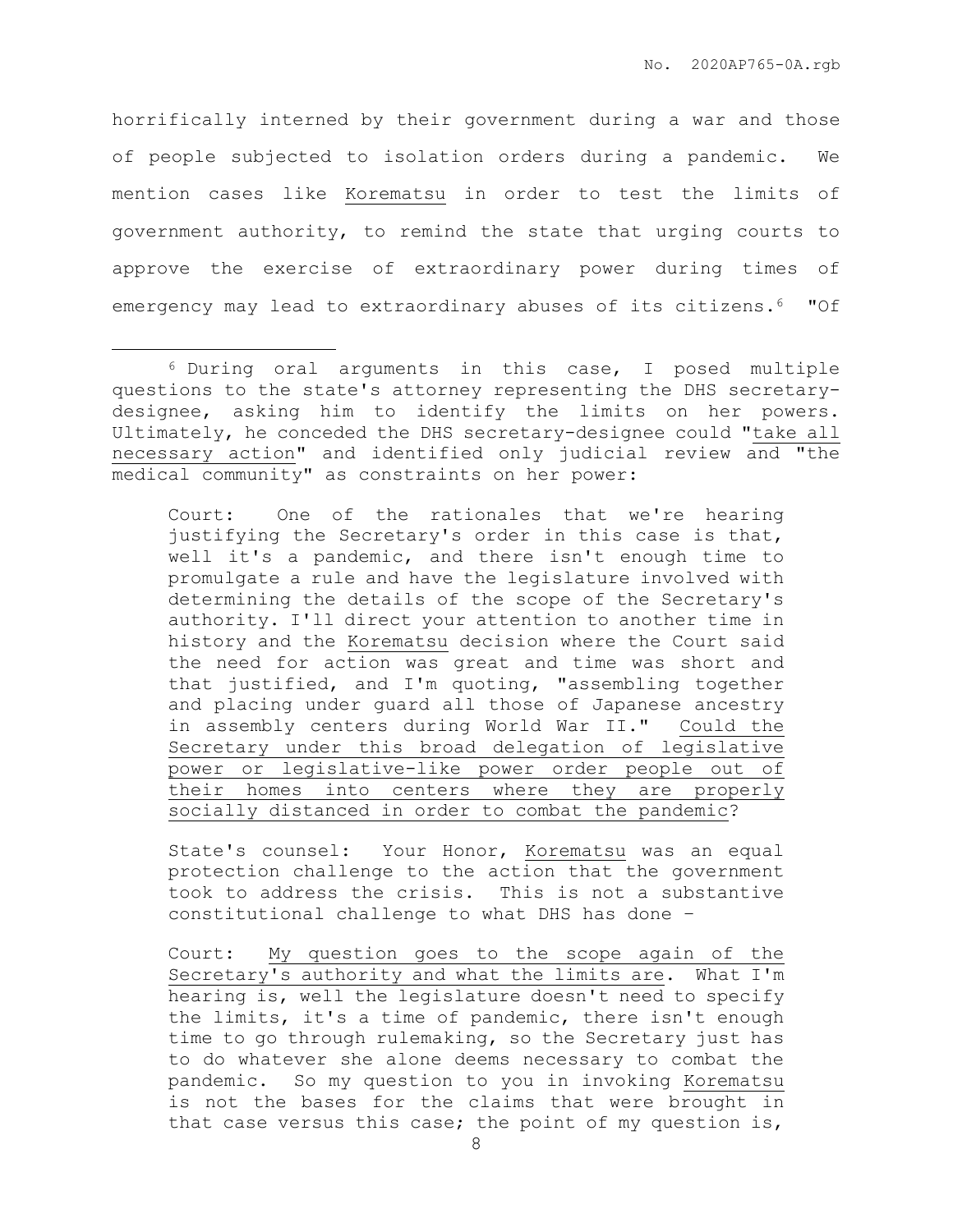what are the limits, constitutional or statutory? There have to be some, don't there counsel?

 $\overline{a}$ 

State's counsel: Yes. There absolutely are your Honor. Justice Bradley, I think if you read the petition for an original action that was filed with your court just last evening, there are a variety of fundamental rights based claims that target different pieces of Executive [sic "Emergency"] Order 28 on the basis of the freedom of religion, the freedom to travel, and-and I don't know all what's in there, it's a long petition, but there's a lot of constitutional rights in it. That is one of the fundamental backstops against an unreasonable and unconstitutional exercise of power by DHS.

Court: Counsel, that's not answering my question. I understand. We all understand that people have the right to come to this court or another court to vindicate their constitutional interests. What I'm asking——set aside the constitution for a moment, then. What are the statutory limits on the Secretary's power because I'm looking at page 45 of your brief and you say that section "252.02 is not legislation 'enforced or administered by' DHS through issuing Safer-at-Home, and DHS's actions did not 'implement, interpret, or make more specific' standards that the legislature designed by statute." Section 252.02, according to your brief, "simply empowers DHS to act." What are the limits on the powers of DHS to act? What can't DHS do under the statute?

State's counsel: Your Honor, I think you take the statutory text as it is and the statutory text empowers DHS to take all necessary action to combat communicable diseases. I understand your Honor may be uncomfortable with that broad grant of authority in the sense that you think it may allow DHS to go too far. I humbly submit to you that that concern is best addressed to the legislature and asking them to amend the statute that they passed and-and-and lobby them to add limitations of the kind that your Honor is discussing.

Court: Let me just follow-up please. I have one more question. I think it goes to the heart of what this case is all about and as I understand the legislature's argument, the legislature is asking us to construe the statute so that there isn't a constitutional problem because counsel, I think there is a constitutional problem with the legislature giving away this much power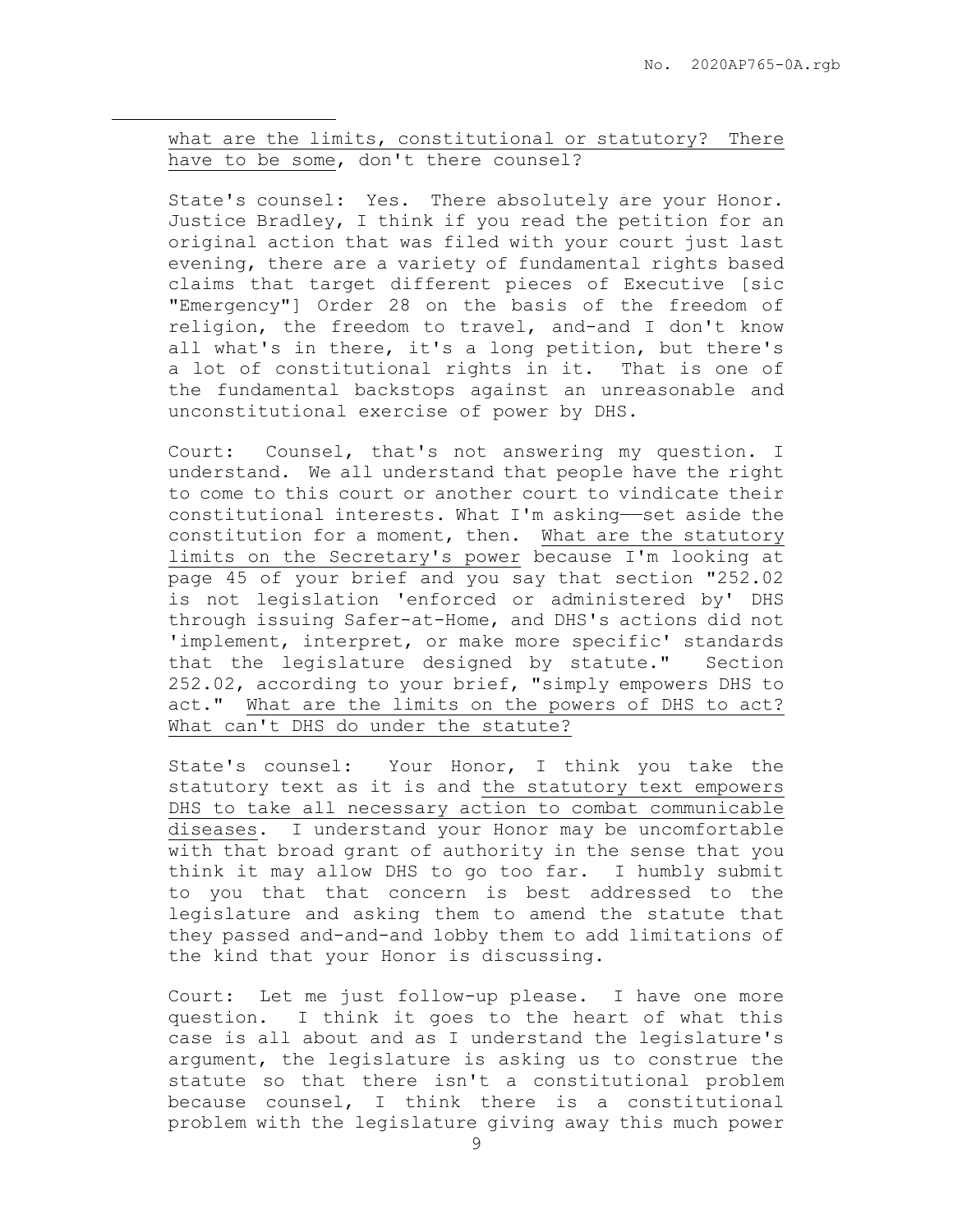to an unelected cabinet secretary. The people never consented to a single individual having that kind of power.

 $\overline{a}$ 

State's counsel: I would respond in two ways. First, the DHS cabinet secretary serves at the pleasure of the Governor. She's clearly accountable to the people in the same way the Governor is. The second thing I'd say is the people chose to grant a broad power to the state's public health agency to do what's necessary in a pandemic to fight it. Courts for over a century have recognized that legislatures – I really encourage you to just think about it – think about it.

Court: Counsel, I have thought a lot about it. And my concern goes back to what the limits are on the Secretary because under your interpretation of the statutes she can do whatever she wants and she can order people to jail if they don't comply and I don't think the legislature can give that kind of power to an unelected individual.

State's counsel: Your Honor, what I can say is for over a century, courts have recognized that in the context of infectious diseases, it is practically impossible for the legislature to be able to predict exactly what is necessary. You have to keep in mind this is a novel – it is literally called the novel coronavirus. We have never seen it before. We don't know exactly what it can do. And so the legislature realized that it needed to give an agency with the ability to respond with expertise and alacrity to changing dynamic circumstances on the ground.

Court: The logical consequence of your argument, counsel, is that the government could step in and do this, the DHS secretary could step in and do this every single flu season, every year, because the flu kills tens of thousands of people in America every year and that's a communicable disease. So would you agree with me then that the DHS secretary under your interpretation could be empowered to do this every single flu season?

State's counsel: No your Honor. I think that the DHS secretary if it tried to do that every single flu season would have no support in the medical community for imposing that kind of restriction.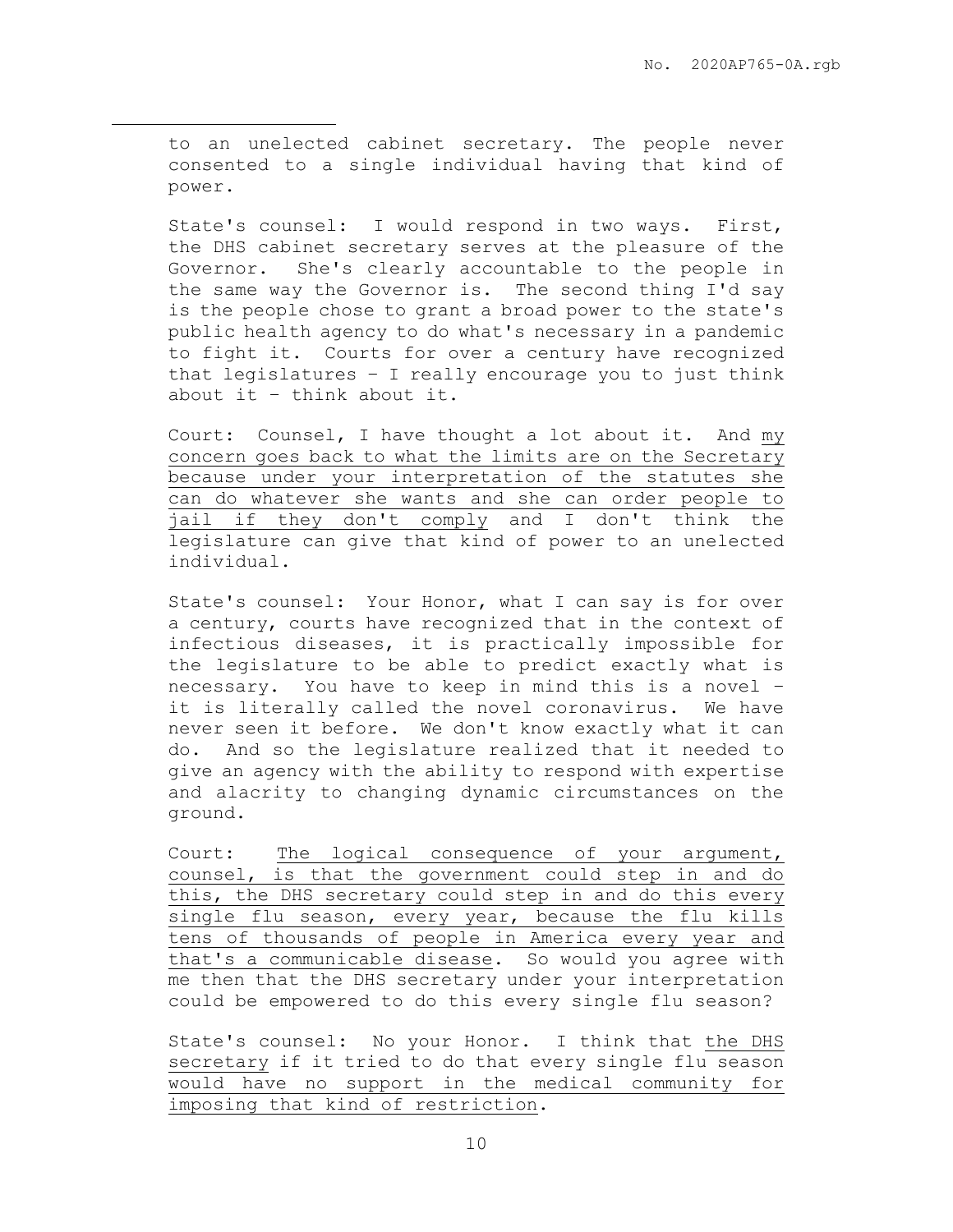course, history may repeat itself – if we ignore the lessons of the past, and if the courts fail to do their duty." Stephen Dycus, Requiem for Korematsu, 10 J. Nat'l Sec. L. & Pol'y at 252.<sup>7</sup>

¶73 These cases, among other similarly despicable examples, illustrate rather painfully why the judiciary cannot dispense with constitutional principles, even in response to a dire emergency. Indeed, it is in the midst of emergencies that constraints on government power are most important. It is during such emergencies that our historical memory is of vital importance. Although invoking the most odious instances of government-sanctioned oppression makes many uncomfortable and tends to trigger outrage, it is imperative to do so in order to remind the citizenry of grave abuses that have been justified in the name of exigent need. These repugnant cases must be cited to explain the fundamental importance of judicial resistance to popular pressures, which in times of crisis implore judges to cast aside the law in the name of emergency. "History teaches that grave threats to liberty often come in times of urgency, when constitutional rights seem too extravagant to endure. . . . [W] hen we allow fundamental freedoms to be sacrificed in the name of real or perceived exigency, we

(Emphasis added.)

<sup>7</sup> Although Korematsu has been disavowed by the United States Supreme Court, astonishingly, it has never been overruled. See Trump v. Hawaii, 138 S. Ct. 2392, 2423 (2018) ("The dissent's reference to Korematsu, however, affords this Court the opportunity to make express what is already obvious: Korematsu was gravely wrong the day it was decided, has been overruled in the court of history, and—to be clear—'has no place in law under the Constitution.' [Korematsu v. United States,] 323 U.S. [214], at 248 [1944] (Jackson, J. dissenting).").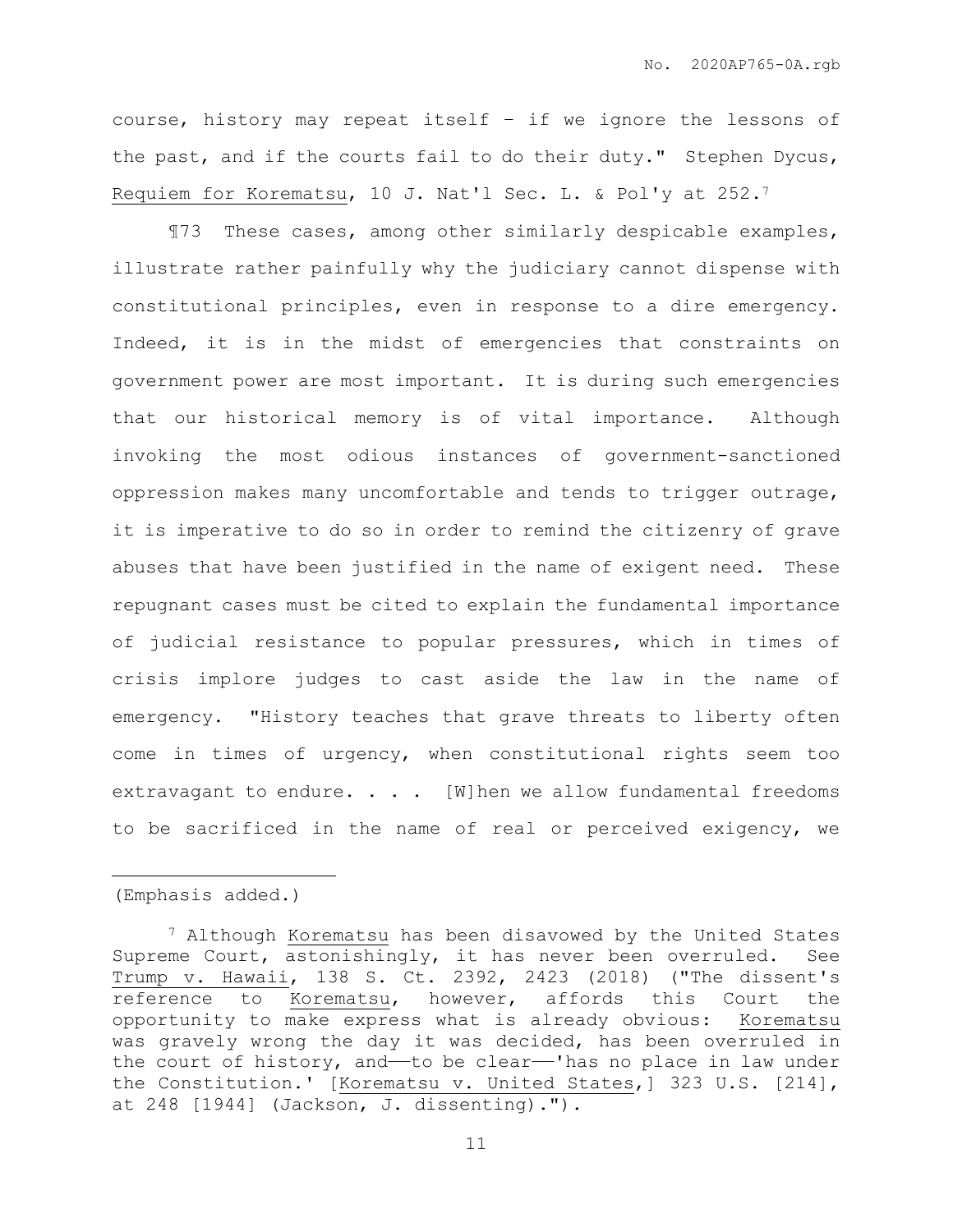invariably come to regret it." Skinner v. Railway Labor Executives' Ass'n, 489 U.S. 602, 635 (1989) (Marshall, J., dissenting). Even if a significant portion of the public supports the Safer at Home Order, the judiciary must protect the structural separation of powers embodied in our state and federal constitutions in order to avoid future monumental mistakes from which our republic may never recover. "Experience should teach us to be most on our guard to protect liberty when the Government's purposes are beneficent. Men born to freedom are naturally alert to repel invasion of their liberty by evil-minded rulers. The greatest dangers to liberty lurk in insidious encroachment by men of zeal, well-meaning but without understanding." Olmstead v. United States, 277 U.S. 438, 479 (1928) (Brandeis, J. dissenting) (overruled in part on other grounds by Katz v. United States, 389 U.S. 347 (1967)).

¶74 Thomas Jefferson counseled that "the powers of government should be so divided and balanced among several bodies of magistracy, as that no one could transcend their legal limits, without being effectually checked and restrained by the others."<sup>8</sup> The judiciary serves as a check not only on the legislative and executive branches, but on itself no less. In the midst of the COVID-19 pandemic, I dissented from this court's indefinite

 $\overline{a}$ 

<sup>8</sup> Thomas Jefferson, Notes on the State of Virginia. Edited by William Peden. Chapel Hill: University of North Carolina Press for the Institute of Early American History and Culture, Williamsburg, Virginia, 1954. The Founders' Constitution, Volume 1, Chapter 10, Document 9, [http://press](http://invalid.uri/)[pubs.uchicago.edu/founders/documents/](http://invalid.uri/) v1ch10s9.html The

University of Chicago Press.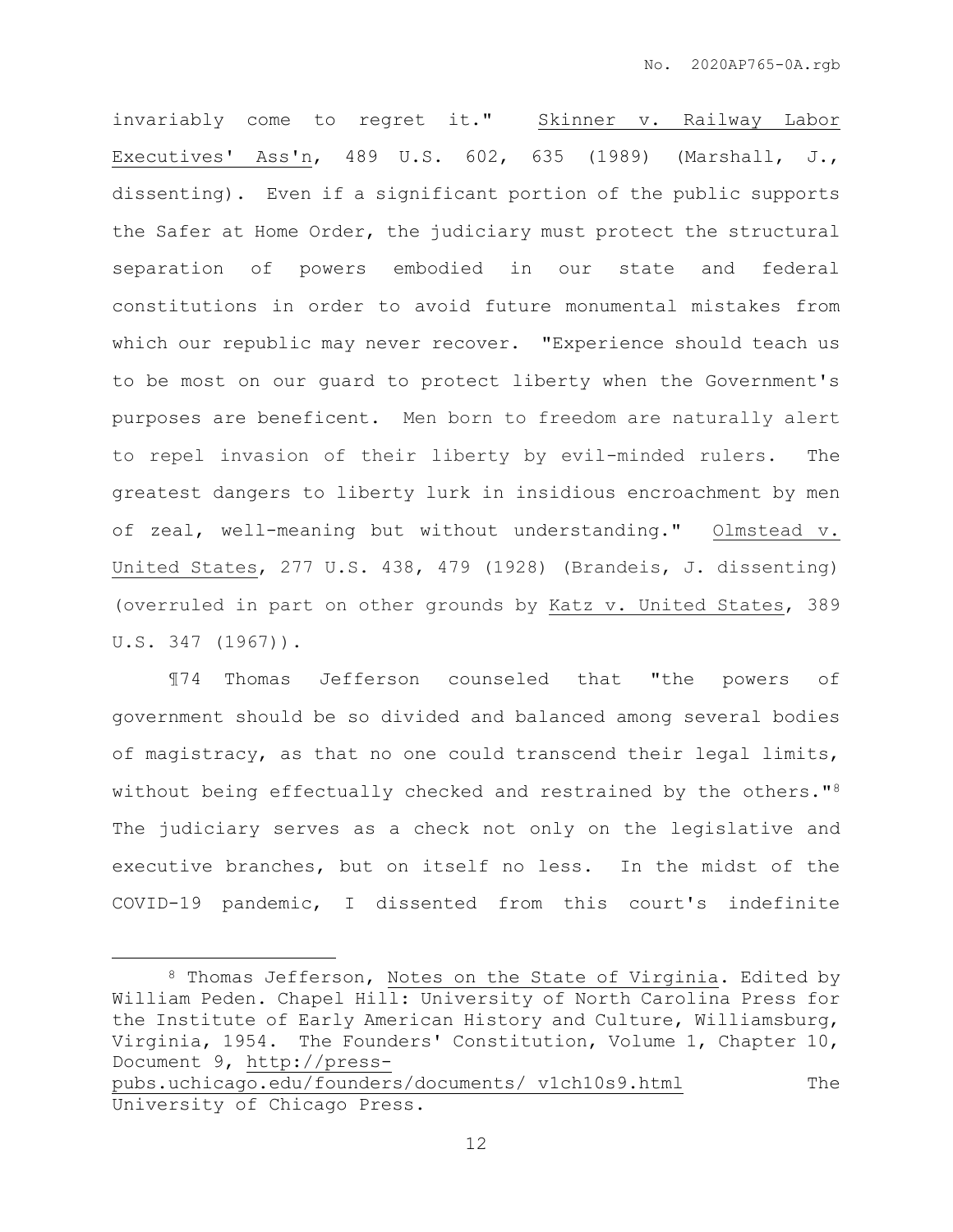suspension of criminal jury trials as a violation of the Sixth Amendment to the United States Constitution.9 I also dissented from this court's indefinite suspension of non-criminal jury trials, which overrode every statutory deadline applicable to such proceedings, because "[t]he court lacks any authority to infringe the right of Wisconsin citizens to have their cases tried by juries within the time frames established by the people's representatives in the legislature."<sup>10</sup> In its ongoing suspension of the laws enacted by the people's representatives in the legislature, I cautioned that this court "invades the province of the legislature, violates the separation of powers, and 'creates a confrontation of constitutional magnitude between the legislature and this court.'"<sup>11</sup> Notwithstanding COVID-19, "[n]either the constitution nor the statutes recognize an exception for public health emergencies."<sup>12</sup>

¶75 It "is the obligation of the Judiciary not only to confine itself to its proper role, but to ensure that the other branches do so as well." City of Arlington, Tex. v. F.C.C., 569

<sup>9</sup> In Re the Matter of Jury Trials During the COVID-19 Pandemic (S. Ct. Order issued March 22, 2020) (Rebecca Grassl Bradley, J., dissenting) ("The Wisconsin Supreme Court suspends the constitutional rights of Wisconsin citizens, citing the exigency of a public health emergency. The Constitution does not countenance such an infringement.").

<sup>10</sup> Interim Rule 20-02 In the Matter of an Interim Rule Re: Suspension of Deadlines for Non-Criminal Jury Trials Due to the COVID-19 Pandemic (March 31, 2020) (Rebecca Grassl Bradley, J., dissenting).

<sup>11</sup> Id. (quoted source omitted).

<sup>12</sup> Id.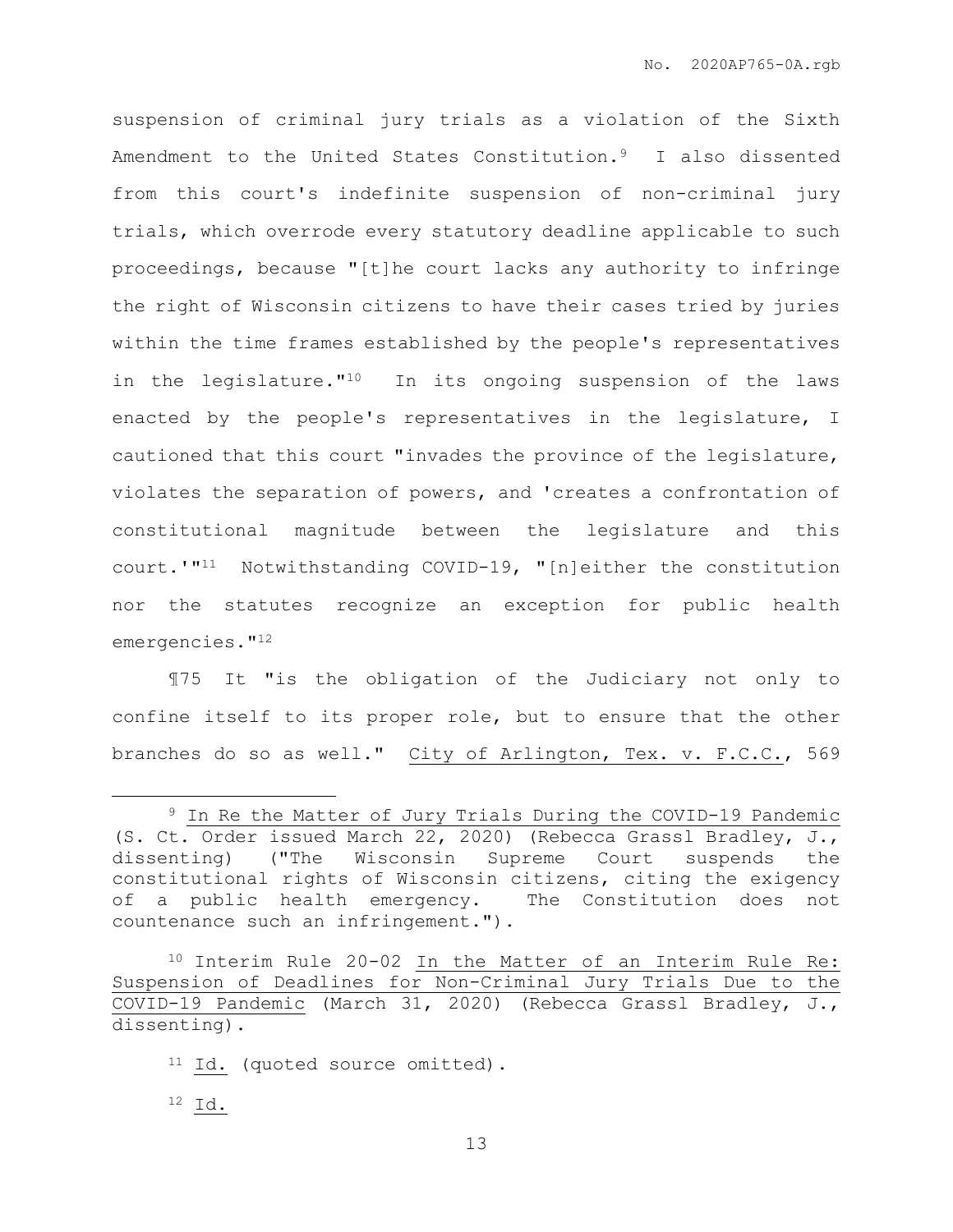U.S. 290, 327 (2013) (Roberts, C.J., dissenting). In Gabler, this court invalidated a legislative conferral of authority on the executive branch: "In creating an executive branch entity with authority to pass judgment and impose discipline on a judge's exercise of core judicial powers, the Wisconsin legislature violates the Wisconsin Constitution's structural separation of powers and invades a domain recognized for over two hundred years as the exclusive province of the judiciary." Gabler, 376 Wis. 2d 147, ¶1. Declaring the statute unconstitutional was necessary to protect the independence of the judiciary: "By statutorily authorizing executive action against the judiciary, the legislature unconstitutionally conferred power on an executive board to impair, improperly influence, and regulate the judiciary's exercise of its constitutional duties." Id., ¶2.

¶76 These instances illustrate that the judiciary acts as the backstop against encroachments by any branch-including the judiciary—on the core powers of a coordinate branch. "Whenever any branch of government claims the authority to act beyond the boundaries of its powers, the people should be alarmed." $13$  It is "judicial independence that serves as a bulwark protecting the people against tyranny." Gabler, 376 Wis. 2d 147, ¶2.

¶77 This court is well aware that many Wisconsin citizens support the Safer at Home Order while many oppose it. This court does not base its decisions on popular opinion; it grounds them in

<sup>13</sup> Interim Rule 20-02 In the Matter of an Interim Rule Re: Suspension of Deadlines for Non-Criminal Jury Trials Due to the COVID-19 Pandemic ¶15 n.1 (March 31, 2020) (Rebecca Grassl Bradley, J., dissenting).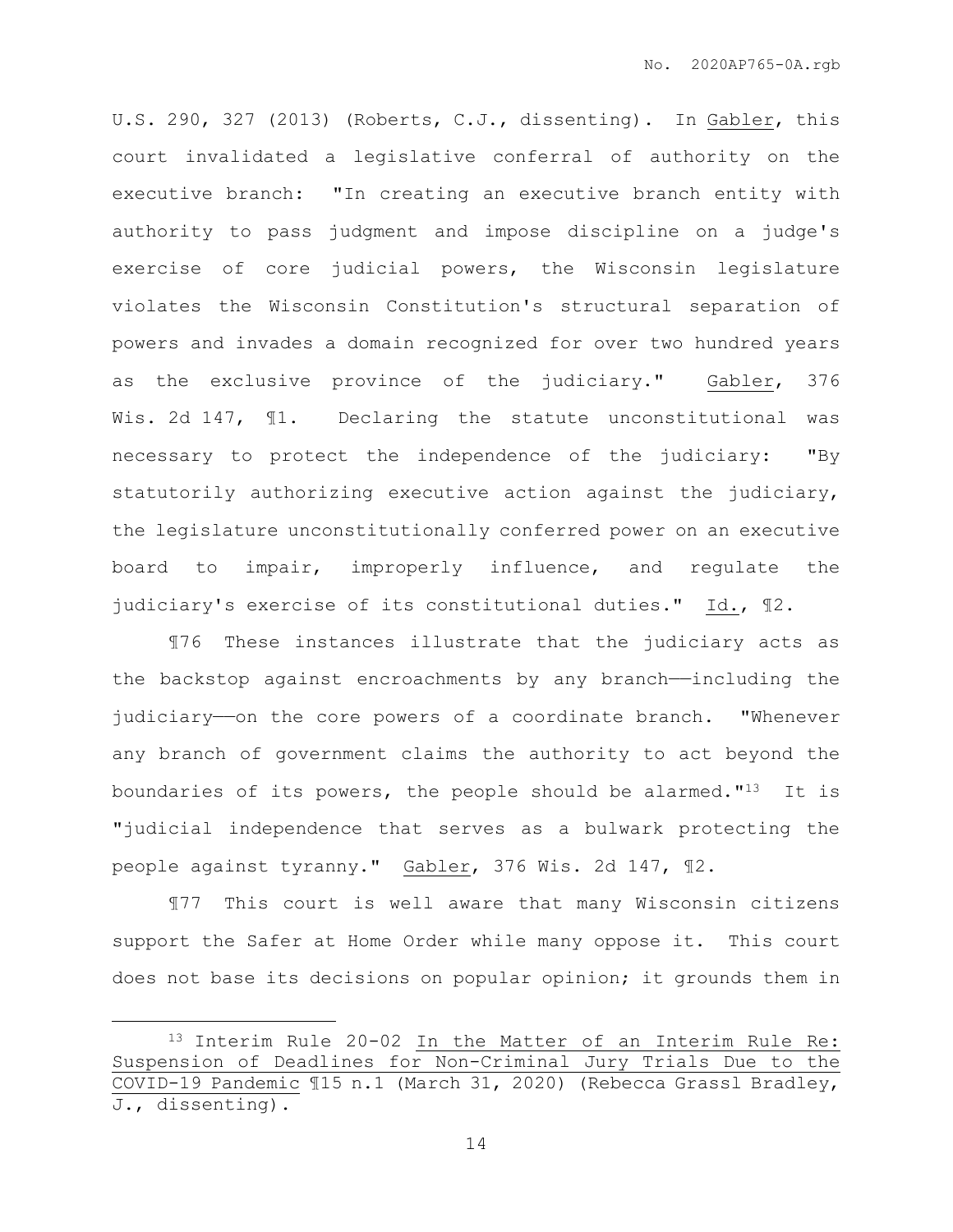the law. It is for the political branches, not the judiciary, to respond to the public's wishes, and for this court to declare whether each branch acts within its constitutional grant of power and in accord with statutory  $law.^{14}$  "Emergency does not create power. Emergency does not increase granted power or remove or diminish the restrictions imposed upon power granted or reserved. The Constitution was adopted in a period of grave emergency. Its grants of power to the federal government and its limitations of the power of the States were determined in the light of emergency, and they are not altered by emergency." Home Bldg. & Loan Ass'n v. Blaisdell, 290 U.S. 398, 425 (1934) (emphasis added). In a republic in which the constitution demarcates the powers assigned to each branch of government, it is of foundational importance which government official presumes the power to control the people. Particularly in an emergency, this court may not cast aside the constitution nor disregard statutory law.

<sup>14</sup> In a thinly-veiled attempt at garnering a sensationalized headline, Justice Rebecca Dallet repeatedly employs fear tactics in lieu of the law in order to dramatize her perceptions of the consequences of the majority's opinion. See, e.g., Justice Dallet's dissent, ¶¶132, 147, 162. Well-established canons of law soundly reject this method of statutory construction, which favors an interpretation that will "produce sensible, desirable results, since that is surely what the legislature must have intended. But it is precisely because people differ over what is sensible and what is desirable that we elect those who will write our lawsand expect courts to observe what has been written." Antonin Scalia & Bryan A. Garner, Reading Law: The Interpretation of Legal Texts 22 (2012). Hyperbolic concerns about the consequences of judicial interpretation of the law cannot override our duty to say what the law is and not what we may wish it to be. Marbury v. Madison, 5 U.S. (1 Cranch) 137, 177 (1803).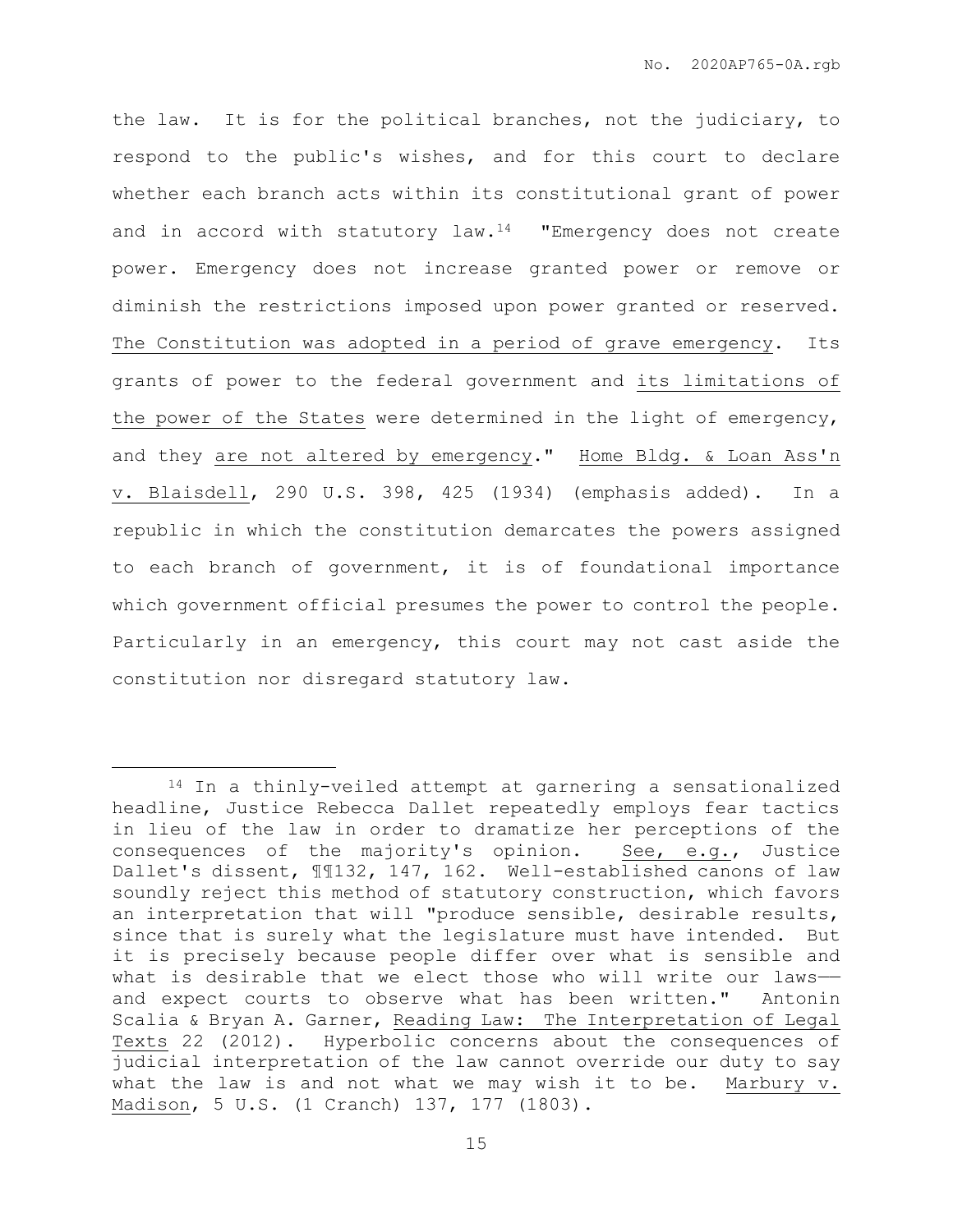¶78 The DHS secretary-designee bases her authority to enter the Safer at Home Order on Wis. Stat. § 252.02, which she characterizes as a law that "simply empowers DHS to act"— unilaterally, and with no input from the legislature or the people. The statutory language is indeed sweeping, and if interpreted expansively, calls into question its constitutionality as an impermissible delegation of legislative power never authorized by the people. As a general principle, it is the duty of the legislature to create the law, and any delegation of lawmaking responsibility to administrative agencies like DHS must be carefully circumscribed in order to avoid the people being governed by unelected bureaucrats.

¶79 "The concentration of power within an administrative leviathan clashes with the constitutional allocation of power among the elected and accountable branches of government at the expense of individual liberty." Koschkee, 387 Wis. 2d 552, ¶42 (Rebecca Grassl Bradley, J., concurring). There is an inherent incompatibility between "the system of bureaucratic rule that took root in the Progressive era and now reaches into virtually every realm of American life" and the constitution's "'deliberate calibration of incentives and control between the branches' reflected in the structural separation of powers." Id., ¶43 (first quoting Charles J. Cooper, Confronting the Administrative State, 25 National Affairs 96, 96 (Fall 2015); then quoting Gabler, 376 Wis. 2d 147,  $\mathbb{I}7$ ). "The philosophical roots of rule by bureaucratic overlords are antithetical to the Founders' vision of our constitutional Republic, in which supreme power is held by the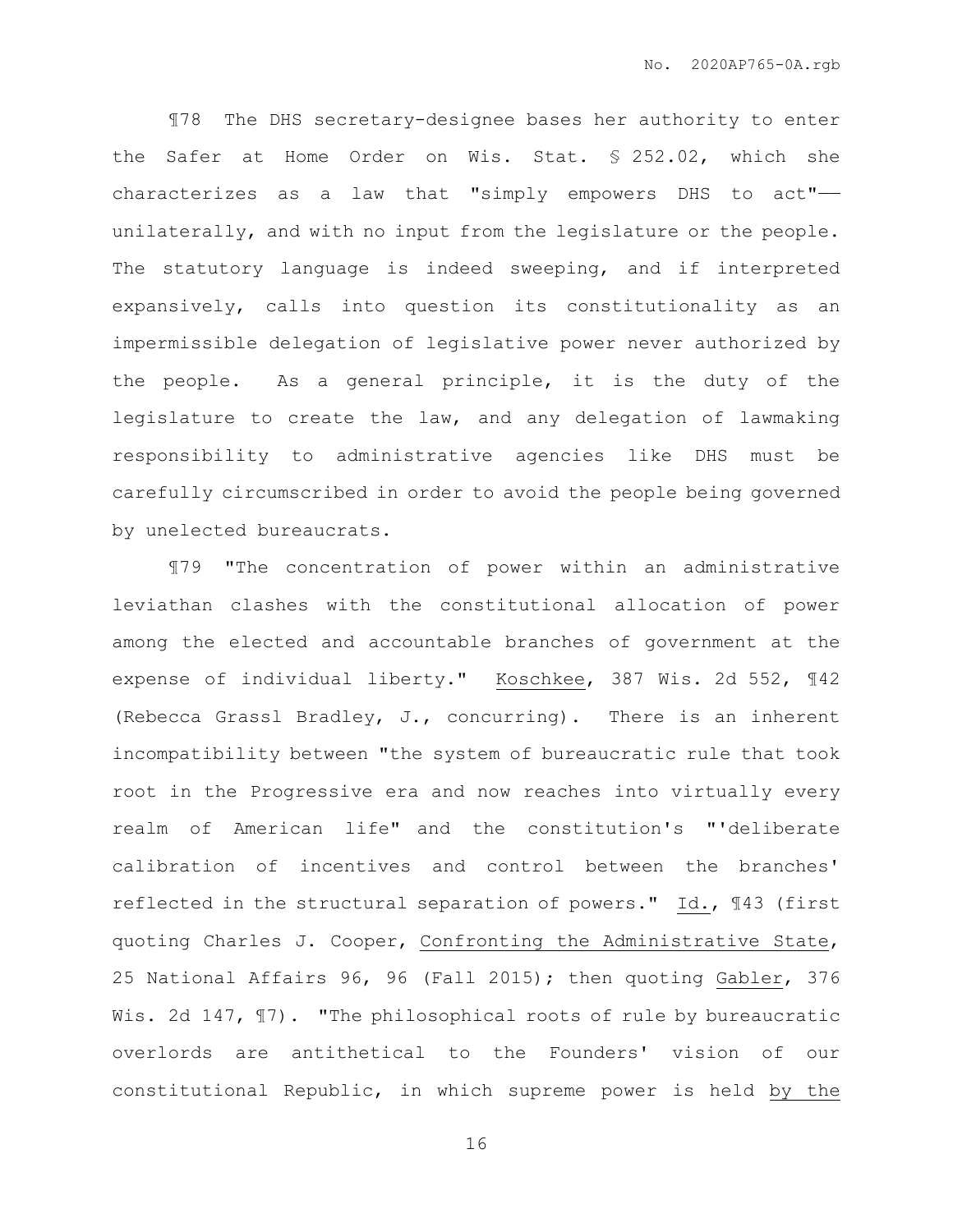people through their elected representatives." Koschkee, 387 Wis. 2d 552,  $\P 45$  (Rebecca Grassl Bradley, J., concurring). When legislatures expound broad policy goals and leave the details to administrative bodies, "[t]he consolidation of power within executive branch agencies 'often leaves Americans at the[ir] mercy' endowing agencies with 'a nearly freestanding coercive power' and '[t]he agencies thereby become rulers of a sort unfamiliar in a republic, and the people must jump at their commands.'" Id. (citing Phillip Hamburger, Is Administrative Law Unlawful? 335 (2014)).

¶80 It is insufficient for the DHS secretary-designee to point to the legislature's statutory delegation of lawmaking power as the source of her authority to dictate how the people must conduct their lives, without considering the constitutional ramifications of such a broad statutory interpretation-namely, the threat to the liberty of the people. "The Founders recognized that maintaining the formal separation of powers was essential to preserving individual liberty.

This devotion to the separation of powers is, in part, what supports our enduring conviction that the Vesting Clauses are exclusive and that the branch in which a power is vested may not give it up or otherwise reallocate it. The Framers were concerned not just with the starting allocation, but with the 'gradual concentration of the several powers in the same department.' The Federalist No. 51, at 321 (J. Madison).

Koschkee, 387 Wis. 2d 552, ¶51 (Rebecca Grassl Bradley, J., concurring) (citing DOT v. Association of Am. R.Rs., 575 U.S. 43, 73 (Thomas, J., concurring)). "Under the original understanding of the Constitution," devising and imposing "generally applicable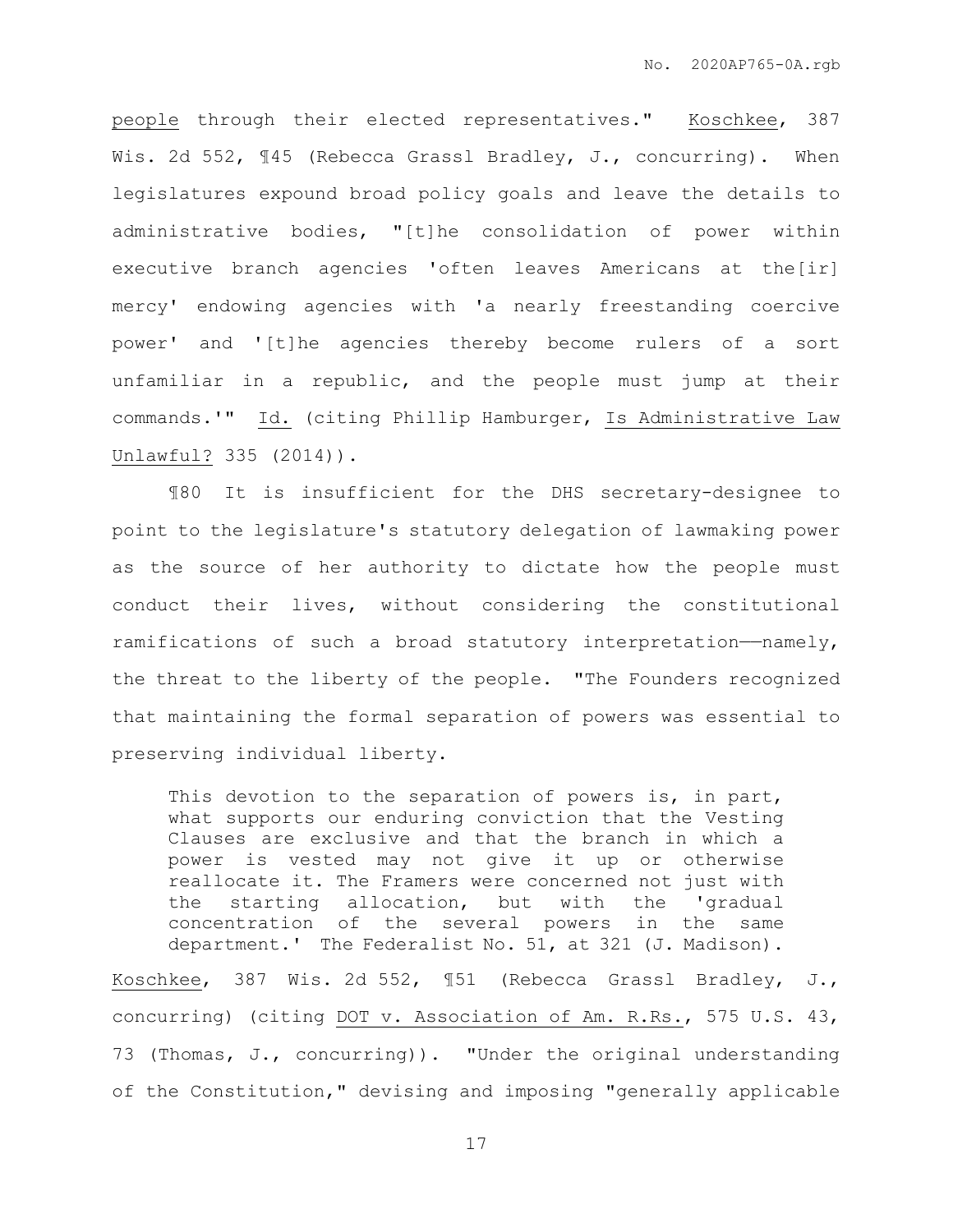rules of private conduct" on the people "requires the exercise of legislative power," and "the discretion inherent in executive power does not comprehend the discretion to formulate generally applicable rules of private conduct." Association of Am. R.Rs., 575 U.S. at 69 (Thomas, J., concurring). Nor does the constitution contemplate executive power to penalize noncompliance with administratively-drawn rules of conduct through fines and imprisonment. "In facilitating the vast expansion of the administrative state, the legislative and executive branches transferred power from the people's elected representatives and elected executives, bestowing it upon unelected and unaccountable bureaucrats, thereby jeopardizing the constitution's safeguards against the tyrannical concentration of power." Koschkee, 387 Wis. 2d 552, 153 (Rebecca Grassl Bradley, J., concurring).

¶81 In a particularly chilling exchange with this court during oral arguments, the attorney for the state representing the DHS secretary-designee claimed the authoritarian power to authorize the arrest and imprisonment of the people of Wisconsin for engaging in lawful activities proscribed by the DHS secretarydesignee in her sole discretion:

Court: Are there any statutory or constitutional limits on the powers of the Secretary?

. . . .

State's counsel: DHS's actions are limited by what is necessary to combat the infectious disease that's presented at the time. . . . when DHS faces an outbreak of a dangerous, communicable disease, it can do what is necessary to combat that disease.

Court: Whatever DHS and the cabinet secretary solely determine is necessary, right?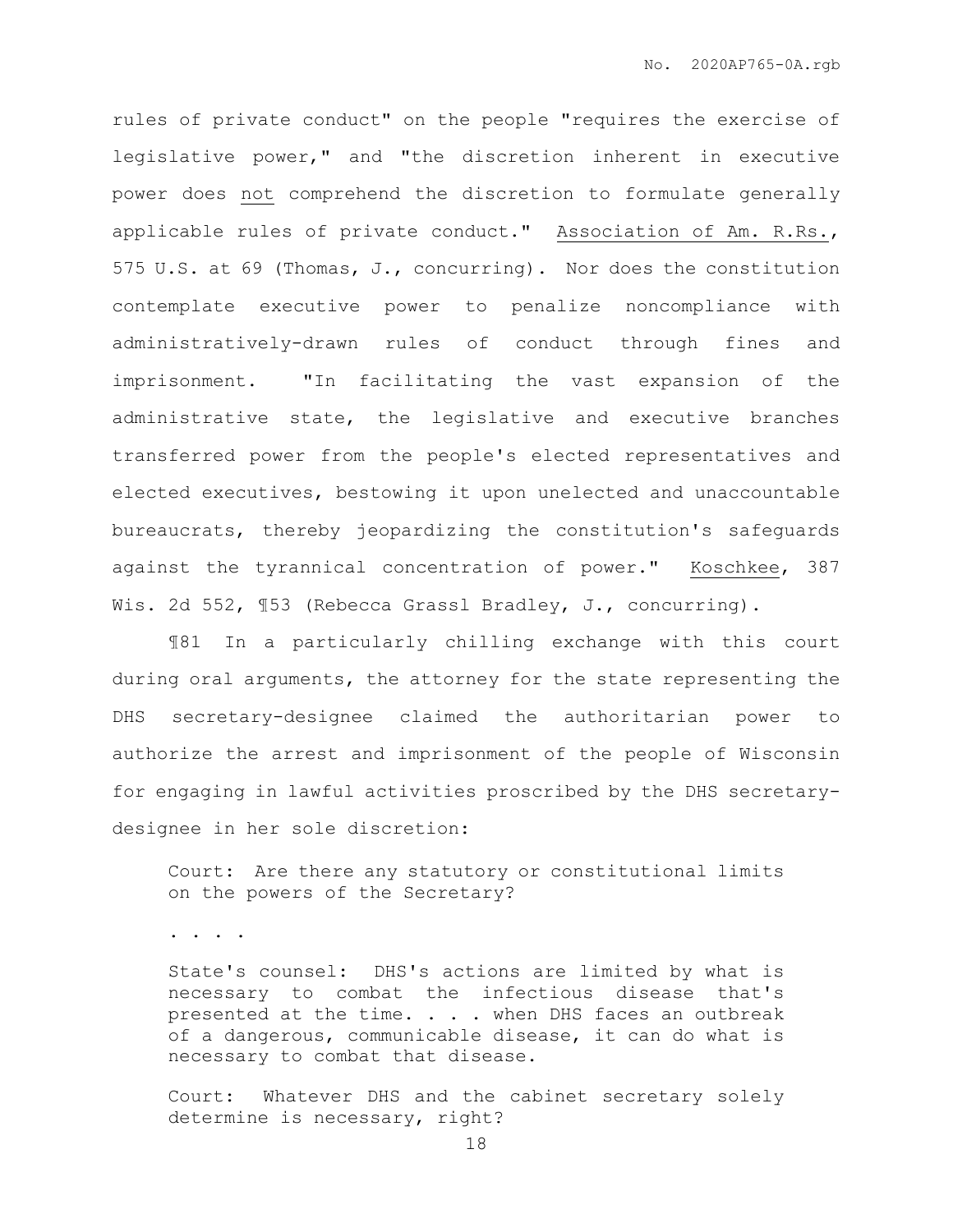State's counsel: . . . this is what the statute says . . . it says that DHS shall implement all emergency measures to control communicable diseases. . . . [T]hat is what the statute says. It gives that power to DHS. This is the statute the legislature chose to enact.

Court: . . . [T]he Secretary can identify behavior that is not otherwise criminal and . . . she can all by herself sit down at her computer keyboard, write up a description of behavior and make it criminal, correct?

. . . .

State's counsel: Yes. The scope of available enforcement is determined by the order. Yes. . . . That's true.

"If the separation of powers means anything, it must mean that the prosecutor isn't allowed to define the crimes he gets to enforce." Neil Gorsuch, A Republic If You Can Keep It 87 (Crown Forum ed., 1st ed. 2019). Justice Gorsuch's admonishment applies no less to an unelected cabinet secretary claiming the power to unilaterally define the crime and then enforce it.

¶82 "The people of Wisconsin vest distinct constitutional powers of governance in each branch of government, but consistent with founding principles of limited government and individual freedom, the people also impose constraints on the exercise of those powers." Porter, 382 Wis. 2d 697, ¶52 (Rebecca Grassl Bradley, J. and Daniel Kelly, J., dissenting). Among those constraints, it is constitutionally impermissible for the legislature to authorize the head of an administrative agency to unilaterally compel the 5.8 million citizens of Wisconsin to stay home, close their businesses, and face imprisonment if they do not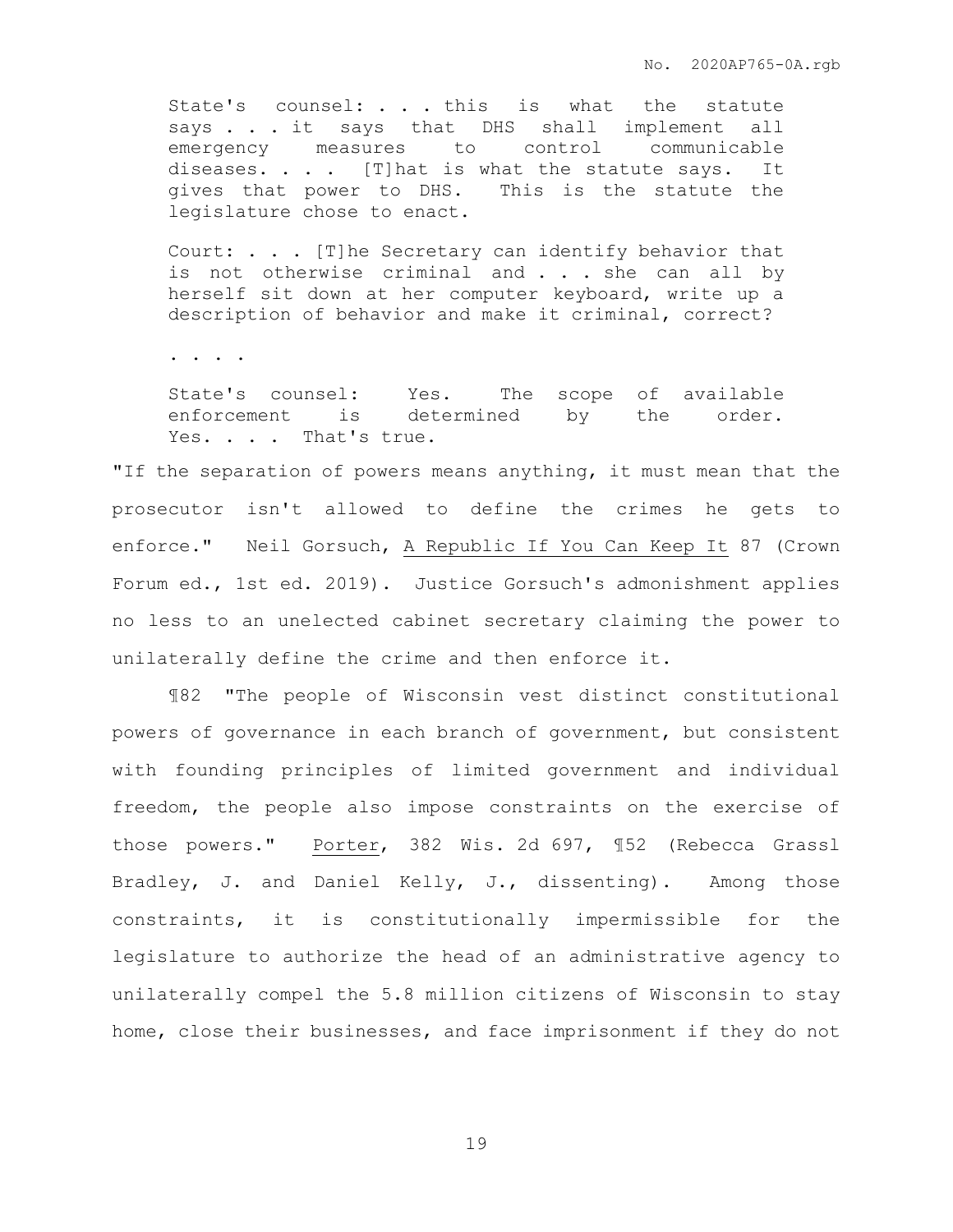comply.15 Even in a pandemic, and notwithstanding the good intentions of the cabinet secretary. Thomas Jefferson advised against being "deluded by the integrity of" governmental actors' "purposes" and cautioned against "conclud[ing] that these unlimited powers will never be abused" merely because current office holders "are not disposed to abuse them."16 Jefferson forewarned that "[t]he time to guard against corruption and tyranny, is before they shall have gotten hold on us. It is better to keep the wolf out of the fold, than to trust to drawing his teeth and talons after he shall have entered."<sup>17</sup>

¶83 While the rulemaking process the law requires as a precondition to an order of this magnitude may seem cumbersome during a pandemic, "the difficulties of the legislative process were essential to [the constitution's] design, purposefully placed there to ensure that laws would be more likely the product of deliberation than haste; more likely the product of compromise among the many than the will of the few; and more likely to respect

<sup>&</sup>lt;sup>15</sup> The Safer at Home Order actually reaches beyond Wisconsin citizens to any individual present within the State: "All individuals present within the State of Wisconsin are ordered to stay at home or at their place of residence[.]"

<sup>&</sup>lt;sup>16</sup> Thomas Jefferson, Notes on the State of Virginia. Edited by William Peden. Chapel Hill: University of North Carolina Press for the Institute of Early American History and Culture, Williamsburg, Virginia, 1954. The Founders' Constitution, Volume 1, Chapter 10, Document 9, [http://press](http://press-pubs.uchicago.edu/founders/documents/v1ch10s9.html)[pubs.uchicago.edu/founders/documents/v1ch10s9.html](http://press-pubs.uchicago.edu/founders/documents/v1ch10s9.html) The University of Chicago Press.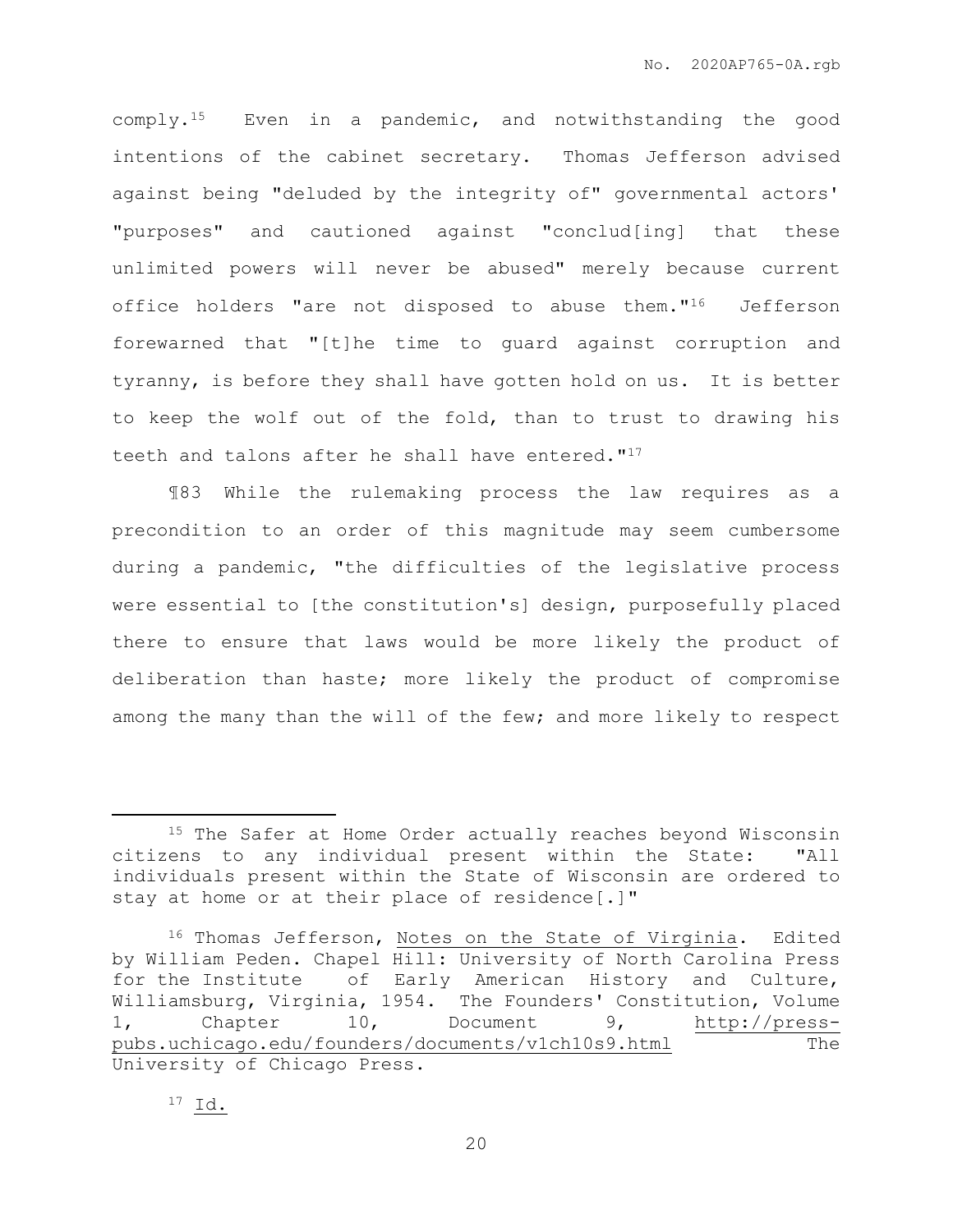minority interests than trample on their rights." Neil Gorsuch, A Republic If You Can Keep It 63 (Crown Forum ed., 1st ed. 2019).

\* \* \*

¶84 Informed by the lessons of history, the Constitution was established to safeguard the rights of the people even under the most exigent circumstances. The framers "foresaw that troublous times would arise, when rulers and people would become restive under restraint, and seek by sharp and decisive measures to accomplish ends deemed just and proper; and that the principles of constitutional liberty would be in peril, unless established by irrepealable law. The history of the world had taught them that what was done in the past might be attempted in the future. The Constitution of the United States is a law for rulers and people, equally in war and in peace, and covers with the shield of its protection all classes of men, at all times, and under all circumstances. No doctrine, involving more pernicious consequences, was ever invented by the wit of man than that any of its provisions can be suspended during any of the great exigencies of government. Such a doctrine leads directly to anarchy or despotism, but the theory of necessity on which it is based is false; for the government, within the Constitution, has all the powers granted to it, which are necessary to preserve its existence; as has been happily proved by the result of the great effort to throw off its just authority." Ex parte Milligan, 71 U.S. 2, 120-21 (1866) (emphasis added). It is especially in times of emergency that we must protect the rights of the people, lest we establish a dangerous precedent empowering less benevolent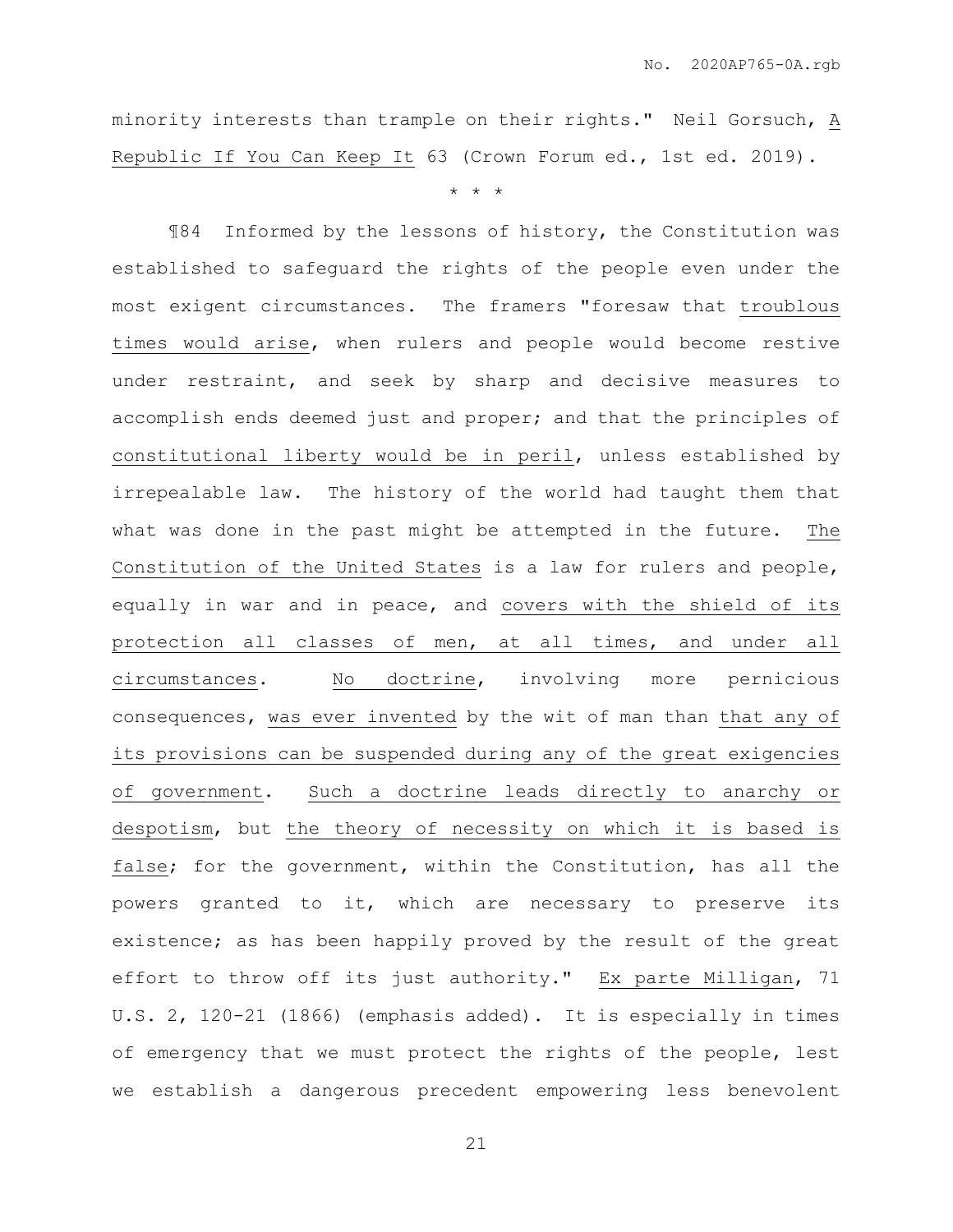government officials in the future to oppress the people in the name of exigency.

¶85 "In America THE LAW IS KING! For as in absolute governments the king is law, so in free countries the law ought to be king; and there ought to be no other." Thomas Paine, 1776, Common Sense (1776). In Wisconsin, as in the rest of America, the Constitution is our king——not the governor, not the legislature, not the judiciary, and not a cabinet secretary. We can never "allow fundamental freedoms to be sacrificed in the name of real or perceived exigency" nor risk subjecting the rights of the people to "the mercy of wicked rulers, or the clamor of an excited people." Fear never overrides the Constitution. Not even in times of public emergencies, not even in a pandemic.

¶86 I am authorized to state that Justice DANIEL KELLY joins this concurrence.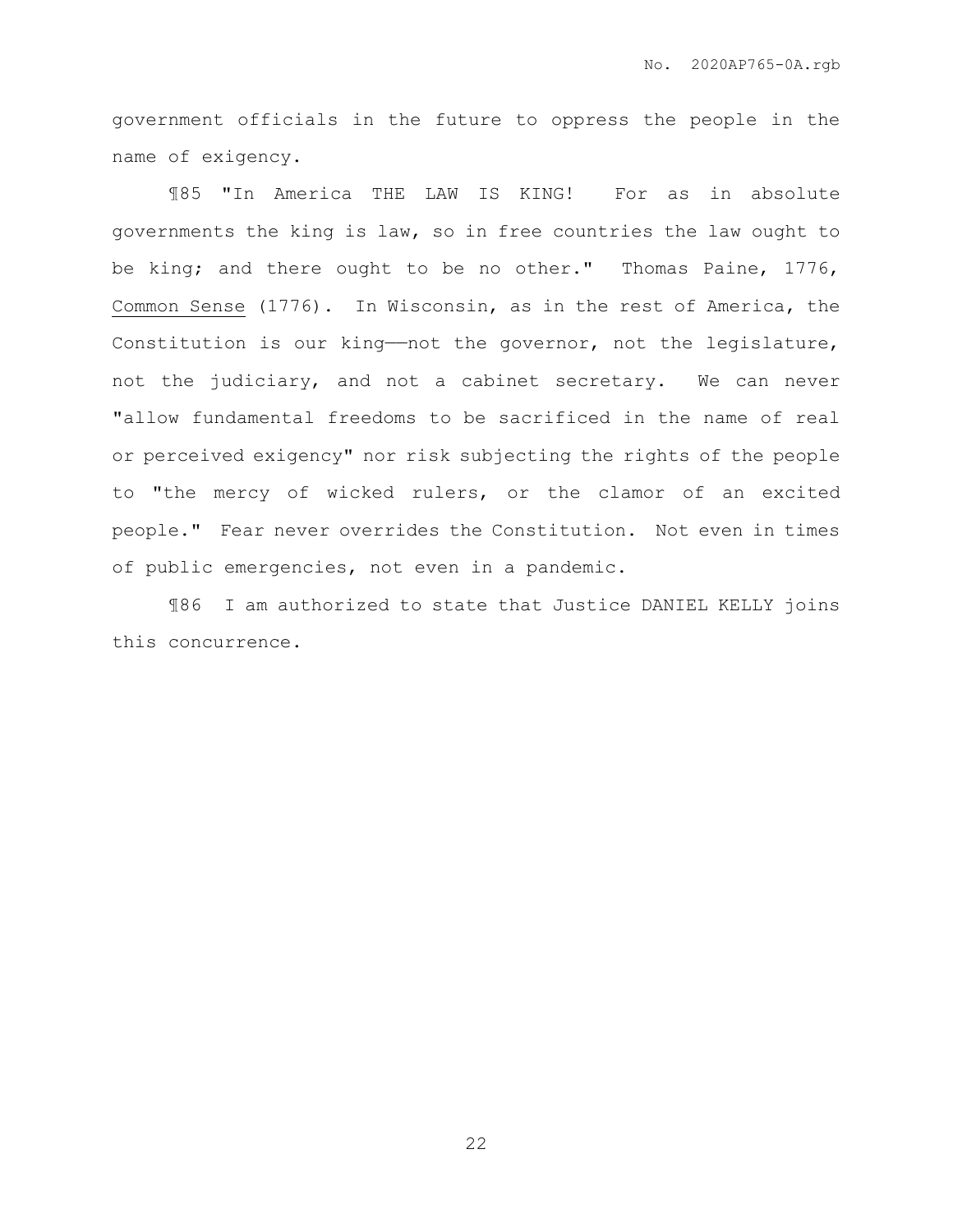¶87 DANIEL KELLY, J. *(concurring).* Secretary-designee Andrea Palm, pursuant to authority she says she found in Wis. Stat.  $$252.02$  (2017-18),<sup>1</sup> has taken control of a stunningly broad swath of the lives and activities of every single individual and business in the State of Wisconsin. Pursuant to Executive Order 28 (the "Order"), she is dictating that, inter alia:

- all individuals present within the State of Wisconsin stay at home or at their place of residence, subject only to exceptions allowed by the Secretary. Section 1;
- all for-profit and non-profit businesses with a facility in Wisconsin, except essential businesses and operations (as defined in the Order) cease all activities at facilities located within Wisconsin except as allowed by the Secretary. Section 2;
- all businesses allowed to remain open conform to the Secretary's directives on how to conduct their activities. Sections 2, 13, 14;
- there be no private gatherings except as allowed by the Secretary. Section 3;
- no one may travel except as allowed by the Secretary. Section 5;
- all people engaged in activities allowed by the Order must comply with DHS guidelines. Section 6;
- everyone must comply with social distancing requirements, including minimum spacing between individuals, how to wash one's hands, how to cough or sneeze, when to clean, and a ban on shaking hands. Sections 1, 2(b), 5, 8, 11(c), 13, 14, 15, 16.

<sup>1</sup> All subsequent references to the Wisconsin Statutes are to the 2017-18 version unless otherwise indicated.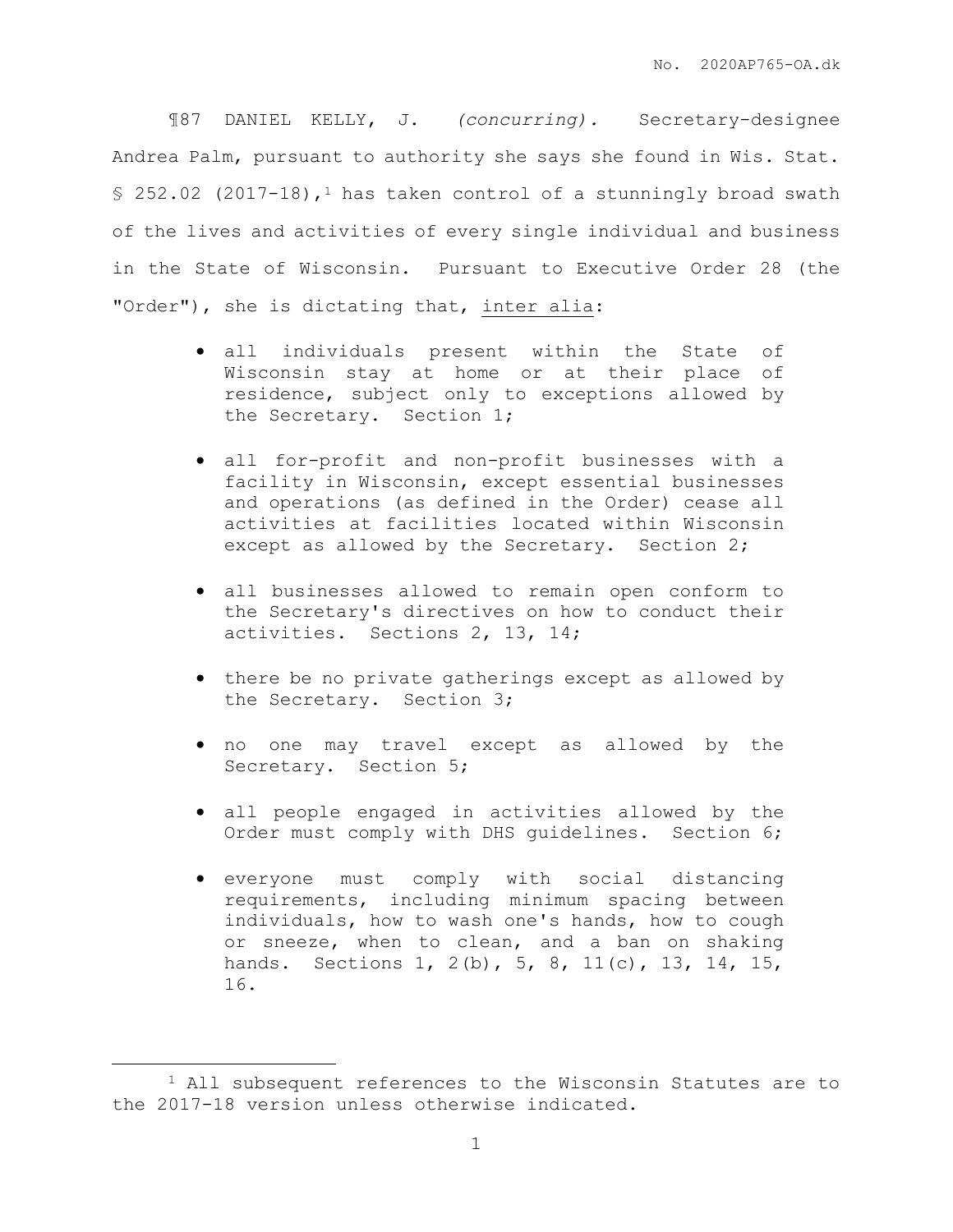And she asserts that violations of her Order are punishable as crimes. Order, Section 18 ("This Order is enforceable by any local law enforcement official, including county sheriffs. Violation or obstruction of this Order is punishable by up to 30 days imprisonment, or up to \$250 fine, or both.").

¶88 The Secretary says the Legislature delegated to her the authority to exercise this nearly total control over our lives via Wis. Stat. § 252.02. As relevant here, that statute empowers the Department of Health Services to:

"[C]lose schools and forbid public gatherings in schools, churches, and other places to control outbreaks and epidemics." Wis. Stat. § 252.02(3);

"[P]romulgate and enforce rules or issue orders for guarding against the introduction of any communicable disease into the state, for the control and suppression of communicable diseases . . . ." Wis. Stat.  $$252.02(4); and$ 

"[A]uthorize and implement all emergency measures necessary to control communicable diseases." Wis. Stat.  $$252.02(6).$ 

The court's opinion ably describes why these provisions do not confer on her the authority necessary to support the Order, and I join it. My purpose in writing separately is to describe why, under our constitutional form of government, the Legislature cannot possibly have given the Secretary the authority she believes she has.

¶89 In the Secretary's view, the Legislature gave her plenary power to simply "act" without the need of any further statutory or regulatory policy. Her brief candidly asserts there are no statutory or regulatory limitations on her authority to address communicable diseases: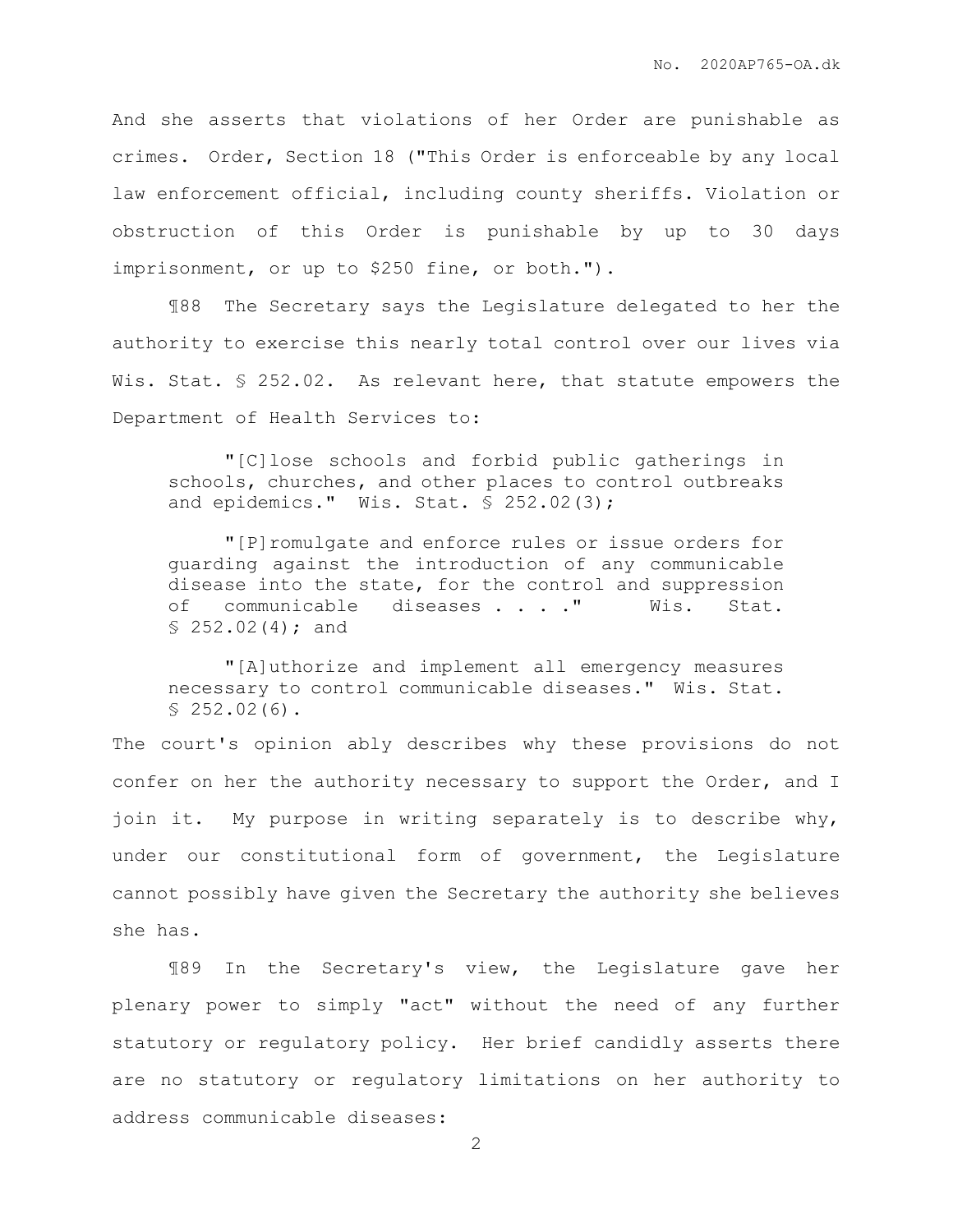Wis. Stat. § 252.02 is not legislation "enforced or administered by" DHS through issuing Safer-at-Home [Order], and DHS's actions here did not "implement, interpret, or make more specific" standards that the Legislature designed by statute. Unlike statutes that regulate certain conduct or activities, like food safety or traffic laws, section 252.02, as relevant here, simply empowers DHS to act. Thus, Safer-at-Home is not "enforc[ing]" any legislative requirement . . . .

(Emphasis added.) That is to say, she expressly disavows any suggestion that she is implementing statutory standards. And she not only acknowledges, but affirmatively asserts, that she is not enforcing any statutory requirement. This statute, she says, simply empowers her to "act." When queried during oral arguments, her attorney said there are no limits on this power, saving only judicial or legislative intervention.

¶90 But our constitution does not confer on any governmental official, bureaucrat, or employee a generalized power to "act." There are three powers on loan to our government—legislative, executive, and judicial. To the extent governmental officials may act at all, it is only within the context of one of those powers. Therefore, we must discern what type of authority the Secretary exercised when she issued her Order. And then, assuming Wis. Stat. § 252.02 granted the Secretary all the power necessary to issue the Order, we must compare that grant against our basic constitutional structure and the non-delegation doctrine to determine whether the statute impermissibly delegated part of the Legislature's power to the Secretary. I'll begin with a brief rehearsal of the nature of legislative and executive powers.

I. THE LEGISLATIVE AND EXECUTIVE POWERS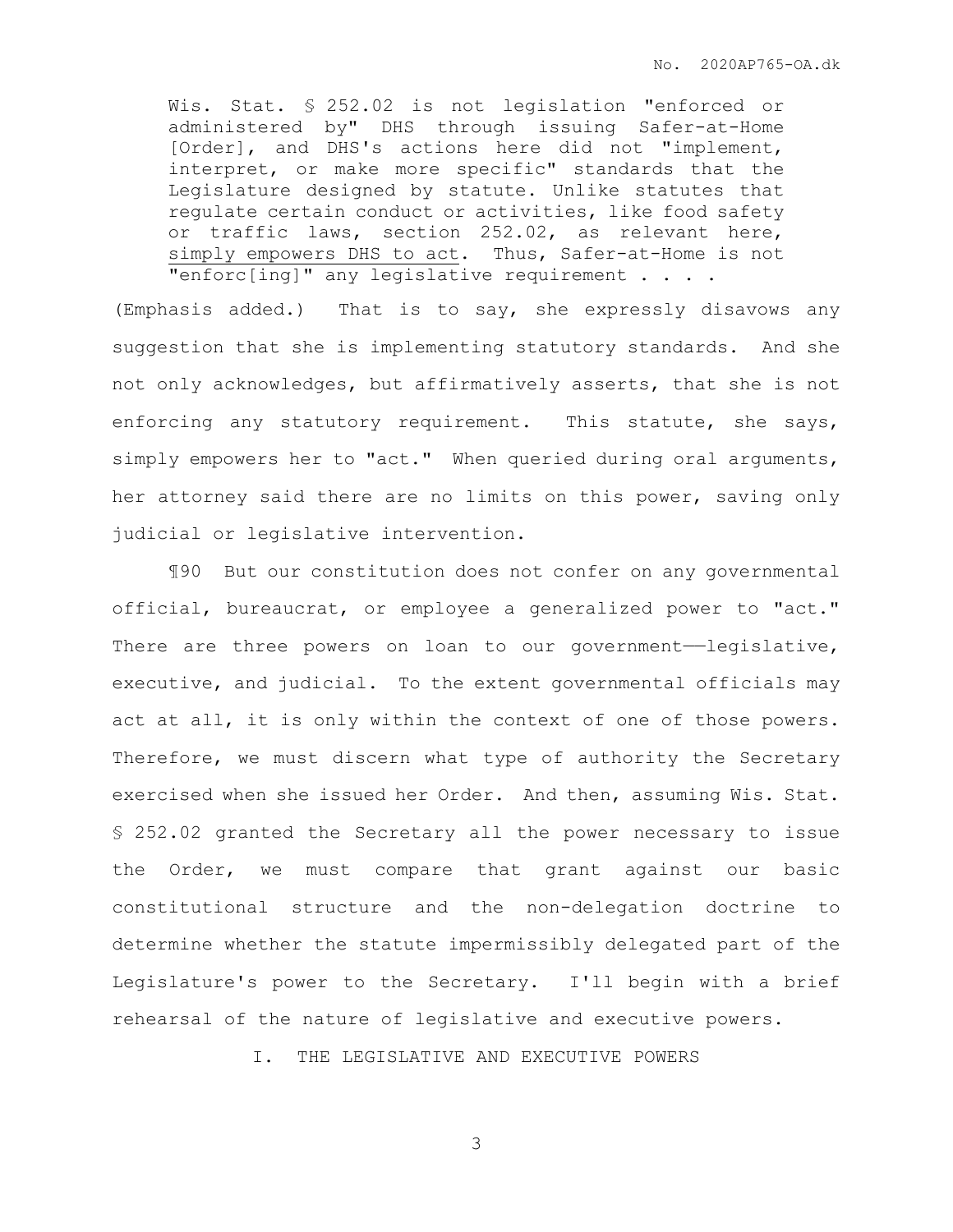¶91 The executive's constitutionally-vested authority consists of executing the laws, not creating them: "The executive power shall be vested in a governor." Wis. Const. art. V, § 1. The difference between legislative and executive authority has been described as the difference between the power to prescribe and the power to put something into effect:

In 1792, Jacques Necker, the famous French statesman, neatly summed up the function and significance of the executive power. Of the function: "[I]f by a fiction we were for a moment to personify the legislative and the executive powers, the latter in speaking of the former might . . . say: All that this man has talked of, I will perform." Of the significance: "The laws would in effect be nothing more than counsels, than so many maxims more or less sage, without this active and vigilant authority, which assures their empire and transmits to the administration the motion of which it stands in need."

Saikrishna Prakash, The Essential Meaning of Executive Power, 2003 U. Ill. L. Rev. 701, 819 (2003) (alteration in original; quoted source omitted). This commentator concluded that, "[i]n the lateeighteenth century, someone vested with the executive power and christened as the chief executive enjoyed the power to control the execution of law." Id.

¶92 On the other hand, we characterize legislative power as:

"the authority to make laws, but not to enforce them." Schuette v. Van De Hey, 205 Wis. 2d 475, 480-81, 556 N.W.2d 127 (Ct. App. 1996). Powers constitutionally vested in the legislature include the powers: "'to declare whether or not there shall be a law; to determine the general purpose or policy to be achieved by the law; [and] to fix the limits within which the law shall operate.'" See, e.g., Schmidt v. Dep't of Res. Dev., 39 Wis. 2d 46, 59, 158 N.W.2d 306 (1968) (quoting State ex rel. Wis. Inspection Bureau v. Whitman, 196 Wis. 472, 505, 220 N.W. 929 (1928)).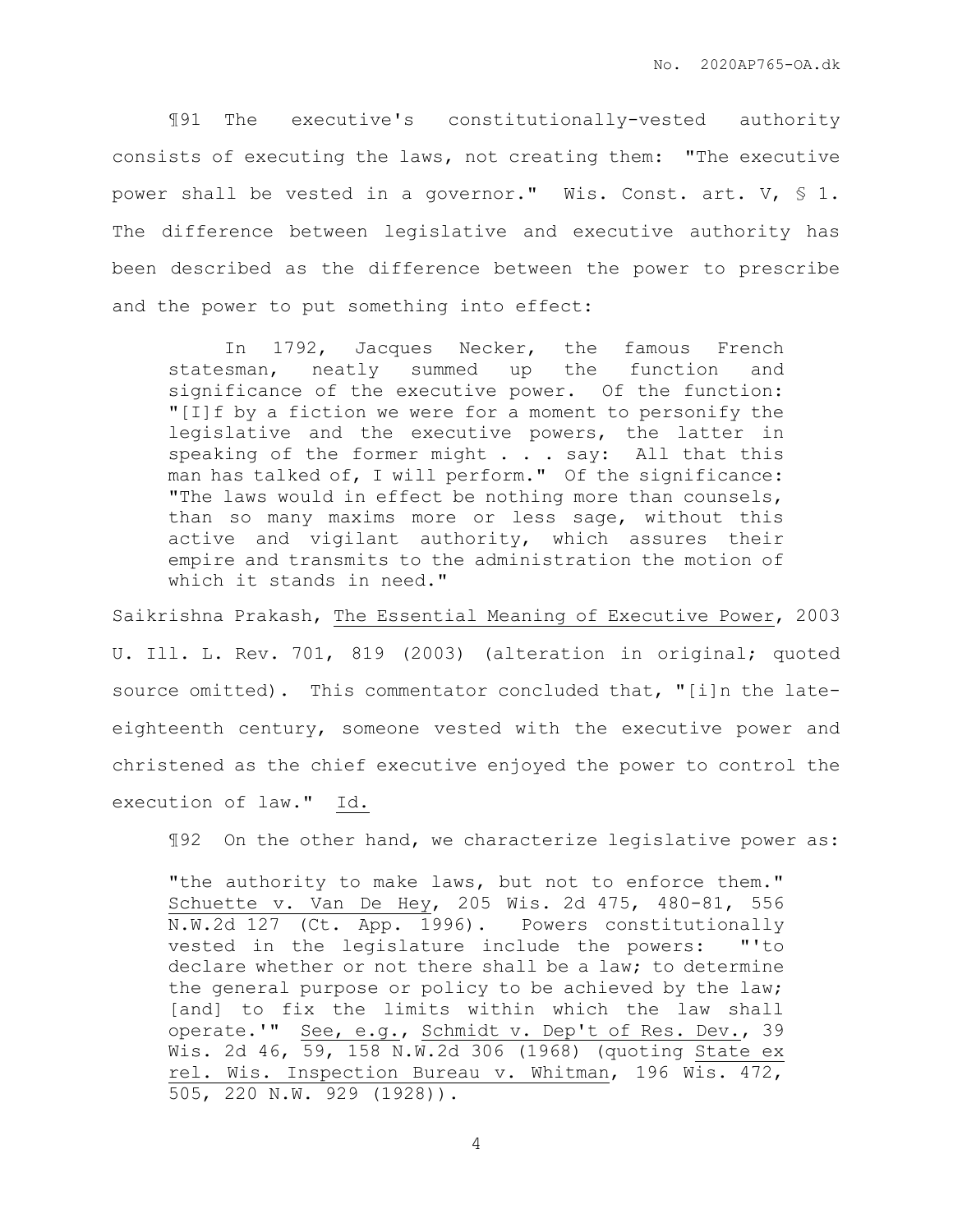Koschkee v. Taylor, 2019 WI 76, ¶11, 387 Wis. 2d 552, 929 N.W.2d 600 (alteration in original). It includes "the power to adopt generally applicable rules of conduct governing future actions by private persons—the power to 'prescrib[e] the rules by which the duties and rights of every citizen are to be regulated,' or the power to 'prescribe general rules for the government of society.'" Gundy v. United States, 139 S. Ct. 2116, 2133, reh'g denied, 140 S. Ct. 579 (2019) (Gorsuch, J., dissenting) (alteration in original) (quoting Fletcher v. Peck, 10 U.S. (6 Cranch) 87, 136 (1810)). These powers must be kept forever separate because, as Madison once observed, "[t]here can be no liberty where the legislative and executive powers are united in the same person, or body of magistrates." The Federalist No. 47, at 299 (James Madison) (Clinton Rossiter ed., 1961). As I discuss below, our duty to ensure the lines do not cross is mandatory and non-discretionary.

II. THE SEPARATION OF POWERS AND THE NON-DELEGATION DOCTRINE

¶93 Our constitution opens with a frank statement of the proper relationship between the people of Wisconsin and their government. It declares that "[w]e, the people of Wisconsin . . . do establish this constitution." Wis. Const. pmbl. This is a declaration of ownership; it establishes that the power to create and maintain governments belongs to the people. Our constitution also recognizes that the authors merely loan their authority to the government, they do not cede it. The very first article and section of the Wisconsin Constitution states that "[a]ll people are born equally free and independent, and have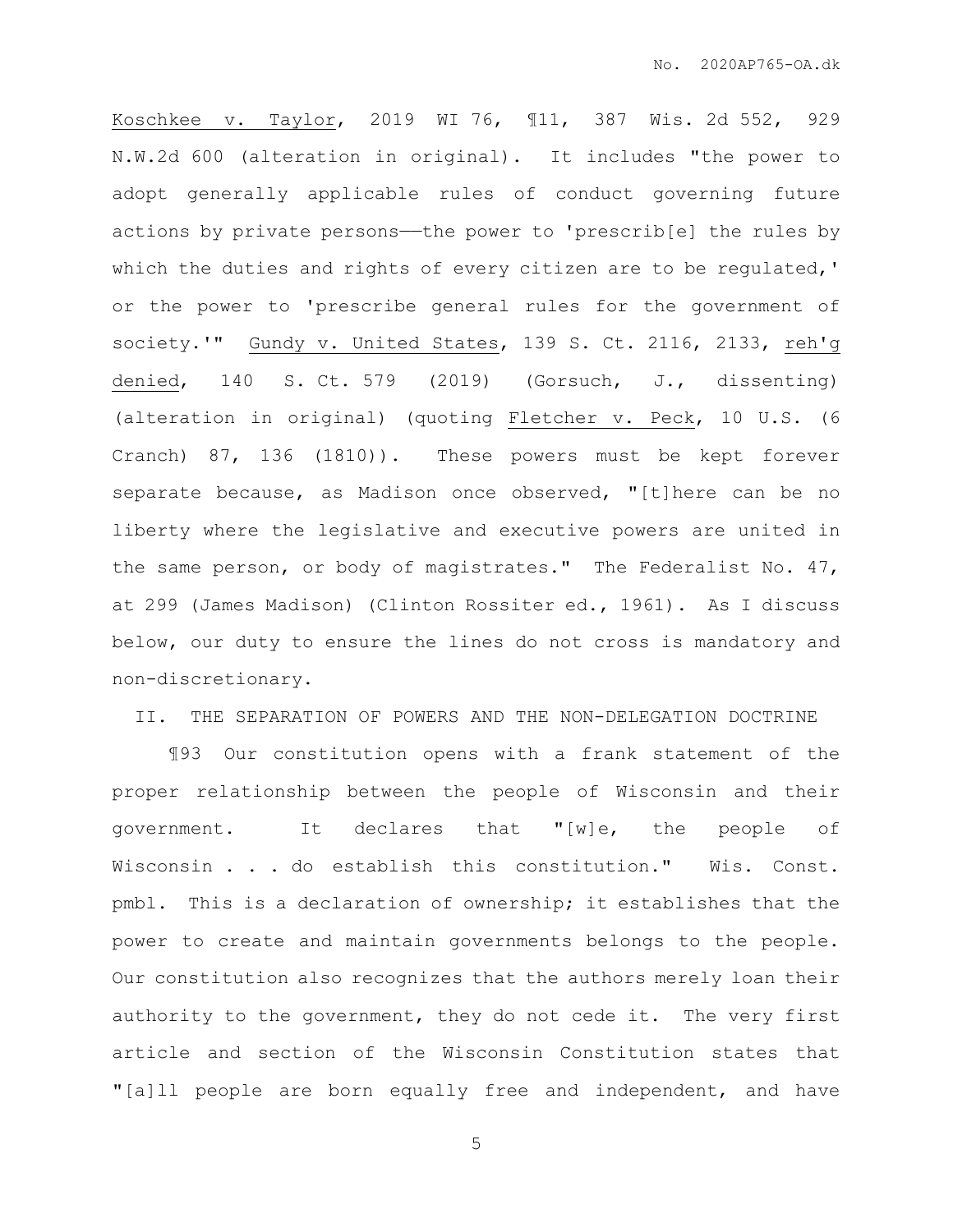certain inherent rights; among these are life, liberty and the pursuit of happiness; to secure these rights, governments are instituted, deriving their just powers from the consent of the governed." Wis. Const. art. I, § 1 (emphasis added). The government's power must come to it as a loan because the freedom to consent necessarily encompasses the freedom to withdraw that consent.

¶94 That has serious implications for the work conducted by each of the governmental branches. It means, first and foremost, that we must respect the constitutional structure they chose to create. Those selected to wield the government's loaned authority have no right to question the handiwork of the constitution's progenitors, except to the extent expressly allowed. See, e.g., Wis. Const. art. XII (providing for constitutional amendments and conventions). As relevant here, that means we must respect the fact that the constitution—the document adopted by the people of Wisconsin to direct and control the government they created— divides authority amongst three distinct branches. Goodland v. Zimmerman, 243 Wis. 459, 466-67, 10 N.W.2d 180 (1943) ("[G]overnmental powers are divided among the three departments of government, the legislative, the executive, and judicial  $[\cdot]$ ").<sup>2</sup>

<sup>2</sup> "The executive power shall be vested in a governor." Wis. Const. art.  $V$ ,  $S$  1. "The legislative power shall be vested in a senate and assembly." Wis. Const. art. IV, § 1. "The judicial power of this state shall be vested in a unified court system . . . . " Wis. Const. art. VII, § 2.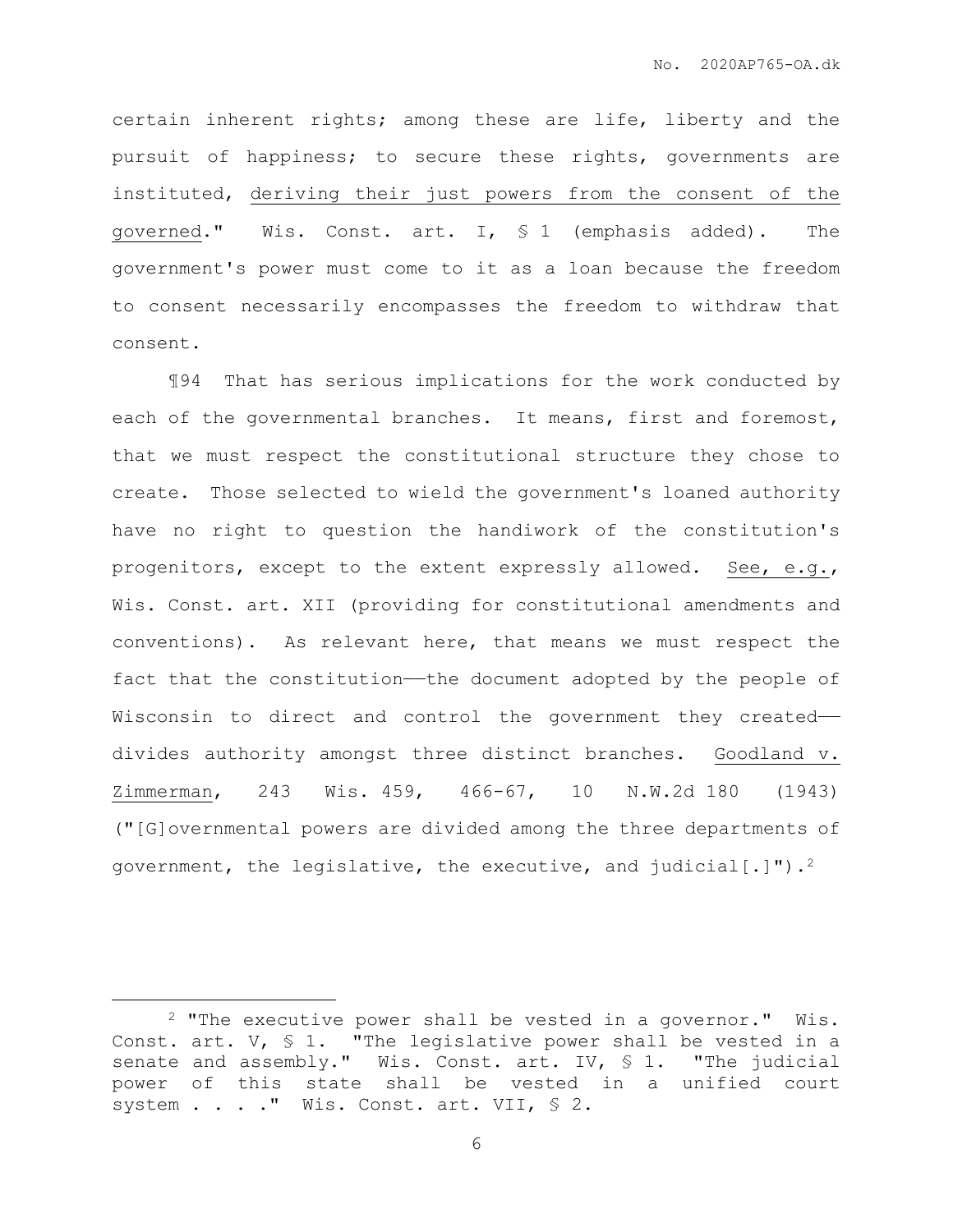## A. Separation of Powers

¶95 The "separation of powers" doctrine describes our understanding of how the constitution allocates each type of power to its respective branch. $3$  This fundamental principle of American constitutional government was "established at the founding of our nation and enshrined in the structure of the United States Constitution," and "inform[s] our understanding of the separation of powers under the Wisconsin Constitution." Gabler v. Crime Victims Rights Bd., 2017 WI 67, ¶11, 376 Wis. 2d 147, 897 N.W.2d 384; see also Flynn v. DOA, 216 Wis. 2d 521, 545, 576 N.W.2d 245 (1998) ("The doctrine of separation of powers is implicitly found in the tripartite division of government [among] the judicial, legislative and executive branches." (citation omitted)); Goodland, 243 Wis. at 466-67 ("It must always be remembered that one of the fundamental principles of the American constitutional system is that governmental powers are divided among the three departments of government, the legislative, the executive, and judicial, and that each of these departments is separate and independent from the others except as otherwise provided by the constitution."); Rules of Court Case, 204 Wis. 501, 503, 236 N.W. 717 (1931) ("It is, of course, elementary that we are committed by constitution to the doctrine of separation of powers.").

¶96 We must be assiduous in patrolling the borders between the branches. This is not just a practical matter of efficient

<sup>&</sup>lt;sup>3</sup> I addressed this topic at some length in Tetra Tech EC, Inc. v. DOR, 2018 WI 75, ¶¶44-46, 382 Wis. 2d 496, 914 N.W.2d 21, and repeat it here for ease of access.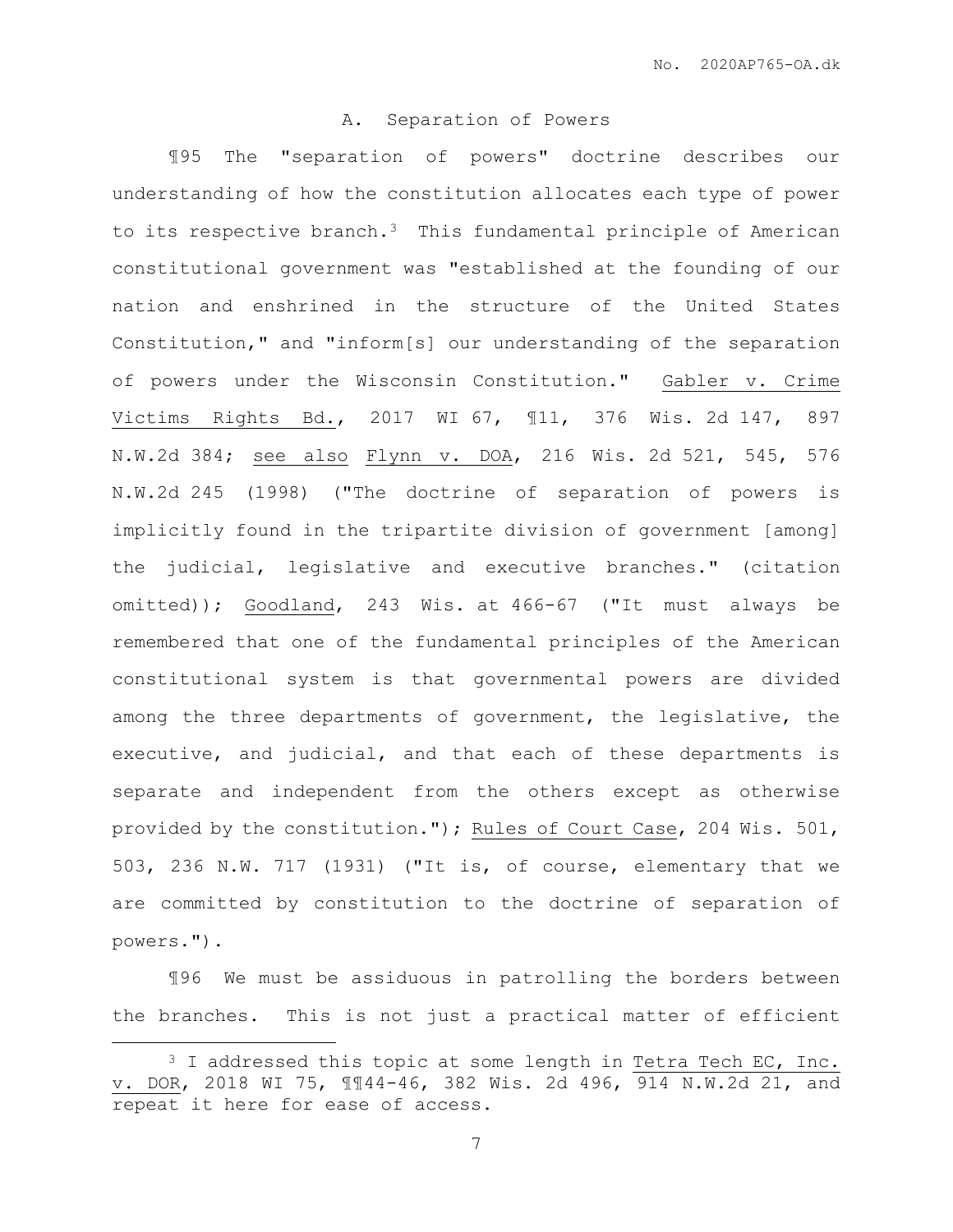and effective government. We maintain this separation because it provides structural protection against depredations on our liberties. The Framers of the United States Constitution understood that "[t]he accumulation of all powers legislative, executive and judiciary in the same hands, whether of one, a few or many,  $\ldots$  may justly be pronounced the very definition of tyranny." The Federalist No. 47, at 298. Consequently, "[a]s Madison explained when advocating for the Constitution's adoption, neither the legislature nor the executive nor the judiciary 'ought to possess, directly or indirectly, an overruling influence over the others in the administration of their respective powers.'" Gabler, 376 Wis. 2d 147, ¶4 (quoting The Federalist No. 48, at 305). "The purpose of the separation and equilibration of powers in general," said Justice Antonin Scalia, "was not merely to assure effective government but to preserve individual freedom."<sup>4</sup> Morrison v. Olson, 487 U.S. 654, 727 (1988) (Scalia, J., dissenting). To this day, "[a]fter more than two hundred years of constitutional governance, th[is] tripartite separation of independent governmental power remains the bedrock of the structure by which we secure liberty in both Wisconsin and the United States." Gabler, 376 Wis. 2d 147, ¶3. As Justice Joseph Story said, "the three great powers of government . . . should for

 $\overline{a}$ 

<sup>4</sup> See also Youngstown Sheet & Tube Co. v. Sawyer, 343 U.S. 579, 635 (1952) (Jackson, J., concurring) (stating that "the Constitution diffuses power the better to secure liberty"). Centuries earlier, the French writer Montesquieu said "there is no liberty, if the judiciary power be not separated from the legislative and executive." Charles-Louis de Secondat Montesquieu, The Spirit of Laws bk. XI, at 152 (Thomas Nugent trans., The Colonial Press rev. ed. 1900) (1748).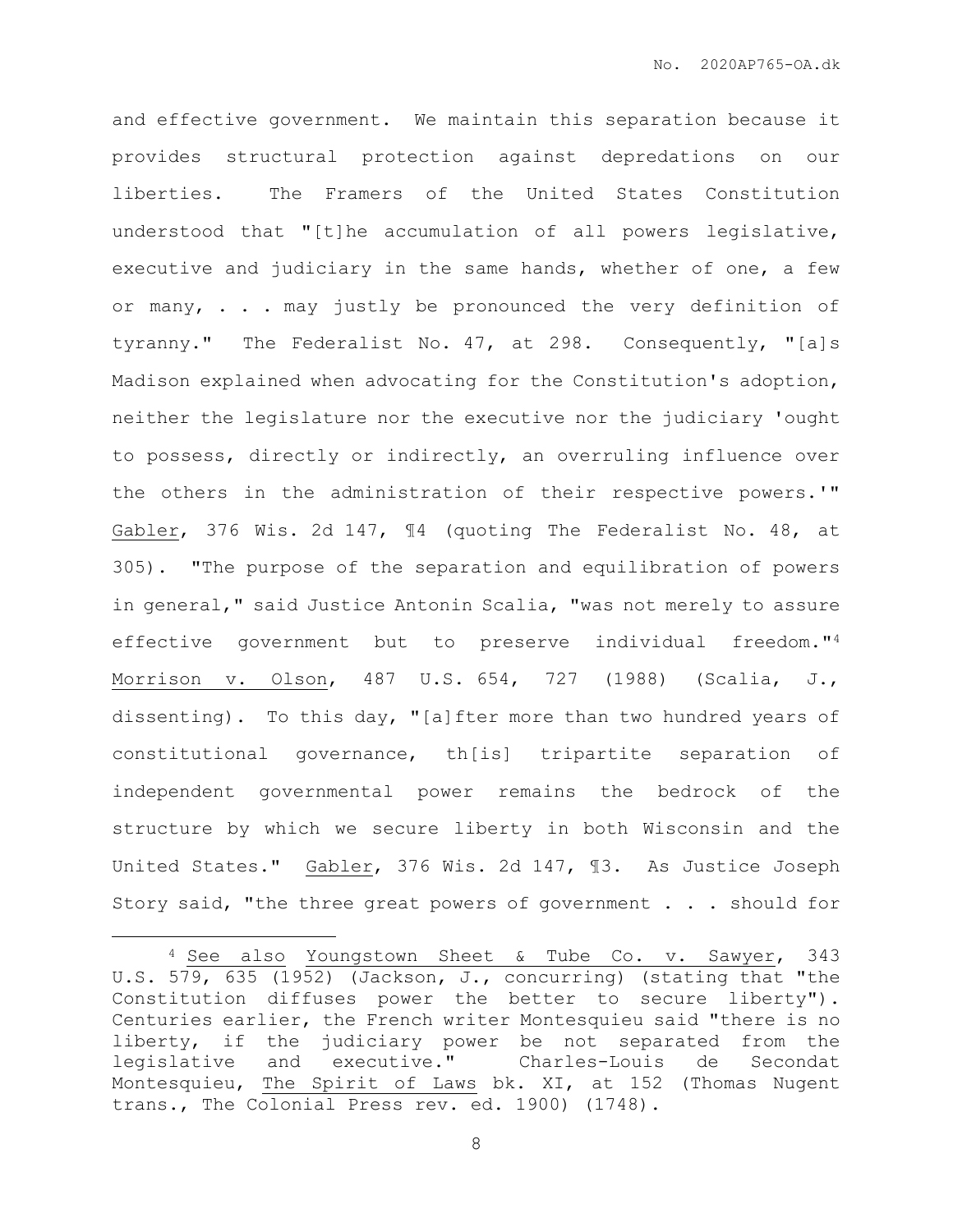ever be kept separate and distinct." Id. (quoting 2 Joseph Story, Commentaries on the Constitution of the United States § 519, at 2- 3 (Boston: Hilliard, Gray, & Co., 1833)).

¶97 The constitution does not, however, hermetically seal the branches from each other. The separation of powers doctrine "envisions a system of separate branches sharing many powers while jealously guarding certain others, a system of 'separateness but interdependence, autonomy but reciprocity.'" State ex rel. Friedrich v. Circuit Court for Dane Cty., 192 Wis. 2d 1, 14, 531 N.W.2d 32 (1995) (quoting Youngstown Sheet & Tube Co. v. Sawyer, 343 U.S. 579, 635 (1952) (Jackson, J., concurring)). "The constitutional powers of each branch of government fall into two categories: exclusive powers and shared powers." State v. Horn, 226 Wis. 2d 637, 643, 594 N.W.2d 772 (1999). "Shared powers lie at the intersections of these exclusive core constitutional powers," and "[t]hese '[g]reat borderlands of power' are not exclusive to any one branch." Id. at 643-44 (quoting Friedrich, 192 Wis. 2d at 14); see also State v. Holmes, 106 Wis. 2d 31, 42– 43, 315 N.W.2d 703 (1982). Although the "branches may exercise [shared] power within these borderlands," they "may [not] unduly burden or substantially interfere with another branch." Horn, 226 Wis. 2d at 644.

¶98 Core powers, however, are not for sharing. "Each branch has exclusive core constitutional powers, into which the other branches may not intrude." Flynn, 216 Wis. 2d at 545. These "[c]ore zones of authority are to be 'jealously guarded' by each branch of government . . . . " Gabler, 376 Wis. 2d 147, 131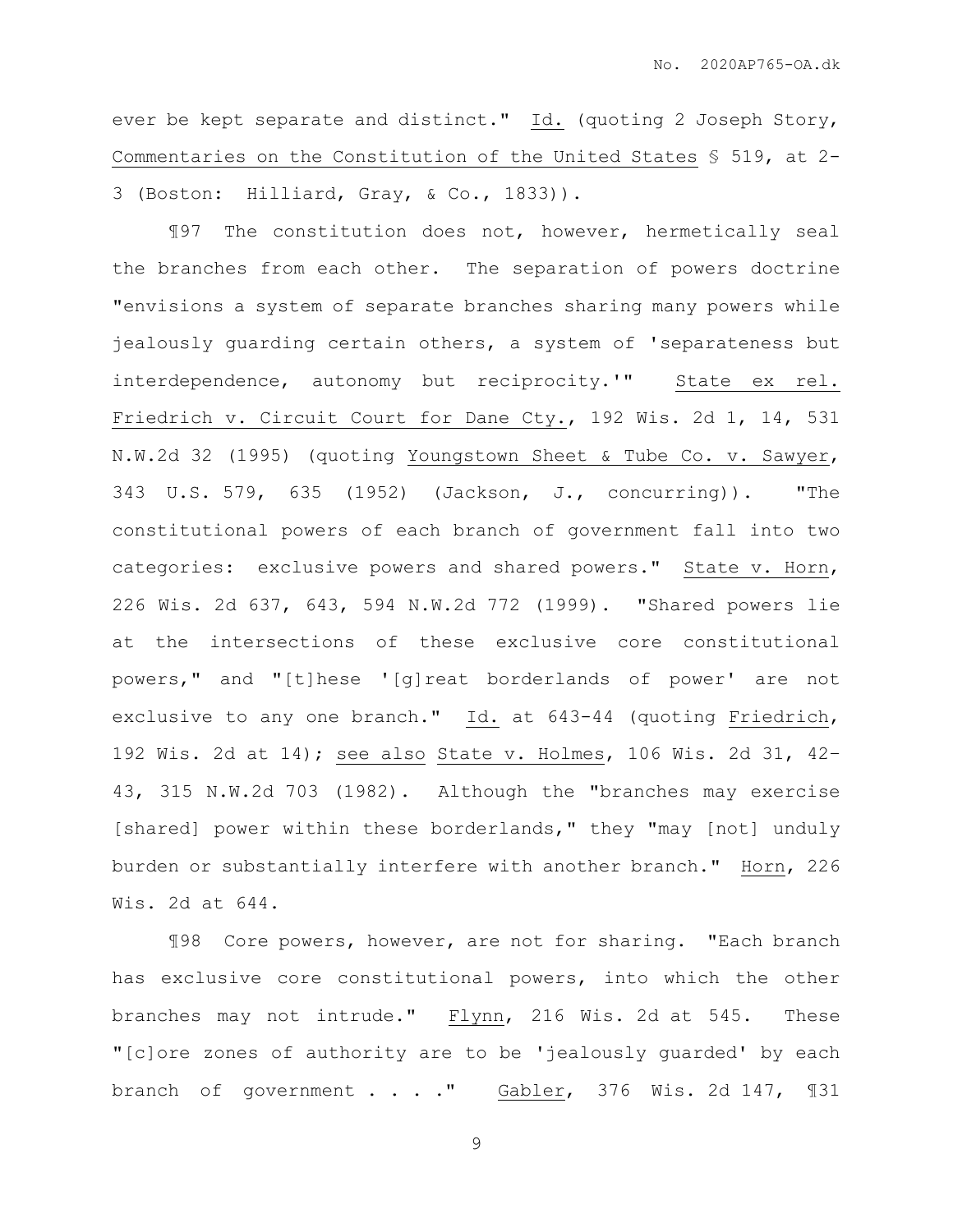(quoting Barland v. Eau Claire Cty., 216 Wis. 2d 560, 573, 575 N.W.2d 691 (1998)). The importance of constitutional limitations, Chief Justice Marshall once said, is that they compel restraint when restraint is not desired: "To what purpose are powers limited, and to what purpose is that limitation committed to writing, if these limits may, at any time, be passed by those intended to be restrained?" Marbury v. Madison, 5 U.S. (1 Cranch) 137, 176 (1803).<sup>5</sup>

¶99 The separation of powers forbids abdication of core power just as much as it protects one branch from encroachment by another. "It is . . . fundamental and undeniable that no one of the three branches of government can effectively delegate any of the powers which peculiarly and intrinsically belong to that branch." Rules of Court Case, 204 Wis. at 503; see also id. (stating that "any attempt to abdicate [a core power] in any particular field, though valid in form, must, necessarily, be held void'" (quoting State ex rel. Mueller v. Thompson, 149 Wis. 488, 491, 137 N.W. 20 (1912))). Even if one branch truly wished to abandon some aspect of its core power, no other branch may take it up and use it as its own. "As to these areas of authority, . . . any exercise of authority by another branch of government is unconstitutional.'" Gabler, 376 Wis. 2d 147, ¶31 (quoting State ex rel. Fiedler v. Wis. Senate, 155 Wis. 2d 94,

<sup>5</sup> Chief Justice Marshall could be reaching through the intervening centuries to ask that exact question of Justice Hagedorn, who deploys a bevy of decision-avoidance doctrines so that he can affirm the Secretary's Order without determining whether it, or the statute upon which she relies, has exceeded constitutional boundaries. Justice Hagedorn's dissent, ¶¶245-258.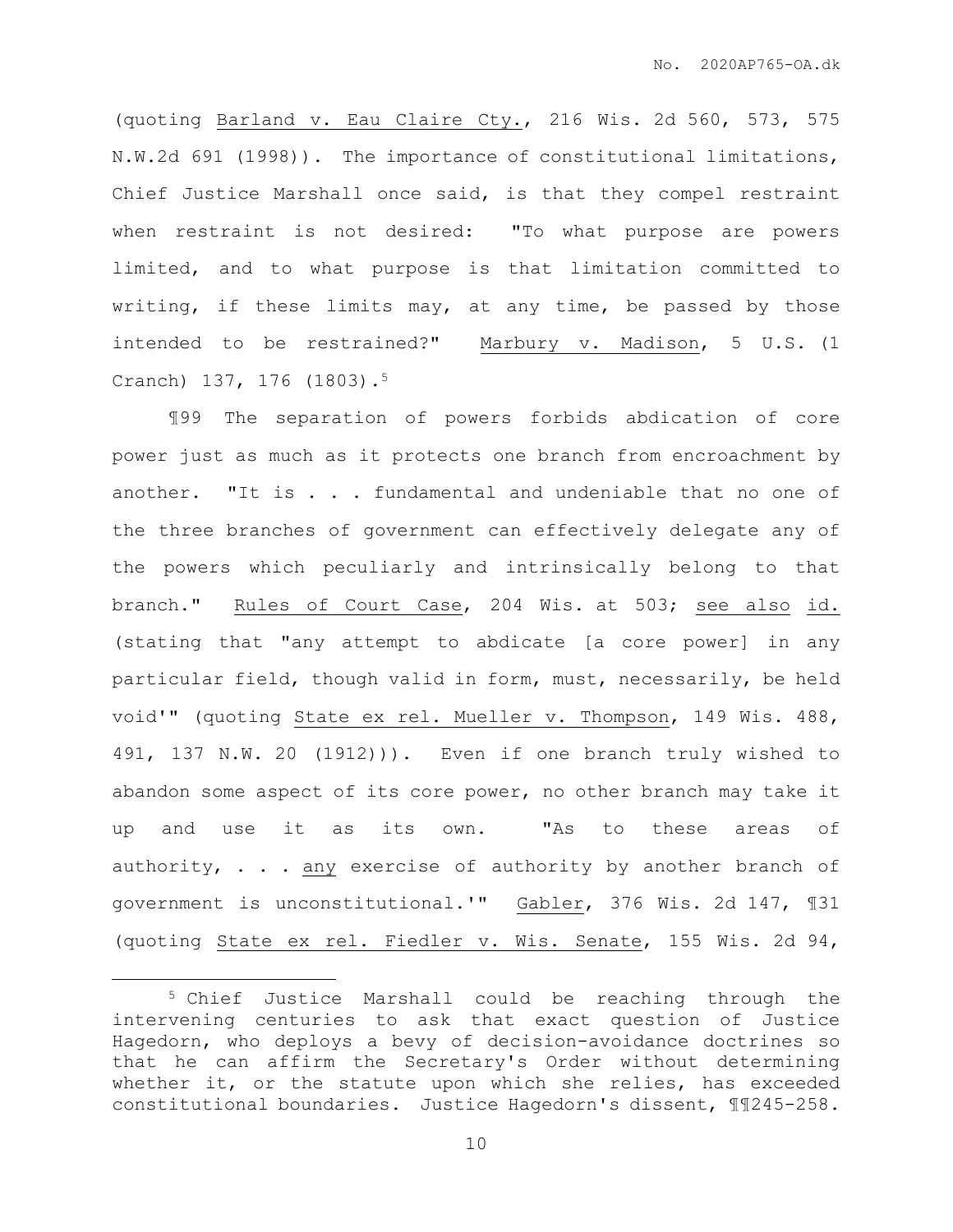100, 454 N.W.2d 770 (1990)); see also Town of Holland v. Vill. of Cedar Grove, 230 Wis. 177, 190, 282 N.W. 111 (1938) ("This court has repeatedly held that the judicial power vested by the constitution in the courts cannot be exercised by administrative or executive agencies.").

¶100 The borders between the branches require constant surveillance. It is not enough that we carefully drew them when our state was new. We need to keep a weather eye on the divide to ensure they maintain their separation:

This devotion to the separation of powers is, in part, what supports our enduring conviction that the Vesting Clauses are exclusive and that the branch in which a power is vested may not give it up or otherwise reallocate it. The Framers were concerned not just with the starting allocation, but with the "gradual concentration of the several powers in the same department." It was this fear that prompted the Framers to build checks and balances into our constitutional structure, so that the branches could defend their powers on an ongoing basis.

Dep't of Transp. v. Ass'n of Am. Railroads, 575 U.S. 43, 74 (2015) (Thomas, J., concurring) (quoted source and citations omitted).

B. The Non-Delegation Doctrine

¶101 The border between the legislature and the executive is maintained, or at least it once was, under the aegis of the nondelegation doctrine. There are some who say this is a dead letter. See, e.g., Jason Iuliano & Keith E. Whittington, The Nondelegation Doctrine: Alive and Well, 93 Notre Dame L. Rev. 619 (2017) ("The nondelegation doctrine is dead. It is difficult to think of a more frequently repeated or widely accepted legal conclusion."). If that describes the doctrine's vitality in Wisconsin, it is not because we never recognized it or outright rejected it, but because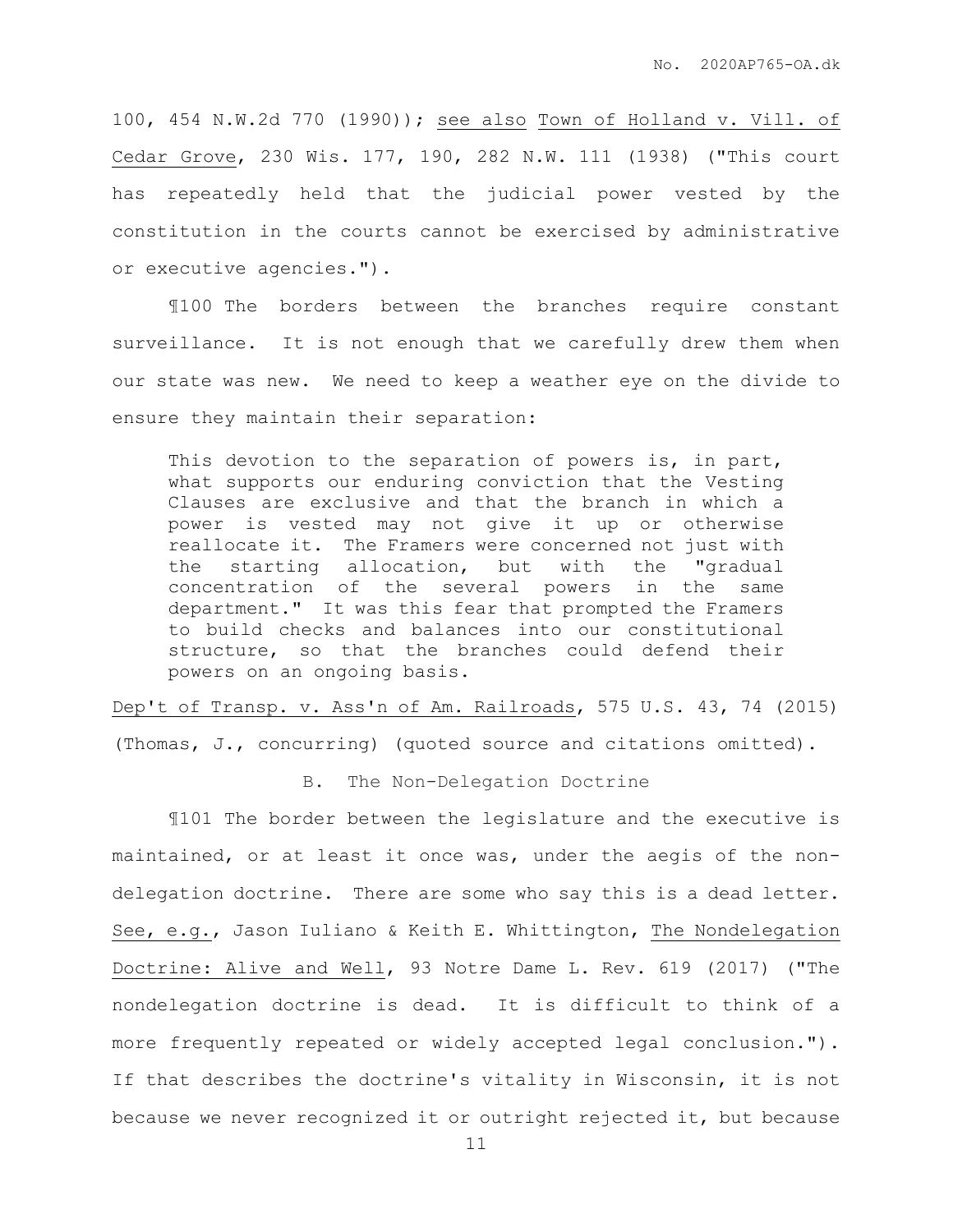we allowed it to fall into desuetude.<sup>6</sup> To the extent that has happened, we have been derelict in our duties.

¶102 The non-delegation doctrine rests on the premise that "[i]t is . . . fundamental and undeniable that no one of the three branches of government can effectively delegate any of the powers which peculiarly and intrinsically belong to that branch." Rules of Court Case, 204 Wis. at 503. The operative principle here is not that the branches should not delegate their core authority, it is that they cannot.

¶103 This principle is a matter of power, not of prudence: the constitution's progenitors did not grant the various branches permission to shuffle their distinct powers amongst themselves. Justice Neil Gorsuch, commenting on this principle in the federal context, consulted John Locke ("one of the thinkers who most influenced the framers' understanding of the separation of powers") for its animating rationale:

The legislative cannot transfer the power of making laws to any other hands; for it being but a delegated power from the people, they who have it cannot pass it over to others. The people alone can appoint the form of the commonwealth, which is by constituting the legislative, and appointing in whose hands that shall be. And when the people have said we will submit to rules, and be governed by laws made by such men, and in such forms, nobody else can say other men shall make laws for them; nor can the people be bound by any laws but such as are enacted by those whom they have chosen and authorised to make laws for them.

 $6$  We described this creeping enervation in Gilbert v. State, Med. Examining Bd., 119 Wis. 2d 168, 185, 349 N.W.2d 68 (1984): "Since 1928, however, the doctrine of the delegation of legislative power has shifted the focus away from the nature of the power delegated through scrutiny of the delegating standard's language and more toward the safeguards surrounding the delegated power."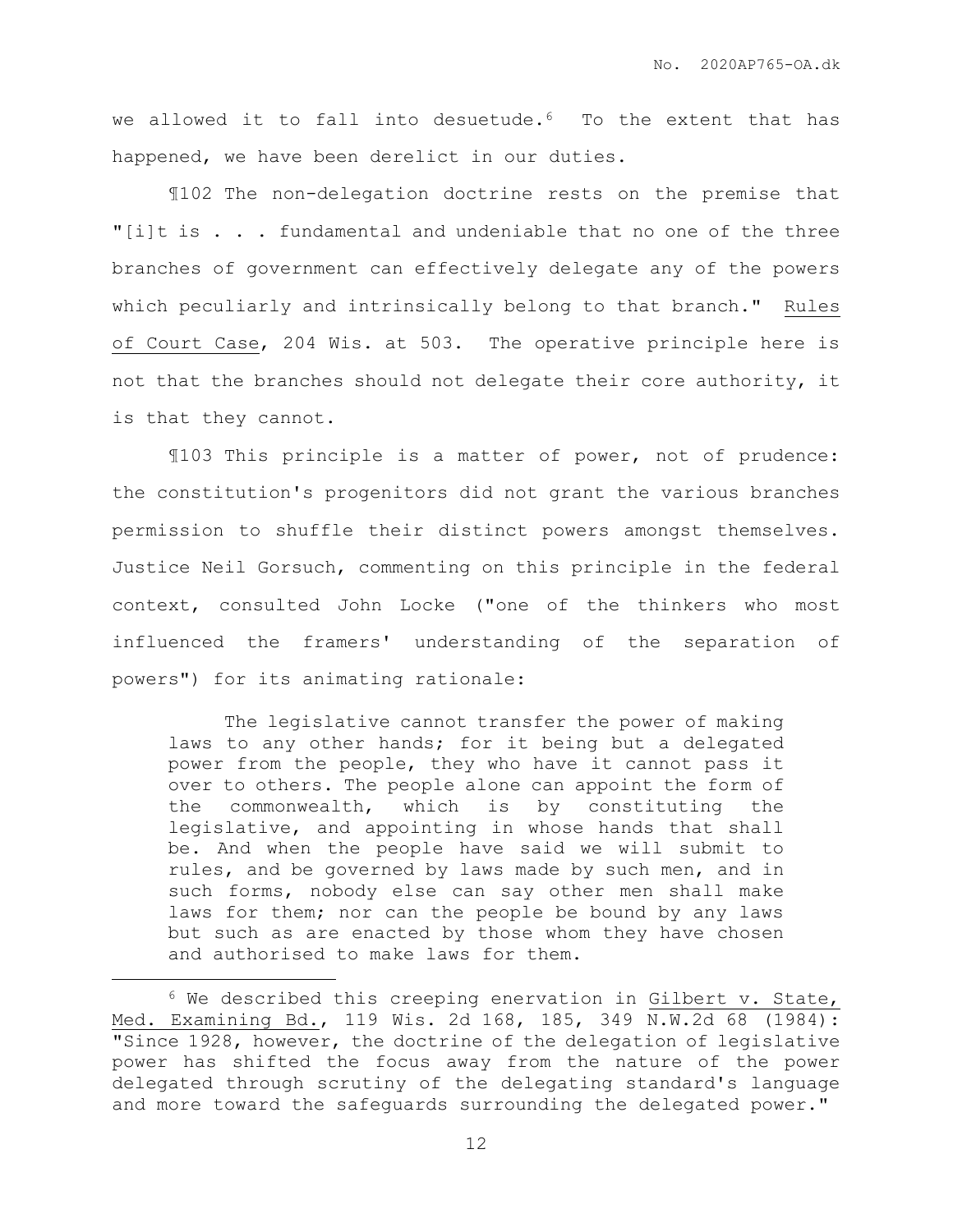Gundy, 139 S. Ct. at 2133–34 (Gorsuch, J., dissenting) (quoting John Locke, The Second Treatise of Civil Government and a Letter Concerning Toleration  $$ 41, p. 71 (1947))$ . It is for that reason the legislature cannot alienate even a sliver of its core power, even if it consciously intends that end. Not because it would be unwise, or imprudent, but because those who created the legislature gave it no power to do so. Therefore, prohibiting the legislature from transferring its authority to the executive "isn't about protecting institutional prerogatives or governmental turf." Gundy, 139 S. Ct. at 2135 (Gorsuch, J., dissenting). Instead, "[i]t's about respecting the people's sovereign choice to vest the legislative power in [the legislature] alone. And it's about safeguarding a structure designed to protect their liberties, minority rights, fair notice, and the rule of law." Id. In the constellation of constitutional doctrines, this serves as one of the central organizing principles. Without it, our constitution would be an incomprehensible jumble: "If [the Legislature] could pass off its legislative power to the executive branch, the '[v]esting [c]lauses, and indeed the entire structure of the Constitution,' would 'make no sense.'" Id. at 2134-35 (quoted source omitted).

¶104 But just because the legislature cannot pass off its powers to the executive doesn't mean it won't sometimes try. Even though the authors of our constitution designed it to maintain equilibrium amongst the branches through its internal system of checks and balances, and by arraying ambition against ambition, it has always been apparent that aberrations might arise. "The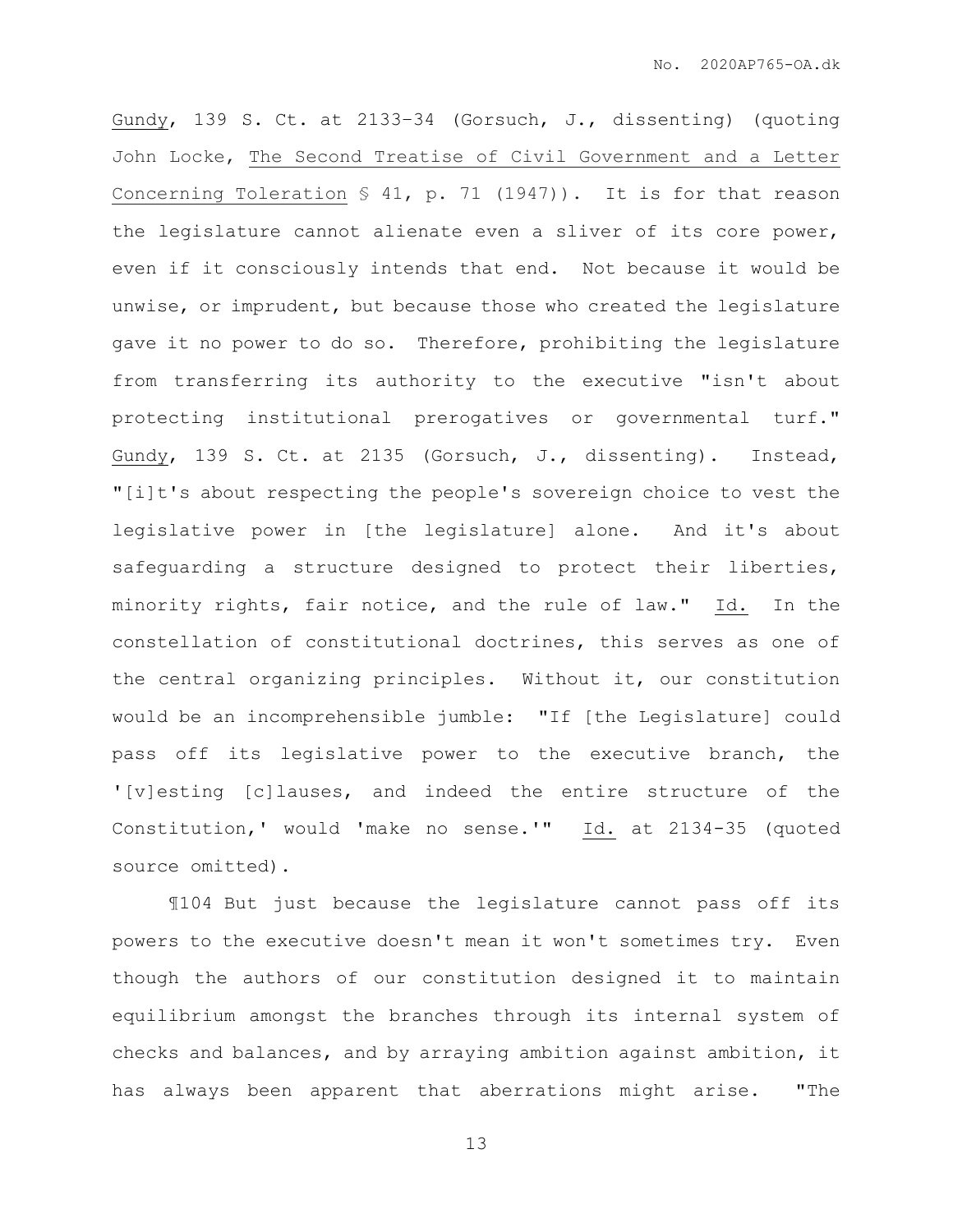framers knew . . . that the job of keeping the legislative power confined to the legislative branch couldn't be trusted to selfpolicing by Congress; often enough, legislators will face rational incentives to pass problems to the executive branch." Id. at 2135. And when an alleged aberration comes before us, we do not have the luxury of shrugging off the duty to discern whether a border incursion has occurred.

[T]he Constitution does not permit judges to look the other way; we must call foul when the constitutional lines are crossed. Indeed, the framers afforded us independence from the political branches in large part to encourage exactly this kind of "fortitude . . . to do [our] duty as faithful guardians of the Constitution."

Id. (quoting The Federalist No. 78, at 468-469).

¶105 Adjudicating these constitutional border disputes is not easy. Even when our country was young, government was less pervasive, and there were far, far fewer statutes, Madison acknowledged that "no skill in the science of government has yet been able to discriminate and define, with sufficient certainty, its three great provinces—the legislative, executive, and judiciary." The Federalist No. 37, at 224. But as Justice Gorsuch observed, there are three principles by which to guide our inquiry.

¶106 The first is that "as long as Congress makes the policy decisions when regulating private conduct, it may authorize another branch to 'fill up the details.'" Gundy, 139 S. Ct. at 2136 (Gorsuch, J., dissenting) (quoted source omitted). But the filling up must truly comprise details. "The framers understood . . . that it would frustrate 'the system of government ordained by the Constitution' if [the legislature] could merely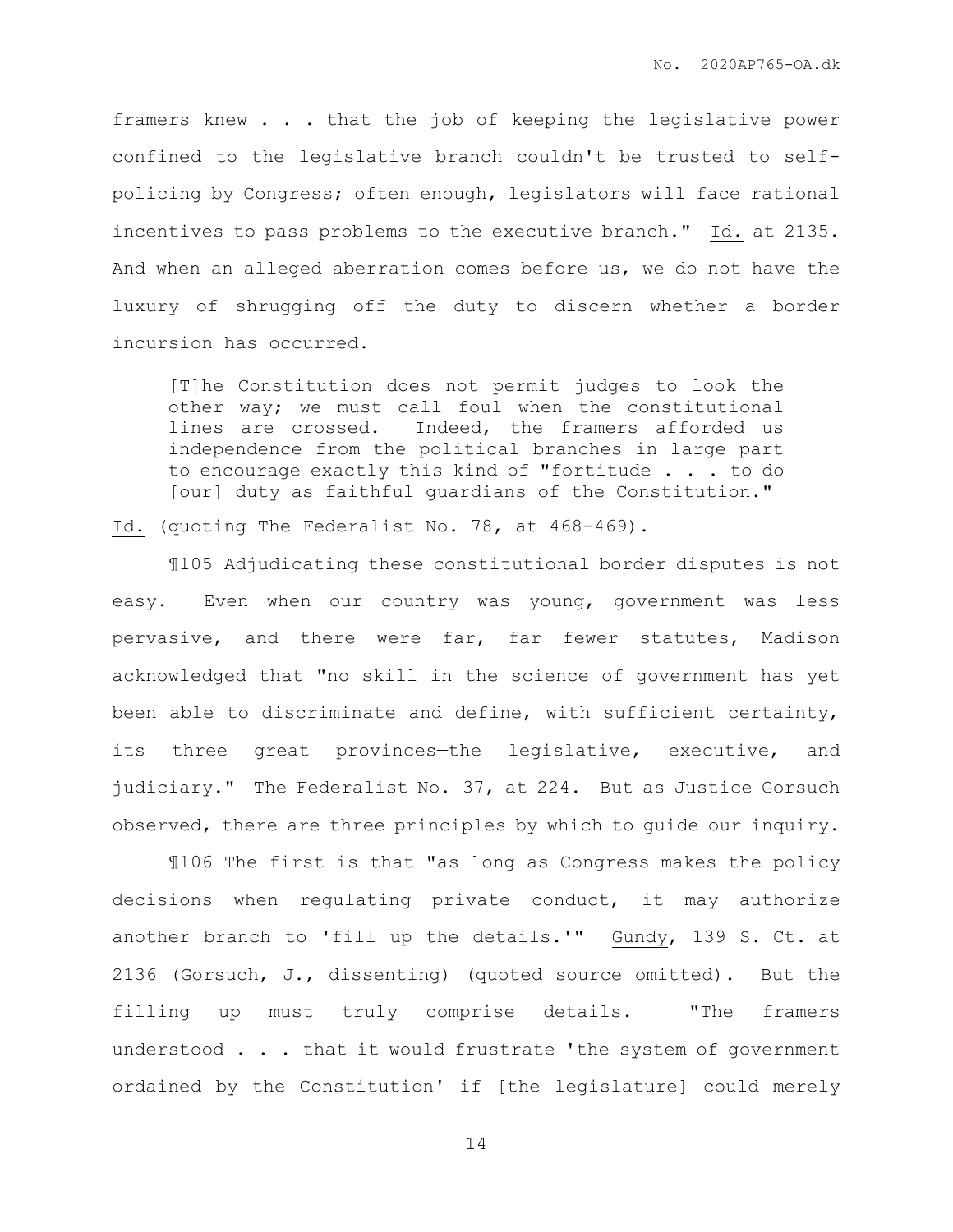announce vague aspirations and then assign others the responsibility of adopting legislation to realize its goals." Id. at 2133. So legislation must "set forth standards 'sufficiently definite and precise to enable Congress, the courts, and the public to ascertain' whether Congress's guidance has been followed." Id. at 2136 (quoted source omitted). Second, "once [the legislature] prescribes the rule governing private conduct, it may make the application of that rule depend on executive fact-finding." Id. And third, the legislature "may assign the executive and judicial branches certain non-legislative responsibilities." Id. at 2137. That is to say, a statute may require the executive to apply authority already resident in the executive branch to the matter addressed by the statute.

¶107 Although there is a great deal more that can be said— and probably should be—about the non-delegation doctrine, we are resolving this case on an extraordinarily expedited basis (barely more than a week between arguments and release of our opinion). But this is sufficient for the day, and will adequately answer the Secretary's claim that the Legislature could give her enough power to justify the Order.

## III. THE ORDER

¶108 Secretary Palm is the head of the Department of Health Services, an executive branch agency. Koschkee, 387 Wis. 2d 552, ¶14 ("Agencies are considered part of the executive branch."). As a member of the executive branch, she has no inherent legislative authority, and "no inherent constitutional authority to make rules . . . ." Martinez v. DILHR, 165 Wis. 2d 687, 698, 478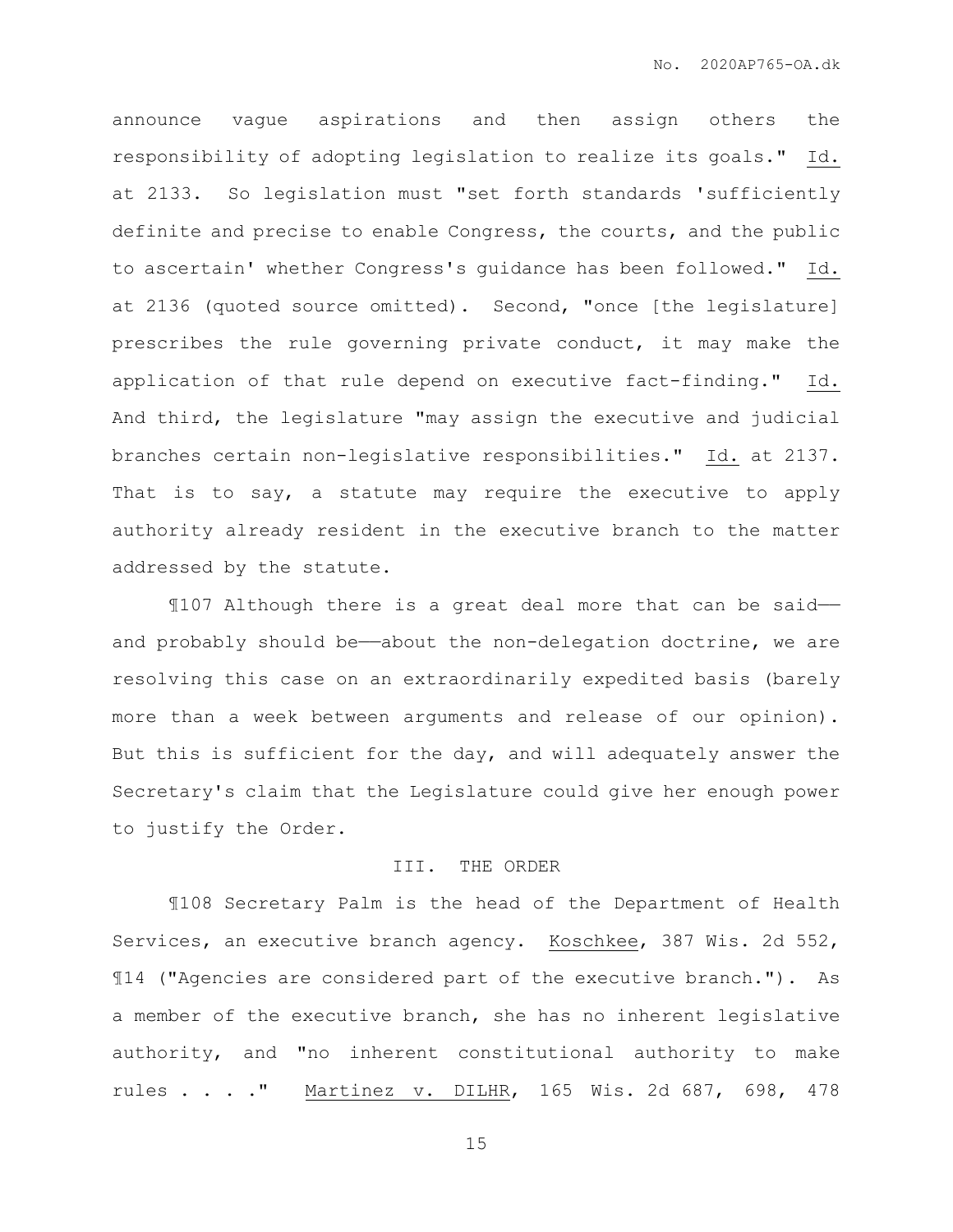N.W.2d 582 (1992). See also Wis. Stat. § 227.11(2) ("Rule-making authority is expressly conferred on an agency"). She says the Order is a purely and "quintessentially" executive action authorized by Wis. Stat. § 252.02, and so she need not promulgate any new rules or refer to any other statute before issuing the Order. So our task is to determine whether the Order incorporates, either explicitly or implicitly, policy decisions not already encompassed by current statutes or rules.<sup>7</sup> If it does, and § 252.02 allows her to make those policy decisions, then the statute violates the non-delegation doctrine. As Justice Scalia once said,

[f]requently an issue of this sort will come before the Court clad, so to speak, in sheep's clothing: the potential of the asserted principle to effect important change in the equilibrium of power is not immediately evident, and must be discerned by a careful and perceptive analysis. But this wolf comes as a wolf."

Morrison, 487 U.S. at 699 (Scalia, J., dissenting).

 $\overline{a}$ 

¶109 Under any rational reading, the Order contains or assumes policy decisions that are staggering both in their reach and in their effect on what we once thought of as inherent rights— —rights that, according to our constitution, the government exists to secure. See Wis. Const. art. I,  $\frac{1}{5}$  1. The Secretary insists the Order does not adopt any policies because, by its nature, it is time-delimited and directed at a certain set of temporary facts that (we all hope) won't recur. She says "the power to set public policy," on the other hand, is accomplished by "establishing

<sup>&</sup>lt;sup>7</sup> I express no opinion on whether the Department could have supplied the standards on which the Order is based through the rule-making process. I have no need to do so because the Secretary insists her actions be judged without regard to any rule-making authority she might have.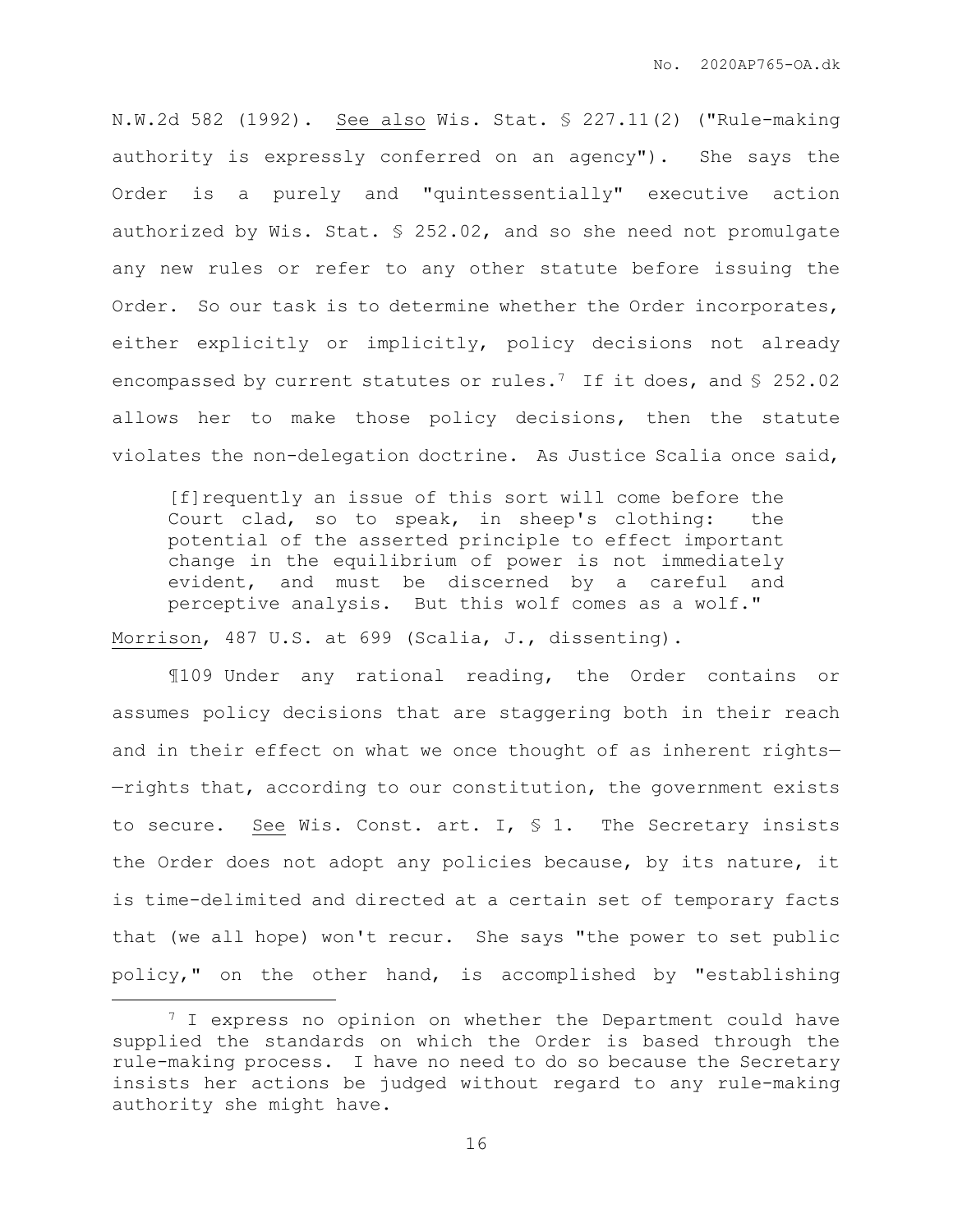prospective, generally applicable requirements to govern future conduct." The Order, she claims, hasn't done that.

¶110 Although the Secretary's argument seems to accept the conceptual distinction between executive and legislative power, it does not adequately address the totality of what the Order accomplishes. The Order, it is true, contains an executive component. But much more significantly for our analysis today, it also announces some shockingly profound public policy decisions, or assumes they have previously been made. For example, the Order could not function without a public policy decision that the Secretary of the Department of Health Services has the authority to confine people to their homes. That's a policy decision with respect to both the grant of authority itself, as well as the choice of person in which to vest it. So is the public policy decision that the Secretary has the power to close private businesses, or forbid private gatherings, or ban intra-state travel, or dictate personal behavior. The Order also depends on a public policy decision that the Secretary has the authority, all by herself, to criminalize whatever conduct she believes is anathema to controlling communicable diseases.

¶111 The heart of the Secretary's error is her failure to recognize that her Order contains both executive and legislative components. Executive action does not exist in a vacuum. It must execute on a policy—a policy chosen by the legislature or promulgated as a rule. When such a policy decision has not been promulgated by the agency or adopted by the legislature, and the executive acts anyway, it is by that very action either announcing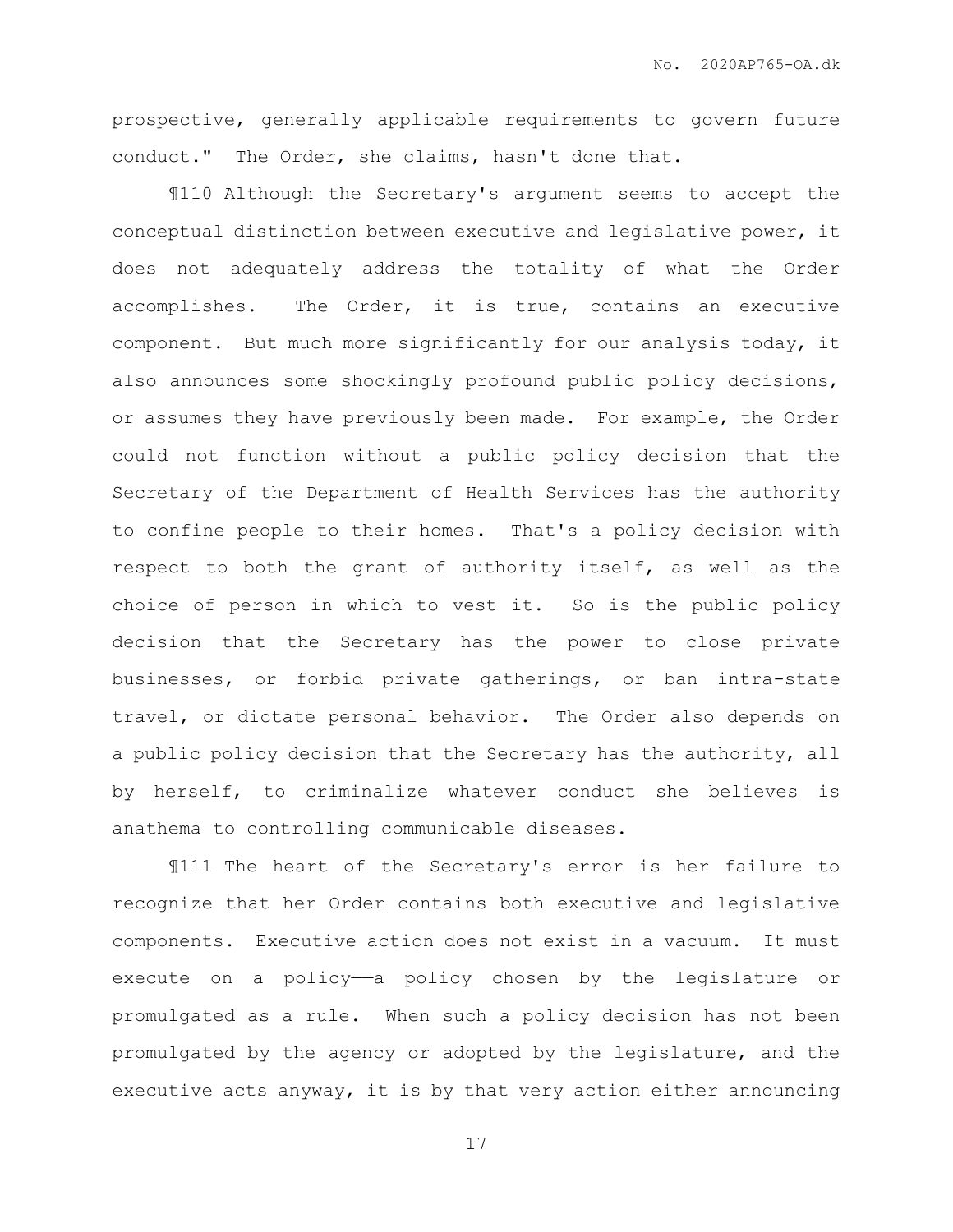adoption of the policy or erroneously assuming its existence. Consequently, when the Order confines people to their homes to manage the spread of COVID-19, it does far more than engage the executive power. It also simultaneously asserts there has been a public policy decision to vest this type of power in the Secretary. Her exercise of that authority in this situation is executive in nature, but the genesis of the authority itself is not-it is legislative. The same is true with respect to the Order's implicit assertion that there has been a public policy decision to vest in the Secretary the power to close private businesses, or forbid private gatherings, or ban intra-state travel, or dictate personal behavior.

¶112 But no such public policy decisions have been taken. There are no statutes or rules that confer on the Secretary these sweeping powers. The Secretary not only knows this, she affirmatively asserts that Wis. Stat. § 252.02 gave her all the power needed to confer this type of authority on herself: "Under the statute's plain language," the Secretary says, "DHS may give legal force to suitable actions that it then carries out. The law requires no intermediary that DHS must go through . . . . " If § 252.02 enables the Department to confer on itself the power to confine people to their homes, close businesses, etc., then it has quite obviously transferred no small amount of the legislature's core authority to the executive branch, thereby enabling the Secretary to make up public policy decisions as she goes along. Without that understanding of the Secretary's authority, the Order could not function. Justice Hagedorn mirrors this error, and even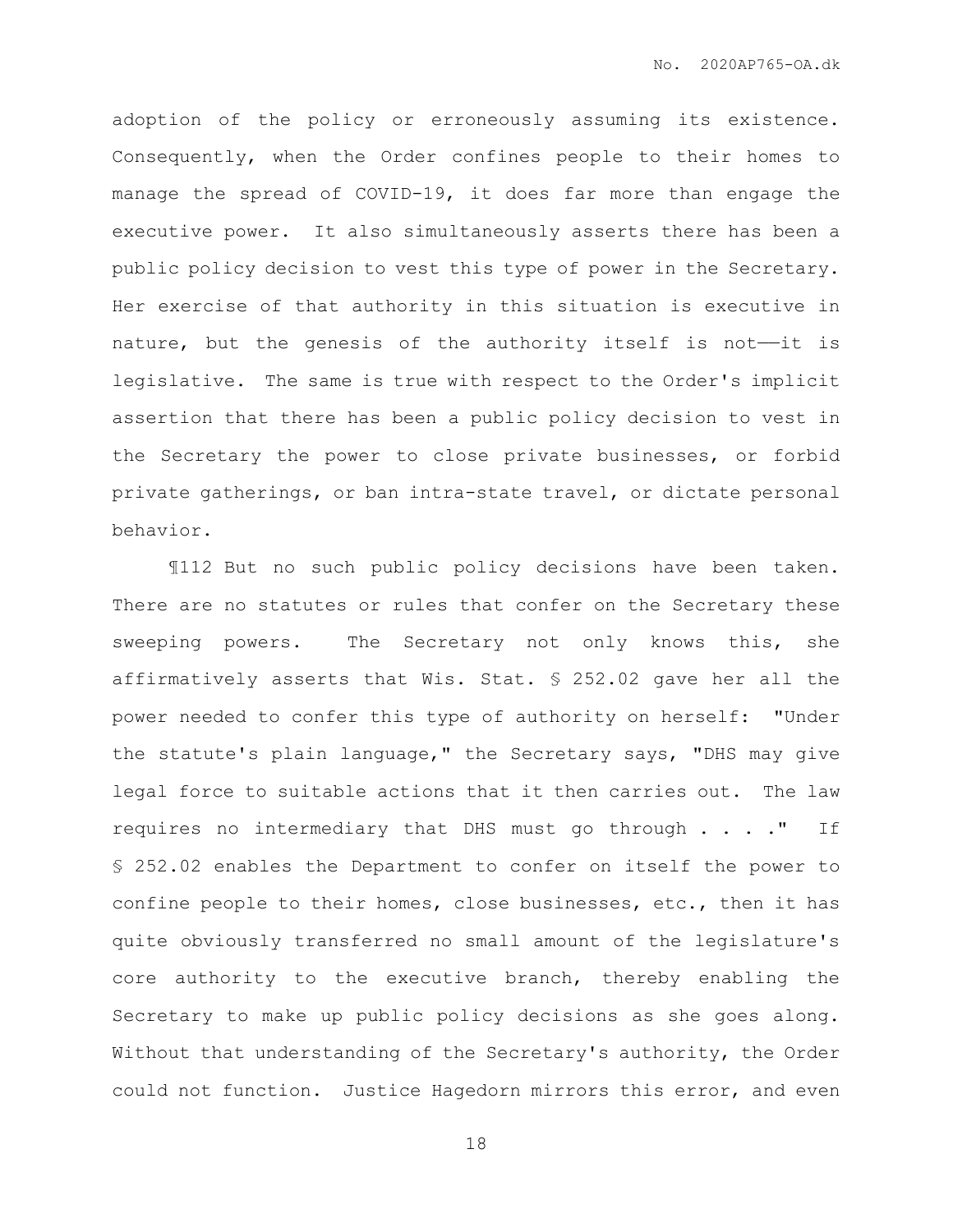uses it as the organizing principle for his dissent. The whole of his statutory analysis is faulty because he has not discerned that the Order implicitly created, or assumed to exist, a host of public policy decisions.8 Under Justice Hagedorn's rationale, an executive branch agency is free to make ad hoc policy decisions, so long as they are temporary and acted upon immediately. Nothing in our legal canon supports such an odd proposition.

¶113 The Secretary's incursion on legislative authority is readily apparent when we compare Wis. Stat. § 252.02 and the Order to the three principles that give life to the non-delegation doctrine. As described above, the first inquires into whether the legislature decided on the conduct-regulating policy and left the executive branch to only "fill up the details." The power to confine law-abiding individuals to their homes, commandeer their businesses, forbid private gatherings, ban their intra-state travel, and dictate their personal behavior cannot, in any imaginable universe, be considered a "detail." This comprehensive claim to control virtually every aspect of a person's life is something we normally associate with a prison, not a free society governed by the rule of law.

¶114 Further, if Wis. Stat. § 252.02 actually allows this, as the Secretary says, the Framers would recognize the statute as a frustration of our system of government because it allows the

<sup>8</sup> Justice Hagedorn's statutory analysis might be perfectly serviceable if we were considering an executive order implementing previously established public policy decisions. But that is not this case. So, as a functional matter, his analysis is operating on a hypothetical set of facts.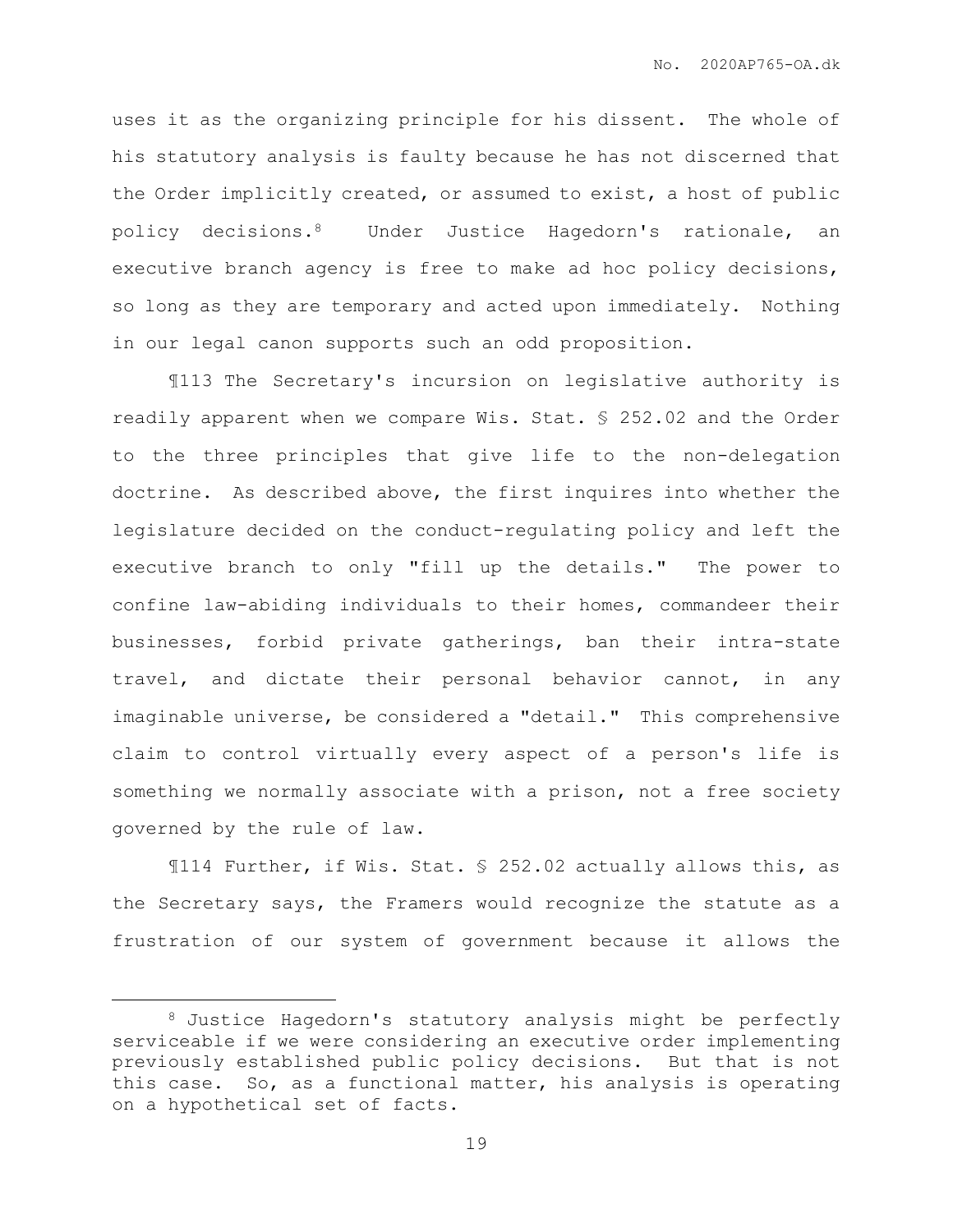legislature to "merely announce vague aspirations and then assign others the responsibility of adopting legislation to realize its goals." See Gundy, 139 S. Ct. at 2136 (Gorsuch, J., dissenting). To avoid offending the separation of powers, § 252.02 would have to "set forth standards 'sufficiently definite and precise to enable [the Legislature], the courts, and the public to ascertain' whether [the Legislature's] guidance has been followed." Id. The Secretary eschews the need for any guidance. Her power, she says, is simply to "act" with all dispatch. If § 252.02 allows this, there is literally no means by which we could ascertain whether the Secretary is following any legislatively determined policy at all. The Secretary's view of the statute is, essentially, that the Legislature charged her with the vague aspiration of controlling communicable diseases, and then left to her the responsibility of making the public policy decisions that she would then execute.

¶115 If her authority is that boundless, there is no method by which we can determine what power she might assert next. The Secretary understands the scope of her power under Wis. Stat. § 252.02 to be so complete, so comprehensive, that she can do literally anything she believes is necessary to combat COVID-19. Can she also dictate what we do in our own homes? Can she tell us how many hours we can spend outdoors in our own yards? Can she forbid us from buying certain products? Compel us to buy others? Nothing in § 252.02 is "sufficiently definite and precise to enable [the Legislature], the courts, and the public to ascertain whether [the Legislature's] guidance has been followed" with respect to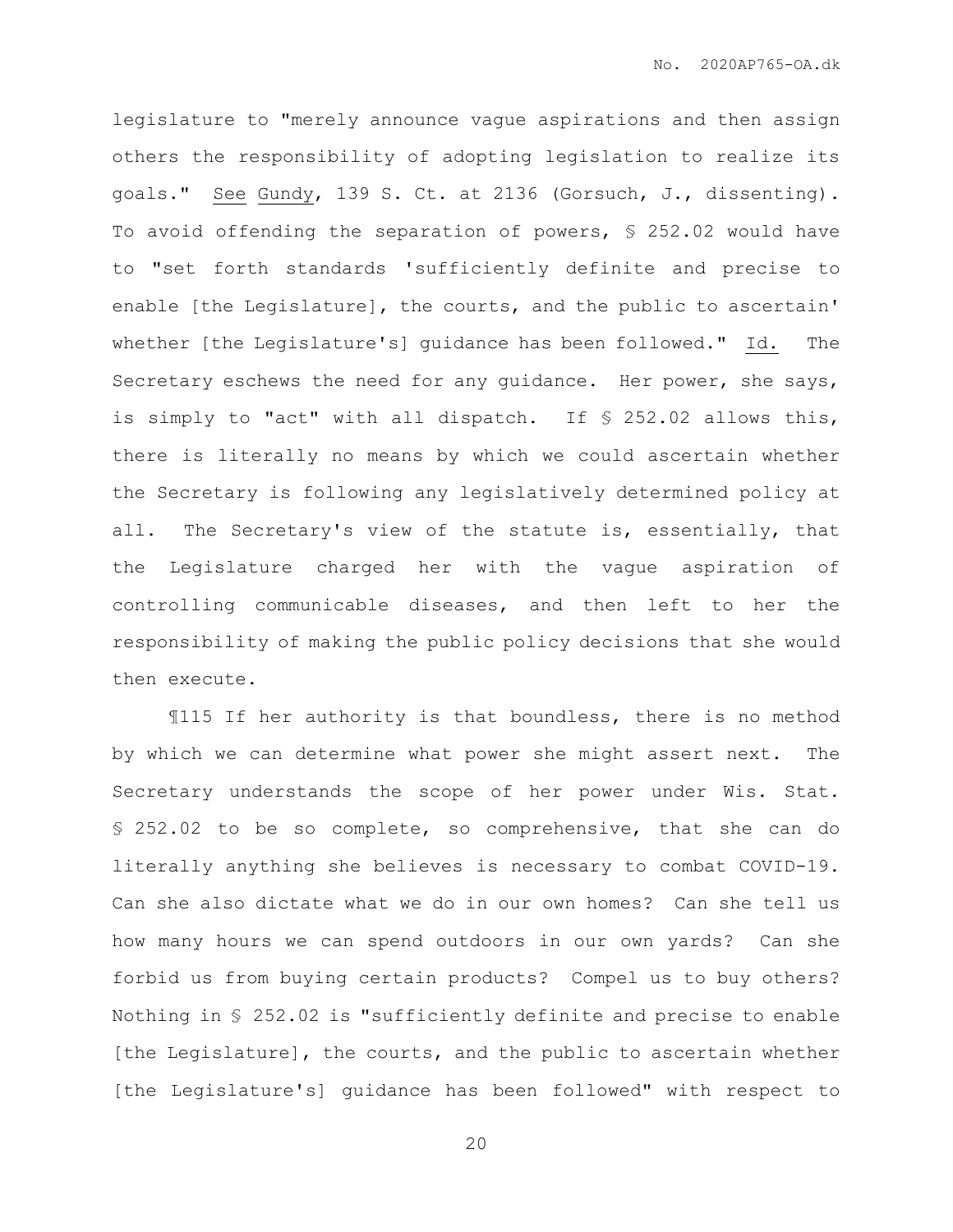the types of power the Secretary may employ. Indeed, nothing in § 252.02——the sole and sufficient source of power for everything the Secretary is doing—qives us any benchmark or even the vaguest of clues about what other types of power she might one day assert.

¶116 The Order fares no better under the second principle of non-delegation: "[O]nce [the Legislature] prescribes the rule governing private conduct, it may make the application of that rule depend on executive fact-finding." Id. Under this rationale, it could conceivably be appropriate for the Legislature to confer on the Secretary the power to confine people to their homes if she finds that such an action is necessary to control the spread of a communicable disease. But no statute or rule confers on her that authority, so the Order cannot be justified as the exercise of executive authority under this principle.

¶117 Nor is the Order salvageable under the third nondelegation principle, which provides that the legislature "may assign the executive and judicial branches certain non-legislative responsibilities." Id. at 2137. The Secretary, however, insists that Wis. Stat. § 252.02 "simply empowers DHS to act," and that the Order "embodies the quintessential executive task of deciding how to address, for the time being, the exigency caused by COVID-19," and that her authority to address that exigency is limited only by judicial or legislative intervention. If accepted, this would work an intolerable inversion in the nature of executive authority, allowing it to swallow almost all of the Legislature's power. Here's why.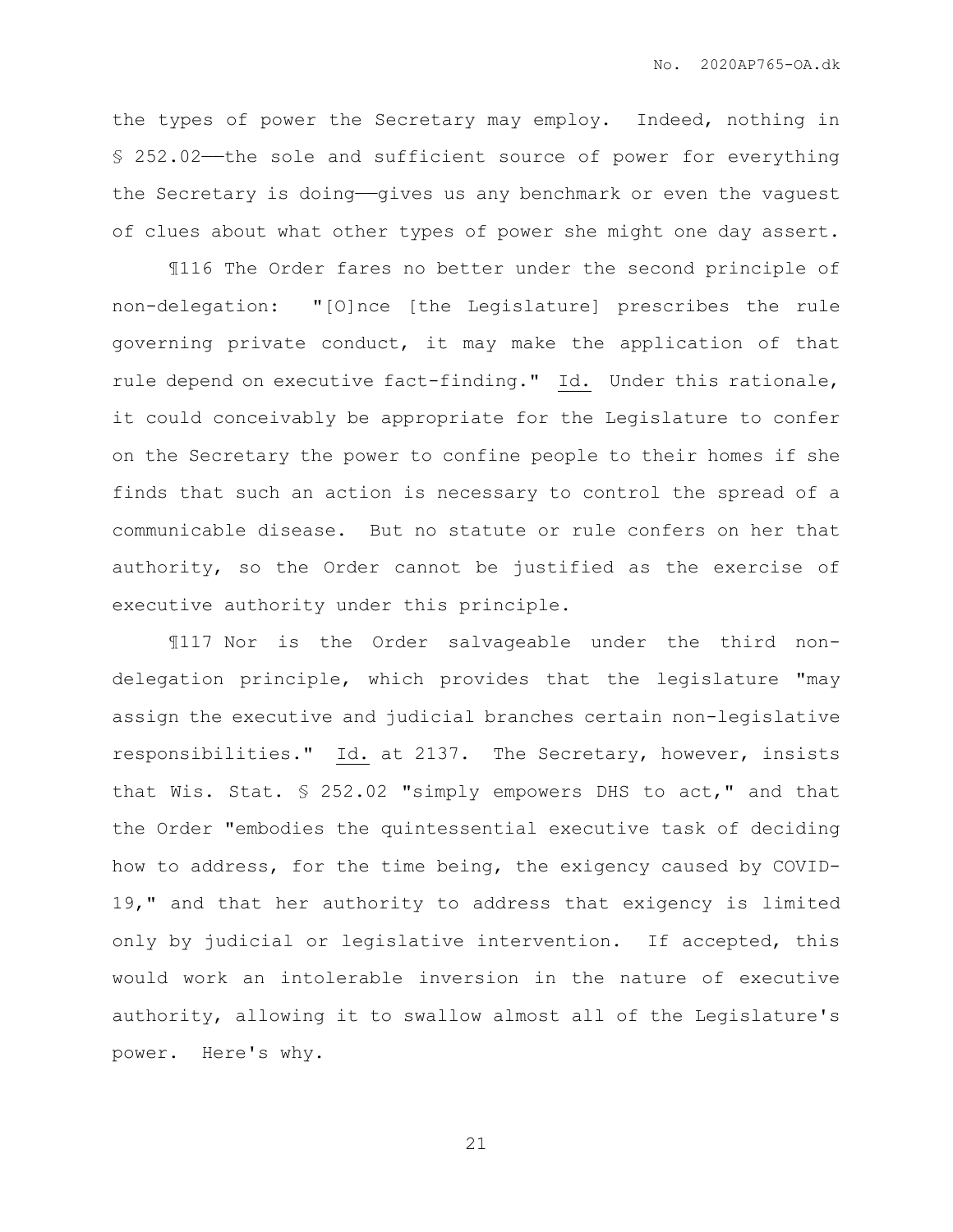¶118 If Wis. Stat. § 252.02 makes the Order's contents entirely executive, a few strategically written statutes would make the legislature a virtual non-entity. What if the legislature instructed the Department of Justice to "issue orders . . . for the control and suppression of [crime]"? Or it enacted a statute that "simply empower[ed] [the Department of Financial Institutions] to act" with respect to the subjects within its purview? Or it charged some agency or other with "the quintessential executive task of deciding how to address, for the time being, the exigency caused by" economic vicissitudes? If the executive's authority under each of these hypothetical delegations was as staggeringly broad as the Secretary claims for herself under § 252.02, the whole of our lives could be governed exclusively from within the executive branch.

¶119 But none of those hypotheticals would be consistent with the separation of powers for the same reason the Order is not. An agency cannot confer on itself the power to dictate the lives of law-abiding individuals as comprehensively as the Order does without reaching beyond the executive branch's authority.<sup>9</sup>

<sup>9</sup> Justice Hagedorn suggests my attention to constitutional boundaries is merely an effort to "try to get around" his observation that "[w]e do not enjoin particular enforcement actions under a facially constitutional statute simply because the statute could be deployed in ways that violate the constitution." Justice Hagedorn's dissent, ¶¶249, 248. I have no need to "get around" this observation because in this court we don't let the tail wag the dog. Justice Hagedorn is concerned about remedies when what we are concerned about is enforcing a structural limitation on the branches' powers. It would be irresponsible of us not to consider constitutional limitations when we declare what the law is.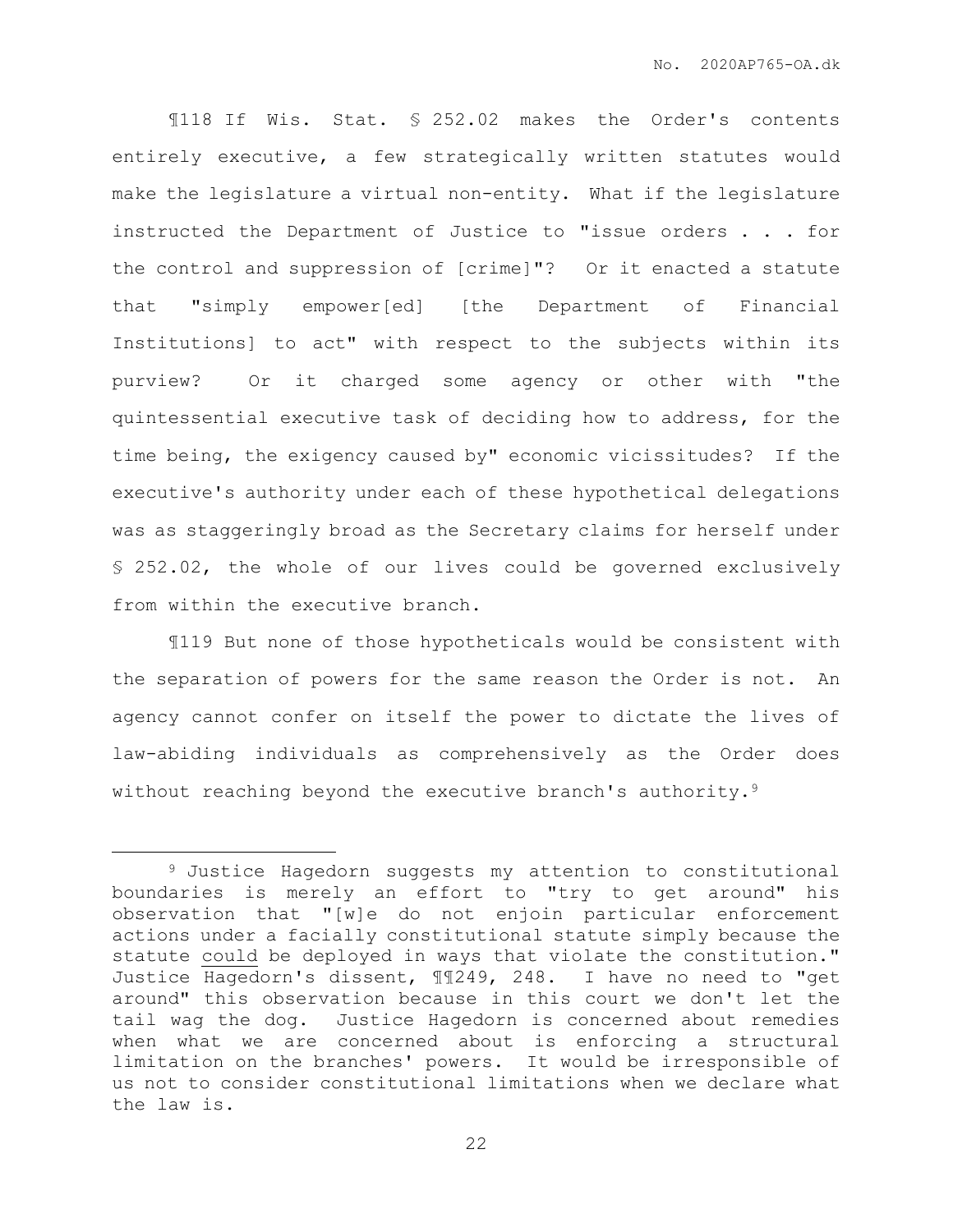## IV. CONCLUSION

¶120 The Order may be a brilliantly conceived and executed response to COVID-19. Or maybe it's not. Either way, that is not the question before the court. Brilliance does not confer authority. Nor does necessity. Our only task in this case was to determine whether Secretary Palm has the authority to issue the Order. We had an unavoidable, non-discretionary, obligatory responsibility to decide that question. And so we have.<sup>10</sup> Because I agree with that declaration, I join the court's opinion. I wrote separately because it is important to establish that, if we agreed with the Secretary's reading of Wis. Stat. § 252.02, we would have to conclude the statute violated the separation of powers by

<sup>&</sup>lt;sup>10</sup> Justice Ann Walsh Bradley is concerned that, without a stay on our decision, "chaos and confusion" may ensue. Although it is true that the legislature requested a temporary injunction pending our decision, subject to a stay for a period of time, it did not ask us to stay our decision. And even if it had, I'm not entirely sure what a stay would mean in this context. The petition requested a declaration of rights. Our opinion declares those rights . . . today. What would it mean to stay that declaration? Would everyone have to act like they hadn't read our decision until the end of the stay? Would there be an embargo on reporting on our decision until that date? I don't think staying a declaration of rights that we have just declared would mean anything at all because it couldn't un-say what we just said.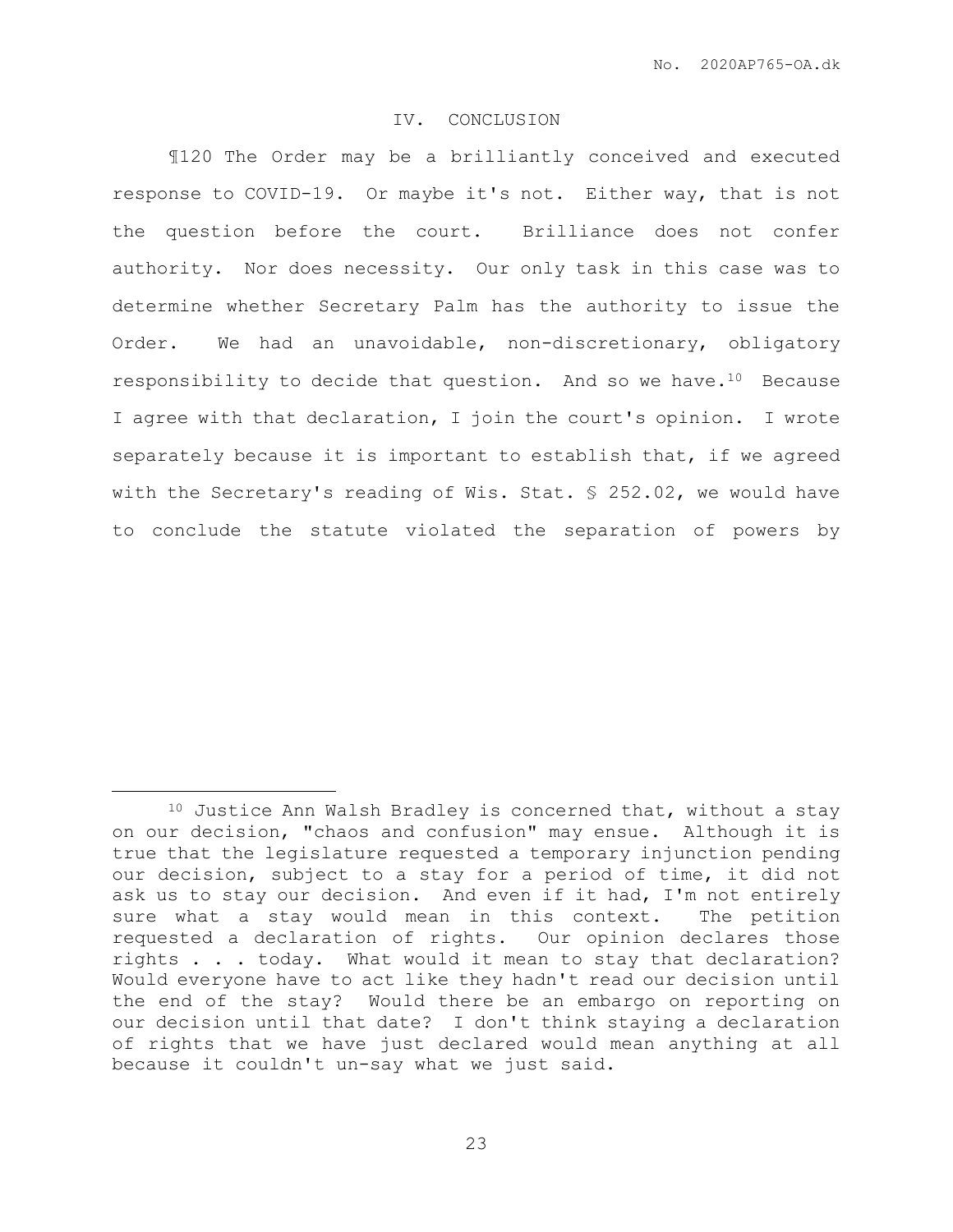conferring on the Secretary the power to make laws without going through the rule-making process.<sup>11</sup>

¶121 I am authorized to state that Justice REBECCA GRASSL BRADLEY joins this concurrence.

<sup>&</sup>lt;sup>11</sup> Justice Hagedorn suggests that somehow it is ironic that we should pay attention to the constitutionally-mandated demarcation between the legislative and executive branches. Justice Hagedorn's dissent, ¶252. Apparently, in his view, there is to be no policing of this boundary unless we are prepared to dismantle the entire administrative state. He condescends that "[i]f we are going to have a serious discussion about the separation of powers and its relationship to the administrative state, I welcome that conversation," insinuating that our reasoning is a species of "it's good for me but not for thee" rationalizing. Id. Justice Hagedorn doesn't provide any justification for this insult, and there appears to be none. As for the "serious discussion about the separation of powers" . . . the invitation to that conversation was included in our oath of office, wherein we swore to uphold the Wisconsin Constitution. He's free to join in anytime he wishes.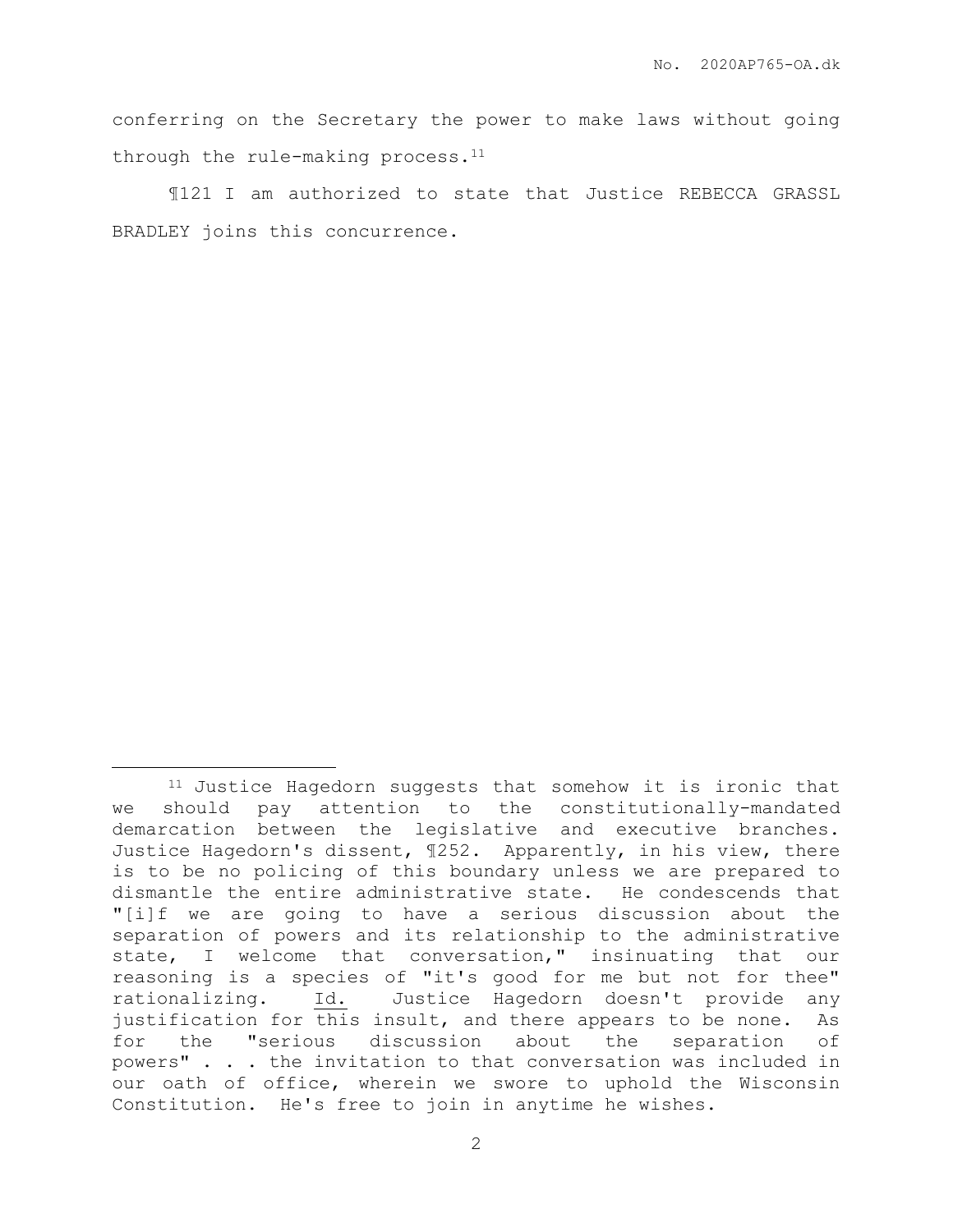¶122 ANN WALSH BRADLEY, J. *(dissenting).* Our responsibility as a court is to write clear decisions that provide guidance to the litigants, courts and the public at large. I write separately to address the issue of a stay and the confusion arising from the majority and concurring opinions of Chief Justice Roggensack on the issue.

¶123 The majority opinion, authored by Chief Justice Roggensack, does not grant a stay. Thus, the declaration of rights takes immediate effect, leaving no time for a transitional safety net that a stay could provide. Majority op., ¶¶56-57. That opinion garnered four votes (Chief Justice Roggensack and Justices Ziegler, Rebecca Grassl Bradley, and Kelly). However, concurring to her own authored majority opinion, Chief Justice Roggensack writes that she "would stay future actions to enforce our decision until May 20, 2020." Chief Justice Roggensack's concurrence, ¶65. These positions taken in the majority opinion and the concurrence are fundamentally contradictory. If you are confused, you are not alone.

¶124 Chief Justice Roggensack needs to clarify in an opinion whether she is or is not voting for a stay of the majority's decision. If her concurrence is to be interpreted as merely a lament that she would stay it, then such a lament rings hollow. She can stay the immediate effect of the majority opinion.

¶125 In a court of seven, it takes four votes to form a controlling majority on an issue. Chief Justice Roggensack provides the fourth vote to form a majority denying a stay. Without her vote there would be only three votes and the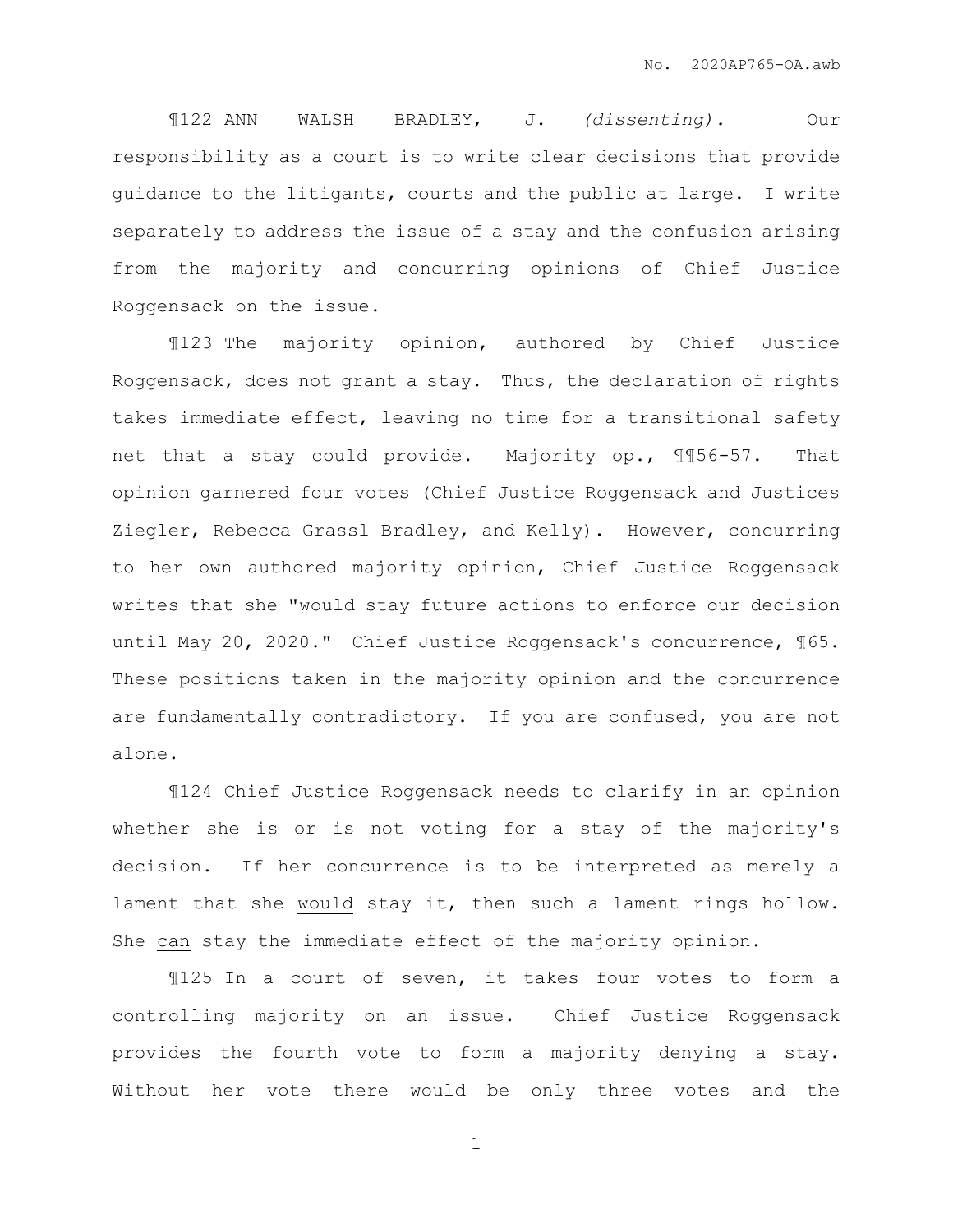declaration of rights would not have immediate effect. However, assuming Chief Justice Roggensack is actually voting for a stay, as her concurrence seemingly indicates, there appear to be four votes for issuing a stay (Chief Justice Roggensack and Justices Ann Walsh Bradley, Dallet, and Hagedorn).<sup>1</sup> See Justice Dallet's Dissent, ¶161; Justice Hagedorn's dissent, ¶263 n.25. So, is there a stay or isn't there? It can't be both ways.

¶126 If the clarified vote is one for no stay, then the concurrence cannot stand. It is illogical to vote to deny a stay, while at the same time lamenting that because of the way you voted, there is no stay.

¶127 If there is no stay, I repeat to the petitioner, the Wisconsin Legislature, the old adage: "be careful what you wish for." You have come to this court asking that Emergency Order 28 be deemed unlawful and unenforceable. Your wish is granted by today's majority.<sup>2</sup>

¶128 But, it appears you did not intend that your wish would go into effect immediately. You requested initially in briefing

<sup>1</sup> This apparent existence of a majority to issue a stay is unaffected by this court's statement in State v. Griep regarding "pooling" the votes of separate writings to create a majority proposition. See State v. Griep, 2015 WI 40, ¶37 n.16, 361 Wis. 2d 657, 863 N.W.2d 567. In Griep, the court set forth that under Marks v. United States, 430 U.S. 188, 193 (1977), "the positions of the justices who dissented from the judgment are not counted in examining the divided opinions for holdings." In the present case, we are not "examining the divided opinions for holdings" on the presented issues, but instead we are deciding whether an equitable remedy should be granted.

<sup>&</sup>lt;sup>2</sup> The majority strikes down Emergency Order 28 in its entirety with the exception of section 4(a). Majority op., ¶3 n.6.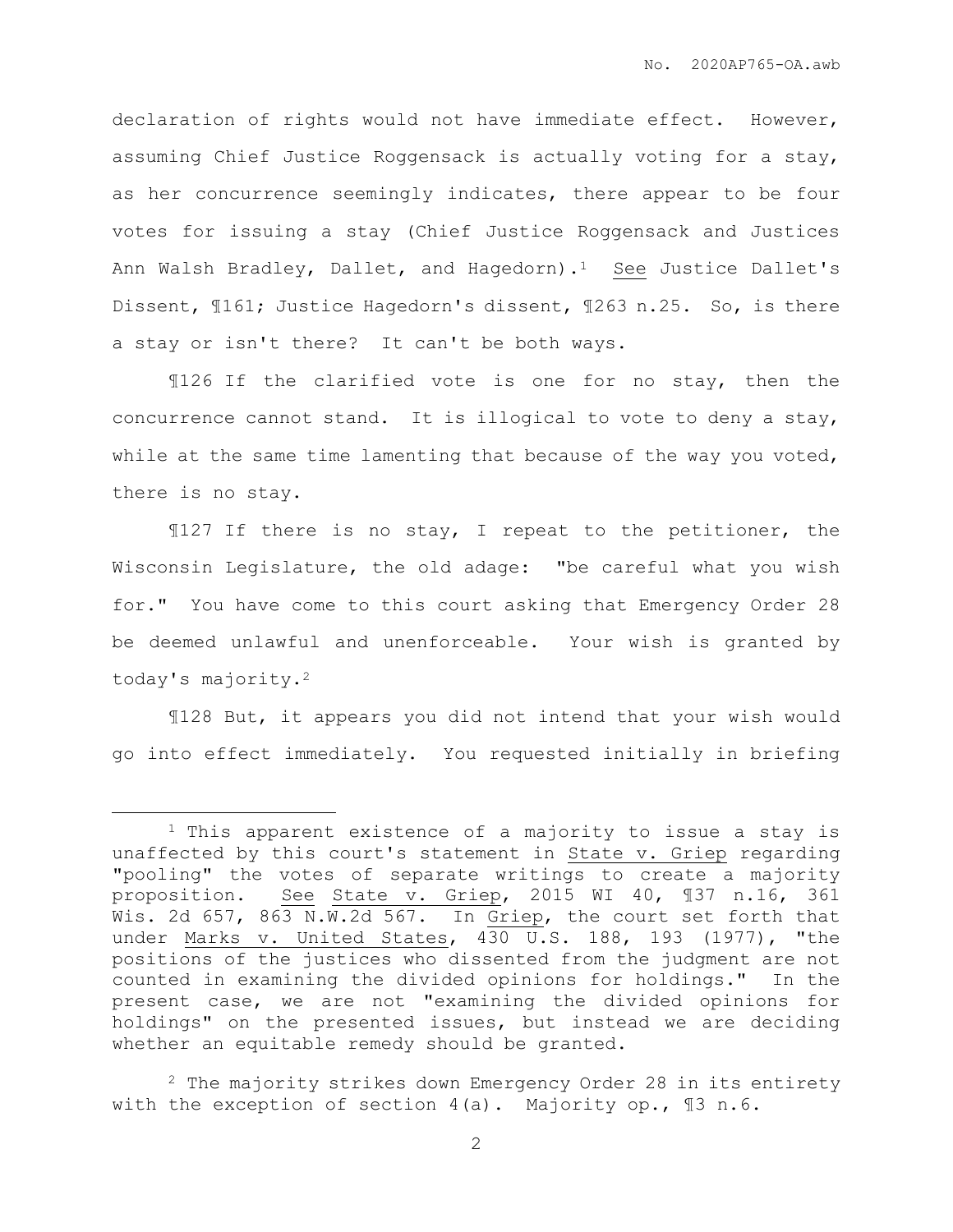that if you prevail, there should be a six-day stay before the decision would go into effect. Later, at oral argument, presumably mindful that any rulemaking would take longer than six days, your counsel advanced that approximately 12 days would be necessary for a rule replacing Emergency Order 28 to go into effect. Aware of the delicate balance necessary to save both livelihoods and lives, counsel likely was concerned with the chaos and confusion that would be occasioned by any decision in your favor with no stay.

¶129 But if there is no stay, your request has fallen on deaf ears. And there appears nothing in place to fill the void rendered by such a majority decision. The lack of a stay would be particularly breathtaking given the testimony yesterday before Congress by one of our nation's top infectious disease experts, Dr. Anthony Fauci. He warned against lifting too quickly stayat-home orders such as embodied in Emergency Order 28. He cautioned that if the country reopens too soon, it will result in "some suffering and death that could be avoided [and] could even set you back on the road to trying to get economic recovery."<sup>3</sup>

¶130 Given the admonition of Dr. Fauci, I fail to see the wisdom or the equity in invalidating Emergency Order 28 and, at

<sup>&</sup>lt;sup>3</sup> Sheryl Gay Stolberg, "At Senate Hearing, Government Experts Paint Bleak Picture of the Pandemic," New York Times (May 12, 2020), https://www.nytimes.com/2020/05/12/us/politics/fauci-cdccoronavirus-senate-testimony.html.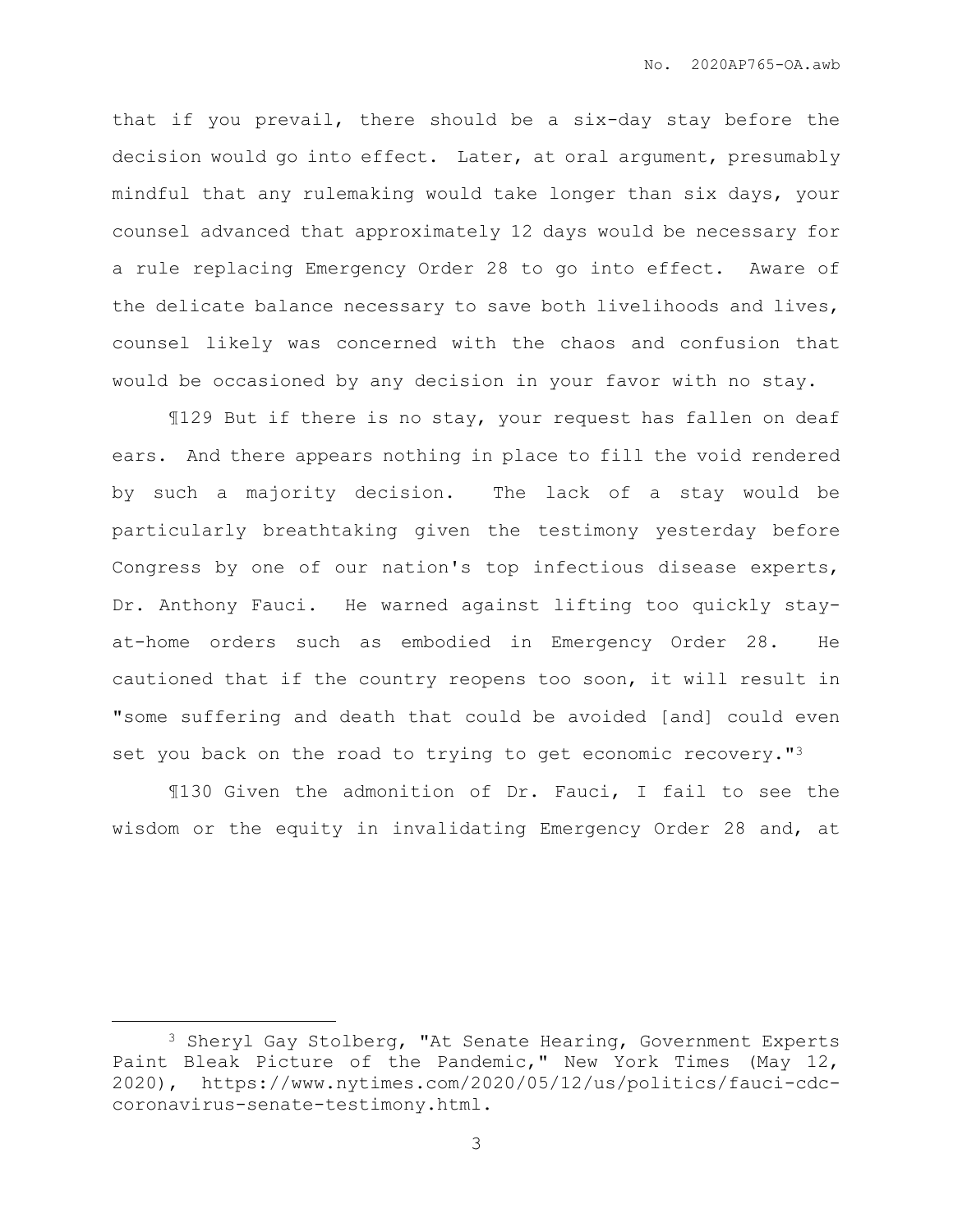least for the time being, leaving nothing in its stead.<sup>4</sup> Accordingly, I dissent.

¶131 I am authorized to state that Justice REBECCA FRANK DALLET joins this dissent.

<sup>4</sup> Declaratory judgments are treated functionally as injunctions when applied to governmental parties who are bound by the force and meaning of judgments. Chief Justice Roggensack's Concurrence, ¶64. The issuance of a permanent injunction demands that equity favors issuing the injunction. Pure Milk Prods. Coop v. Nat'l Farmers Org., 90 Wis. 2d 781, 800, 280 N.W.2d 691 (1979).

I also observe that, when balancing the equities to determine whether injunctive relief is appropriate, courts around the country have given the utmost weight to the protection of health and human life. See McLaughlin by McLaughlin v. Williams, 801 F. Supp. 633, 644 (S.D. Fla. 1992); see also Todd by Todd v. Sorrell, 841 F.2d 87, 88 (4th Cir. 1988); Rockhill Care Center, Inc. v. Harris, 502 F. Supp. 1227, 1231 (W.D. Mo. 1980).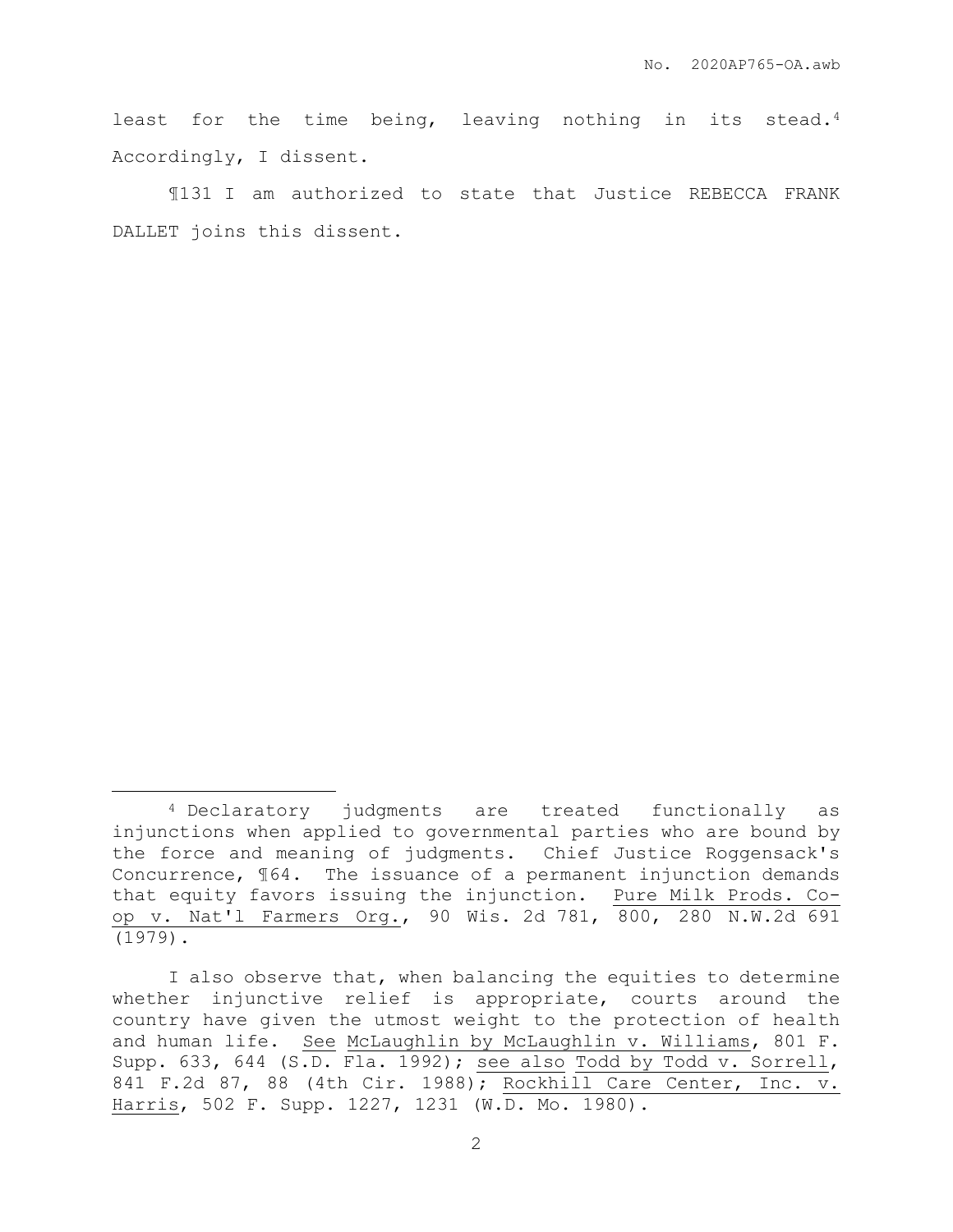¶132 REBECCA FRANK DALLET, J. *(dissenting)*. Today, a majority of this court does the Legislature's bidding by striking the entirety of Emergency Order 28, "Safer at Home Order," yet confusingly, in a footnote, upholding Section 4. a. The majority reaches its conclusion by torturing the plain language of Wis. Stat.  $$ 252.02$  (2017-18)<sup>1</sup> and completely disregarding the longstanding, broad statutory powers the Legislature itself granted to the Department of Health Services (DHS) to control COVID-19, a novel contagion.2 This decision will undoubtedly go down as one of the most blatant examples of judicial activism in this court's history. And it will be Wisconsinites who pay the price.

¶133 A majority of this court falls hook, line, and sinker for the Legislature's tactic to rewrite a duly enacted statute through litigation rather than legislation. But legislating a new policy from the bench exceeds the constitutional role of this court. While a majority of this court is clearly uncomfortable with the broad grants of authority the Legislature gave to DHS

<sup>1</sup> All subsequent references to the Wisconsin Statutes are to the 2017-18 version unless otherwise indicated.

<sup>2</sup> In the United States alone COVID-19 has sickened more than 1.34 million people and approximately 80,820 people have died. https://www.cdc.gov/coronavirus/2019-ncov/cases-updates/casesin-us.html. Here in Wisconsin, as of this writing, there are 10,902 confirmed cases and 421 COVID-19 related deaths, with cases confirmed in almost every county. https://www.dhs.wisconsin.gov/covid-19/data.htm.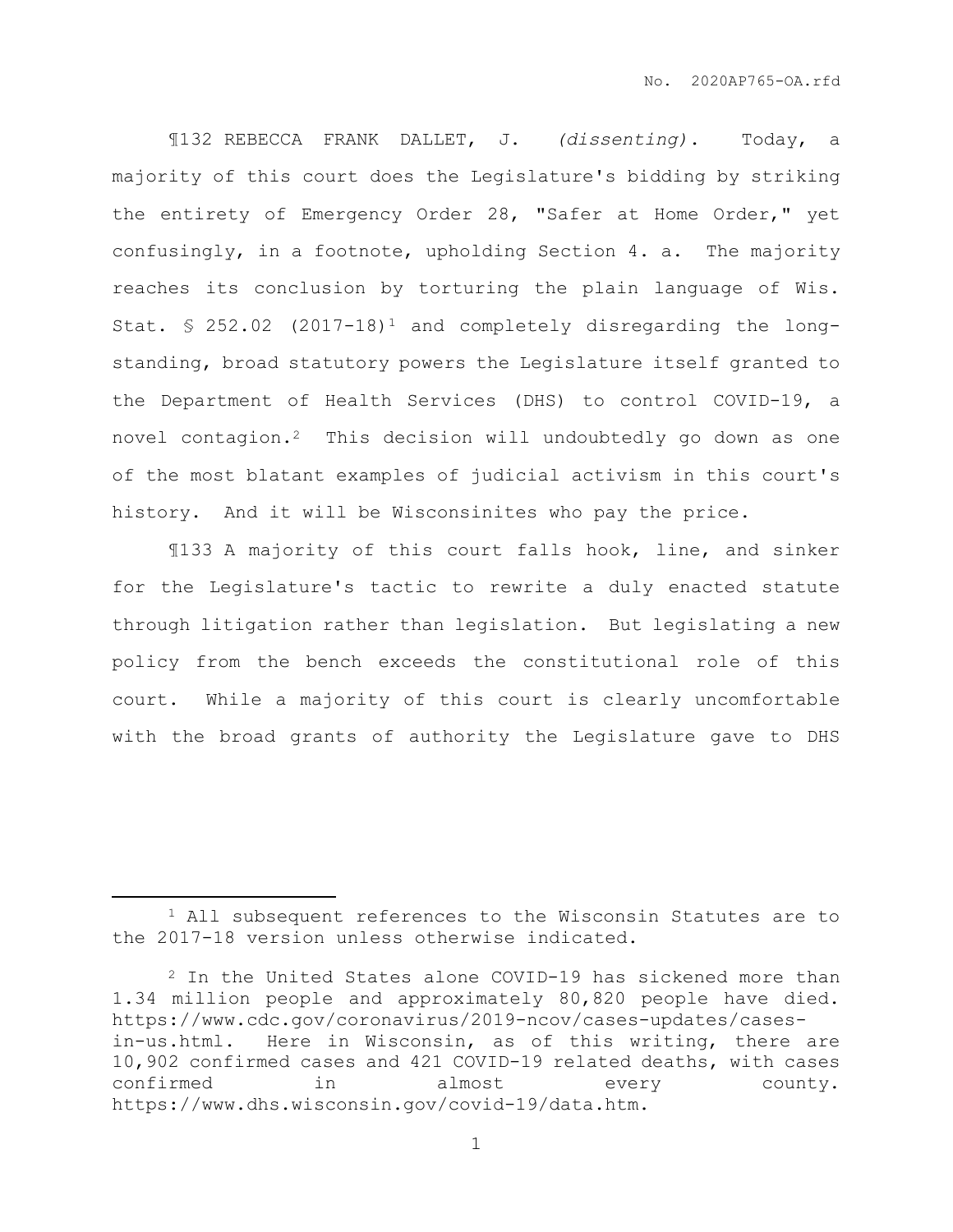through Wis. Stat. § 252.02 and throughout Wisconsin history,<sup>3</sup> the court's role is only to examine and apply the plain statutory language. "It is the duty of the courts to enforce the law as written." Baierl v. Riesenecker, 201 Wis. 454, 458, 227 N.W. 9 (1929), rev'd on reh'g on other grounds, 201 Wis. 454, 230 N.W. 605 (1930).

¶134 Rather than examine the plain language of Wis. Stat. § 252.02, the majority engages in analytical gymnastics to arrive at a desired conclusion. One need only examine the clear and plain statutory language to uncover what the majority attempts to obscure. Because the Legislature has bestowed on the DHS Secretary through § 252.02 the explicit authority to issue orders such as Emergency Order 28 without first going through the rulemaking process, the majority's exercise ultimately fails. I dissent.

I. EMERGENCY ORDER 28 DID NOT REQUIRE RULEMAKING

¶135 It is first important to understand Wisconsin's longstanding history of giving a broad grant of power to its public health authority, a history the majority purposefully overlooks. The Wisconsin Legislature was among the first state legislatures to address public health emergencies when it created the State

<sup>3</sup> See, e.g., majority op., ¶31: "Palm points to statutes that she asserts give her broad authority to impose regulation; but it does not follow she can impose regulation without going through a process to give the people faith in the justness of the regulation"; "However, under Palm's theory, she can 'implement all emergency measures necessary to control communicable diseases,' Wis. Stat. § 252.02(6), even at the expense of fundamental liberties . . . . "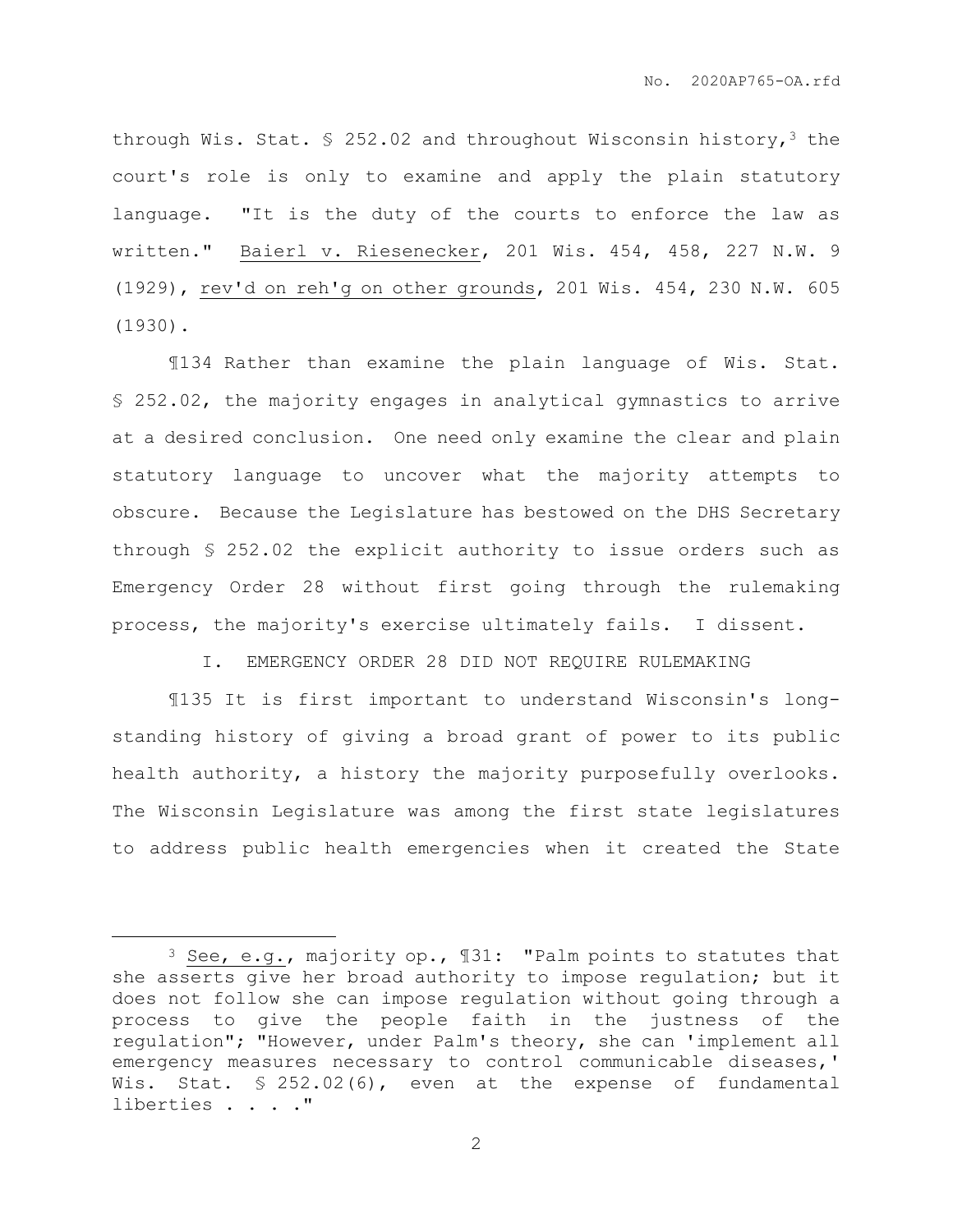Board of Health in March 1876.4 See ch. 366, Laws of 1876. This was a panel of seven physicians who were responsible for "general supervision of the interests of the health and life of the citizens of the state." § 2, ch. 366, Laws of 1876.<sup>5</sup> The Legislature granted the board unusually broad powers, allowing it to impose statewide quarantines unilaterally in times of public health emergencies, as well as making "rules and regulations . . . necessary for the preservation or improvement of public health . . . ." § 10, ch. 366, Laws of 1876.

¶136 In 1904 this court recognized that the Legislature may "rightfully grant to boards of health authority to employ all necessary means to protect the public health" given the need to "act immediately and summarily in cases of . . . contagious and malignant diseases, which are liable to spread and become epidemic, causing destruction of human life." Lowe v. Conroy, 120 Wis. 151, 155, 97 N.W. 942 (1904) (citing Bittenhaus v. Johnston, 92 Wis. 588, 66 N.W. 805 (1896); City of Salem v. E. Ry. Co., 98 Mass. 431 (1868); Lawton v. Steele, 152 U.S. 133 (1894)). Similarly, the United States Supreme Court has recognized that it was

 $\overline{a}$ 

<sup>4</sup> The impetus for the creation of the State Board of Health was "[t]he high death rate from various communicable diseases and subsequent efforts of medical societies." See State of Wisconsin Blue Book 465 (1983-84).

Notably, public health legislation in Wisconsin dates back to the territorial days. Id.

<sup>5</sup> Wisconsin became the tenth state in the nation with such a board. See Steven B. Burg, Wisconsin and the Great Spanish Flu Epidemic of 1918, Wisconsin Magazine of History 37, 44 (Autumn 2000).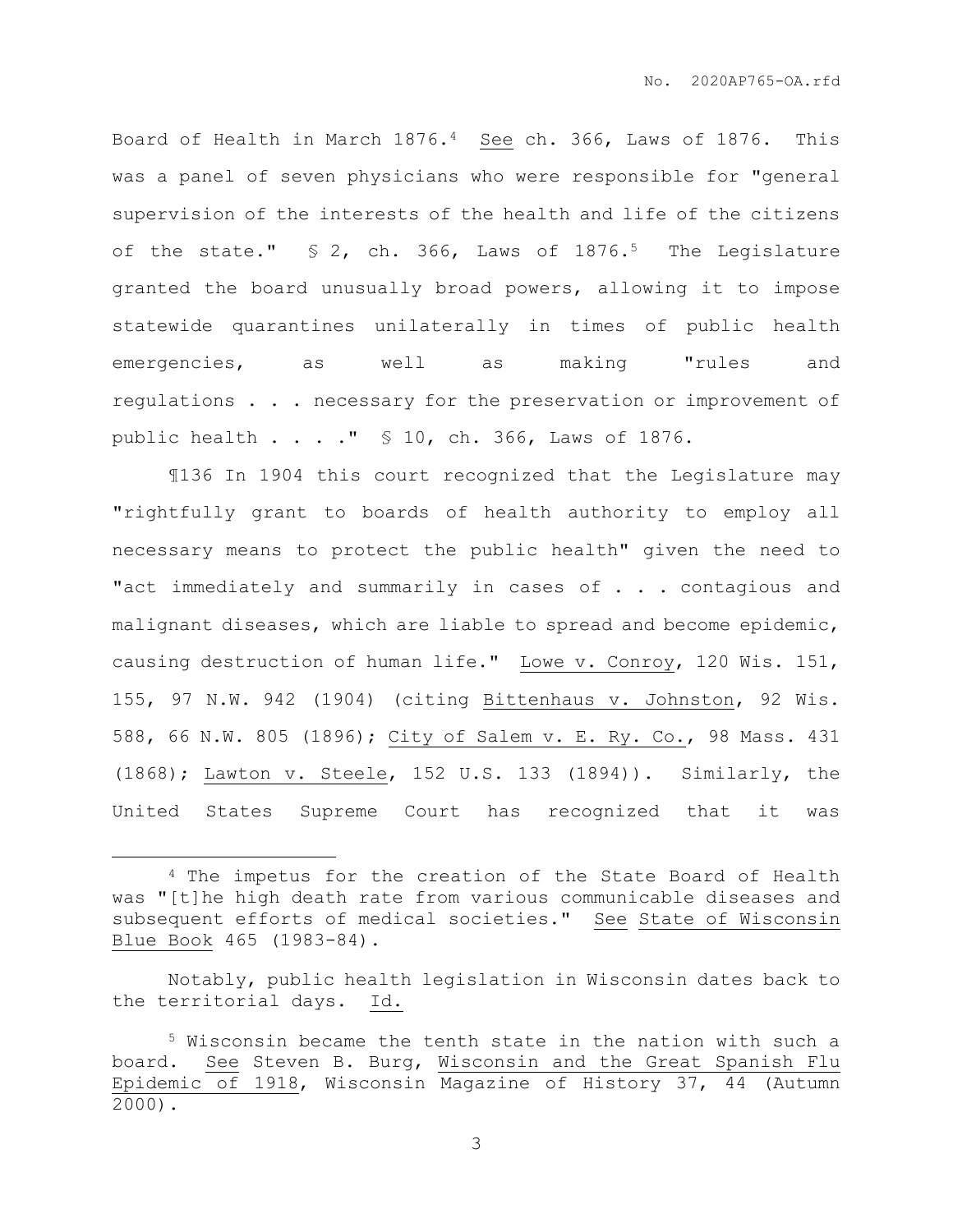"surely . . . appropriate," and "not an unusual, nor an unreasonable or arbitrary, requirement," to vest a board of health with the authority to respond to "an epidemic of disease" because it is composed of persons in the affected locality who presumably had "fitness to determine such questions." Jacobson v. Commonwealth of Mass., 197 U.S. 11, 27 (1905).

¶137 The State Board of Health exercised its broad emergency powers during the Spanish Flu pandemic of 1918. In October 1918, State Health Officer Dr. Cornelius Harper, in consultation with the governor, issued an order closing all public institutions in Wisconsin, including "schools, theaters, moving picture houses, other places of amusement and public gathering for an indefinite period of time." Burg, supra n.5, at 45. "[N]owhere except in Wisconsin was such an order issued statewide or in such a comprehensive fashion," as practically every local government in Wisconsin cooperated with the order immediately. Id. For almost three months, isolation rather than socialization was the norm for citizens of Wisconsin. Id. at 52. Compliance undoubtedly spelled the difference between life and death for hundreds, if not thousands, of Wisconsin citizens. Id. at 53.

¶138 The broad executive power to take swift measures in response to an outbreak of communicable disease has existed uninterrupted since 1876. The language of ch. 252 expressly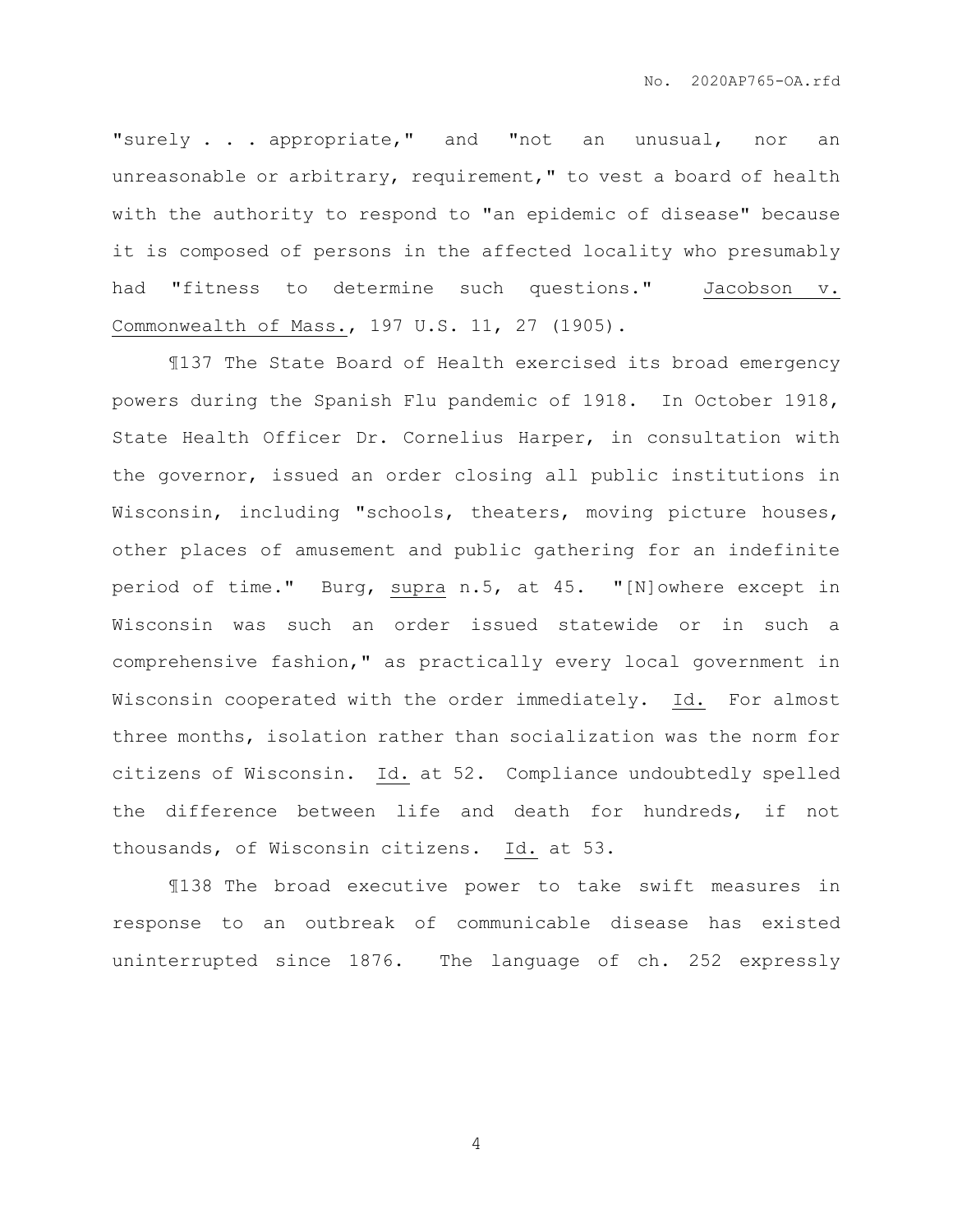confers on DHS, the modern successor to the State Board of Health,  $6$ broad pandemic-response powers. Section 252.02, "Powers and duties of department," sets forth the powers and duties of DHS, the limits of which are not at issue in this case.

¶139 With this background, I turn to DHS's issuance of Emergency Order 28. DHS asserts that the plain text of Wis. Stat. §§ 252.02(3), (4), and (6) authorizes it to issue Emergency Order 28 without first engaging in rulemaking. To determine the extent of the powers the Legislature has granted DHS to use during a pandemic, I start with the plain language of the statute. State ex rel. Kalal v. Circuit Court for Dane Cty., 2004 WI 58, ¶46, 271 Wis. 2d 633, 681 N.W.2d 110.

¶140 Wisconsin Stat. § 252.02(4) reads:

 $\overline{a}$ 

The department may promulgate and enforce rules or issue orders for guarding against the introduction of any communicable disease into the state, for the control and suppression of communicable diseases, for the quarantine and disinfection of persons, localities and things infected or suspected of being infected by a communicable disease and for the sanitary care of jails, state prisons, mental health institutions, schools, and public buildings and connected premises. Any rule or order may be made applicable to the whole or any specified part of the state, or to any vessel or other conveyance. . . .

<sup>6</sup> The State Board of Health was abolished in 1939 and its functions were subsequently transferred throughout the executive branch. See State of Wisconsin Blue Book 141 (1940-41). Chapter 250 of the Wisconsin Statutes designates DHS as "the state lead agency for public health," with "all powers necessary to fulfill the duties prescribed in the statutes." Wis. Stat. §§ 250.03(1)(b); 250.04(2)(a). In Chapter 252 of the Wisconsin Statutes, DHS is charged with controlling communicable disease within Wisconsin.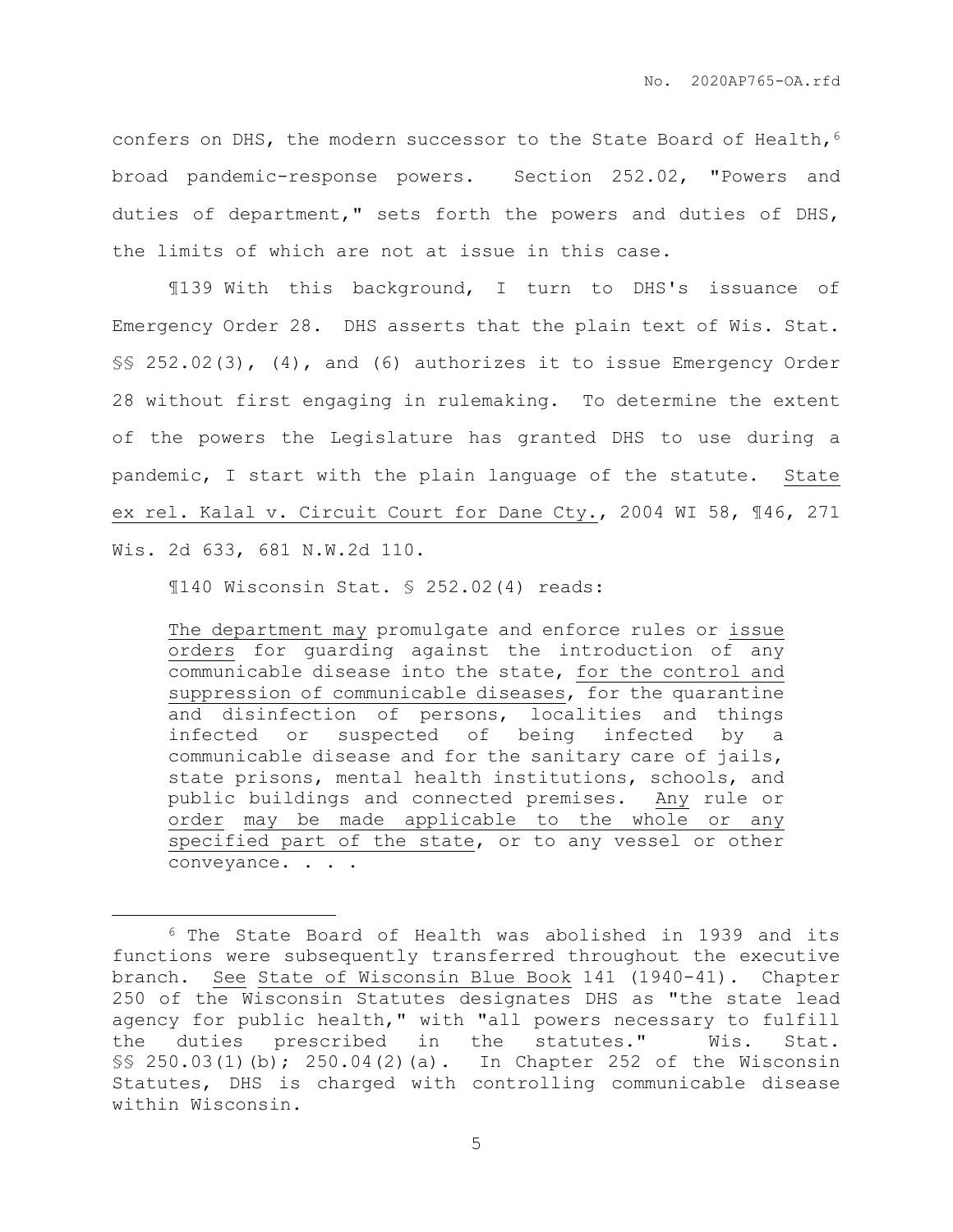(Emphasis added). Section 252.02(4) plainly grants DHS the power to address COVID-19 through rulemaking or by issuing orders. The use of the word "or" distinguishes "orders" from "rules." See Loughrin v. United States, 573 U.S. 351, 357 (2014) (noting the use of "or" in a statute is "disjunctive, that is, the words it connects are to be given separate meanings"). Whichever alternative DHS chooses, order or rule, it can be made "applicable to the whole" of Wisconsin. The Legislature chose these words and is presumed to say what it means and mean what it says. See Johnson v. City of Edgerton, 207 Wis. 2d 343, 351, 558 N.W.2d 653 (Ct. App. 1996) ("When the Legislature uses different terms in a statute—particularly in the same section—we presume it intended the terms to have distinct meanings.").

¶141 The statutory history of Wis. Stat. § 252.02(4), part of a plain meaning analysis, confirms the authority of DHS to issue orders applicable to the whole of Wisconsin separate and apart from rules. See United States v. Franklin, 2019 WI 64, ¶13, 387 Wis. 2d 259, 928 N.W.2d 545 (quoted source omitted) ("Evaluation of the context of a statute is part of a plain-meaning analysis and includes a review of . . . 'previously enacted and repealed provisions of a statute.'"). Originally, the predecessor to § 252.02(4) did not allow for the issuance of orders; DHS could only "adopt and enforce rules and regulations," with "rule" carrying a similar definition as it does today, including "general order . . . of general application." See Wis. Stat. § 143.02(4) (1955-56); compare Wis. Stat. § 227.01(3) (1955-56), with Wis. Stat. § 227.01(13) (2017-18).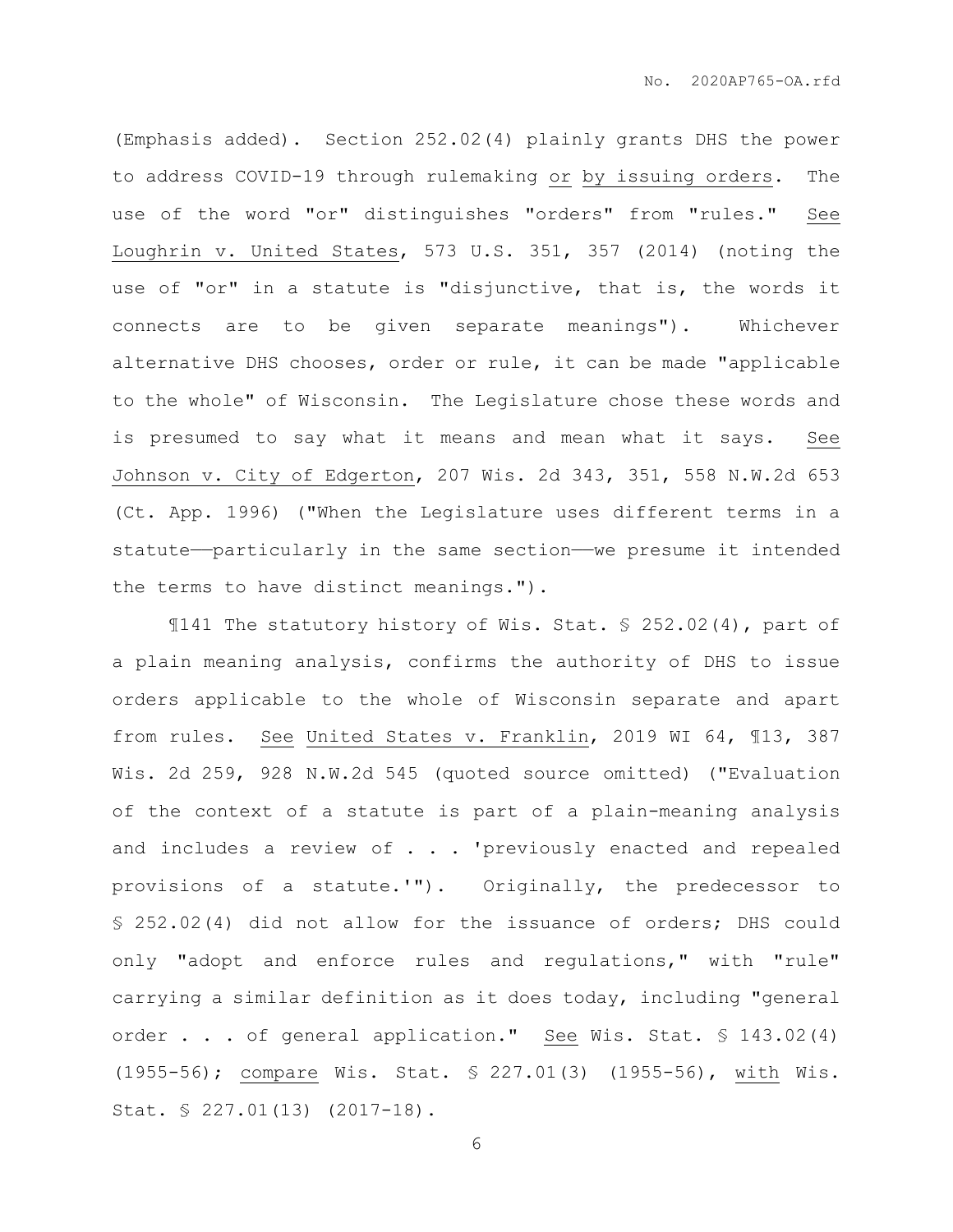$\P$ 142 However, in 1982, at the beginning of the AIDS epidemic,<sup>7</sup> the Legislature amended the predecessor to Wis. Stat. § 252.02(4) to explicitly include as part of DHS's power the ability "to issue orders" of statewide application. See § 21, ch. 291, Laws of 1981.8 Even though DHS had existing authority to promulgate a "rule" which, again, had always included a "general order . . . of general application," the Legislature chose to give DHS the

 $\overline{a}$ 

<sup>8</sup> The majority cites to extrinsic evidence, an "Explanatory Note" to Senate Bill 711, for support that the insertion of the phrase "issue orders" was "basically technical changes designed to bring the statute into concordance with the current public health and epidemiologic thought and terminology." Majority op., ¶26. Reliance on this "Explanatory Note" is problematic for several reasons. First, the court has clearly enunciated that it does not look to extrinsic sources in a plain language analysis. See State ex rel. Kalal v. Circuit Court for Dane Cty., 2004 WI 58, ¶46, 271 Wis. 2d 633, 681 N.W.2d 110 ("Where statutory language is unambiguous, there is no need to consult extrinsic sources of interpretation, such as legislative history."). Second, the cited "Explanatory Note" language was not even related to the "issue orders" language. Instead, it refers to inserting words like "communicable" before disease and switching the phrase "jails, asylums, schoolhouses" to "correctional facilities, mental health institutions, schools." The majority should have realized that the "issue orders" language has nothing to do with "public health and epidemiologic thought and terminology" and not blindly adopted an argument made by Wisconsin Manufacturers and Commerce in its amicus brief.

Further, the majority asserts that "the Legislative Reference Bureau never described the added language as changing DHS's authority." Majority op., ¶26. There is no support for the proposition that the LRB is expected to make such comments or that its description of any textual additions is dispositive. These strained inferences from inapplicable extrinsic evidence and the LRB's silence illustrate how willing the majority is to circumvent the plain text of a statute to reach its desired policy outcome.

<sup>7</sup> See https://www.hiv.gov/hiv-basics/overview/history/hivand-aids-timeline

<sup>7</sup>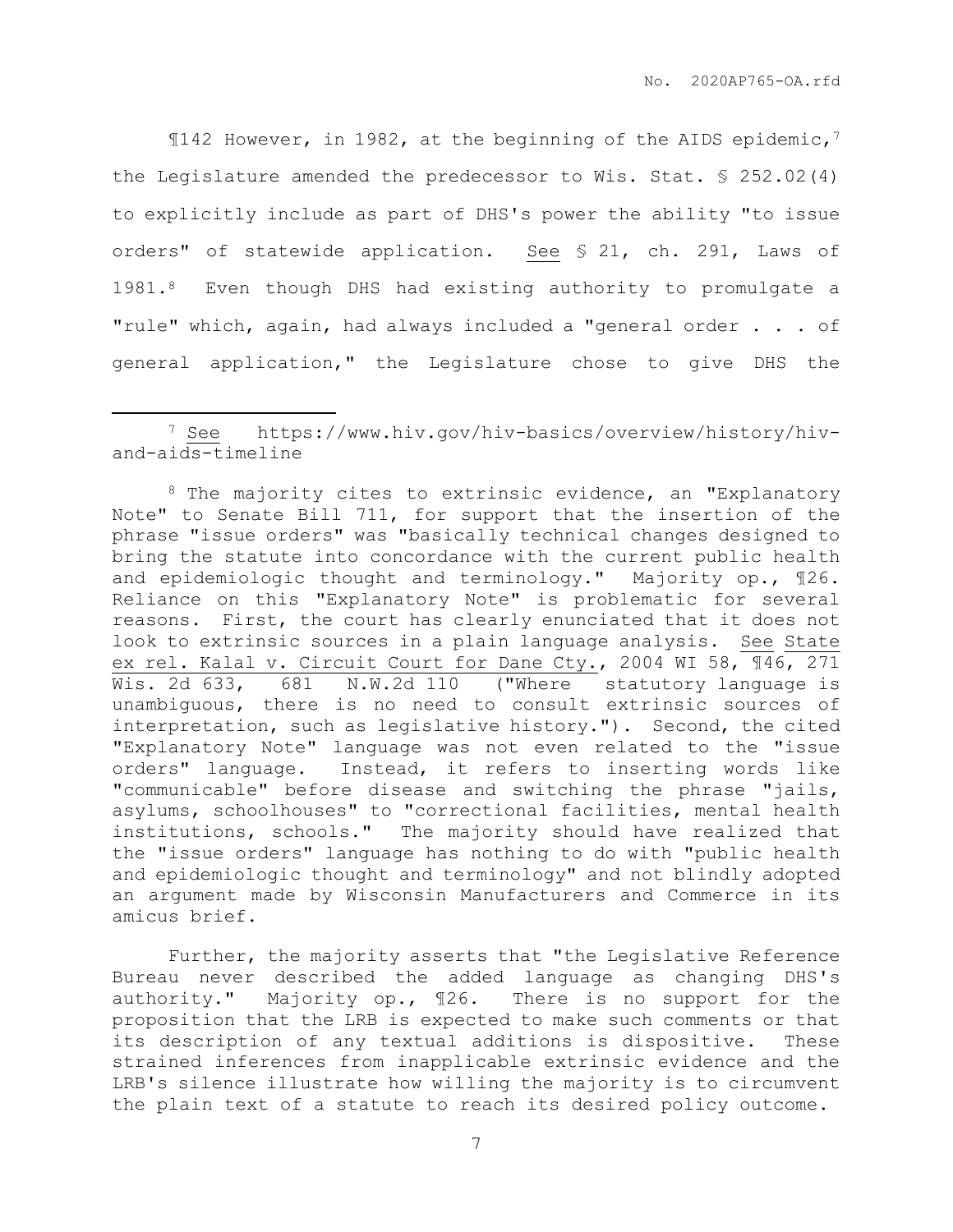separate power to issue orders on a statewide basis to control and suppress communicable diseases.

¶143 Additionally, in the same 1982 amendment giving DHS the power to issue orders of statewide application, the Legislature added the requirement that "Rules of general application shall be adopted under ch. 227." See § 21, ch. 291, Laws of 1981 (emphasis added).<sup>9</sup> The amendment did not say that "orders" applicable to the entire state shall be adopted pursuant to Wis. Stat. ch. 227. This further supports the Legislature's distinction between "orders" permitted under Wis. Stat. § 252.02(4) and "rules" subject to ch. 227.

¶144 According to the majority opinion, any order applicable to the whole state would be a rule. But an "order" "made applicable to the whole" state cannot be synonymous with "rule" because, such a reading ignores the different words chosen by the Legislature and renders the language in the 1982 amendment superfluous. It is a basic tenet of statutory interpretation that we must read statutory language "to give reasonable effect to every word, in order to avoid surplusage."<sup>10</sup> See Kalal, 271 Wis. 2d 633, ¶46; see also Antonin Scalia & Bryan A. Garner, Reading Law: The Interpretation of Legal Texts 176 (2012) ("Because legal drafters

 $\overline{a}$ 

<sup>9</sup> That language was removed from the predecessor to Wis. Stat. § 252.02(4) pursuant to 1993 Wis. Act 27, § 284.

<sup>10</sup> Notably, a majority of this court just recently relied on this interpretive canon against surplusage in striking down Executive Order 74 which had suspended in-person voting in response to the ongoing COVID-19 pandemic. See Am. Order, Wis. Legislature v. Evers, No. 2020AP608-OA, at 3 (Apr. 6, 2020).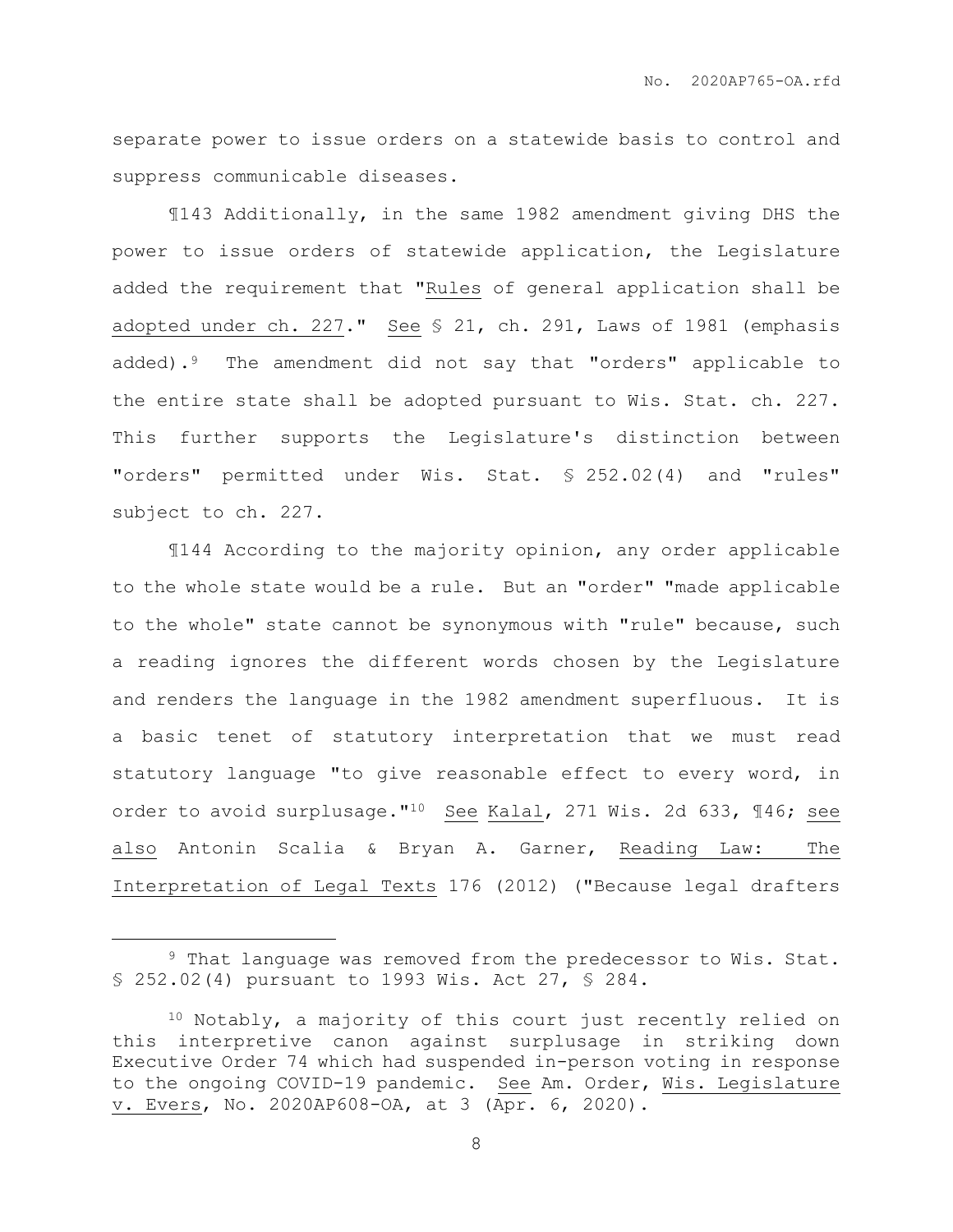should not include words that have no effect, courts avoid a reading that renders some words altogether redundant.").

¶145 Emergency Order 28 is authorized by two other subsections of Wis. Stat. § 252.02: §§ 252.02(3) and (6), neither of which require rulemaking under ch. 227. Section § 252.02(6) is the broadest grant of authority given by the Legislature to DHS. Subsection 6 reads: "The department may authorize and implement all emergency measures necessary to control communicable diseases." (Emphasis added). The very broad language of § 252.02(6) to "authorize and implement all emergency measures necessary" includes the issuance of emergency orders necessary to combat a deadly virus. $11$  The Legislature asks the court to read in language that simply is not there. Section 252.02(6) does not

<sup>&</sup>lt;sup>11</sup> The concurrences of Justice Rebecca Grassl Bradley and Justice Kelly attempt to resuscitate the non-delegation doctrine. They cite dissenting opinions, evocative precedent, and a selective assortment of foreboding historical quotes, but their ultimate analyses of Wis. Stat. § 252.02 have been repeatedly rejected under modern administrative law. Broad grants of authority are routinely upheld where the statute as a whole, including its purpose, factual background, and context, bind the agency's authority. See, e.g., Am. Power & Light Co. v. SEC, 329 U.S. 90, 104–05, (1946); see also Gundy v. United States, 139 S. Ct. 2116, 2130, reh'g denied, 140 S. Ct. 579 (2019) ("It is wisdom and humility alike that this Court has always upheld such 'necessities of government.'") (citation omitted). The language of § 252.02(6) fits comfortably within the range of broad grants historically approved by the United States Supreme Court. See Mistretta v. United States, 488 U.S. 361, 416 (1989) (Scalia, J., dissenting) ("What legislated standard, one must wonder, can possibly be too vague to survive judicial scrutiny, when we have repeatedly upheld, in various contexts, a 'public interest' standard?") (citing Nat'l Broad. Co. v. United States, 319 U.S. 190, 216-17 (1943)); N.Y. Cent. Sec. Corp. v. United States, 287 U.S. 12, 24-25 (1932)).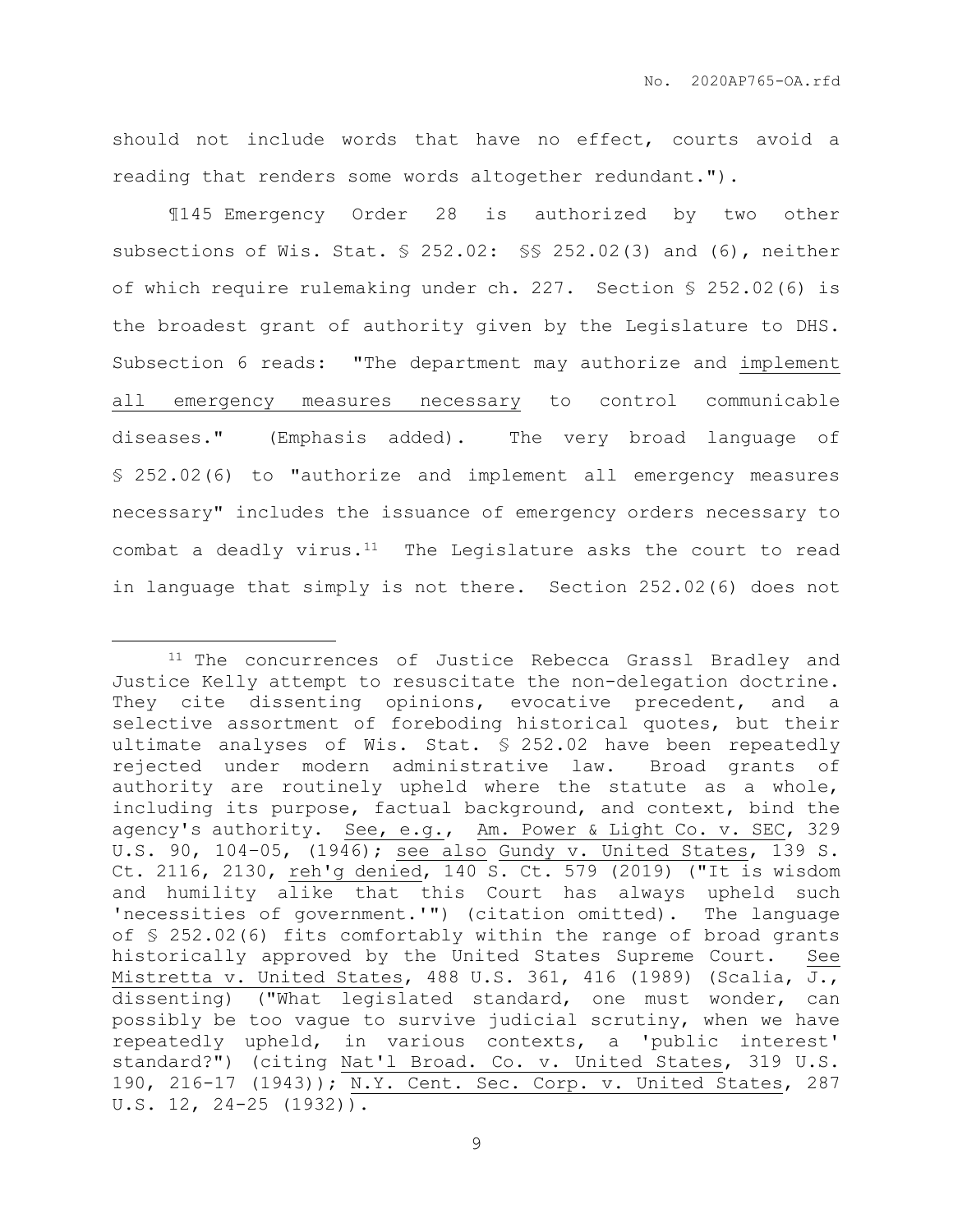contain any limiting language—it does not say that DHS may "authorize and implement all emergency measures necessary except general orders of general application, for which rulemaking is required." We will not read into a statute "words the legislature did not see fit to write." Dawson v. Town of Jackson, 2011 WI 77, ¶42, 336 Wis. 2d 318, 801 N.W.2d 316; see also State v. Fitzgerald, 2019 WI 69, ¶30, 387 Wis. 2d 384, 929 N.W.2d 165 ("[R]ather, we interpret the words the legislature actually enacted into law.").

¶146 The statutory history of Wis. Stat. § 252.02(6) further supports a reading of § 252.02(6) which gives DHS a broad grant of authority to issue the entirety of Emergency Order 28 without going through the rulemaking process. The Legislature enacted this subsection in 1982 contemporaneously with adding the power to issue statewide orders and declaring that only rules of general application, not orders, be adopted as rules under ch. 227. See §§ 21-22, ch. 291, Laws of 1981. Section 252.02(6) post-dates both §§ 252.02(3) and (4) and demonstrates how, over time, the Legislature has continued to expand DHS's ability to act to control contagion in emergencies such as this one.

¶147 Finally, Wis. Stat. § 252.02(3) independently provides authority for the issuance of several provisions in Emergency Order 28 without rulemaking. Yet, it is significant that the majority fails to even mention this subsection despite Emergency Order 28 explicitly citing § 252.02(3) as authority. Section 252.02(3) allows DHS to "close schools and forbid public gatherings in schools, churches and other places to control outbreaks and epidemics." Although § 252.02(3) does not specify the method by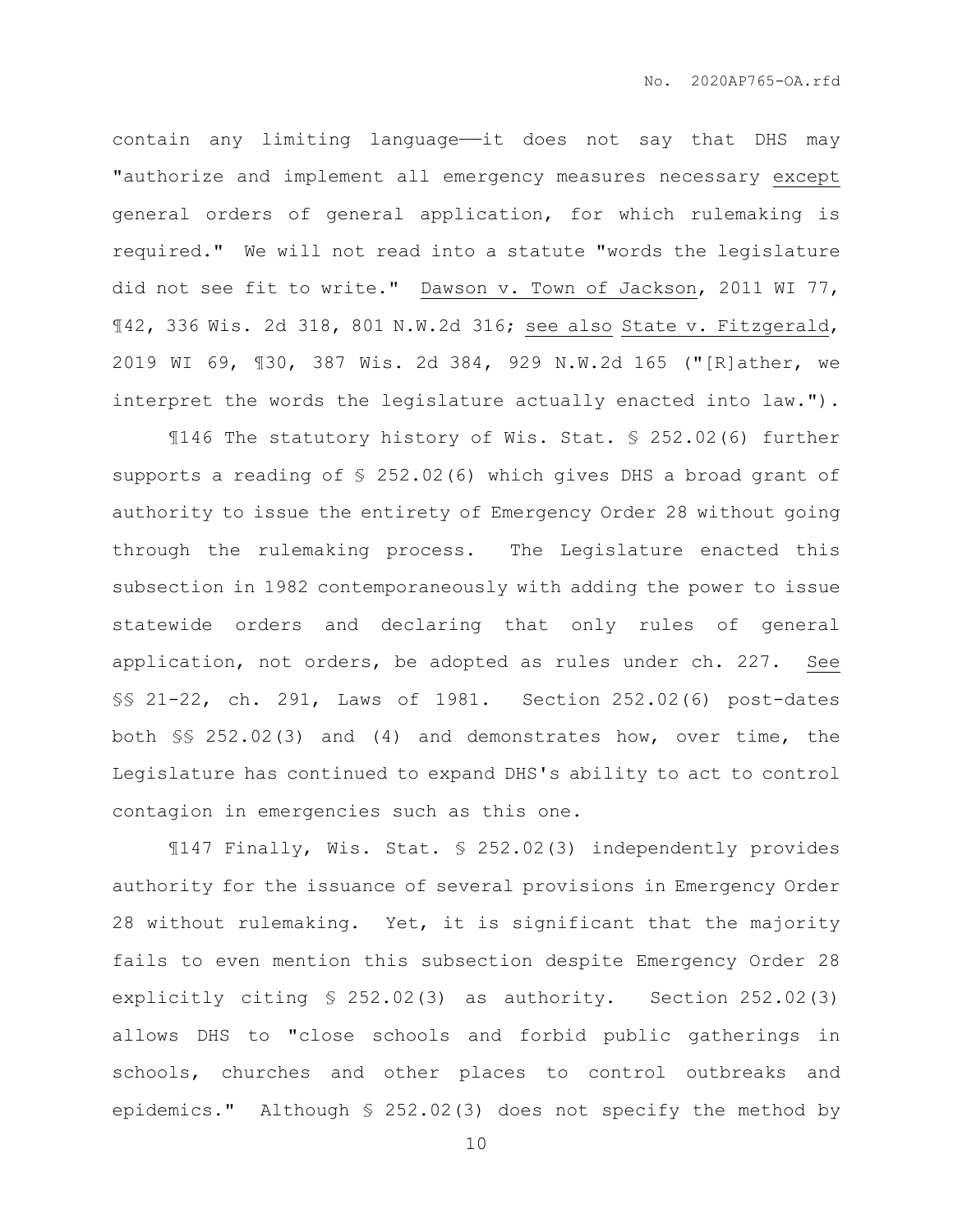which DHS can close schools and forbid public gatherings, this subsection clearly envisions the issuance of orders. To suggest that in the midst of an outbreak or epidemic of a contagious disease DHS must go through the process of rulemaking before closing schools is preposterous and at odds with the other subsections of § 252.02. See Kalal, 271 Wis. 2d 633, ¶46 (noting that statutory language is examined "not in isolation but as part of a whole; in relation to the language of surrounding or closelyrelated statutes"). The majority opinion seemingly admits the absurdity of this outcome when it states that the decision striking the entirety of Emergency Order 28 "does not apply to Section 4. a. of Emergency Order 28." Majority op., ¶3 n.6.

¶148 The majority's attempts to circumvent the statute's plain meaning in order to reach its desired outcome are legally suspect and, frankly, unpersuasive. To establish that Emergency Order 28 is a rule subject to the emergency rulemaking provisions in Wis. Stat. § 227.24, the majority reads "order" "made applicable to the whole" in Wis. Stat. § 252.02(4) as a "general order of general application." This reading makes the word "order" superfluous and changes the language of § 252.02(4) to read "the department may promulgate and enforce rules or issue rules . . . ." Courts do not read in redundancies for the sake of aligning a statute with a brand new policy preference. See Kalal, 271 Wis. 2d 633, ¶46; Scalia & Garner, supra ¶144, at 176.

¶149 This reading of Wis. Stat. § 252.02 is even more illogical because it hamstrings DHS to a time-consuming, lengthy rulemaking scheme inconsistent with the authorization for DHS to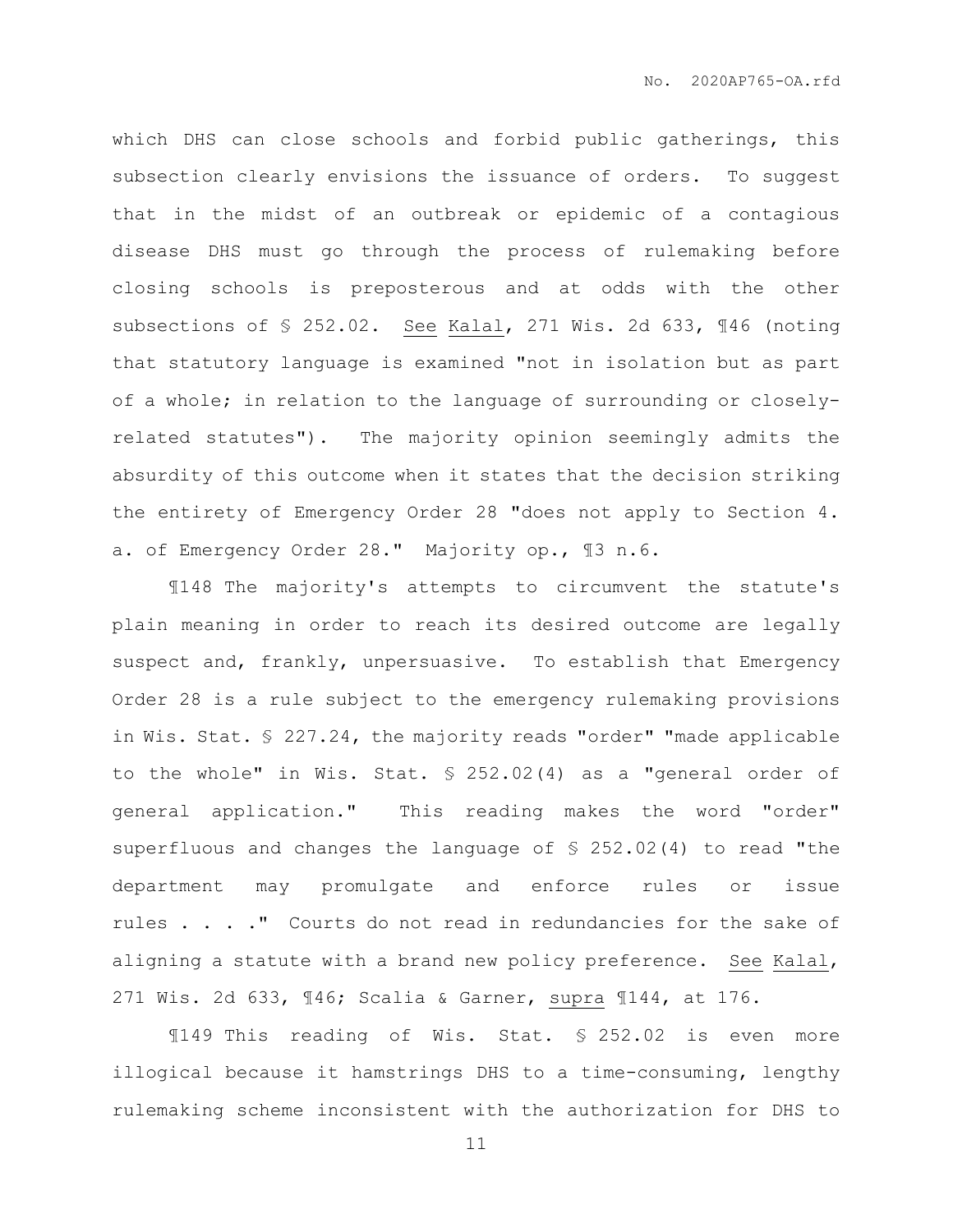act "immediately and summarily" to guard against the introduction of communicable disease as well as to control and suppress it. Lowe, 120 Wis. at 155. A review of the tedious multi-step process required to enact an emergency rule illustrates why the Legislature authorized DHS to issue statewide orders to control contagion.

¶150 The emergency rulemaking process set forth in Wis. Stat. § 227.24 includes 11-13 steps which the briefing indicates takes a minimum of 18 and a maximum of 49 days. $12$  At oral argument, counsel for the Legislature focused only on the first eight steps, from the creation of a scope statement until the time a rule is published, which he thought "could take 12 days, in this case." However, counsel's phrases like "matter of an hour," "approve it in one minute," and "about a second" show that the time it takes to enact an emergency rule is guess work, at best, and discounts the uncertainty tied to this process.

¶151 Even assuming the Legislature's best-case-scenario timeframe of 12 days, DHS still may not be able to act to control a contagion using only emergency rulemaking. While the Legislature does not get a seat at the table to draft an emergency rule, a

<sup>&</sup>lt;sup>12</sup> There are eleven mandatory steps contained in Wis. Stat. § 227.24, including drafting a statement of scope for the emergency rule, obtaining gubernatorial approval for the statement of scope, submitting the statement of scope for publication in the Administrative Register, and obtaining approval for the statement from the individual or body with the appropriate policy-making powers. See § 227.24(1)(e)1d. Additionally, the Joint Committee for Review of Administrative Rules (JCRAR), a legislative committee, can request a preliminary public hearing, which is a potential step that delays the process for several days to several weeks.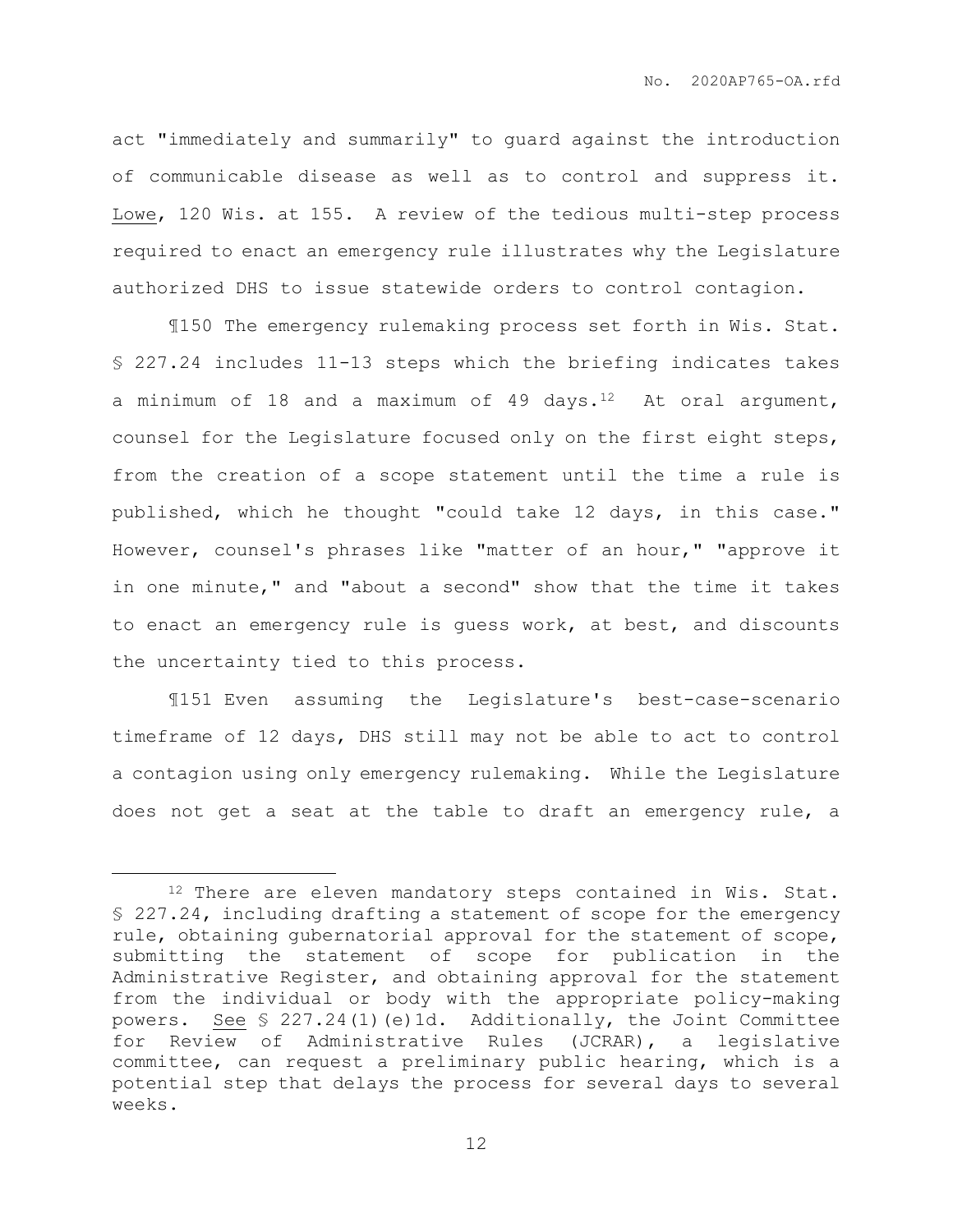partisan legislative committee<sup>13</sup> has the ability to suspend any emergency rule following a public hearing. See Wis. Stat. § 227.26 (2)(d). This, and any other change in circumstances requiring a new scope statement, would send DHS right back to the drawing board. These procedures and timelines are wholly inconsistent with the prompt and decisive action necessary to control and suppress a deadly communicable disease like COVID-19.

¶152 The majority and the Legislature point the finger at DHS and assert that it should have gone through emergency rulemaking while Governor Evers' Executive Order 72 was in effect.<sup>14</sup> This overlooks the Legislature's own inaction. During the 23 days before DHS issued Emergency Order 28, there was already in effect a nearly identical emergency order issued under Wis. Stat. §§ 252.02(3) and (6), which the Legislature never challenged. See Emergency Order 12, at 2. During those 23 days, the Legislature convened several times, including two special sessions, but chose not to address Order 12 or DHS's claimed grant of authority under

<sup>&</sup>lt;sup>13</sup> The Joint Committee for Review of Administrative Rules is currently made up of: Representative Joan Ballweg (R), Senator Stephen Nass (R), Representative Adam Neylon (R), Senator Duey Stroebel (R), Senator David Craig (R), Senator Chris Larson (D), Senator Robert Wirch (D), Representative Romaine Quinn (R), Representative Gary Hebl (D), and Representative Lisa Subeck (D). https://docs.legis.wisconsin.gov/2019/committees/joint/1965.

<sup>&</sup>lt;sup>14</sup> In Executive Order 72, Governor Evers declared a public health emergency.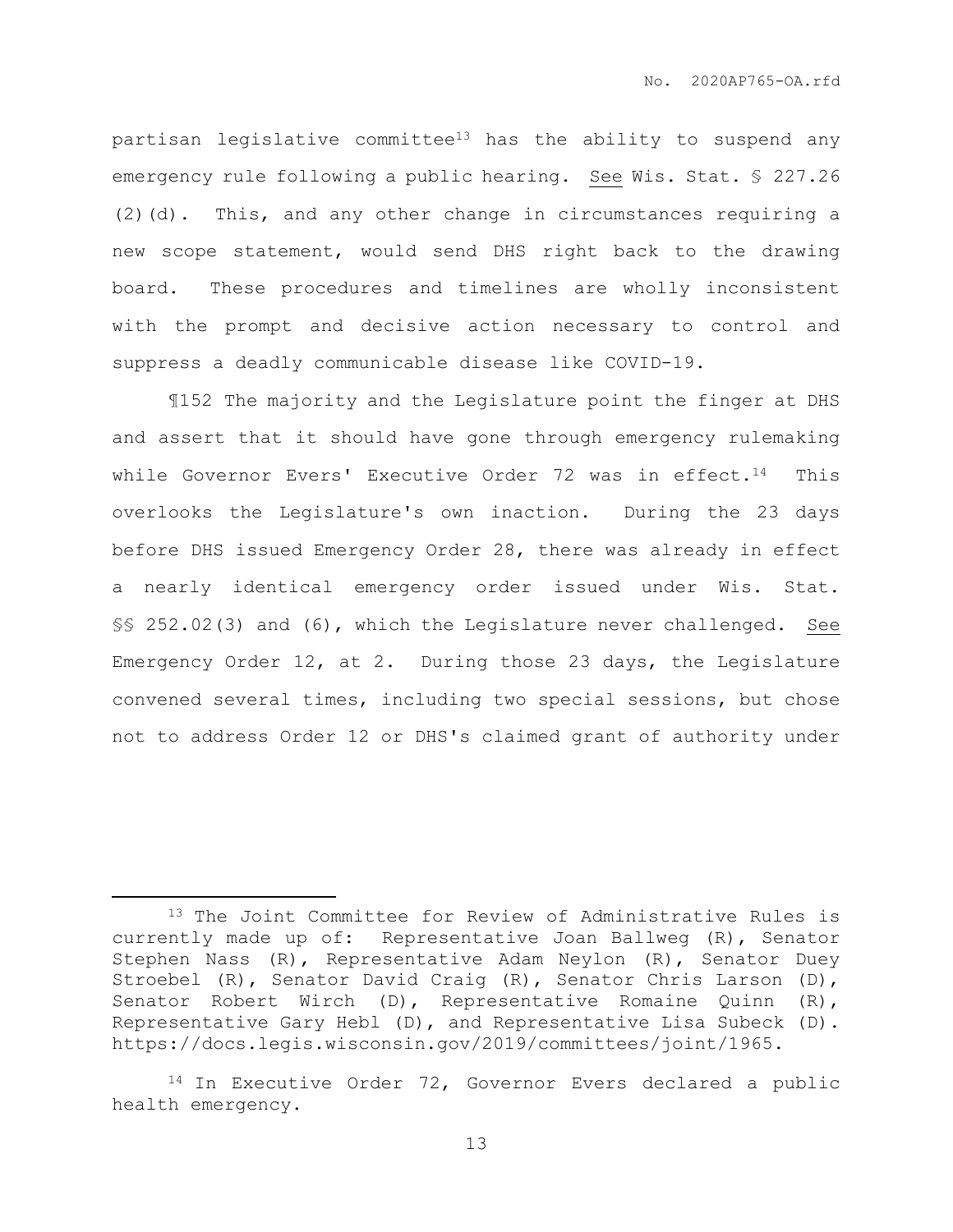§ 252.02. See Executive Order 73; Executive Order 74.15 Instead, the Legislature now comes to this court and asks it to rescind the broad powers it granted to DHS. Whatever policy choices the Legislature makes going forward should be effectuated by the legislative process, not as a result of a decision made by the judiciary.

¶153 The majority further disregards the nature of Emergency Order 28, which is inconsistent with the purpose of emergency rulemaking. An emergency rule does not share the limited nature of an order; instead, it is intended to be in place temporarily until a permanent rule can be promulgated. See Wis. Stat.  $\S$ § 227.24(1)(c), (2)(a). Moreover, a rule applies to future circumstances and is enacted with the purpose of guiding future conduct. Emergency Order 28 is an immediate response to current circumstances and has an end-date of May 26, 2020. It does not serve as guidance for response to any future unique contagious disease, or even to the evolving circumstances surrounding COVID-19, and is therefore by its very nature not a rule.

¶154 Finally**,** the majority conspicuously omits the fact that Emergency Order 28 expressly allows this court to sever any

<sup>15</sup> The majority calls Secretary Palm an "unelected," "unconfirmed" cabinet member. Majority op., ¶¶24, 28, 31. It is the Legislature who controls her confirmation and has yet to vote despite her approval by a bipartisan Senate Committee in August of 2019. Secretary Palm does not need confirmation to serve as DHS Secretary. Wisconsin's executive branch is structured such that a department secretary, even one awaiting Senate confirmation, "serve[s] at the pleasure of the governor." Wis. Stat. § 15.05.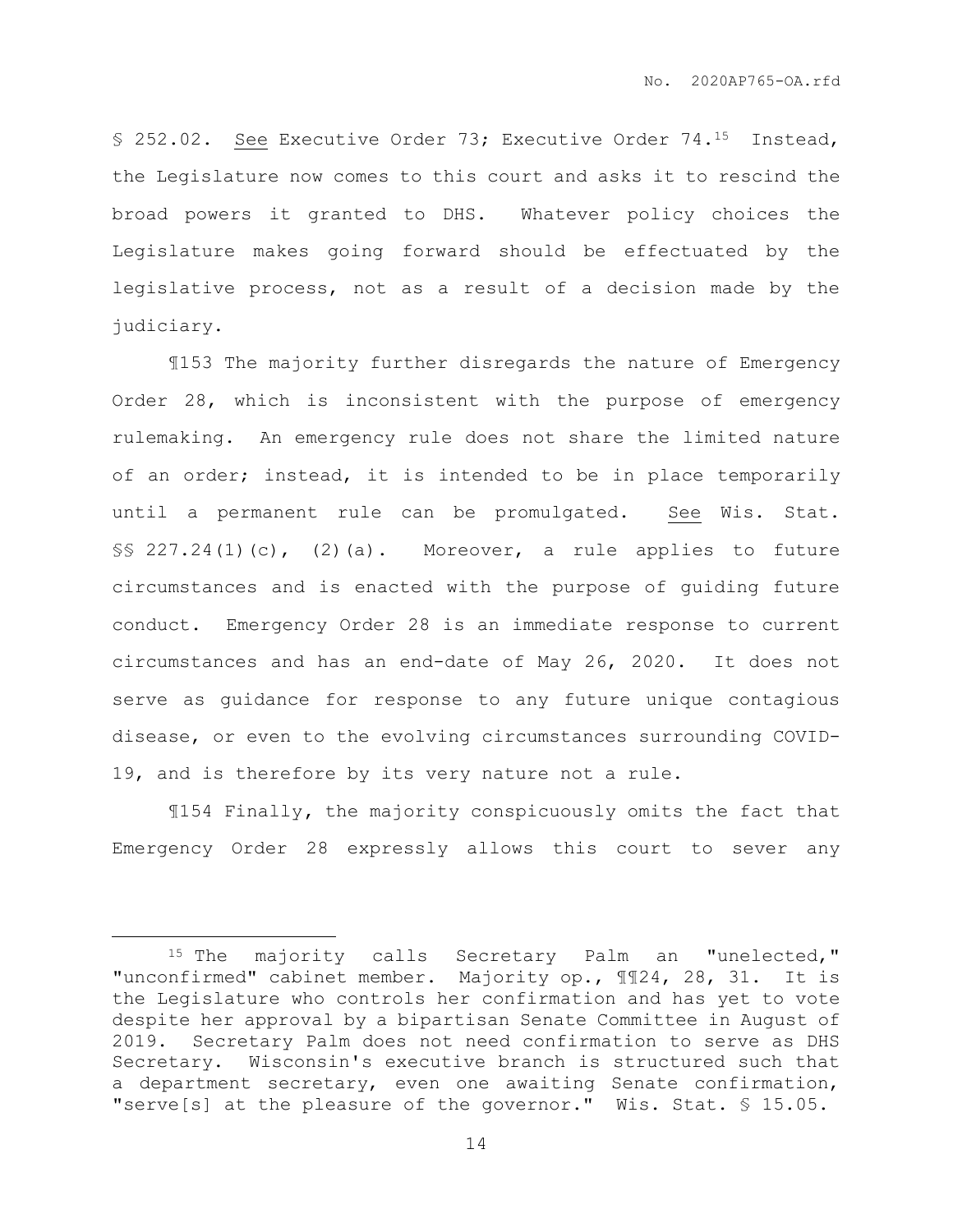unconstitutional provision and save the rest.<sup>16</sup> Why? So it could feign that it had no choice but to strike the entirety of the order. The majority had another option: sever the provisions besides those "clos[ing] schools and forbid[ding] public gatherings in schools, churches, and other places," which the Legislature conceded are valid under Wis. Stat.  $$ 252.02(3).17$ While the majority in a footnote says "This decision does not apply to Section 4. a. of Emergency Order 28," majority op., ¶3 n.6, it does not explicitly sever Section 4. a. In fact, the broad language in the majority opinion suggests otherwise: "Emergency Order 28 is invalid and therefore, unenforceable." Majority op., ¶56. The majority's act of striking the entirety of Emergency Order 28 effective immediately is a prime example of judicial activism.

¶155 Relatedly, the majority makes much ado about nothing when bemoaning that Emergency Order 28 allows the executive to

<sup>16</sup> Section 19 of Emergency Order 28 says: "To this end, the provisions of this Order are severable."

<sup>&</sup>lt;sup>17</sup> For example, Section 4. a. of Emergency Order 28 indicates that "Public and private K-12 schools shall remain closed for pupil instruction and extracurricular activities for the remainder of the 2019-2020 school year." Such a provision is clearly within DHS's explicit authority pursuant to Wis. Stat. 252.02(3). Similarly, Section 4. c. closes "places of public amusement and activity." Such places include but are not limited to "amusement parks, carnivals, water parks, licensed public or private swimming pools, splash pads, aquariums, zoos, museums, arcades, fairs, children's play centers, playgrounds, funplexes, theme parks, bowling alleys, movie and other theaters, concert and music halls, country clubs, social clubs, and gyms and fitness centers." Again, the Legislature concedes that DHS may order at least some of these places to close under § 252.02(3).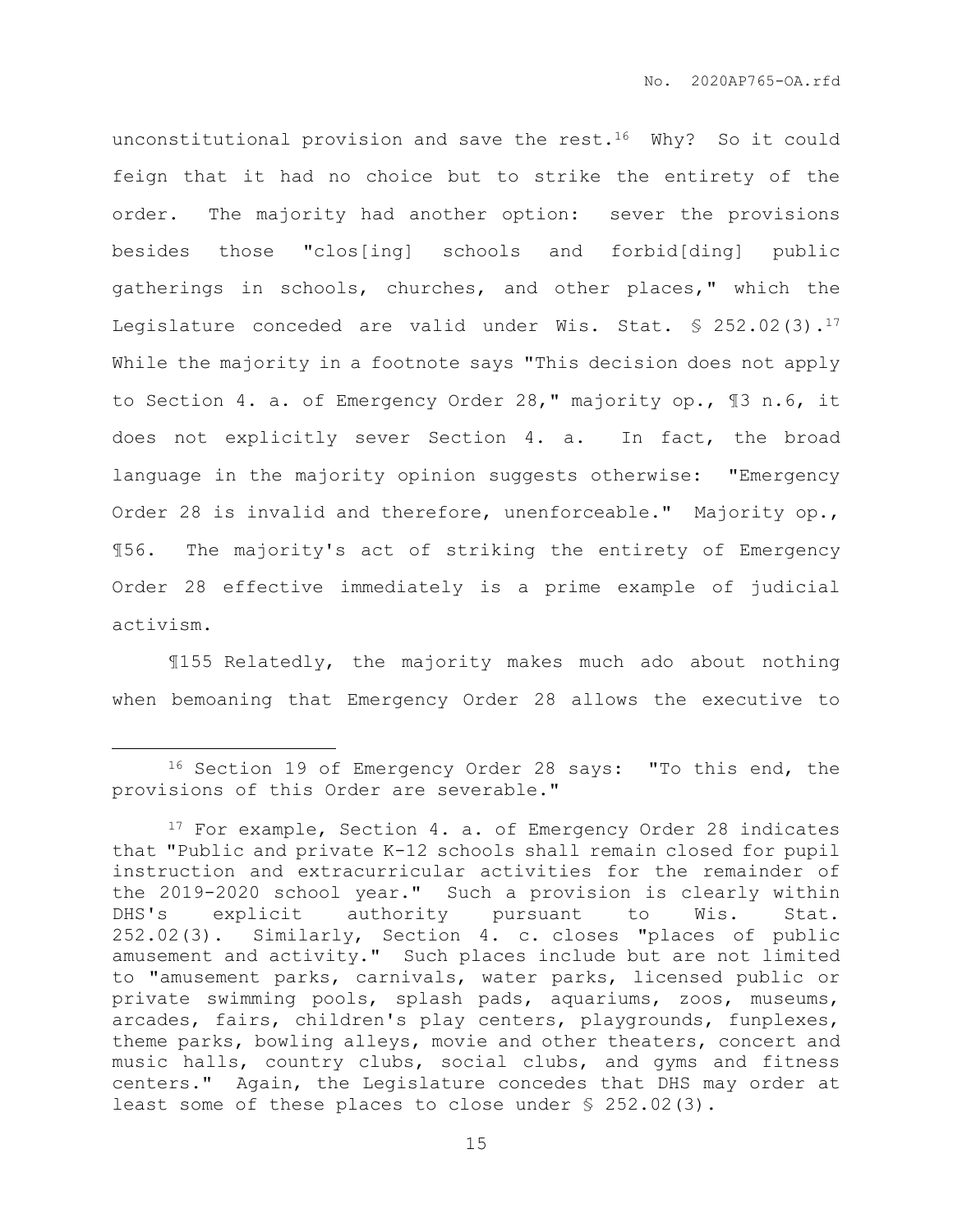arbitrarily define crimes and impose criminal penalties.<sup>18</sup> In fact, for shock value, the majority ties much of its reasoning to the imposition of criminal penalties. As detailed in Justice Hagedorn's dissent, ¶255 & n.21, criminal penalties for the violation of an agency action is nothing new. Nonetheless, as the assistant attorney general conceded at oral argument, this court could simply issue a ruling that Emergency Order 28 can only be enforced through civil fines and sever the language regarding criminal penalties. The majority fails to even mention this possibility because to do so would expose the flaws in their reasoning. Instead, the majority of this court strikes the entirety of Emergency Order 28, see majority op., ¶¶3, 56, and limits DHS's ability to act quickly while in the midst of its efforts to fight COVID-19.

## II. THE MAJORITY'S ADVISORY OPINION ON THE LEGISLATURE'S SECOND CLAIM

¶156 The majority opinion should end after it addresses the Legislature's first claim and strikes the entirety of Emergency Order 28. Instead, the majority "assumes arguendo" that rulemaking was not required so that it can opine on issues not properly before the court. The reason given by the majority is that the court granted review of the second issue. See majority op., ¶43. Having decided to accept a question on review has never provided a justification to engage in an advisory opinion, which this court

<sup>18</sup> Section 18 of Emergency Order 28 indicates that violations of the order are punishable by up to 30 days imprisonment, pursuant to Wis. Stat. § 252.25.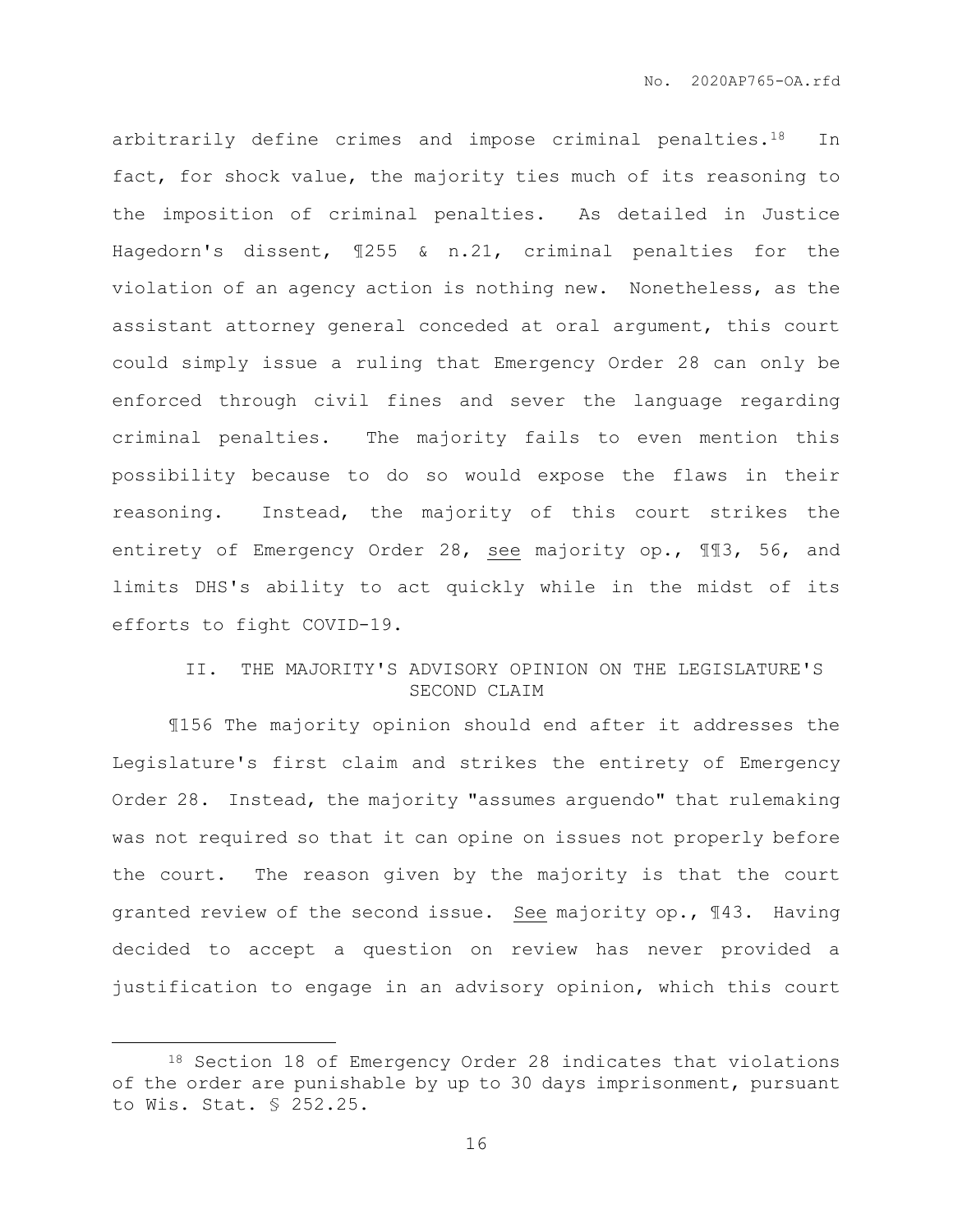disfavors. See Am. Med. Servs., Inc. v. Mut. Fed. Sav. & Loan Ass'n, 52 Wis. 2d 198, 203, 188 N.W.2d 529 (1971) ("Advisory opinions should not be given under the guise of a declaration of rights.").

¶157 The majority appropriately defines standing to seek judicial review as "when one has a stake in the outcome of the controversy and is affected by the issues in controversy." Majority op., ¶12 (citing Schill v. Wis. Rapids Sch. Dist., 2010 WI 65, ¶38, 327 Wis. 2d 572, 786 N.W.2d 177). Yet, the majority offers a cursory and incomplete analysis on this issue because it only addresses standing based on an invasion of the Legislature's core powers. While the Legislature conceivably has standing on the first claim regarding rulemaking, this does not confer standing to challenge Emergency Order 28 as exceeding DHS's statutory authority. The majority opinion is void of any analysis as to the Legislature's standing to bring its second claim.

¶158 The Legislature has no stake whatsoever in whether the mandate in Emergency Order 28 exceeded DHS's authority under Wis. Stat.  $\S$  252.02(3), (4), and (6). The Legislature itself is expressly exempt from the legal directives of Emergency Order 28. See Emergency Order 28 at 11 ("This section does not limit the ability or authority of the Wisconsin Legislature to meet or conduct business."). No single legislator signed on in an individual capacity to this lawsuit. In order for this court to properly reach this claim, it must be brought by one who is harmed by the order, a Wisconsin citizen or business entity that falls under the scope of Emergency Order 28.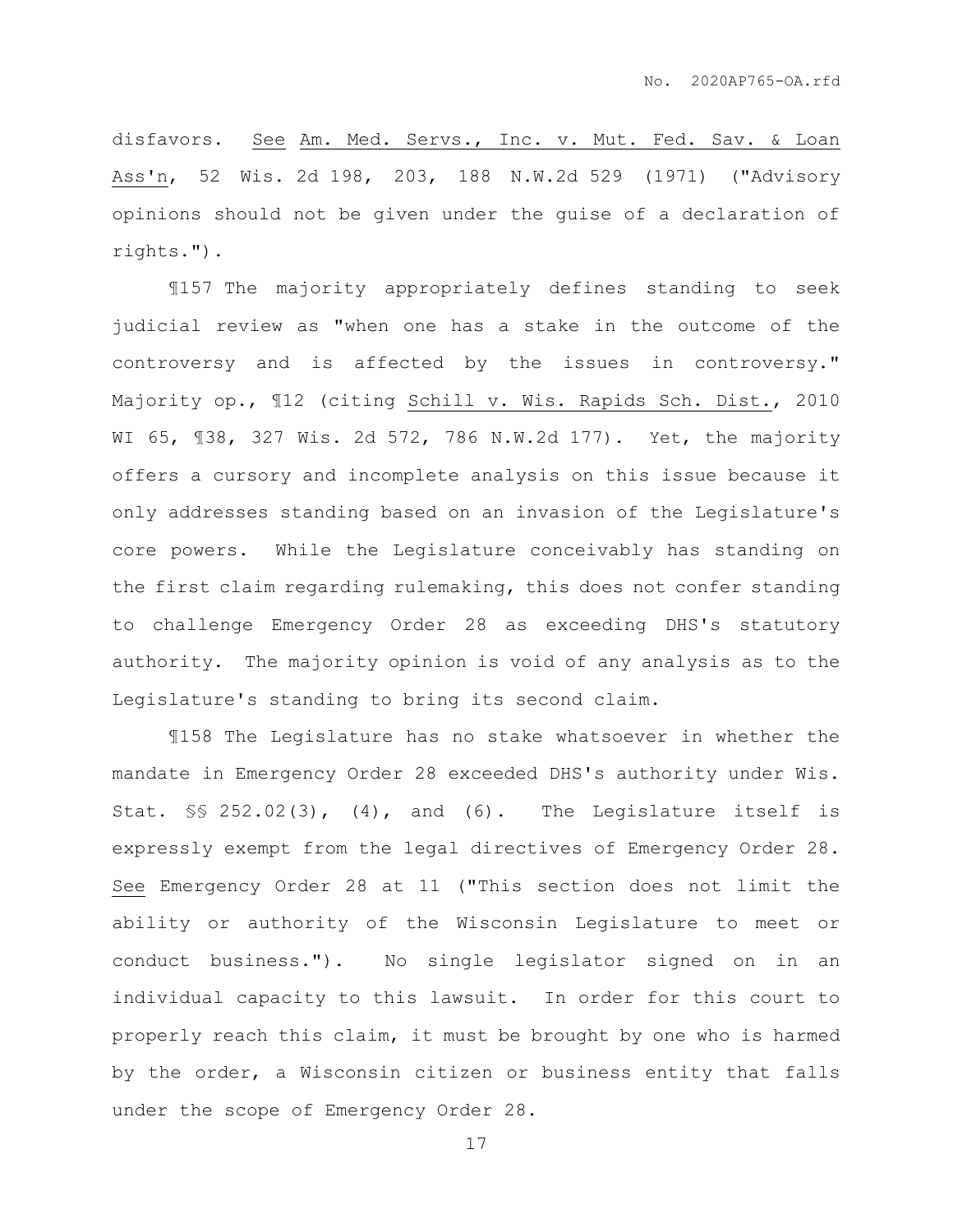¶159 Recognizing the Legislature's standing to bring a claim that enforcement of a statute "exceeded statutory authority" sets a dangerous precedent. This court has deemed it error for a legislator to testify regarding legislative intent of a statute and likewise the Legislature here cannot testify to its view of the scope of a statute. Cartwright v. Sharpe, 40 Wis. 2d 494, 508-509, 162 N.W.2d 5 (1968); see also Responsible Use of Rural and Agr. Land v. PSC, 2000 WI 129, ¶39 n.20, 239 Wis. 2d 660, 619 N.W.2d 888 ("ex post facto explanations from legislators cannot be relied upon to determine legislative intent  $\ldots$  . . ."); State v. Consolidated Freightways Corp., 72 Wis. 2d 727, 738, 242 N.W.2d 192 (1976) ("However, neither a legislator, nor a private citizen, is permitted to testify as to what the intent of the legislature was in the passage of a particular statute."). Moreover, allowing the Legislature to challenge the scope of a duly enacted statute without a showing of any particularized harm opens the floodgates for future litigation about the application of each and every statute. See also Justice Hagedorn's dissent, ¶¶233-44 (providing a well reasoned and extensive discussion on standing).

¶160 Even overlooking the clear standing issues, the advisory part of the opinion is cursory and misreads the statutory language. The majority cuts and pastes portions of Wis. Stat. § 252.02 and reaches undeveloped conclusions. For example, the majority opinion appears to say that Emergency Order 28 exceeds the authority given to DHS in § 252.02(4) because it goes beyond the quarantining of suspected infected persons and guarding against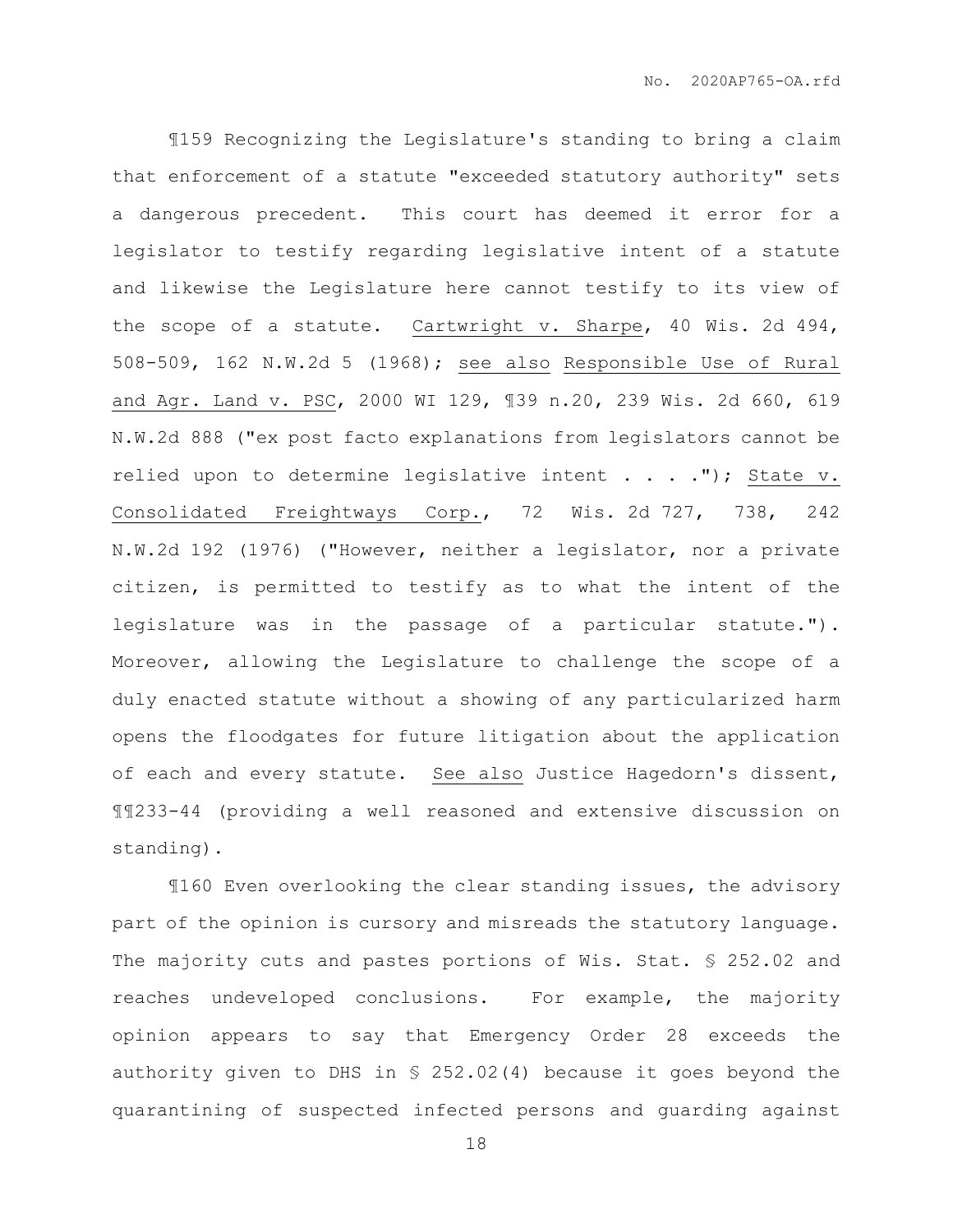the introduction of communicable disease into the state. Majority op., ¶¶49-50. The majority conveniently fails to mention the rest of  $\leq 252.02(4)$ , including the authority to issue statewide orders "for the control and suppression of communicable diseases." Ultimately, by engaging in an advisory opinion about the potential limits of § 252.02, the majority of this court did not just jump when the Legislature asked it to, it asked "how high?"

## III. CONCLUSION

¶161 It is important to understand that the Legislature's request was not to immediately strike Emergency Order 28. Even the Legislature appreciated the abrupt changes that will be wrought by this decision and thus asked this court for a stay. In its initial brief, the Legislature requested that this Court stay enforcement of an injunction for a period of six days to allow DHS "to promulgate an emergency rule consistent" with state law. The reply brief suggests this court "stay enforcement of its injunction in its equitable discretion, to allow DHS sufficient time to promulgate a new emergency rule consistent with Wisconsin law." In its last act of judicial activism, the majority takes it upon itself to immediately overturn Emergency Order 28, a remedy neither party asked for.

¶162 The effective date of this decision should be stayed and the majority has the equitable power to do so. In her concurrence, Chief Justice Roggensack claims she would stay "future actions to enforce our decision," but since Emergency Order 28 will no longer be in effect, there will be no "future actions" of enforcement. These words are meaningless. It is clear that a majority of this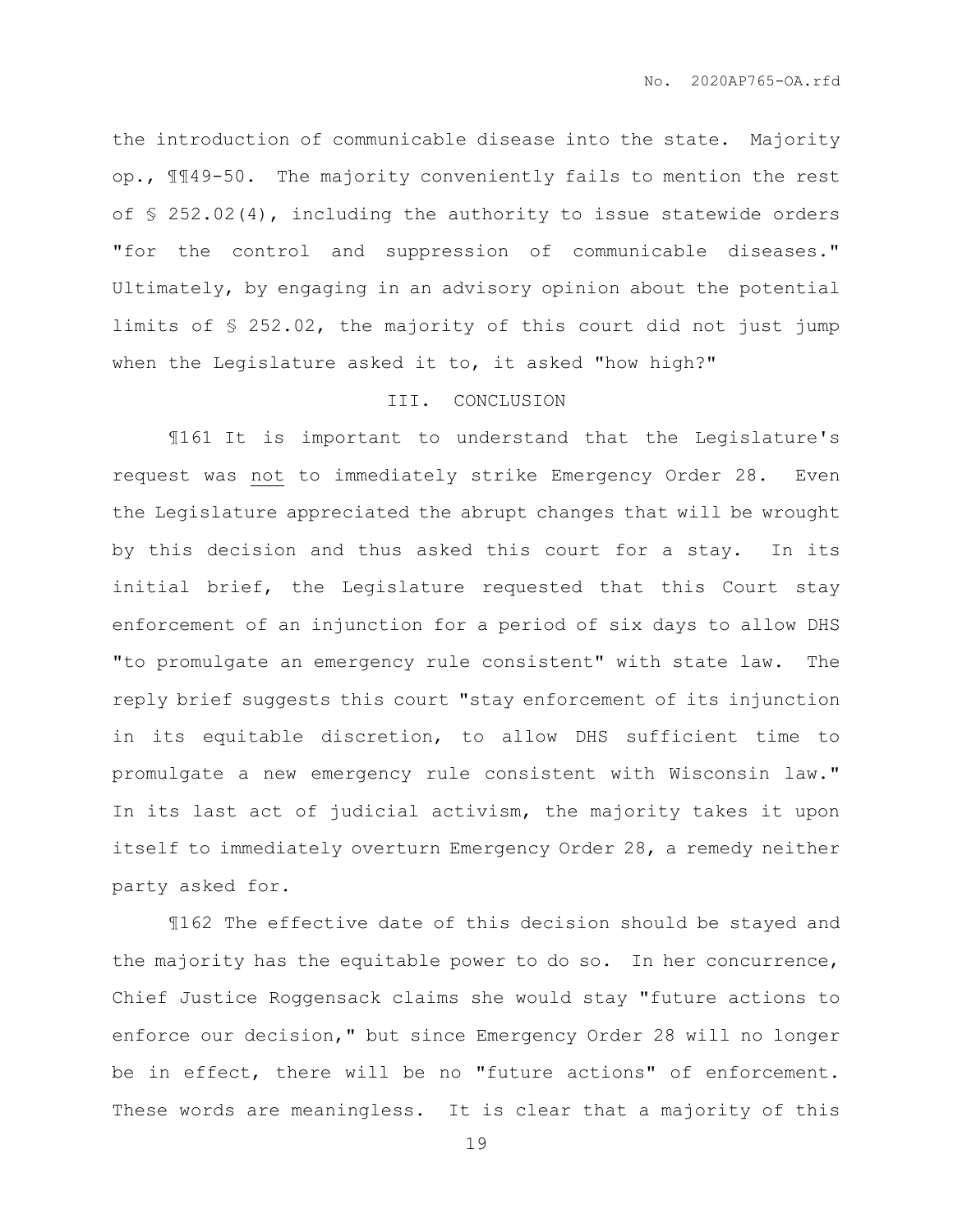court has no appreciation of the consequences of doing the Legislature's bidding in the midst of a pandemic. The Legislature has always had the power to act, but would rather ask this court to do so to avoid political fallout. Unfortunately for Wisconsinites, this court took the bait.

¶163 For the foregoing reasons, I dissent.

¶164 I am authorized to state that Justice ANN WALSH BRADLEY joins this dissent.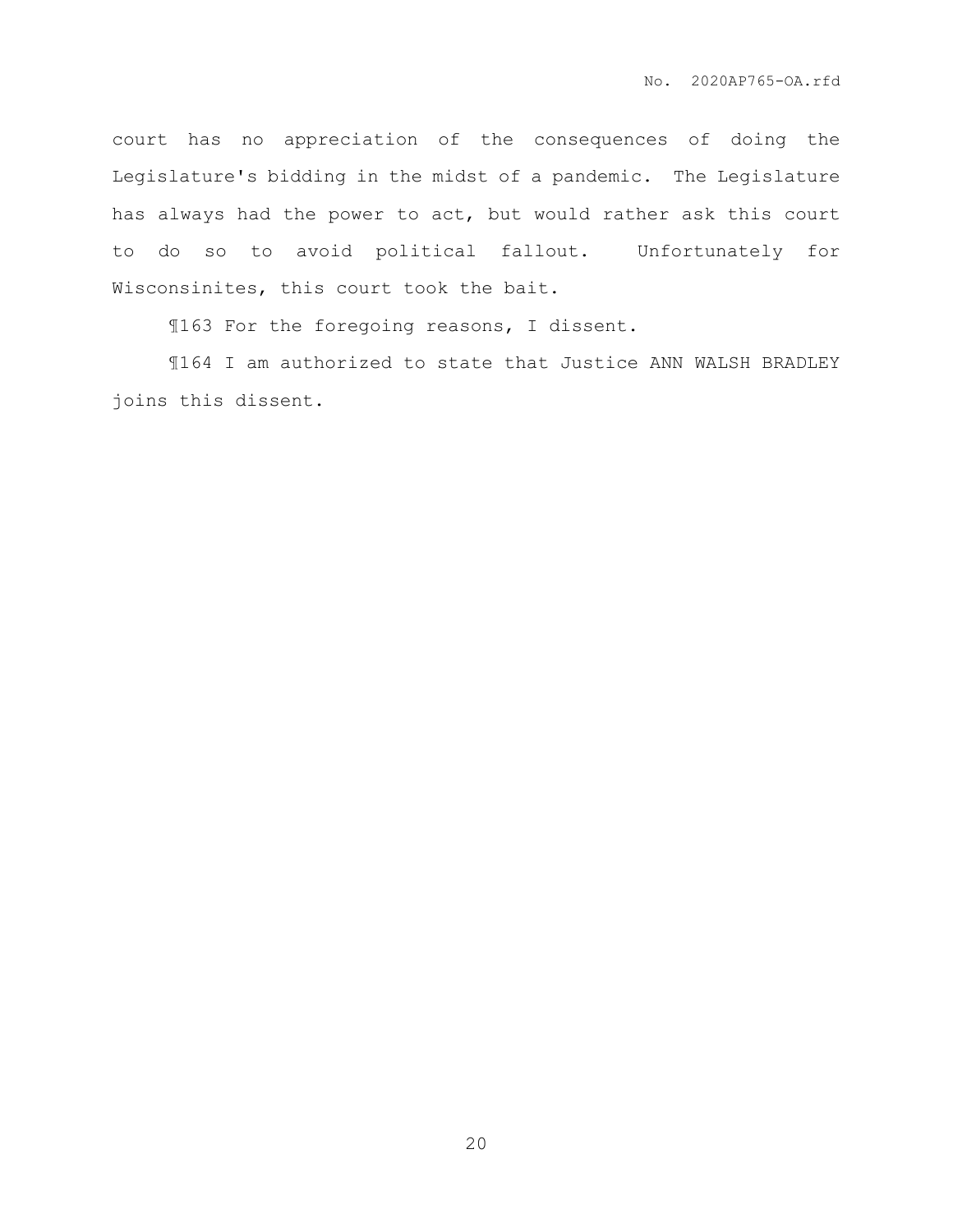¶165 BRIAN HAGEDORN, J. *(dissenting).* We are facing a unique public health crisis the likes of which few among us has ever seen. And the government response of shutting down businesses, travel, and schools, forbidding private gatherings, and other such measures is a demonstration of government power the likes of which few among us has ever seen. Understandably, our public discourse is full of passionate debate——both over how to handle the public health issues facing our world, and over whether this exercise of government power is appropriate for this crisis and for a nation "conceived in Liberty." Abraham Lincoln, Address at Gettysburg, Pennsylvania (Nov. 19, 1863).

¶166 The pressing and consequential nature of these questions cannot be overstated, but this particular case has nothing to do with them—nothing whatsoever. The judiciary receives its charge from the people through the Wisconsin Constitution. And the people have not empowered this court to step in and impose our wisdom on proper governance during this pandemic; they left that to the legislative and executive branches. They have empowered this court to decide cases according to the law, and that alone is what we must do.

¶167 Some would like to characterize this case as a battle over the constitutional limits on executive power——can an executive branch officer really shut down businesses, limit travel, and forbid public gatherings? These are important questions for sure, but they are not what this case is about. No party has raised or developed such a claim. Some would also like to frame this as a challenge to the government's potential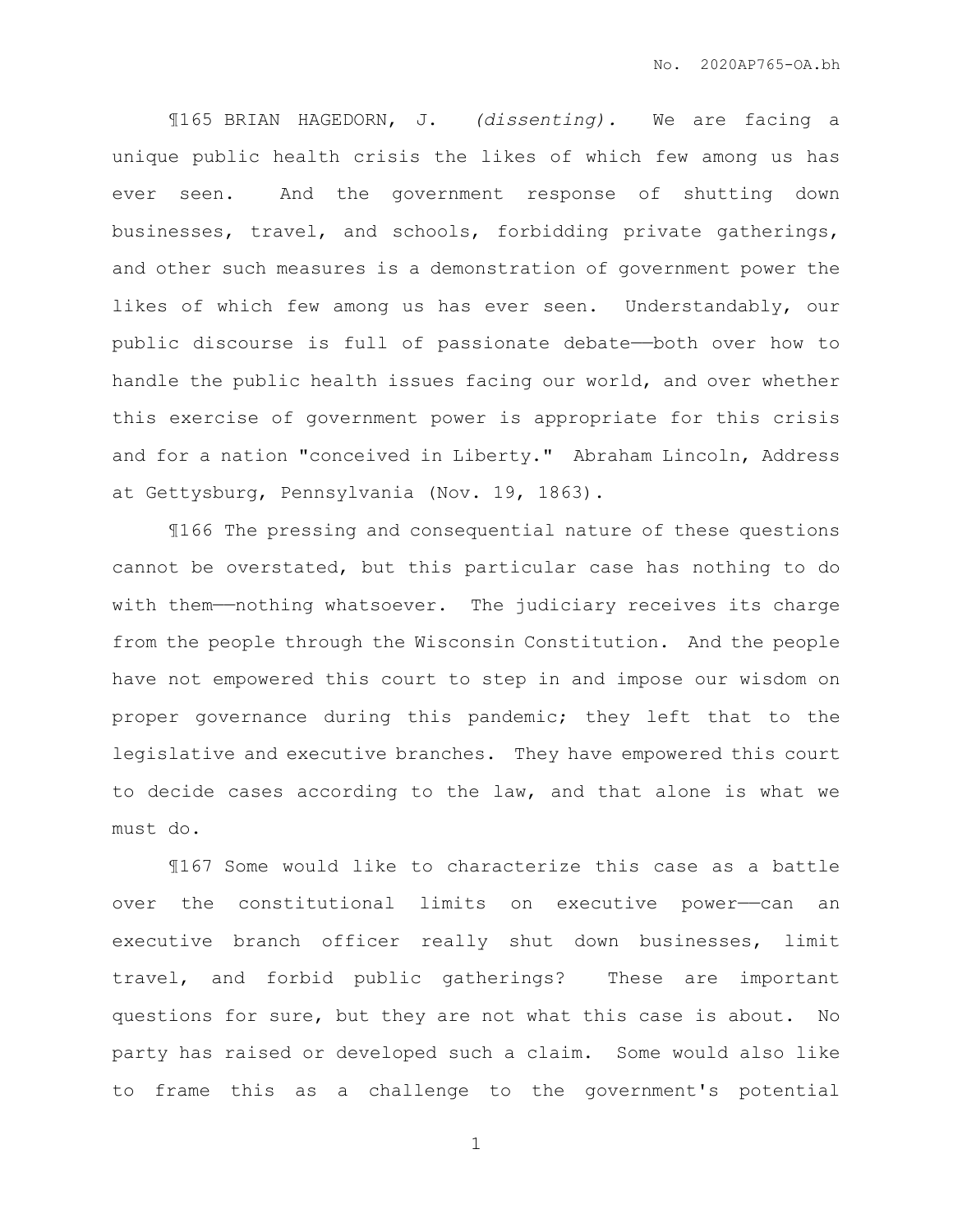infringement of certain constitutional protections like the freedoms of religion, speech, and assembly, and the right to hunt and fish. But these issues are not before us either. No party has raised or developed a claim along these lines.

¶168 We are a court of law. We are not here to do freewheeling constitutional theory. We are not here to step in and referee every intractable political stalemate. We are not here to decide every interesting legal question. It is no doubt our duty to say what the law is, but we do so by deciding cases brought by specific parties raising specific arguments and seeking specific relief. In a case of this magnitude, we must be precise, carefully focusing on what amounts to the narrow, rather technical, questions before us. If we abandon that charge and push past the power the people have vested in their judiciary, we are threatening the very constitutional structure and protections we have sworn to uphold.

¶169 This court granted the legislature's petition for original action on two issues. First, we are asked whether the commands in Emergency Order 28 (Order 28) were required to be promulgated as an administrative rule under chapter 227 of the Wisconsin Statutes. I conclude they were not because Order 28 is an order applying to a specific factual circumstance, and is therefore not an order of "general application" under Wis. Stat. § 227.01(13) (2017-18).1 Second, the legislature asks us to address whether, even if rulemaking was not required, Order 28 exceeds the Department of Health Services' (DHS) statutory

<sup>&</sup>lt;sup>1</sup> All subsequent references to the Wisconsin Statutes are to the 2017-18 version unless otherwise indicated.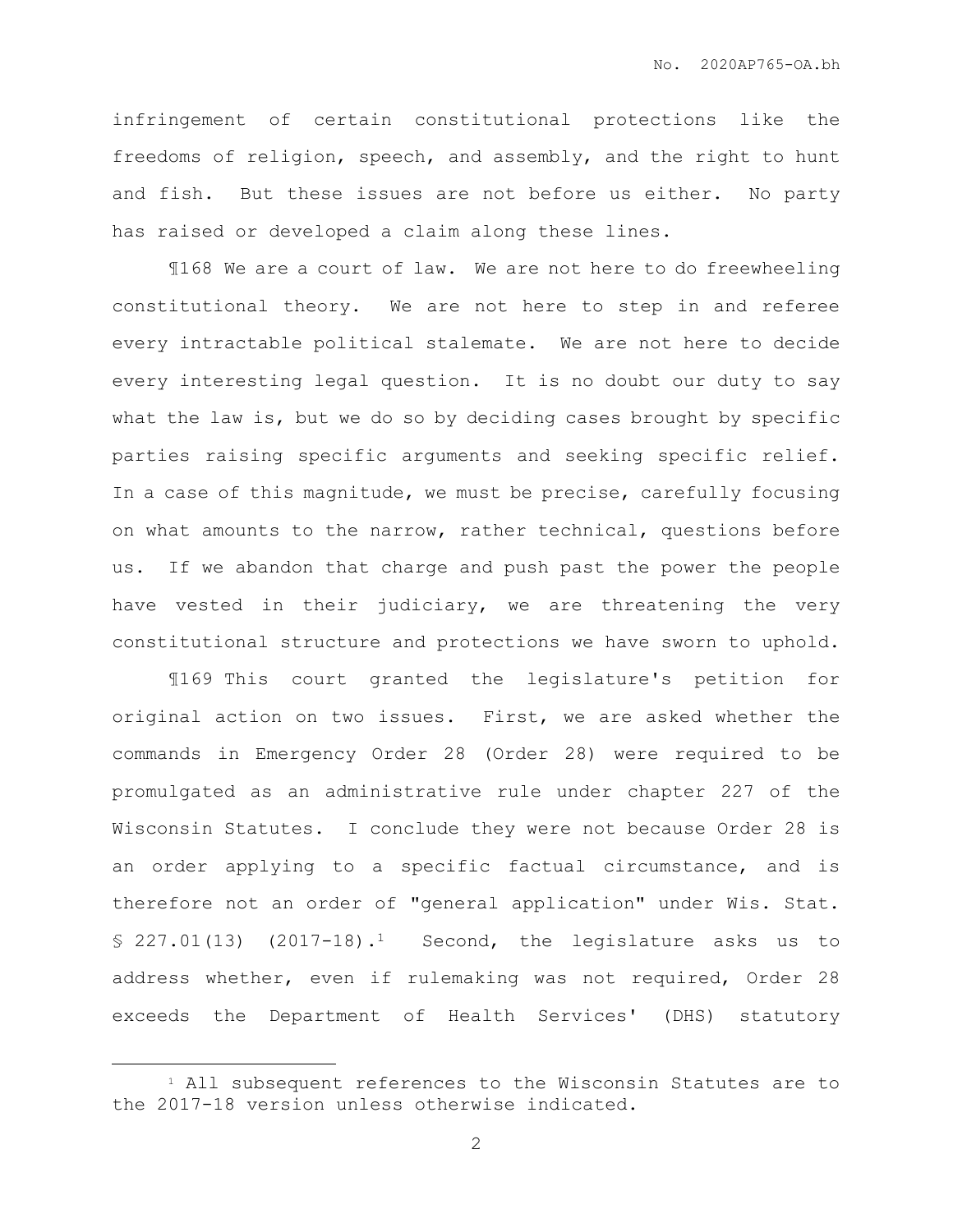authority. Because this is a challenge to executive branch enforcement of clearly on-point statutes, I conclude the legislature—as a constitutional body whose interests lie in enacting, not enforcing the laws-lacks standing to bring this claim. Such claims should be raised by those injured by the enforcement action, not by the branch of government who drafted the laws on which the executive branch purports to rely. To the extent we countenance an argument that Wis. Stat. § 252.02 grants too much power to DHS, we are allowing the legislature to argue its own laws are unconstitutional, a legal claim it has no authority to make.

¶170 In striking down most of Order 28, this court has strayed from its charge and turned this case into something quite different than the case brought to us. To make matters worse, it has failed to provide almost any guidance for what the relevant laws mean, and how our state is to govern through this crisis moving forward. The legislature may have buyer's remorse for the breadth of discretion it gave to DHS in Wis. Stat. § 252.02. But those are the laws it drafted; we must read them faithfully whether we like them or not. To be sure, this leaves much unanswered. Significant legal questions remain regarding the limits, scope, and propriety of the powers asserted in Order 28, and in the powers that might plausibly be exercised pursuant to the broad authority and responsibility given to DHS in § 252.02. But those are questions we must leave for another day; this court has no business raising and deciding claims to vindicate the rights of parties not before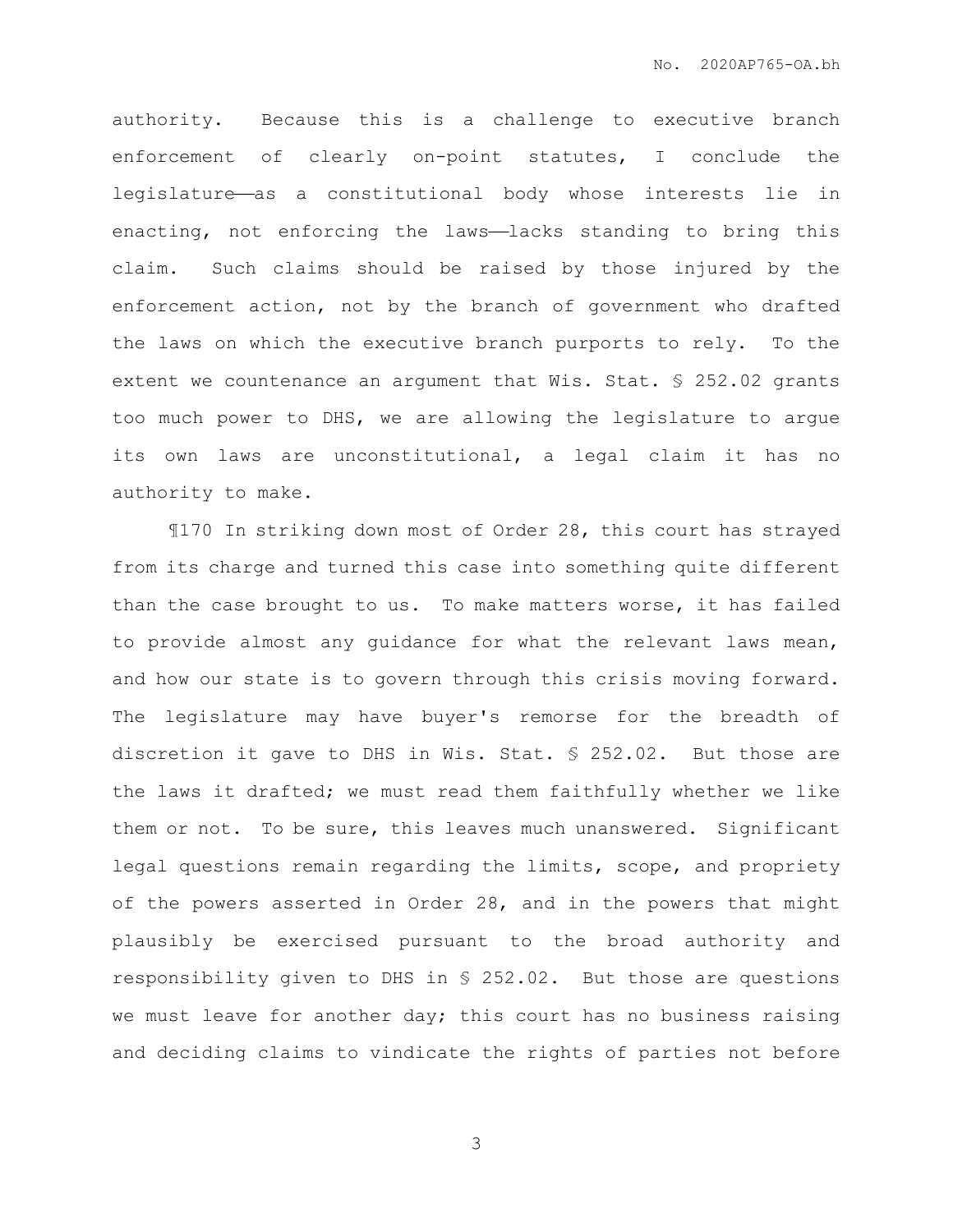us now. Based on the legal issues presented in this case, I would uphold Order 28. I respectfully dissent.

## I. Background

¶171 The factual background to this case is well-known and sufficiently stated in the other writings. But some pertinent legal background will be helpful in understanding the issuesnamely, that which pertains to our basic constitutional structure and the police power generally.

¶172 The foundation of our system of government rests in the sovereignty of the people. Government has a morally legitimate claim to order and command not because it has the biggest guns or because it's always been that way, but because the people have given it that power. The Declaration of Independence para. 2 (U.S. 1776); Wis. Const. art. I, § 1.

¶173 The people have granted power and delineated its limits through the United States Constitution and the Wisconsin Constitution. These constitutions reflect and describe both a vertical separation of powers and a horizontal separation of powers. More than even our Bill of Rights, our founders understood the separation of powers as the central bulwark of our liberty. See Morrison v. Olsen, 487 U.S. 654, 697 (1988) (Scalia, J., dissenting) ("The Framers of the Federal Constitution . . . viewed the principle of separation of powers as the absolutely central guarantee of a just Government.").

¶174 The vertical separation of powers is reflected in the allocation of powers between the federal government and state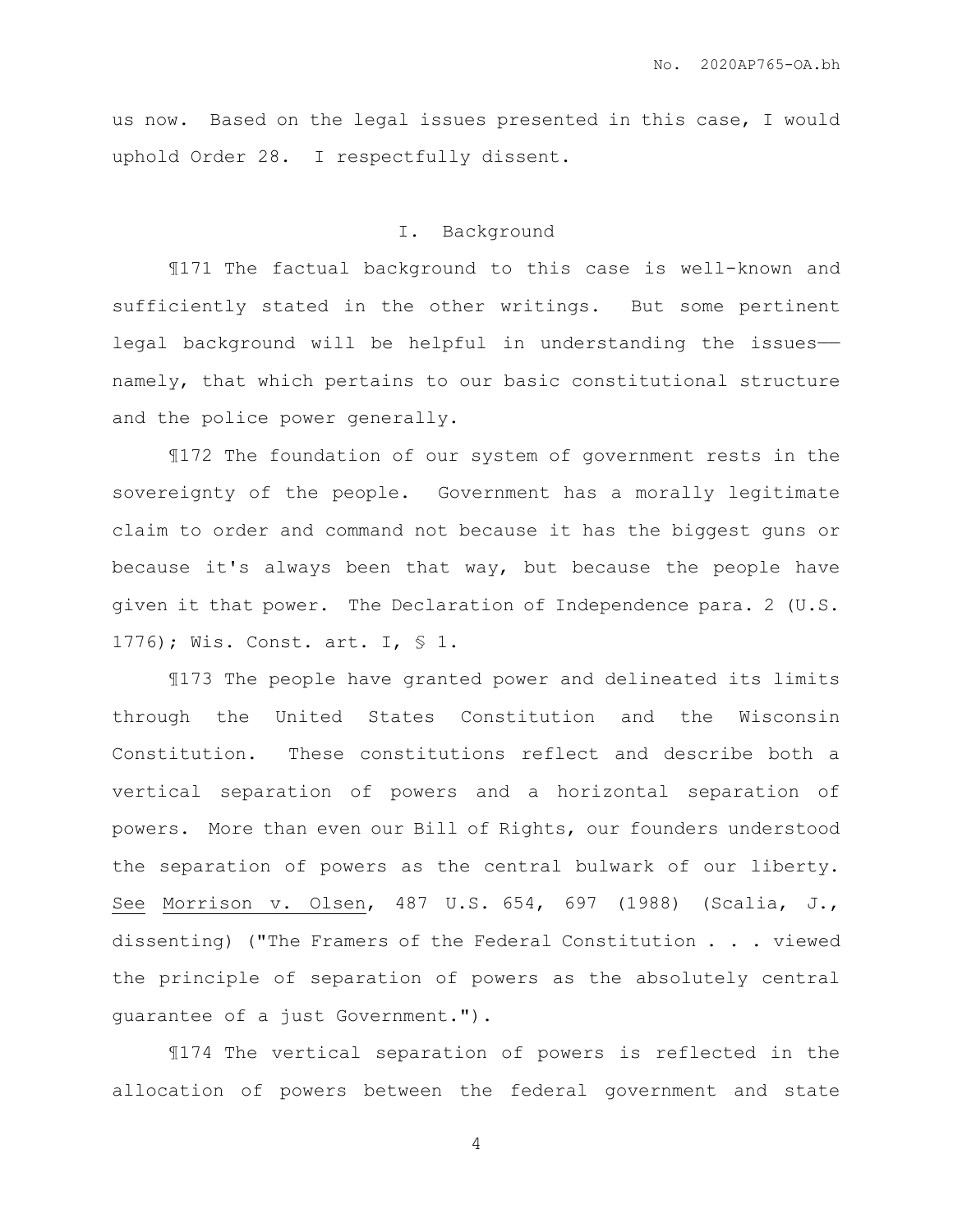governments, a concept known as federalism. Power is diffused into two separate sovereigns, each having their own spheres of authority within which they can and cannot act. The federal government, as established by the federal constitution, is a government of limited and enumerated powers. This means the federal government can only do what the federal constitution itself grants it power to do. Powers not given to the federal government are retained by the people and the states. U.S. Const. amend. X ("The powers not delegated to the United States by the Constitution, nor prohibited by it to the States, are reserved to the States respectively, or to the people."); see also Erie R.R. Co. v. Tompkins, 304 U.S. 64, 78 (1938) ("Congress has no power to declare substantive rules of common law applicable in a state whether they be local in their nature or 'general,' be they commercial law or a part of the law of torts. And no clause in the Constitution purports to confer such a power upon the federal courts.").

¶175 The horizontal separation of powers is the idea that government power at large is divided and deposited into three institutions or officers. The power to make law, to decide what the law should be, is given to the legislative branch. Wis. Const. art. IV, § 1. The power to enforce and execute the law already enacted is given to the executive branch. Id. art. V, § 1. And the power to decide disputes about the law is given to the judicial branch. Id. art. VII, § 2. This horizontal separation of powers is reflected in both the United States Constitution and the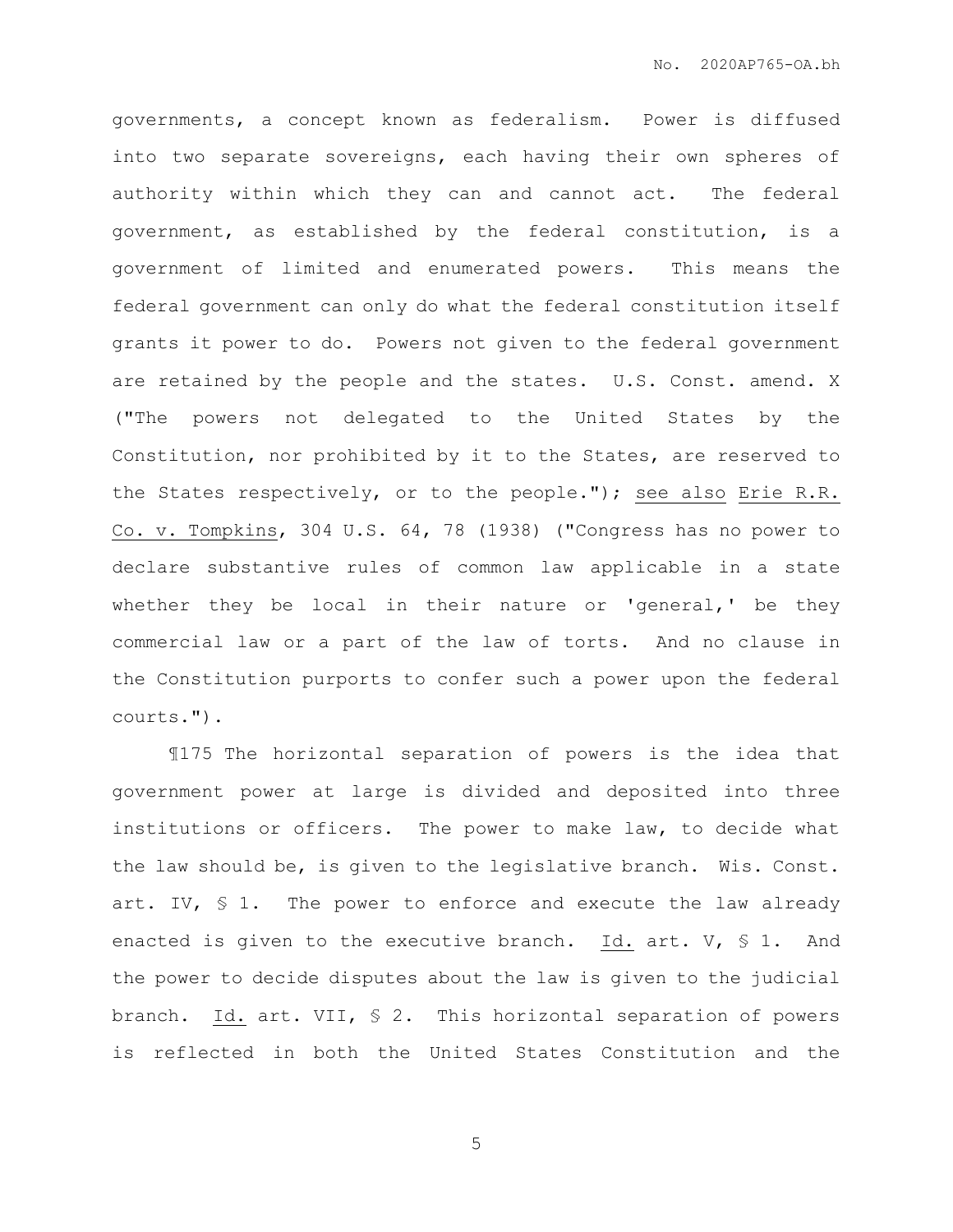Wisconsin Constitution. See Gabler v. Crime Victims Rights Bd., 2017 WI 67, ¶11, 376 Wis. 2d 147, 897 N.W.2d 384.

¶176 These two principles——both the vertical and horizontal separation of powers-are of key importance to this case in a number of ways.

¶177 First, while the federal government is one of limited and enumerated powers, the state government is not. States have what is known as the police power. This is the state's inherent power "to promote the general welfare," which "covers all matters having a reasonable relation to the protection of the public health, safety or welfare." State v. Interstate Blood Bank, Inc., 65 Wis. 2d 482, 490, 222 N.W.2d 912 (1974). If that sounds incredibly broad and far-reaching, that's because it is. It is the police power which allows states to enact general criminal laws and punish those who don't comply. It is the police power that allows states to enact permitting requirements on the use of private property. It is the police power that allows the state to tax its citizens, prohibit speeding, enact inheritance laws, and on and on.<sup>2</sup>

 $\overline{a}$ 

But what are the police powers of a State? They are nothing more or less than the powers of government inherent in every sovereignty to the extent of its dominions. And whether a State passes a quarantine law, or a law to punish offenses, or to establish courts of justice, or requiring certain instruments to be recorded, or to regulate commerce within its own limits, in every case it exercises the same powers; that is to say, the power of sovereignty, the power to govern men and things within the limits of its dominion. It is by virtue of this power that it legislates; and its

<sup>2</sup> Quoting the United States Supreme Court, this court has explained: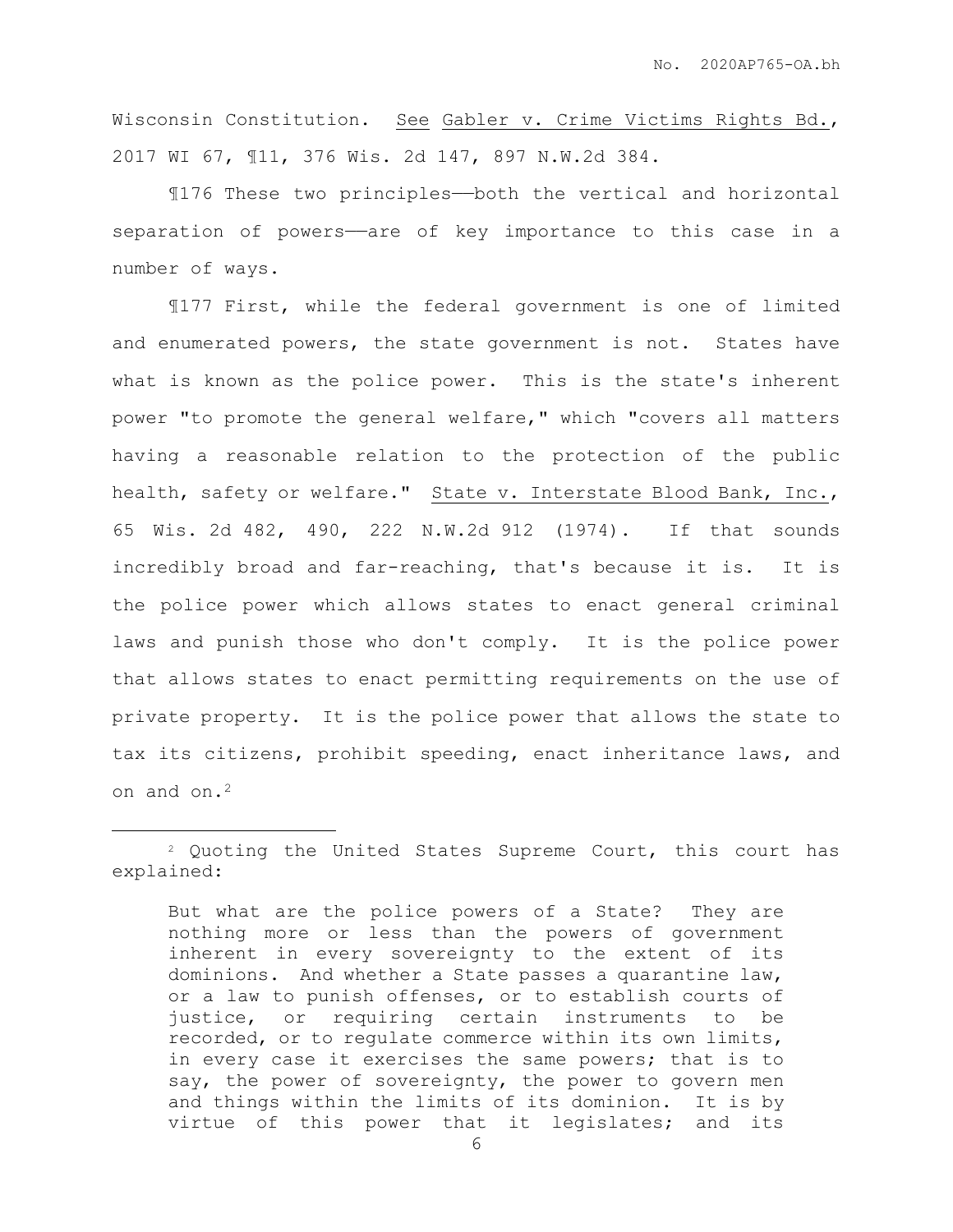¶178 From the British common law through the Industrial Revolution and up through today, the power to quarantine and take other invasive actions to protect against the spread of infectious diseases has been universally recognized as a legitimate exercise of state police power. United States Supreme Court Chief Justice John Marshall said in the 1824 case of Gibbons v. Ogden that the police powers of the state include "every thing within the

 $\overline{a}$ 

Thus has this court from the early days affirmed that the power to promote the general welfare is inherent in government. Touching the matters committed to it by the Constitution the United States possesses the power, as do the states in their sovereign capacity touching all subjects jurisdiction of which is not surrendered to the federal government.

Chi. & N.W. Ry. Co. v. La Follette, 43 Wis. 2d 631, 644, 169 N.W.2d 441 (1969) (quoting Nebbia v. New York, 291 U.S. 502, 524- 25 (1934)).

Nineteenth century legal luminary Thomas Cooley described the police power this way:

The police power of a State, in a comprehensive sense, embraces its system of internal regulation, by which it is sought not only to preserve the public order and to prevent offenses against the State, but also to establish for the intercourse of citizen with citizen those rules of good manners and good neighborhood which are calculated to prevent a conflict of rights, and to insure to each the uninterrupted enjoyment of his own, so far as is reasonably consistent with a like enjoyment of rights by others.

Thomas M. Cooley, A Treatise on the Constitutional Limitations Which Rest upon the Legislative Power of the States of the American Union \*572 (1871) (citing Blackstone).

authority to make regulations of commerce is as absolute as its power to pass health laws, except in so far as it has been restricted by the constitution of the United States.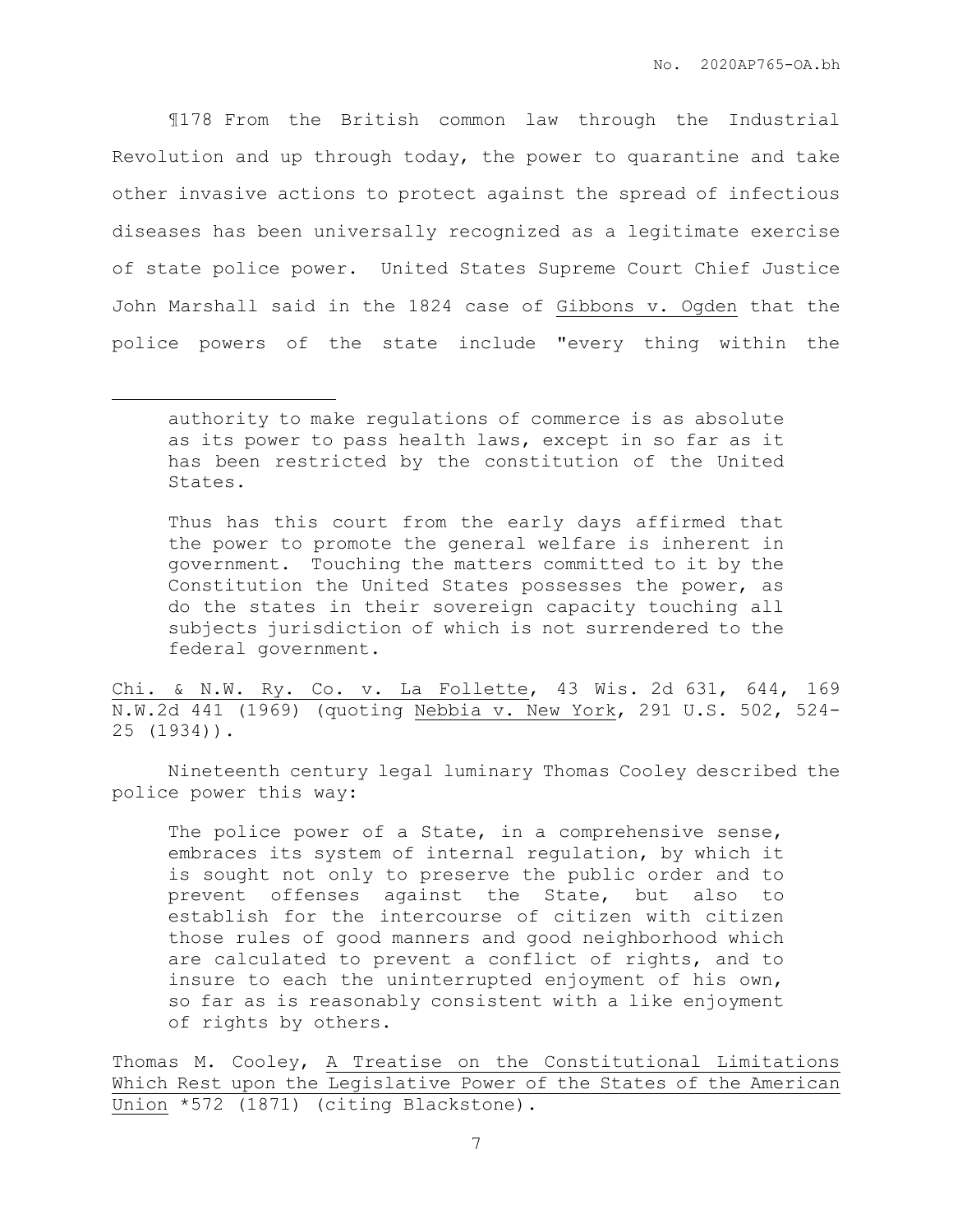territory of a State, not surrendered to the general government," including "quarantine laws" and "health laws of every description." 22 U.S. (9 Wheat.) 1, 203 (1824). In 1902, the Court again sounded a similar theme, concluding that preventing a ship from docking due to a partial quarantine was a reasonable exercise of Louisiana's police power. Campagnie Francaise de Navigation a Vapeur v. Bd. of Health, 186 U.S. 380, 387-93 (1902). And in 1905, the Supreme Court went even further and concluded that mandatory vaccination to prevent the spread of infectious disease was a valid exercise of the police power. Jacobson v. Massachusetts, 197 U.S. 11, 27-30, 35 (1905).<sup>3</sup>

¶179 The power of state government is not without limits, however. Every exercise of the police power is subject to the limits set by the people through our constitutions. Bushnell v. Town of Beloit, 10 Wis. 195, 225 (1860) ("[T]he constitution of the state is to be regarded not as a grant of power, but rather as a limitation upon the powers of the legislature, and . . . it is competent for the legislature to exercise all legislative power not forbidden by the constitution or delegated to the general government, or prohibited by the constitution of the United States."). The federal constitution imposes certain limits on state action—prohibiting slavery, quaranteeing the right to vote for men and women eighteen or older of any race, and guaranteeing the right to due process and equal protection of the laws, among

<sup>&</sup>lt;sup>3</sup> I cite these cases not to approve or disapprove of their holdings, but to establish that strong public health measures have long been understood as valid exercises of the police power.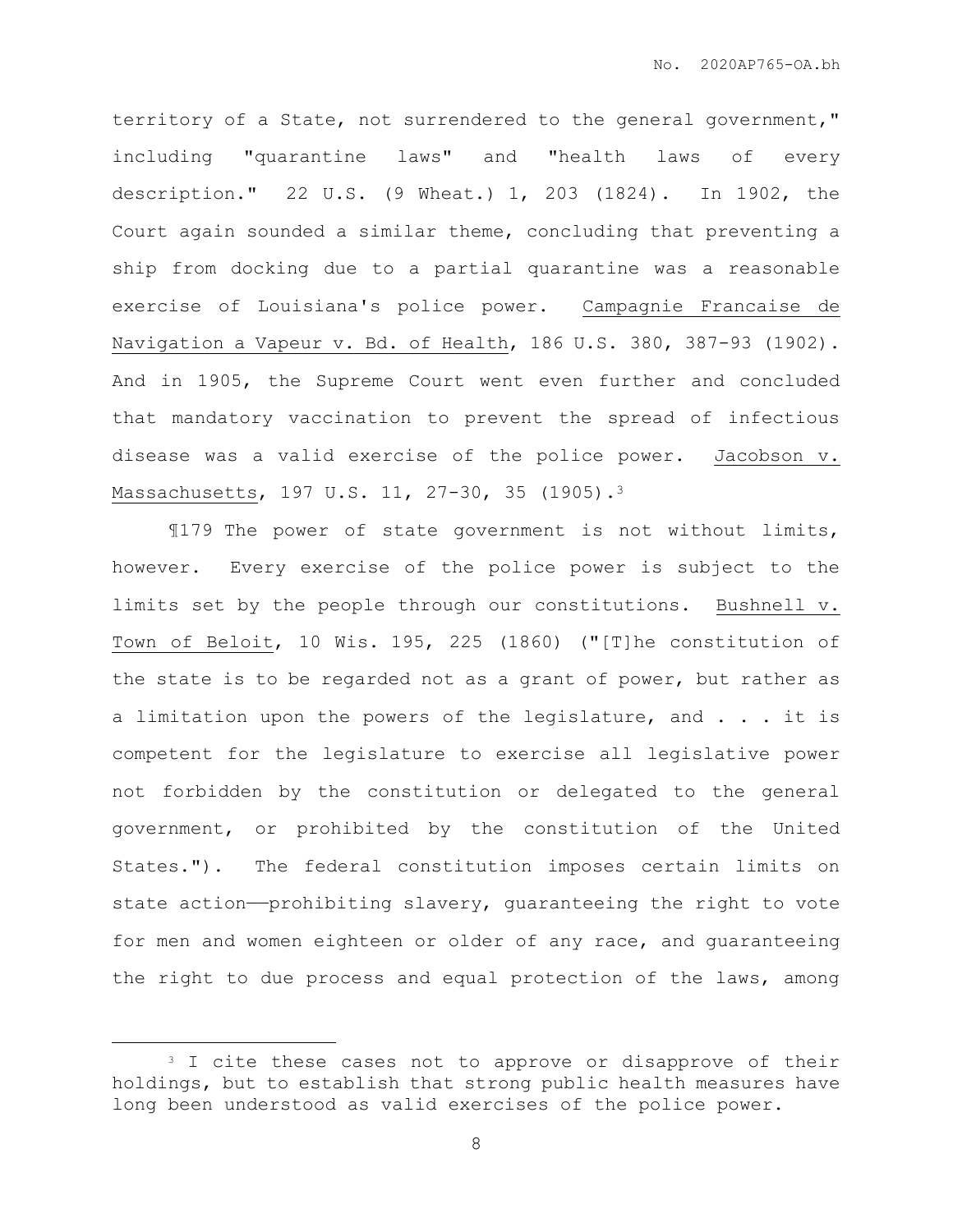others.4 The state constitution also contains many limits, some overlapping with the protections in the federal constitution. Among them are the freedom of religion, the right to hunt and fish, the right to bear arms, and a variety of protections for crime victims and those accused of crimes.<sup>5</sup>

¶180 These limits are real and substantive. Neither legislative enactments themselves nor executive enforcement of otherwise valid laws may transgress these or any other constitutional boundary. See State v. Wood, 2010 WI 17, ¶13, 323 Wis. 2d 321, 780 N.W.2d 63 ("If a challenger successfully shows that such a violation [of his or her constitutional rights] occurred, the operation of the law is void as to the party asserting the claim." (citation omitted)). And among these limits, now generally understood to be housed in due process guarantees, any exercise of police power must be legitimately aimed at protecting the public health, safety, and welfare of the people. State v. McManus, 152 Wis. 2d 113, 130, 447 N.W.2d 654 (1989) ("Due process requires that the means chosen by the legislature bear a reasonable and rational relationship to the purpose or object of the enactment; if it does, and the legislative purpose is a proper

<sup>4</sup> See U.S. Const. amend. XIII (prohibiting slavery); id. amend. XV (suffrage for all races); id. amend. XIX (suffrage for women); id. amend. XXVI (suffrage for eighteen-year-olds); id. amend. XIV (due process and equal protection).

<sup>5</sup> See Wis. Const. art. I, § 18 (freedom of worship); id. art. I, § 26 (right to fish, hunt, trap, and take game); id. art. I, § 25 (right to bear arms); id. art. I, §§ 6, 7, 8,  $\overline{9}$ , 9m & 11 (protecting rights of crime victims and those accused of crimes).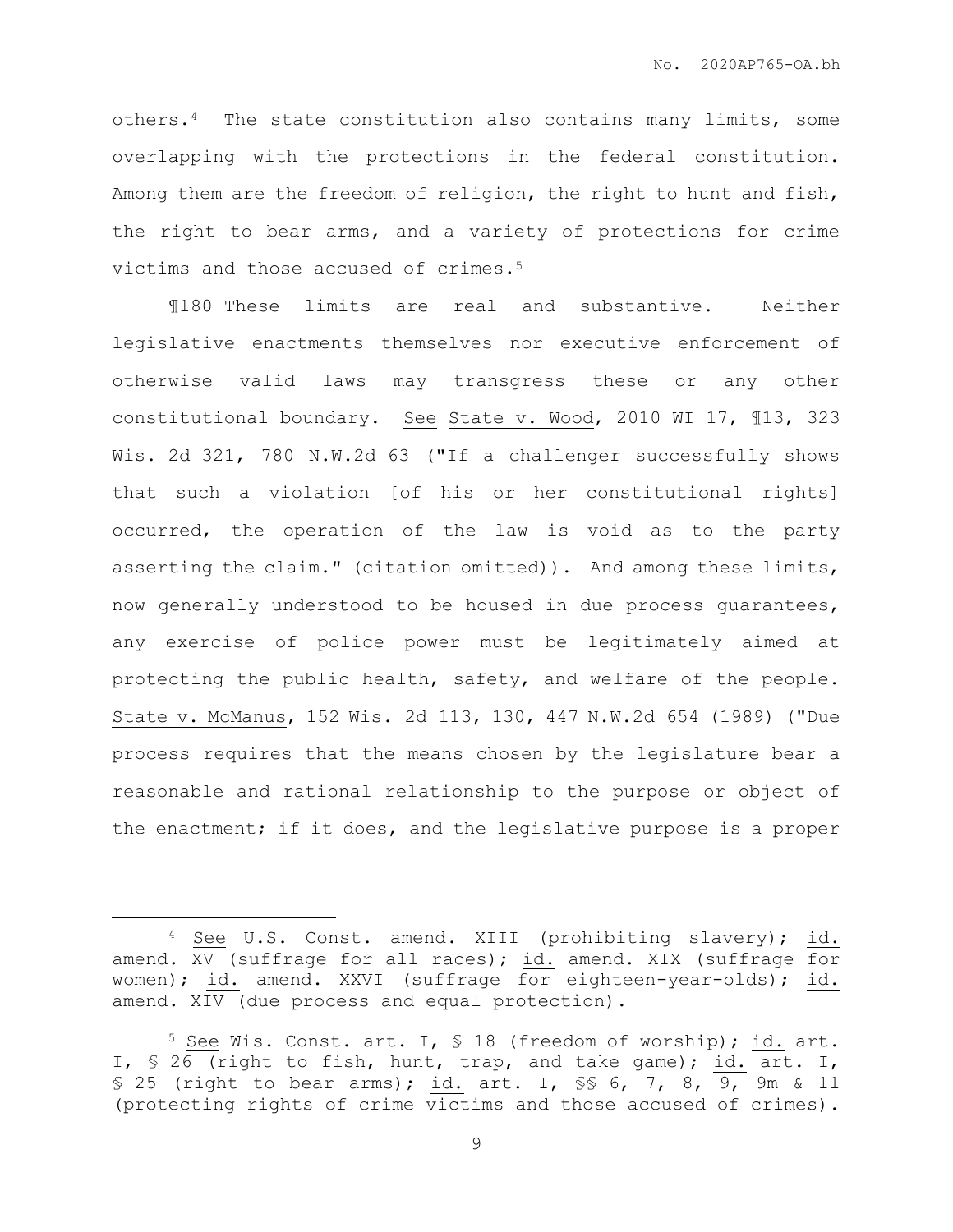one, the exercise of the police power is valid." (citation omitted)).

¶181 Of course, recognizing the potential breadth of state power is not the same as applauding or affirming use of that power. Whether the state can quarantine individuals, forbid public gatherings, and take drastic emergency measures during a pandemic is quite a different question than whether government has used that power wisely or within constitutional limits.

¶182 Moving beyond the boundaries of potentially permissible uses of the police power, its mechanism is also important to this case. The scope of the police power determines the potentially legitimate goals of government action——that is, the policies that will govern the state. In our constitutional system, it is the legislature that determines policy choices in the first instance. Bushnell, 10 Wis. at 225 ("The legislature, subject to a qualified veto of the executive, possesses all the legislative power of the state."). It does this pursuant to its constitutional power to enact laws. Wis. Const. art. IV, § 17. Following enactment of laws, the legislature's constitutional role as originally designed is generally complete.

¶183 The executive then has authority to faithfully execute the laws already on the books. Wis. Const. art.  $V$ ,  $\leq 4$ . Executive authority is in one sense quite limited; the executive branch must enforce the laws the legislature has passed whether it likes them or not. In another sense, however, the authority is quite extensive. The executive branch generally has broad authority to execute the laws, and to use judgment and discretion in so doing.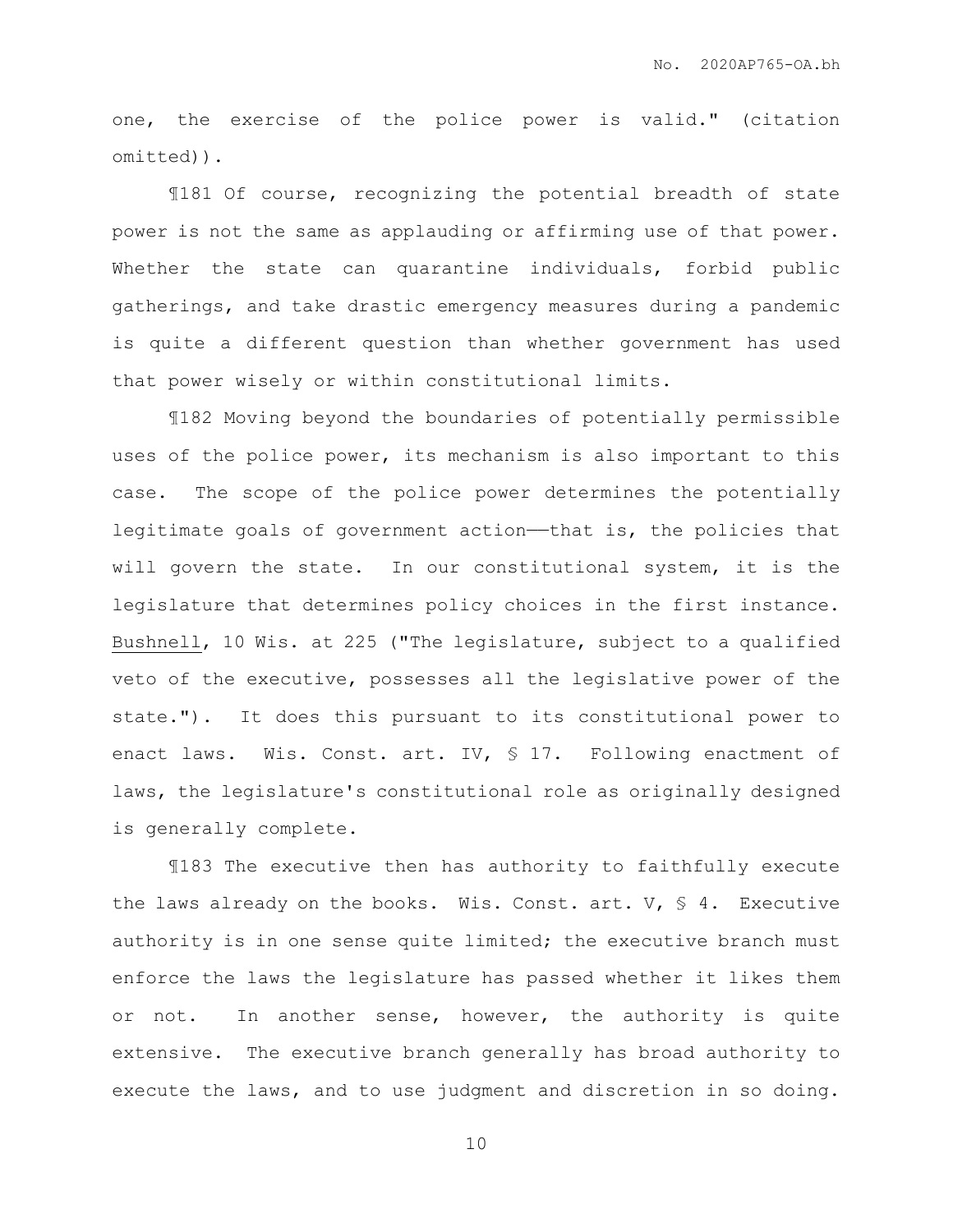¶184 Where the legislature gives broad discretionary authority to the executive—in the enforcement of the criminal law, for example—that power can be immense. To illustrate, the legislature defines crimes, and has created a system for the prosecution of those crimes. But law enforcement has considerable discretion in determining whether to arrest those who break the law and refer them for punishment. All of us who have received a kindly warning from a merciful officer for driving a bit over the speed limit know this firsthand. Even after referral, prosecutors are given vast discretion in choosing whether to file a criminal complaint, and which crimes to charge. In practical effect, some crimes are almost never prosecuted in some jurisdictions.<sup>6</sup>

¶185 Thus, under our constitutional design, the scope and size of the executive branch, the areas in which the executive branch is called upon to act, and the discretion with which it is entrusted is set by the legislature through the enactment of laws.

¶186 While more can be said, it is with this foundation that we proceed to the two issues before us. The first question is whether Order 28, with all of its various dictates, was required to be promulgated as an administrative rule, the failure of which renders the order unlawful. The second issue is whether Order 28 goes beyond the statutory powers granted to DHS in Wis. Stat. § 252.02.

<sup>6</sup> See, e.g., https://www.wiscontext.org/wisconsins-racialchasm-marijuana-enforcement (noting that the Dane County district attorney informed law enforcement not to bring him cases based on small amounts of marijuana possession).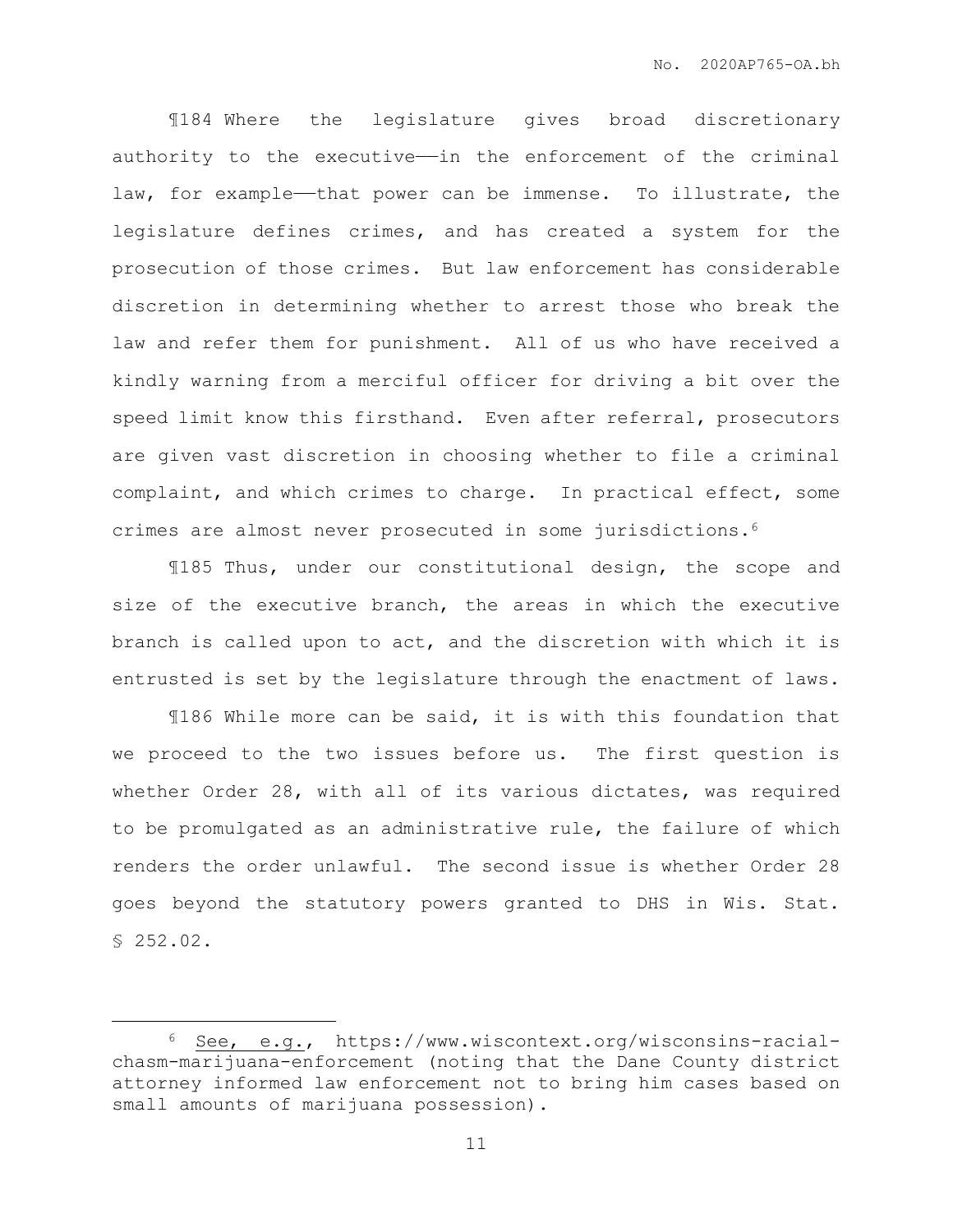II. Order 28 Is Not an Administrative Rule

¶187 The legislature argues that Order 28 constitutes an administrative rule that was not promulgated pursuant to the procedural requirements in Wis. Stat. ch. 227 and should therefore be struck down in its entirety. The legislature appears to have standing to raise this issue since it has a statutory role in the promulgation of rules, in particular, the authority to oversee and suspend proposed rules through the Joint Committee for Review of Administrative Rules (JCRAR). See generally Wis. Stat. § 227.19. Moreover, nothing in Wis. Stat. § 227.40, the section pertaining to judicial review of the validity of a rule, expressly precludes the legislature from bringing a claim of this kind. While an argument could be made that JCRAR is the proper party with a cognizable harm-rather than the legislature as a whole-this is, at the very least, a close enough call that I do not see standing as a roadblock to consideration of this issue.

A. Agency Authority and Rulemaking Generally

¶188 Before examining the precise arguments of the parties regarding Order 28, it is helpful to understand the role administrative agencies and administrative rules play within our government.

¶189 Administrative agencies are created by the legislature. Wis. Stat. § 15.02. The legislature has the ability to withdraw an agency's power, dictate how any agency power is exercised, and extinguish the agency's power entirely. Schmidt v. Dep't of Res. Dev., 39 Wis. 2d 46, 57, 158 N.W.2d 306 (1968). Even so, agencies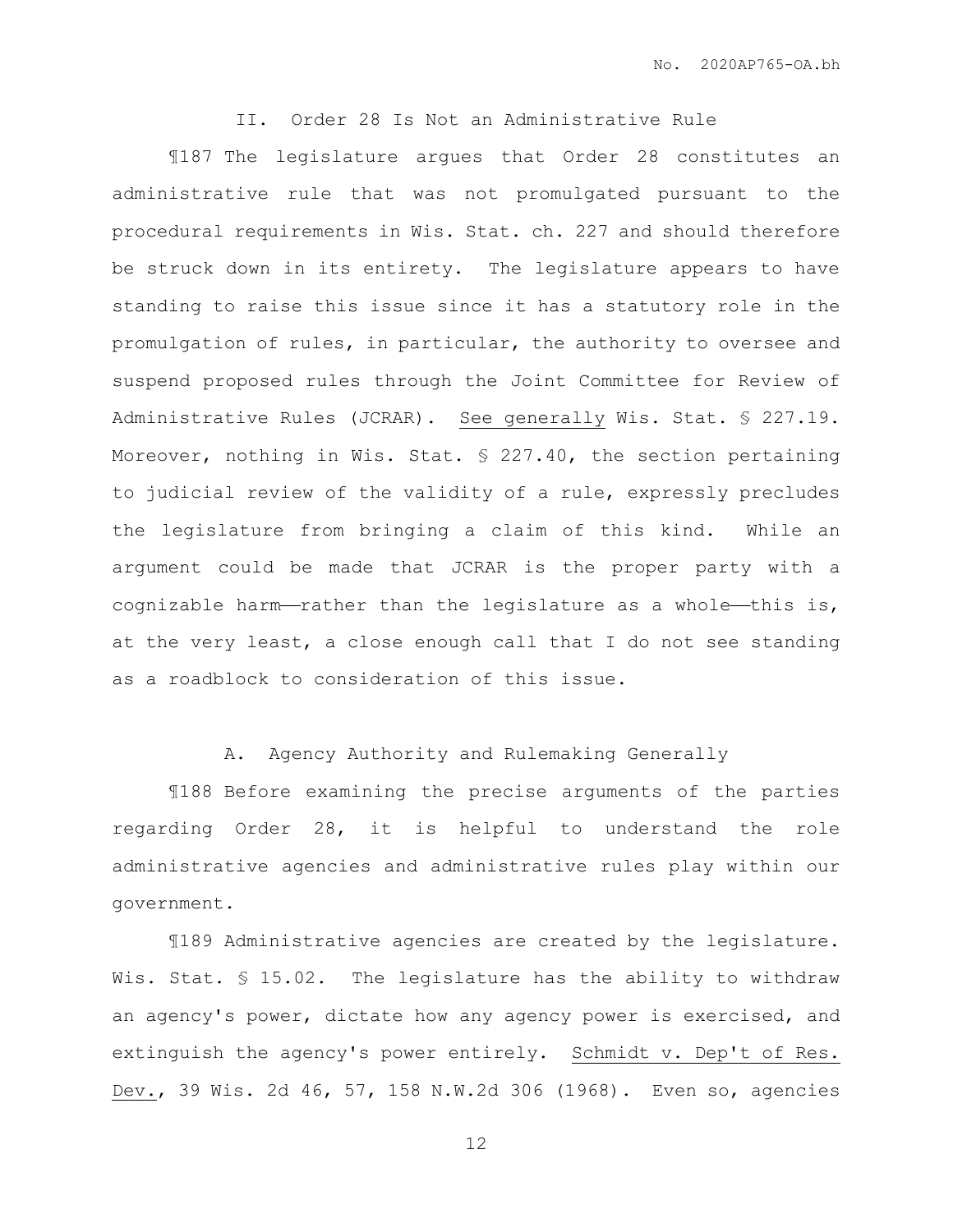are members of the executive branch. See Wis. Stat. § 15.001(2); Koschkee v. Taylor, 2019 WI 76, ¶14, 387 Wis. 2d 552, 929 N.W.2d 600.

¶190 The legislature created DHS as an executive branch agency through Wis. Stat. § 15.19 and granted it a variety of statutory powers and duties generally found in Wis. Stat. chs. 250 to 257, including authority relating to communicable diseases under chapter 252.7 Some of these powers are triggered when the governor declares a public health state of emergency under Wis. Stat. § 323.10. DHS is then treated as the public health authority and given certain powers and duties specific to that designation. Wis. Stat. § 250.01(6g). However, chapter 252 contains separate authority that is not, at least on its face, dependent on a governor's emergency declaration. Secretary Palm asserts that Order 28 is grounded in such separate statutory authority. Thus, an emergency declaration by the governor is not relevant to

<sup>7</sup> See also Justice Dallet's dissent, ¶¶135-38 (discussing the historical path of Wisconsin's public health law and law enforcement, including emergency response measures taken in previous instances of communicable disease outbreak).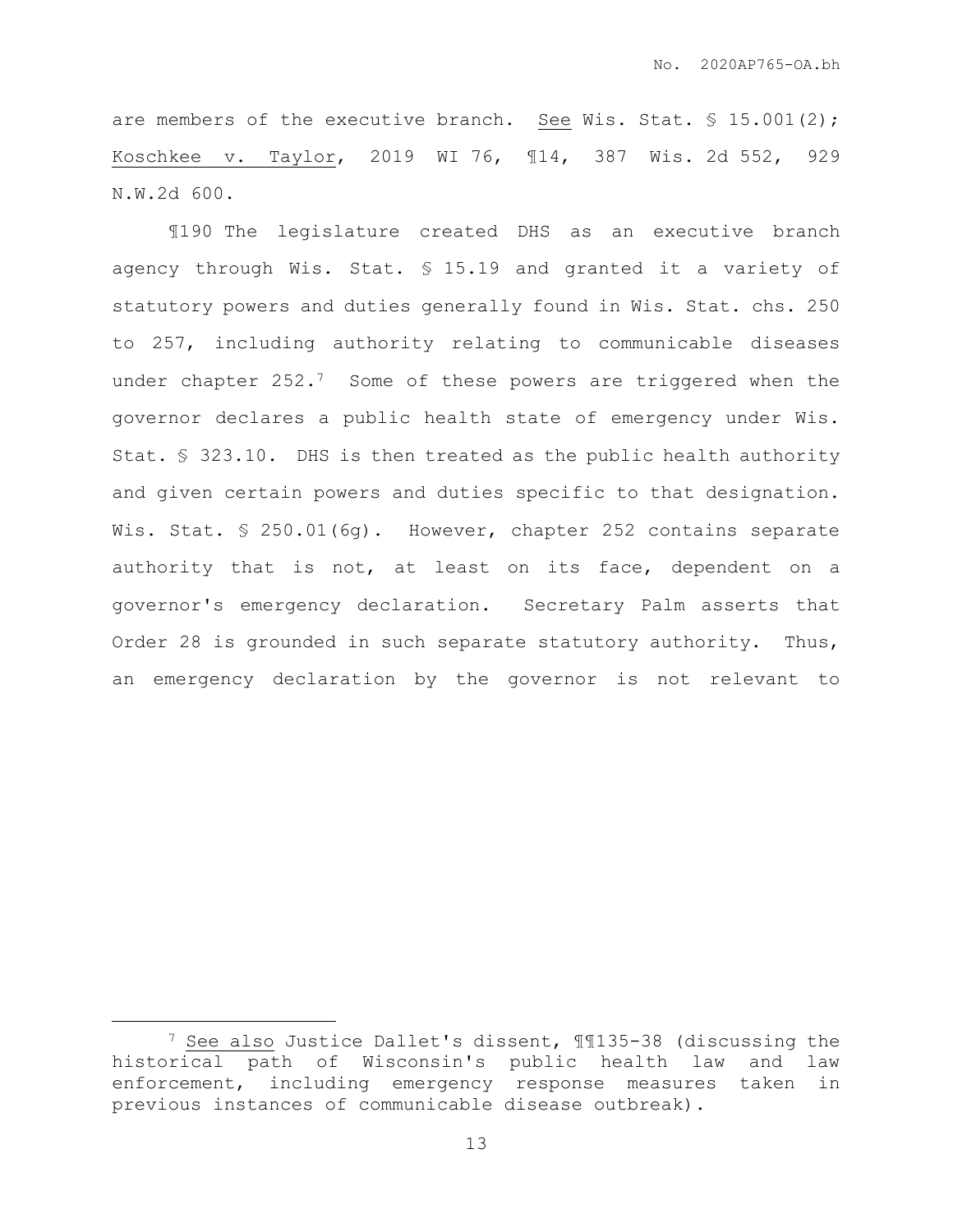analysis of whether Order 28 meets the statutory definition of an administrative rule.<sup>8</sup>

¶191 At the outset, it bears mentioning that the administrative rulemaking process itself sits a bit uneasily within a constitutional structure that vests three different kinds of power in three different branches. See Koschkee, 387 Wis. 2d 552, ¶¶42-57 (Rebecca Grassl Bradley, J., concurring). In practice today, administrative rules occupy a form of shared governance between the executive and legislative branches.

¶192 During its rise in the Progressive Era, this court had some difficulty squaring the emerging administrative state with the structure of the Wisconsin Constitution. But eventually, like the U.S. Supreme Court, it acquiesced. See J.W. Hampton, Jr. & Co. v. United States, 276 U.S. 394, 409 (1928) (upholding a congressional delegation of authority to the executive to fix customs duties). See generally Gundy v. United States, 139 S. Ct. 2116, 213342 (2019) (Gorsuch, J., dissenting) (criticizing the nondelegation doctrine in federal law for its wayward departure

<sup>&</sup>lt;sup>8</sup> If the legislature's rulemaking argument is correct, it would appear that Secretary Palm's prior orders, including the original "Safer at Home" order issued on March 24, would be captured in the same net. After all, the definition of a rule, as explained more fully below, includes something issued by an agency. An order from Secretary Palm, even one issued at the direction of the governor, would still be issued by the agency. In other words, nothing in the definition of a rule suggests the governor's declaration of an emergency gives Secretary Palm the power to issue orders without first going through the rulemaking process. If so, the legislature's rulemaking argument was ripe when the first COVID-19 orders were issued in March.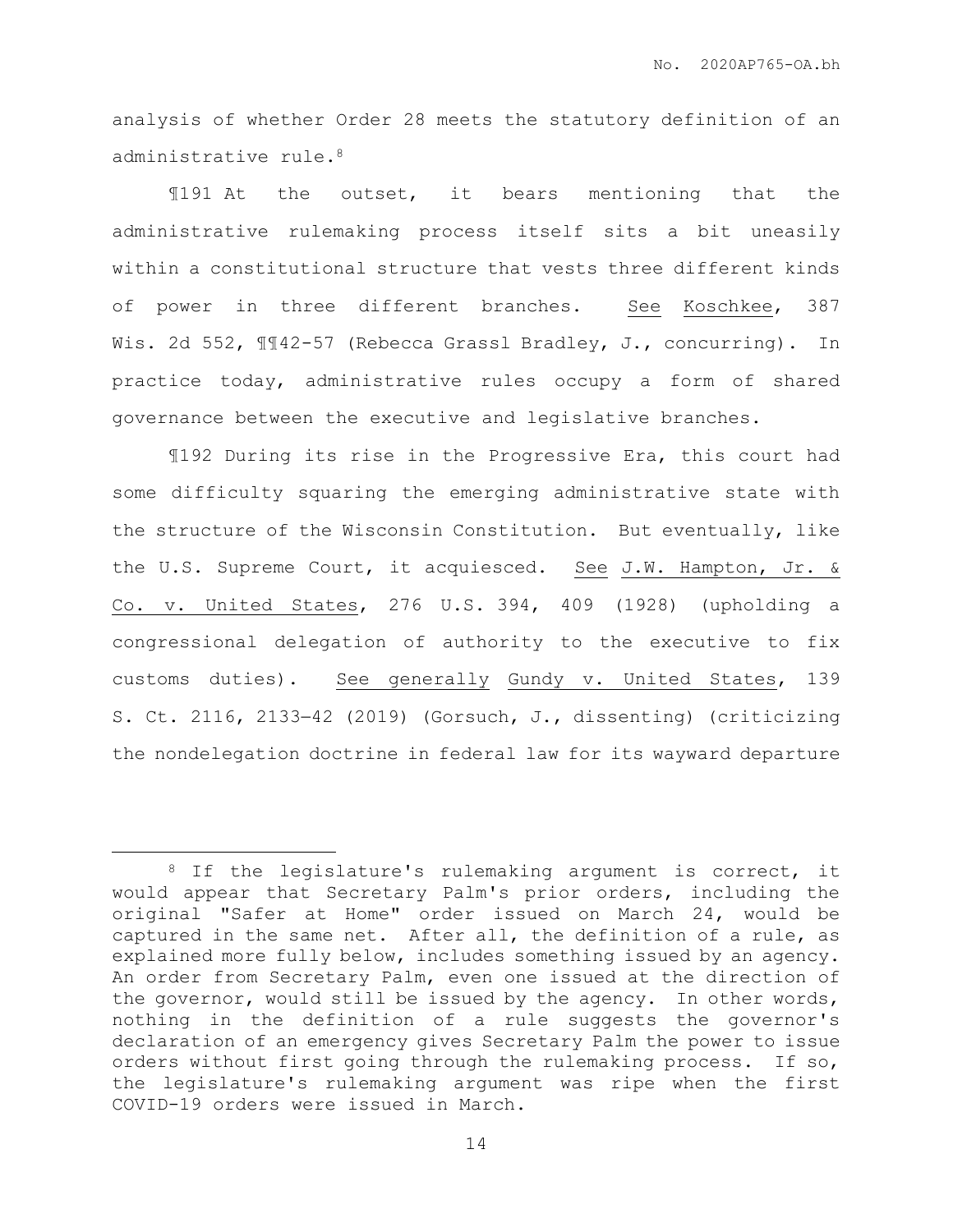from the federal constitution and its historical embrace of a separation-of-powers triangle).

¶193 When the administrative rules process was adopted, early cases treated rulemaking as more of an executive power. See, e.g., State ex rel. Buell v. Frear, 146 Wis. 291, 306-07, 131 N.W. 832 (1911) (rejecting the theory that rulemaking and other related administrative action was, in this case, a legislative power, and explaining that such action falls within the ambit of executing the law within legislatively set parameters). The logic is not hard to understand. If the legislature passes a law requiring cigarettes to be taxed, for example, it would be an executive function to interpret and enforce the law, including determining what constitutes a cigarette and what does not. Rulemaking over the definition of a cigarette is, in one sense, the legislature's attempt to add further definition to statutes that the legislature did not provide in the first place. It is a post-enactment effort to control and limit how the laws are executed.

¶194 But over time, this court has come to describe rulemaking as closer to a legislative power. See, e.g., Watchmaking Examining Bd. v. Husar, 49 Wis. 2d 526, 533-34, 182 N.W.2d 257 (1971) (characterizing rulemaking as a "delegation" of legislative power to a subordinate administrative agency). The logic here is not hard to understand either. As government grew into the modern behemoth it is today, the legislature began to enact statutes that looked more like broad, undefined goals, rather than concrete laws. Doing so left specific policy decisions to the executive branch. Understandably, the legislature then subjected those choices to a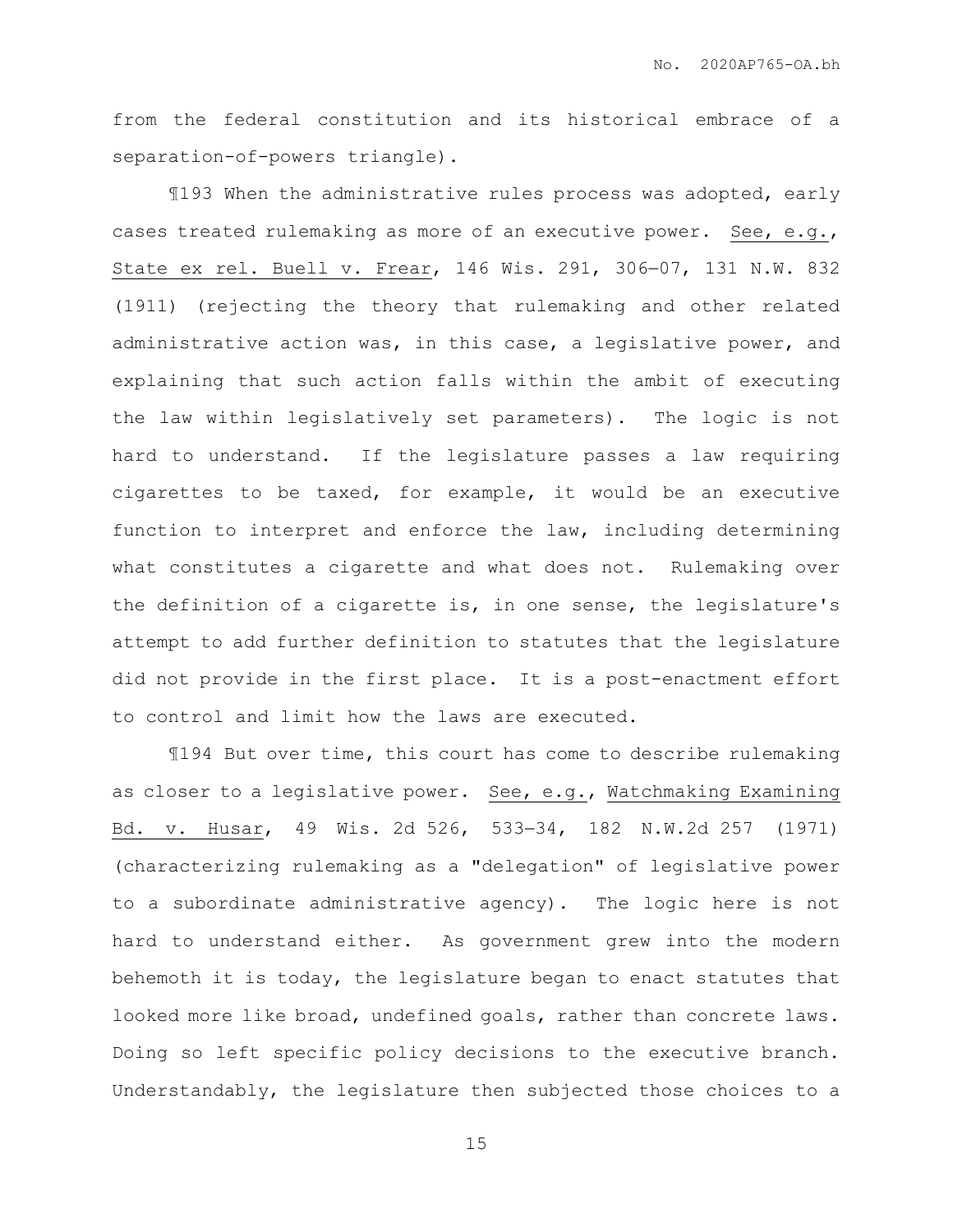check through the rulemaking process. For example, if the legislature passes a law empowering the Department of Revenue to "tax products in the public interest," it has, one could argue, made no policy judgments at all for the executive to execute. In this view, rulemaking is the legislature's attempt to ensure it retains the power to make policy decisions, which is consistent with its constitutional role to say what the law should be.

¶195 Both parties invoke the separation of powers reflected in these concepts to support their assertion that rulemaking should or should not be required here. Regardless of how we characterize rulemaking generally, the parties accept the constitutional status quo, and merely ask us to enforce and apply the statutory rulemaking prescriptions.

## B. Defining the Claim

¶196 The legislature asserts that Order 28 is a rule and that DHS's failure to comply with the rulemaking requirements in Wis. Stat. ch. 227 leaves an invalid rule that must be enjoined from further application. Not all agency action is rulemaking, of course. The question is a matter of statutory interpretation, both of the definition of a rule in Wis. Stat. § 227.01(13), and Wis. Stat. § 252.02(4), one of the statutory bases DHS cited for the order's authorization.

¶197 Relevant for what follows, Wis. Stat. § 252.02(4) states in part that DHS "may promulgate and enforce rules or issue orders," both of which may "be made applicable to the whole or any specified part of the state," for purposes of controlling and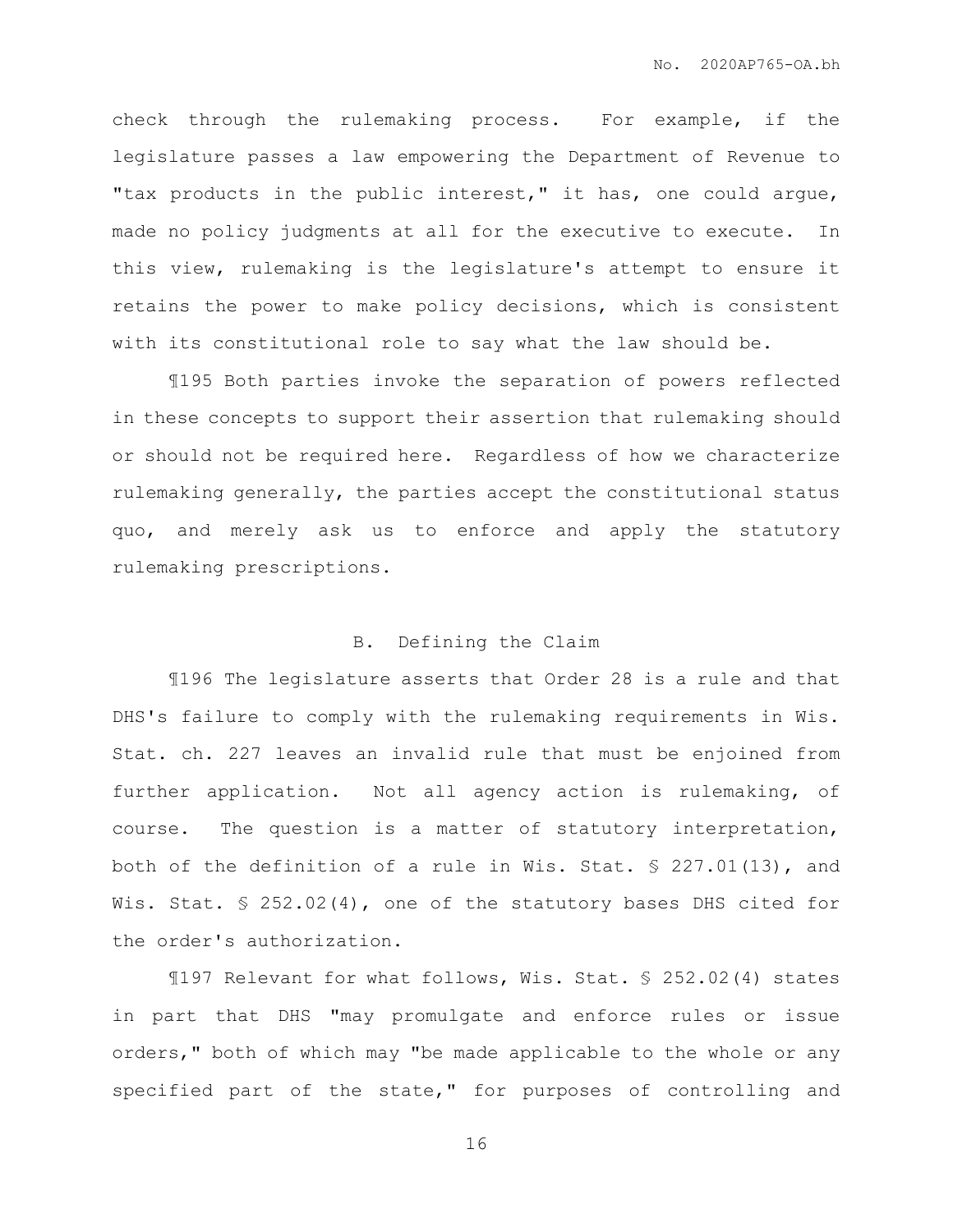suppressing any communicable disease. Secretary Palm argues the statutory distinction between "rules" and "orders" indicates that DHS has authority to act on a statewide basis outside of the rulemaking process-that is, DHS can issue orders based on the police power given to the executive through the legislatively set parameters in § 252.02. The legislature rejects this theory, arguing that a statewide order issued pursuant to § 252.02(4) that has the force of law (as Order 28 does) is, by virtue of its statewide application, required to be promulgated as a rule. With this in mind, we must unpack what makes a rule.

## C. Defining a Rule

 $\text{198}\text{ According to }\text{Wis.}\text{Stat. }\$ 227.01(13),\text{ a "rule" is}$ defined by five separate criteria. It must be "(1) a regulation, standard, statement of policy or general order; (2) of general application; (3) having the [force<sup>9</sup>] of law; (4) issued by an agency; (5) to implement, interpret or make specific legislation enforced or administered by such agency [or] to govern the interpretation or procedure of such agency." Citizens for Sensible Zoning, Inc. v. DNR, 90 Wis. 2d 804, 814, 280 N.W.2d 702 (1979) (citing § 227.01(13)). Neither party disputes that Order 28 has the force of the law and was issued by an agency, the third and fourth requirements in the statutory definition. It was issued by DHS, and has the force of law because it is legally enforceable rather than just exhortatory. But the parties dispute whether DHS

<sup>&</sup>lt;sup>9</sup> In 2017 Wis. Act 369, § 32, the legislature changed this portion of the definition from "effect of law" to "force of law."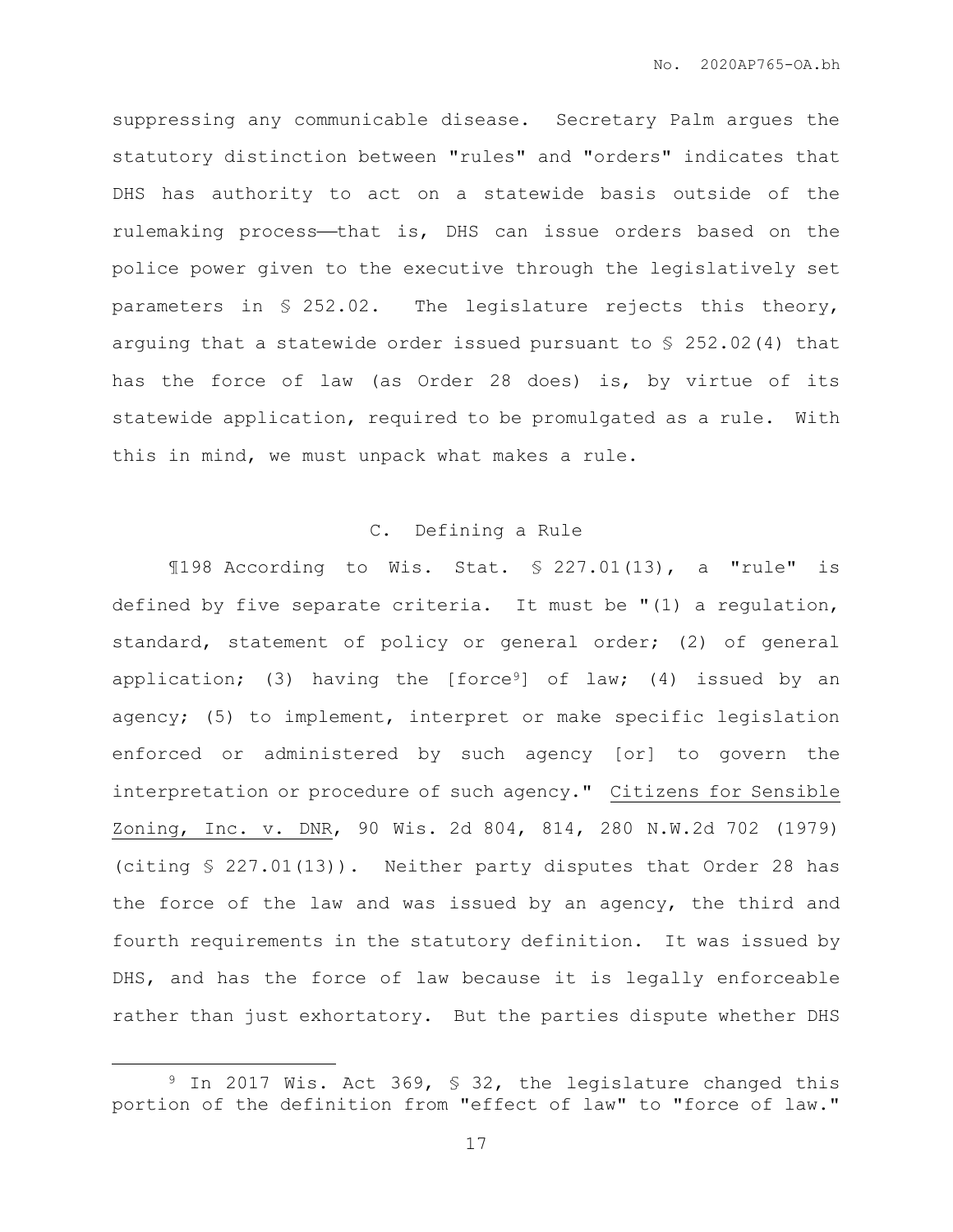issued Order 28 "to implement, interpret or make specific" legislation that it enforces or administers, as well as the requirements that it be "a regulation, standard, statement of policy, or general order" and one of "general application."

¶199 I conclude the textual evidence overwhelmingly shows that Order 28 is a "general order" precisely because of its statewide application. Therefore, the legislature's argument that its statewide effect also makes it an order of "general application" is incorrect. An order of "general application" is one that has prospective application beyond the situation at hand. Order 28 does not. I focus my analysis on the "general order" and "general application" requirements because they conclusively demonstrate that Order 28 does not meet the definition of a rule.<sup>10</sup>

<sup>10</sup> I am also skeptical that Order 28 was issued by DHS "to implement, interpret, or make specific legislation enforced or administered by the agency or to govern the organization or procedure of the agency." Wis. Stat. § 227.01(13). Order 28 was obviously not issued to govern DHS's organization or procedure, and nothing suggests that Order 28 interprets or makes specific any terms or requirements of Wis. Stat. § 252.02. Whether Order 28 "implements" legislation is a closer call, however.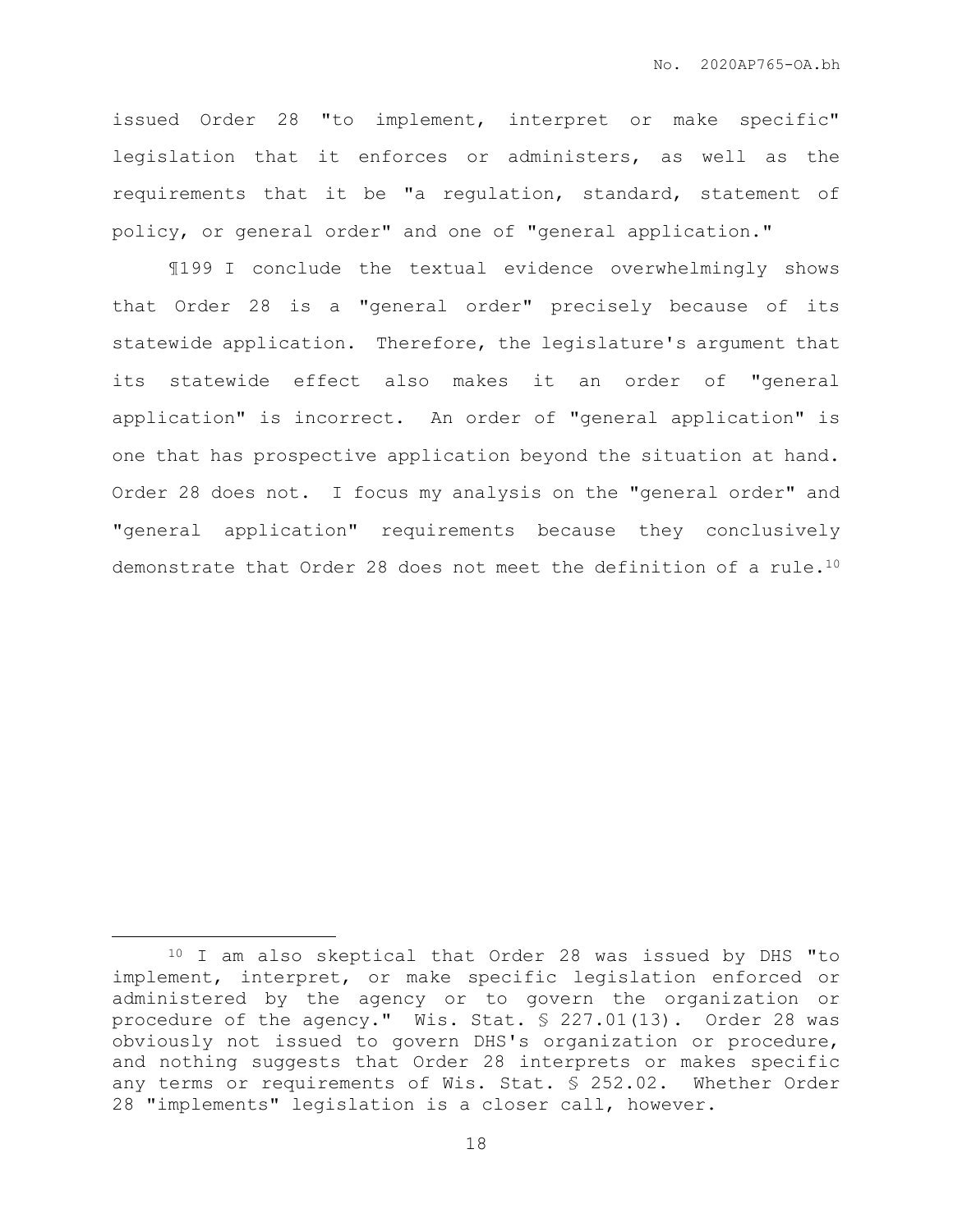¶200 First, a rule must be "a regulation, standard, statement of policy, or general order." Wis. Stat. § 227.01(13). On its face, each of these phrases speaks of a broad and substantive policy choice of some sort. And the chosen policy or standard would, by implication, go beyond a one-time situation or decision.

¶201 Of particular relevance here is the "general order" requirement. Both parties agree Order 28 is a general order, but they are not especially precise on why that is. Note first that a simple "order" is not enough to meet the definition. The statute has the modifier "general"—meaning not all orders fit the bill, only "general" ones. And we need to, where possible, "give reasonable effect to every word." State ex rel. Kalal v. Circuit Court for Dane Cty., 2004 WI 58, ¶46, 271 Wis. 2d 633, 681

In context, "implement," like the rest of the rule definition and rulemaking process, seems aimed at covering future enforcement and application of the statutory powers and duties vested in a respective agency. See State ex rel. Kalal v. Circuit Court for Dane Cty., 2004 WI 58, ¶46, 271 Wis. 2d 633, 681 N.W.2d 110 (explaining statutory language is to be interpreted "in the context in which it is used"). A rule expresses how a statute will be enforced going forward, and part of that can involve establishing the specifics of a larger procedure or system for all future applications of that statute. Accord Citizens for Sensible Zoning, Inc. v. DNR, 90 Wis. 2d 804, 808 & n.1, 816, 280 N.W.2d 702 (1979) (explaining that the Department of Natural Resources' adoption of a floodplain zoning ordinance constituted implementation of a statute pertaining to floodplain zoning that the department administered). This is distinct from actual enforcement and application of the law. Although the parties do not provide much help in this analysis, Order 28 seems to be enforcing and applying the law, rather than implementing a procedure for future applications of Wis. Stat. § 252.02.

In any event, because Order 28 does not satisfy the "general application" requirement in the definition of a rule, a firm conclusion on this requirement is unnecessary.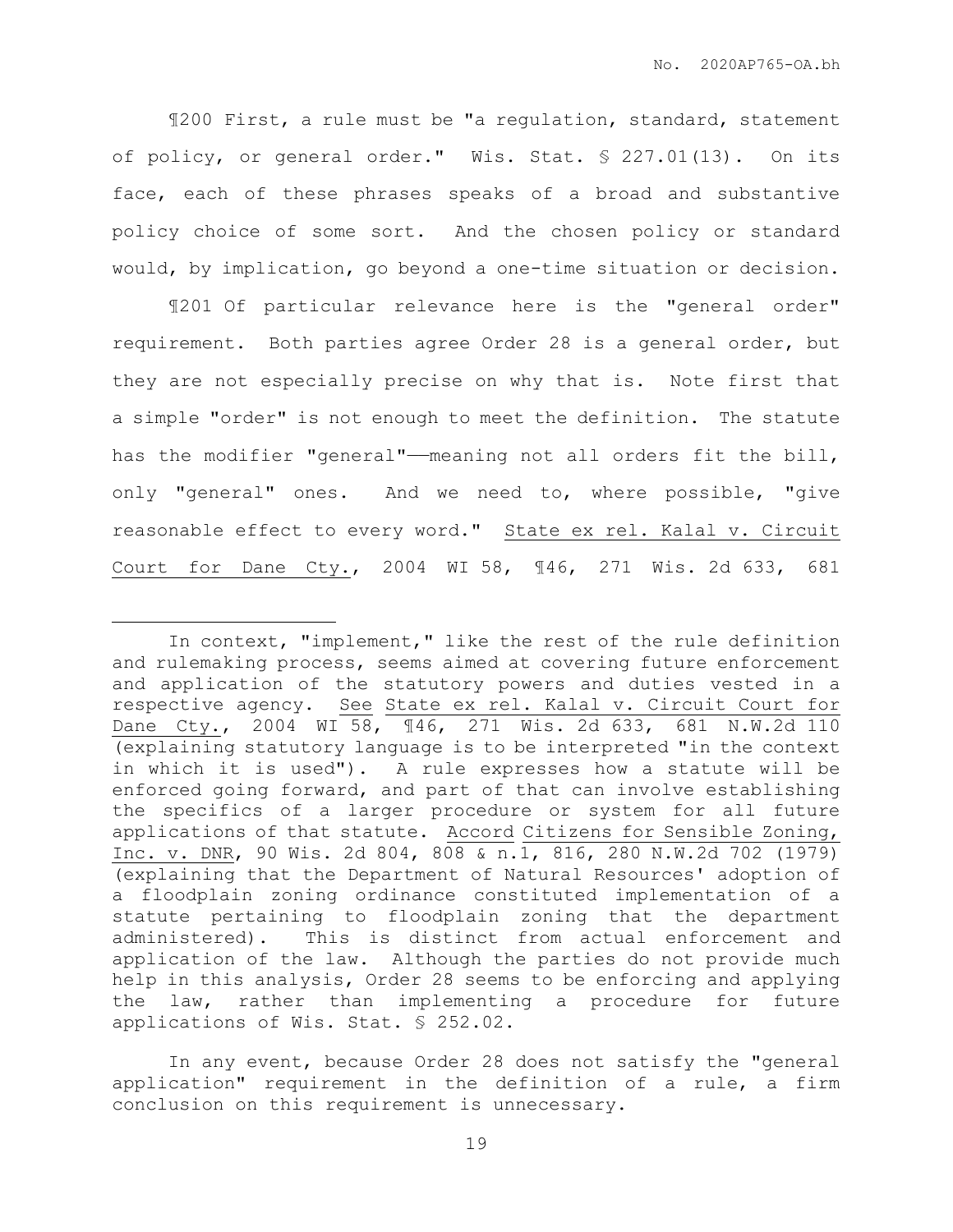N.W.2d 110. Yet, Wis. Stat. ch. 227 does not tell us what makes an ordinary order, much less a general order. So we must look for clues in chapter 227 and the rest of our laws. See id., ¶45 ("Statutory language is given its common, ordinary, and accepted meaning, except that technical or specially-defined words or phrases are given their technical or special definitional meaning." (citation omitted)); Bank Mut. v. S.J. Boyer Constr., Inc., 2010 WI 74, ¶31, 326 Wis. 2d 521, 785 N.W.2d 462 ("When the same term is used throughout a chapter of the statutes, it is a reasonable deduction that the legislature intended that the term possess an identical meaning each time it appears." (citation omitted)).

¶202 In chapter 227, an "order" most commonly describes a binding decision applying to a specific person or situation. For instance, in Wis. Stat. § 227.01(3), a "contested case" is defined as an agency proceeding that determines a party's rights; this proceeding results in "a decision or order." This type of order is also explicitly excluded from the definition of a rule in § 227.01(13)(b). Elsewhere in the administrative rules statutes, Wis. Stat. § 227.03(6) excludes from chapter 227's reach "[o]rders of the election commission" issued under Wis. Stat. § 5.06(6). That section references the election commission's power to decide "by order" certain election-related complaints against election officials. § 5.06(6). Various other provisions in chapter 227 refer to court "orders" directed at specific parties. See, e.g., Wis. Stat. § 227.11(3)(b); Wis. Stat. § 227.114(6m)(d).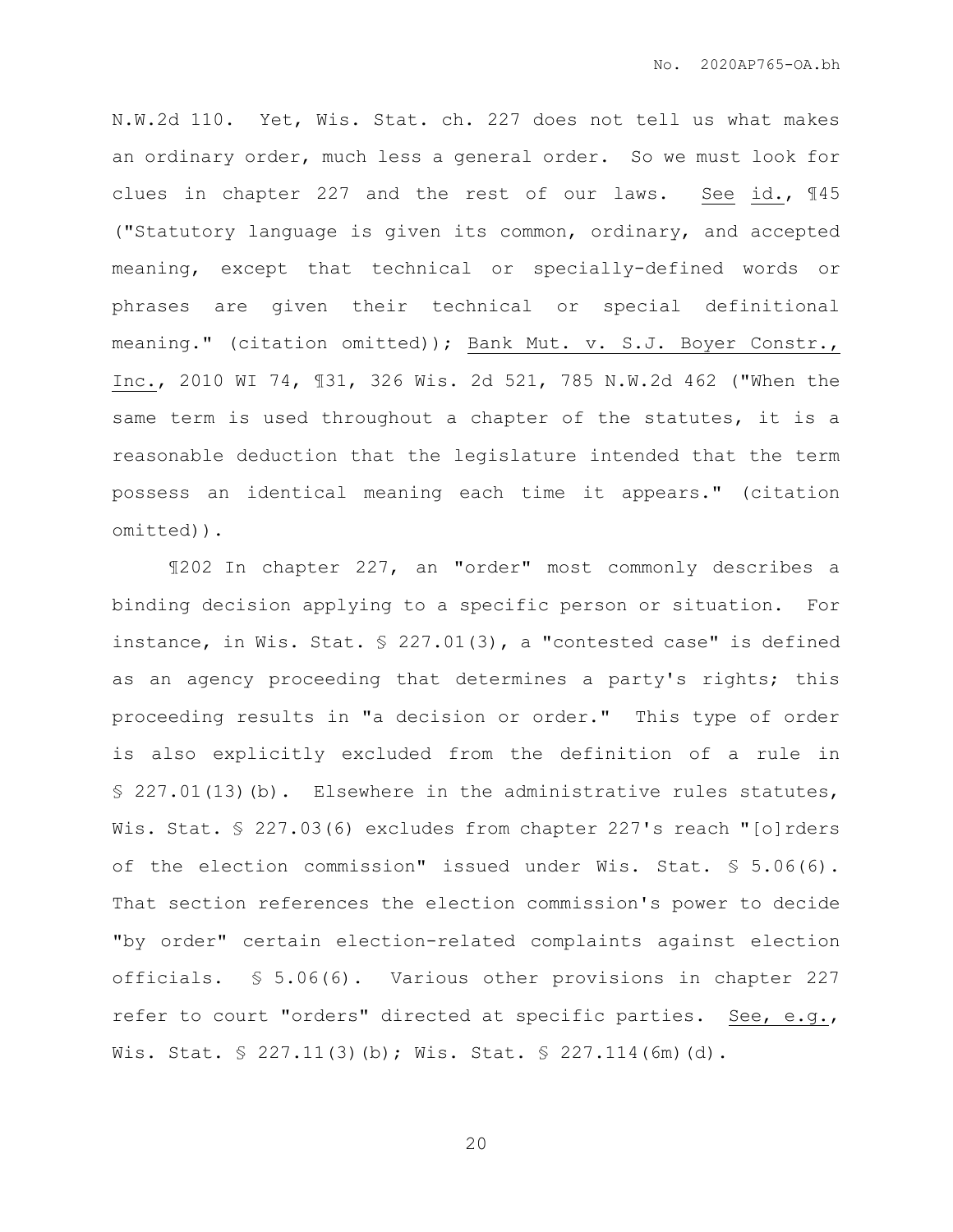¶203 The most helpful clue in chapter 227 is found in Wis. Stat. § 227.40, which governs judicial review of the validity of rules. Section 227.40(2)(e) states, among other things, that the validity of a rule may be challenged in proceedings "under chapters 102, 108, or 949 for review of decisions and orders of administrative agencies." Wisconsin Stat. chs. 108 and 949 cover unemployment claims and crime victim compensation, respectively. Those chapters discuss person-specific orders, again confirming the common usage of "order" as some government decision tied to and resulting from a specific factual situation.

¶204 But Wis. Stat. ch. 102, governing worker compensation claims, is different. Unlike any of the foregoing, that chapter defines both an "order" and a "general order." "'Order' means any decision, rule, regulation, direction, requirement, or standard of the department or the division, or any other determination arrived at or decision made by the department or the division." Wis. Stat. § 102.01(2)(dm). And a "general order" is "such order as applies generally throughout the state to all persons, employments, places of employment or public buildings, or all persons, employments or places of employment or public buildings of a class under the jurisdiction of the department. All other orders of the department shall be considered special orders." § 102.01(2)(bm) (emphasis added). Thus, chapter 102 distinguishes between special orders, those applying to a specific person or party, and general orders, those applying generally to the entire state.

¶205 As it happens, this same statutory distinction between general and special orders is found all throughout Wisconsin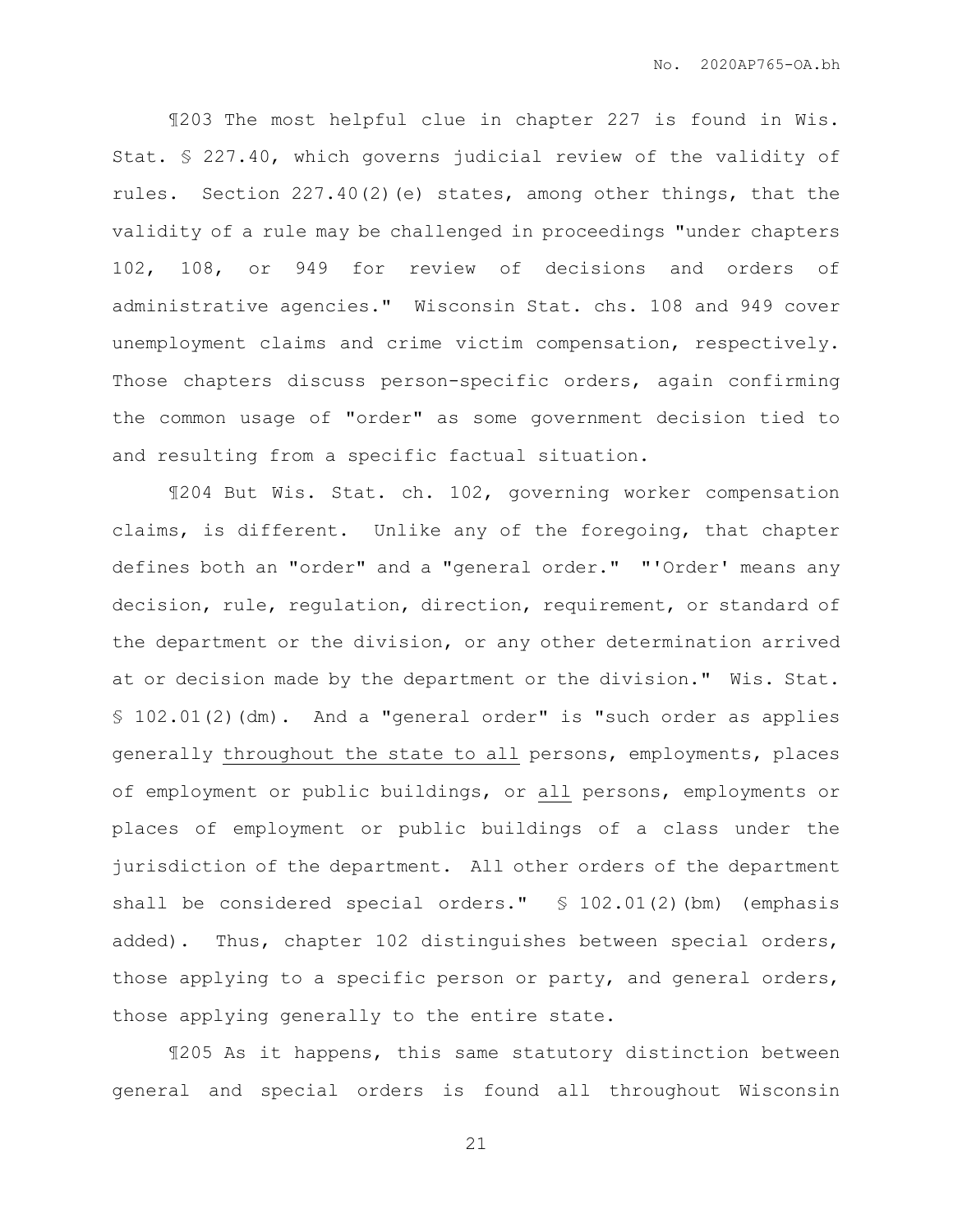statutes governing agency action. For example, Wis. Stat. ch. 103 deals with employment regulations as overseen by the Department of Workforce Development (DWD). In the chapter's definitions section, which covers Wis. Stat. chs. 103 to 106, nearly identical definitions are used, this time adding a complementary definition of a local order as well:

(9) "General order" means such order as applies generally throughout the state to all persons, employments, places of employment or public buildings, or all persons, employments or places of employment or public buildings of a class under the jurisdiction of the department. All other orders of the department shall be considered special orders.

(10) "Local order" means any ordinance, order, rule or determination of any common council, board of alderpersons, board of trustees or the village board, of any village or city, a regulation or order of the local board of health, as defined in s. 250.01(3), or an order or direction of any official of a municipality, upon any matter over which the department has jurisdiction.

(11) "Order" means any decision, rule, regulation, direction, requirement or standard of the department, or any other determination arrived at or decision made by the department.

Wis. Stat. § 103.001(9), (10), (11). Again, this understanding is replicated throughout Wisconsin law, offering a consistent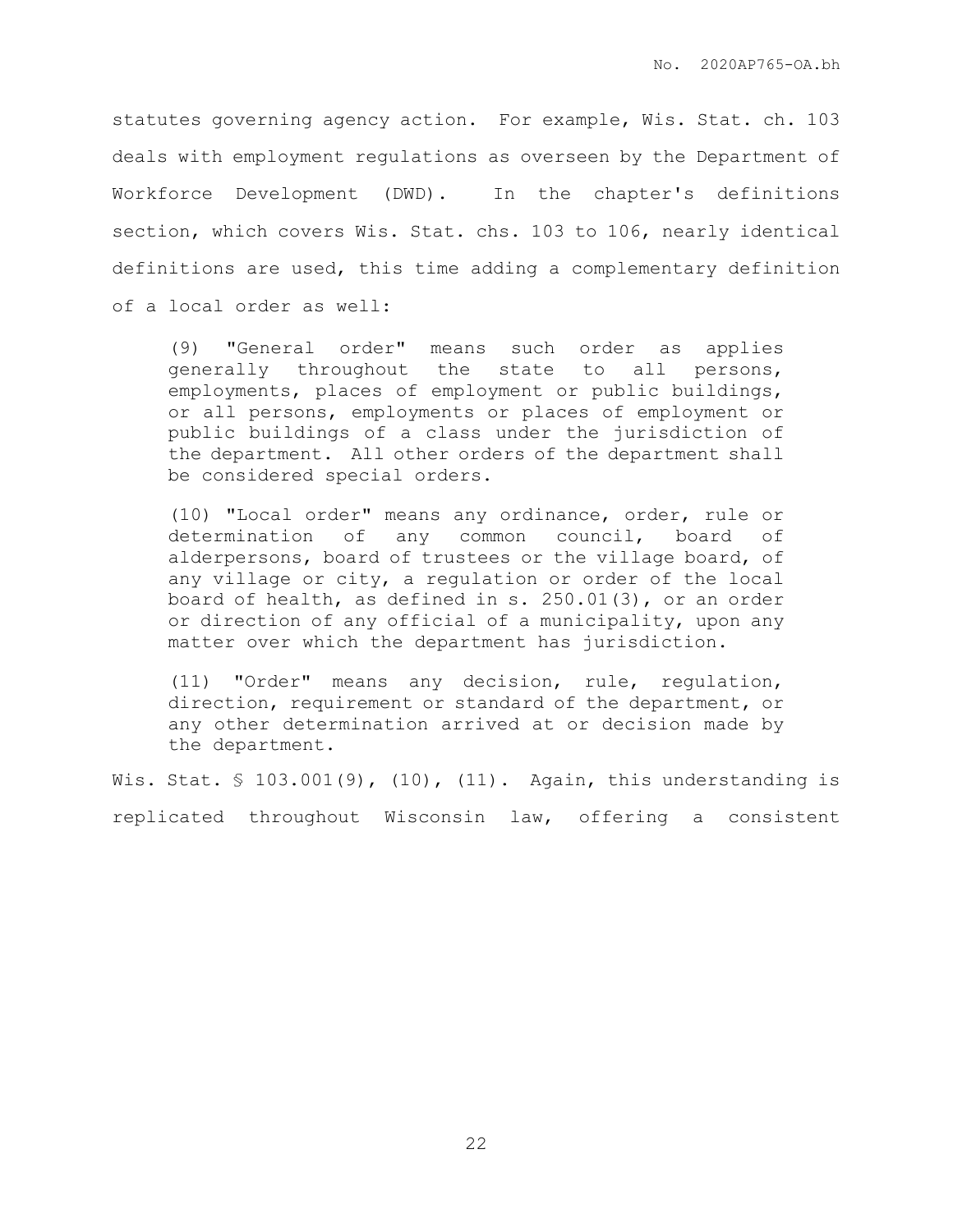definition of a "general order" as an order having statewide effect.<sup>11</sup>

¶206 This is not all. The statutes not only make clear that a general order is one applying statewide, but also that such statewide general orders may or may not need to be promulgated as rules. This can be seen throughout chapters 103 to 106, where we see that DWD has statutory authority to issue statewide orders, which may or may not be rules falling under the scope of Wis. Stat. ch. 227. One example is in Wis. Stat. § 106.01(9), which authorizes DWD to issue apprenticeship-related "rules and general

<sup>&</sup>lt;sup>11</sup> The same definitions of "Order," "Local order," and "General order" are found in Wis. Stat. ch. 101, which governs the Department of Safety and Professional Services. Wis. Stat. § 101.01(7), (8), (9). In Wis. Stat. ch. 218, in a section governing collection agencies, a "General order" is defined as "an order which is not a special order," while a "'Special order' means an order against a person." Wis. Stat.  $$ 218.04(1)(d)$ , (q). Elsewhere in this section, the Department of Financial Institutions (DFI) is authorized "To issue general or special orders" and may require reasonable and relevant information "by general or special order" that licensees must annually report.  $$ 218.04(7)(a), (10)(a).$  Likewise, Wis. Stat. ch. 138 authorizes DFI to issue "general orders or special orders" to prevent or correct certain actions by insurance premium finance companies. Wis. Stat. § 138.12(5m)(b). In this context, a special order is "an order of [DFI] to or affecting a person," and a general order is any order "other than a special order." § 138.12(5m)(a)1. & 2. The same definitions and order-issuing authority are found in Wis. Stat. § 138.14, which governs payday loans. See § 138.14(1)(h), (L); § 138.14(8). We also find nearly identical language and usage in Wis. Stat. ch. 217, which governs check sellers (Wis. Stat. § 217.02(3), (10); § 217.18(1)), and in Wis. Stat. ch. 93, which describes various powers and duties of the Department of Agriculture, Trade and Consumer Protection (DATCP) (Wis. Stat.  $\S$  93.06(3), (5), (6)). See also Wis. Stat.  $\S$  100.19(2) & (3) (authorizing DATCP to issue "general orders" and "a special order against any person" related to methods of or practices in food products and fuel distribution).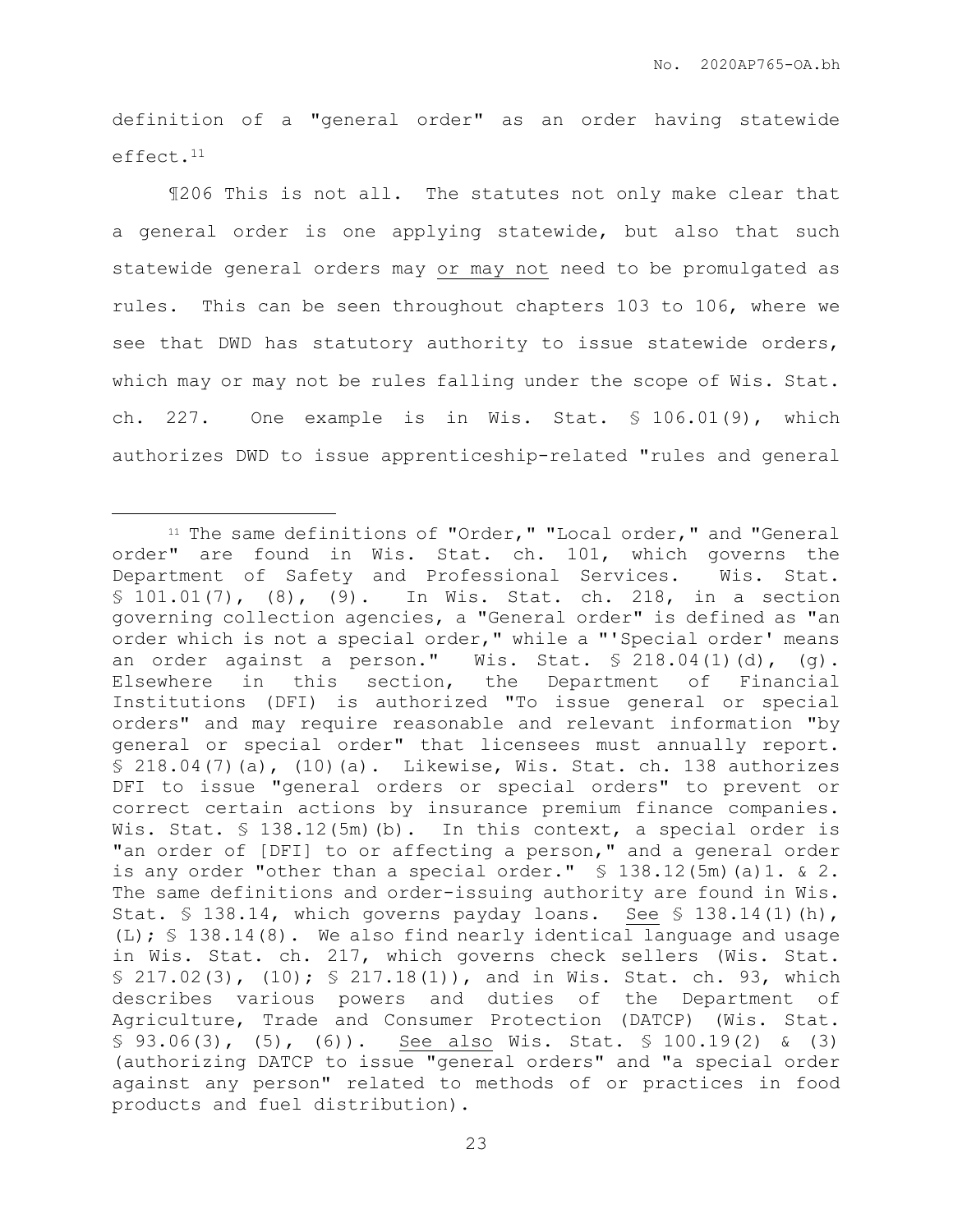or special orders." Wisconsin Stat. § 106.015(1) similarly prohibits DWD from prescribing, enforcing, or authorizing certain requirements "whether through the promulgation of a rule [or] the issuance of a general or special order."

¶207 The logic is plain, and of immense importance to this case. General orders are those that apply to everyone. And some general orders may be rules, but not all of them are. If all general orders must be promulgated as rules, these provisions would make no sense. They would instead say, "rules and special orders," not "rules and general or special orders."12 The only reasonable reading of these statutes is that orders applying statewide are general orders, and that these may be rules, but only if they meet the other requirements of the rule definition.<sup>13</sup>

 $\overline{a}$ 

<sup>13</sup> This reading is further supported by other chapters in the Wisconsin Statutes. For instance, Wis. Stat. ch. 281 governs water and sewage, which is an area generally under the purview of the Department of Natural Resources (DNR). See Wis. Stat. § 281.01(3). Wisconsin Stat. § 281.19, which is entitled "Orders," states:

(1) The department may issue general orders, and adopt rules applicable throughout the state for the construction, installation, use and operation of practicable and available systems, methods and means for preventing and abating pollution of the waters of the state. Such general orders and rules shall be issued

<sup>&</sup>lt;sup>12</sup> Or the statutes could expressly inform that orders issued pursuant to these provisions will be considered rules for purposes of chapter 227. The legislature has shown it can do precisely that in Wis. Stat. § 87.30(1), where any order issued by the Department of Natural Resources that fixes limits of floodplains or enacts local floodplain zoning ordinances is subject to the rulemaking process under Wis. Stat. § 227.19 (legislative review before promulgation) and Wis. Stat. § 227.26 (legislative review after promulgation), and "may be suspended by the joint committee for review of administrative rules." § 87.30(1).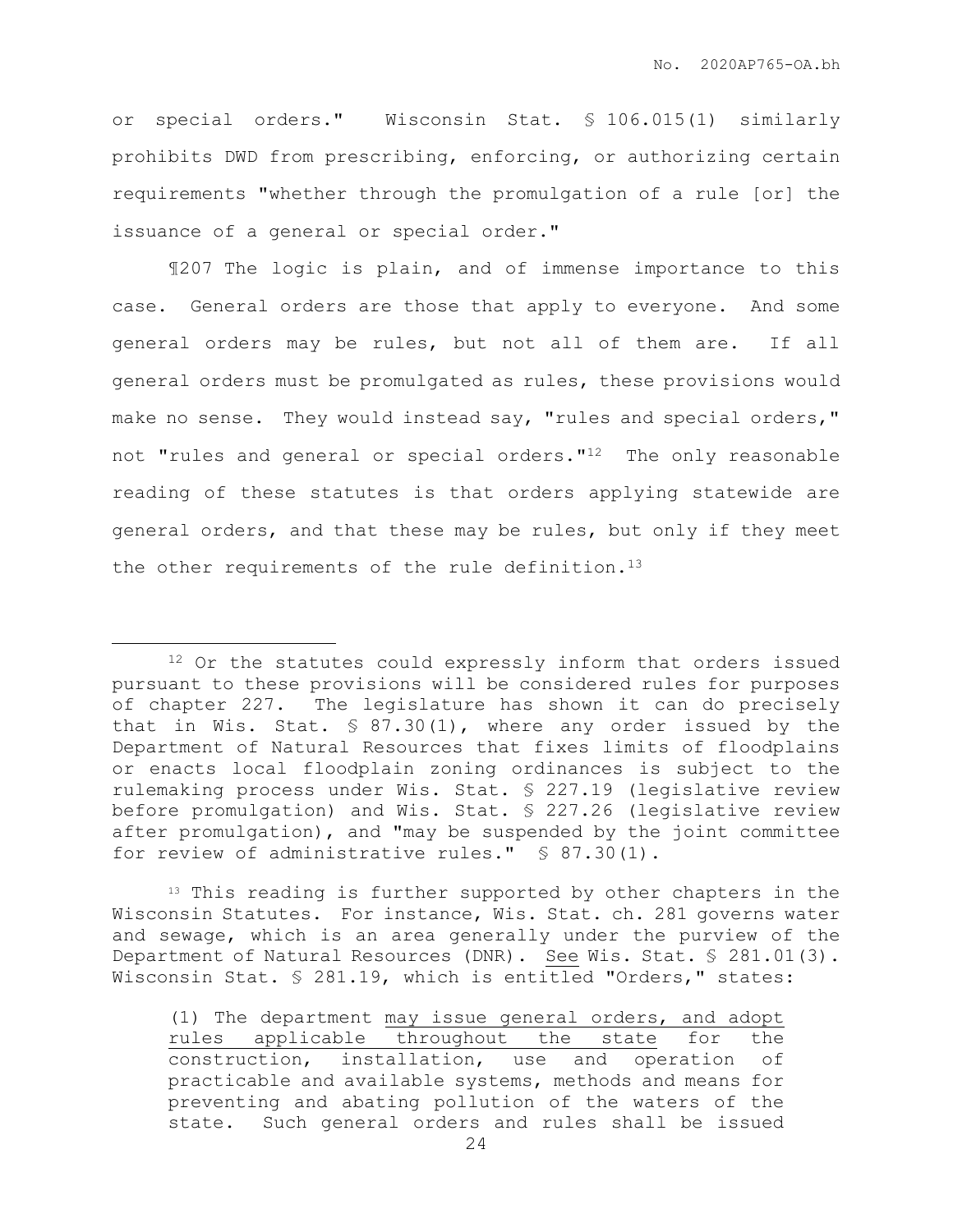only after an opportunity to be heard thereon has been afforded to interested parties.

(2) (a) The department may issue special orders directing particular owners to remedy violations of the safe drinking water program under s. 281.17 (8) and (9) or to secure such operating results toward the control of pollution of the waters of the state as the department prescribes, within a specified time. Pending efforts to comply with any order, the department may permit continuance of operations on such conditions as it prescribes. If any owner cannot comply with an order within the time specified, the owner may, before the date set in the order, petition the department to modify the order. The department may modify the order, specifying in writing the reasons therefor. If any order is not complied with within the time period specified, the department shall immediately notify the attorney general of this fact. After receiving the notice, the attorney general shall commence an action under s. 299.95.

(b) The department may issue temporary emergency orders without prior hearing when the department determines that the protection of the public health necessitates such immediate action. Such emergency orders shall take effect at such time as the department determines. As soon as is practicable, the department shall hold a public hearing after which it may modify or rescind the temporary emergency order or issue a special order under par. (a).

§ 281.19 (emphasis added).

 $\overline{a}$ 

The next subsection provides that "[t]he department shall make investigations and inspections to insure compliance with any general or special order or rule which it issues." Wis. Stat. § 281.19(3) (emphasis added). Note that elsewhere in Wis. Stat. ch. 281 the department is directed to prescribe various performance and certification standards, practices, and prohibitions solely by promulgating rules. § 281.16(2), (3); § 281.165(1); § 281.17(3).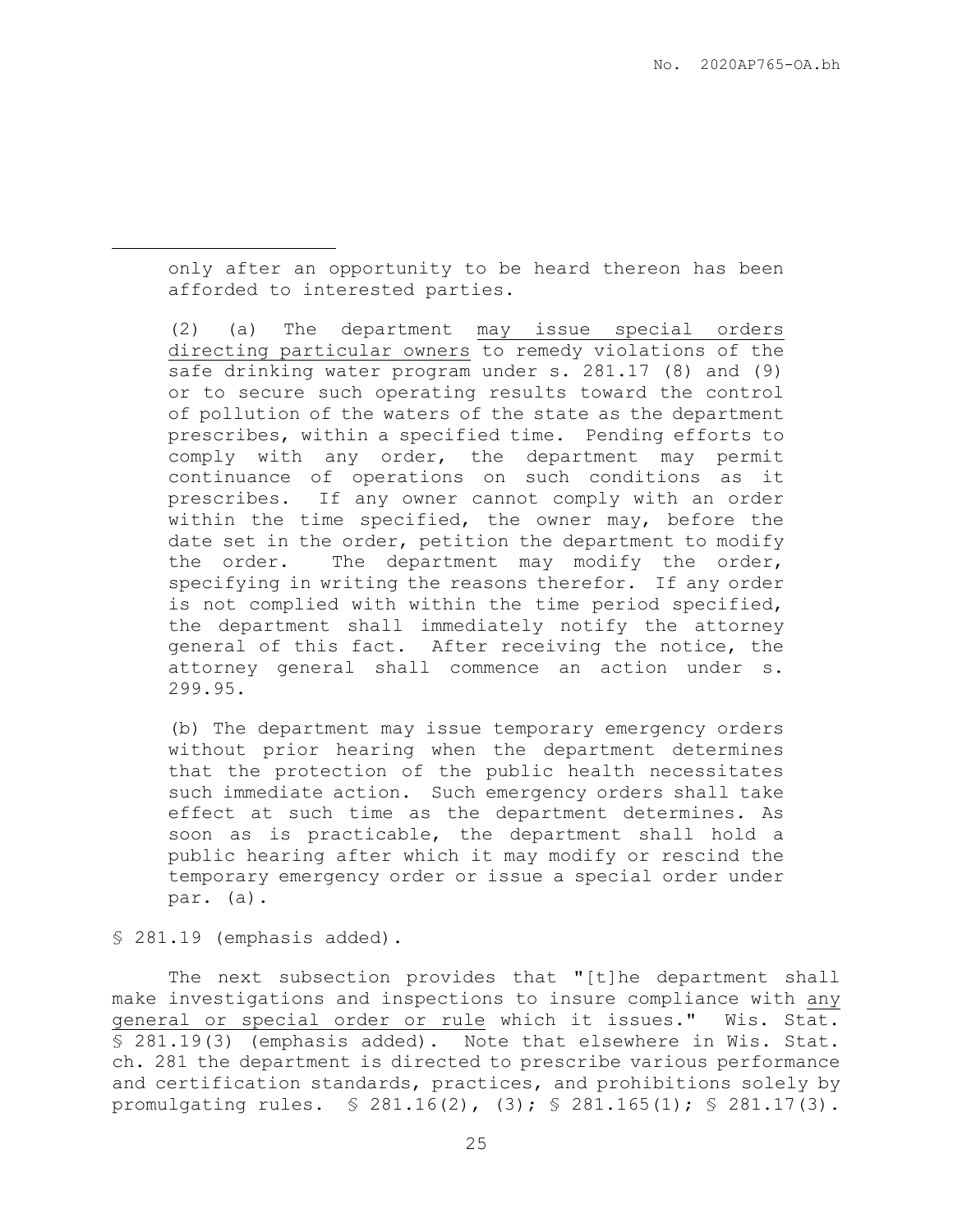¶208 The legislature does not address this overwhelming textual evidence informing what "general order" means for purposes of Wis. Stat. § 227.01(13). Rather, it looks to one of the enumerated exclusions from the rule definition relating to orders, and suggests this alone proves that any order applying statewide must also be a rule.

¶209 Wisconsin Stat. § 227.01(13)(c) excludes from the definition of "rule" any agency action or inaction that

[i]s an order directed to a specifically named person or to a group of specifically named persons that does not constitute a general class, and which is served on the person or persons to whom it is directed by the appropriate means applicable to the order. The fact that a named person serves a group of unnamed persons that will also be affected does not make an order a rule.

With this, the legislature maintains, by way of converse implication, that any order applying statewide is included in the definition of a rule. But this argument does not do the heavy analytical lifting the legislature wishes it to do. Section 227.01(13)(c) does not purport to define any particular kind of order, nor does it state or imply that all orders are rules but for those fitting this description. Instead, it clarifies that certain person or group-specific orders served on those

The distinctions are clear. Special orders are issued to particular persons. General orders apply to everyone "throughout the state." And not all general orders, which again, apply to all, are rules. Otherwise, the language in Wis. Stat. § 281.19(1) and (3) indicating that DNR may issue general orders and adopt rules, and ensure compliance with both, would make no sense.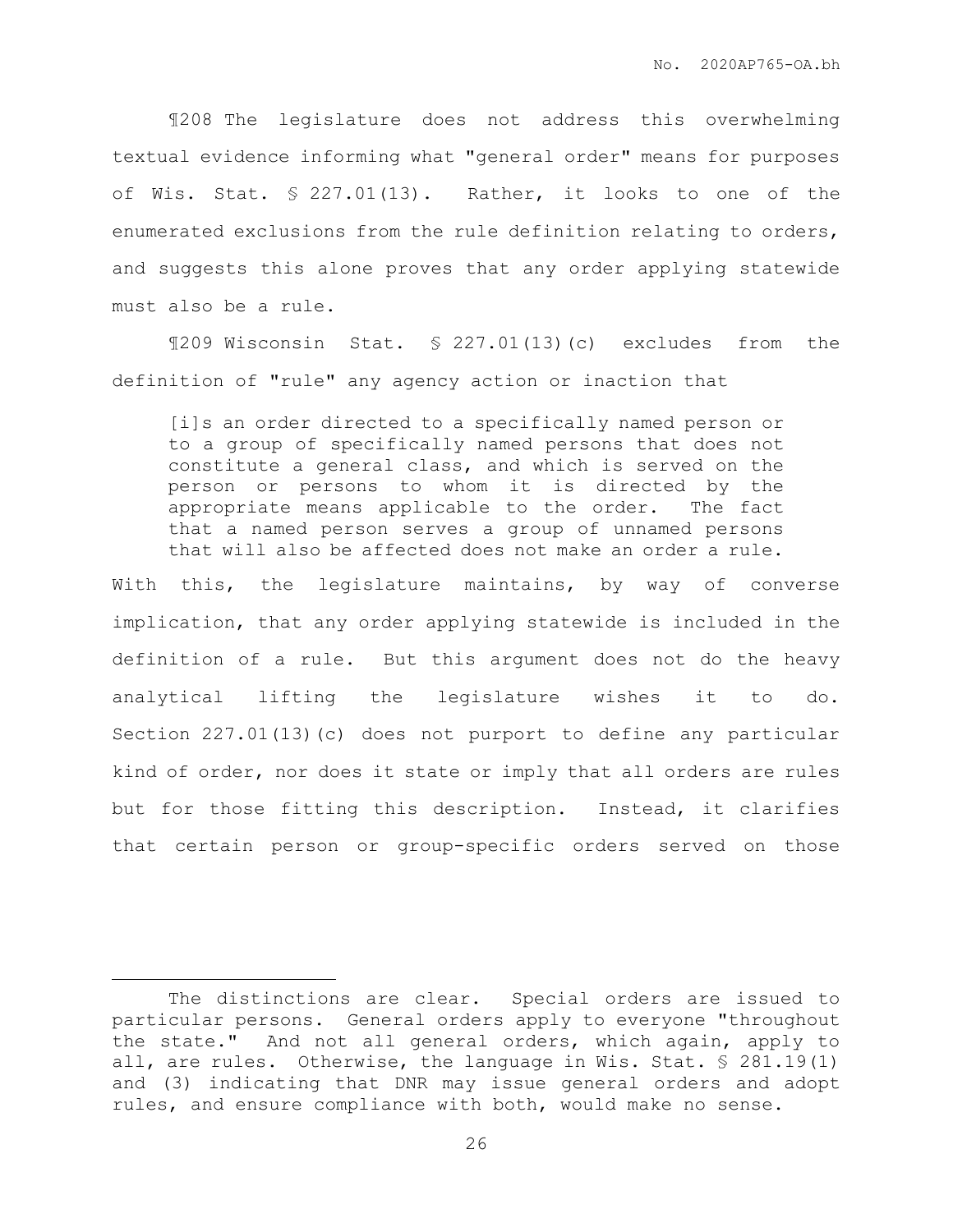persons or groups are not rules, making it one of many belt-andsuspenders exclusions from the definition of a rule.<sup>14</sup>

¶210 None of this overcomes or even contradicts the statutory meaning of the phrase "general order." And although chapter 227 does not tell us what a "general order" is, the story told throughout the rest of the Wisconsin Statutes does. A general order is an order that applies to everyone statewide. Other orders, often referred to as special orders, apply to specific persons or entities only.

¶211 This reading also makes sense in the context of the other phrases listed in the first criteria of the rule definition. A "regulation," a "standard," and a "statement of policy" all give the idea of a general standard applicable to everyone affected by its subject. It would only make sense that a general order does the same. This first requirement, at root, addresses the kind of decree and the statewide breadth of its impact (even if only some people are personally affected).

¶212 Importantly, however, our statutes also show that just because something is a general order does not make it a rule. While many general orders are rules, not all of them are. They still must meet the other criteria to actually qualify as a rule.

¶213 With that in mind, the second requirement for any rule is that it must have "general application." The legislature's

<sup>&</sup>lt;sup>14</sup> Like Wis. Stat.  $\frac{13}{10}$  (c), other listed exclusions appear quite unlikely to meet the definition of a rule under even normal circumstances. E.g., § 227.01(13)(r) (excluding a "pamphlet or other explanatory material that is not intended or designed as interpretation of legislation enforced or administered by an agency, but which is merely informational in nature").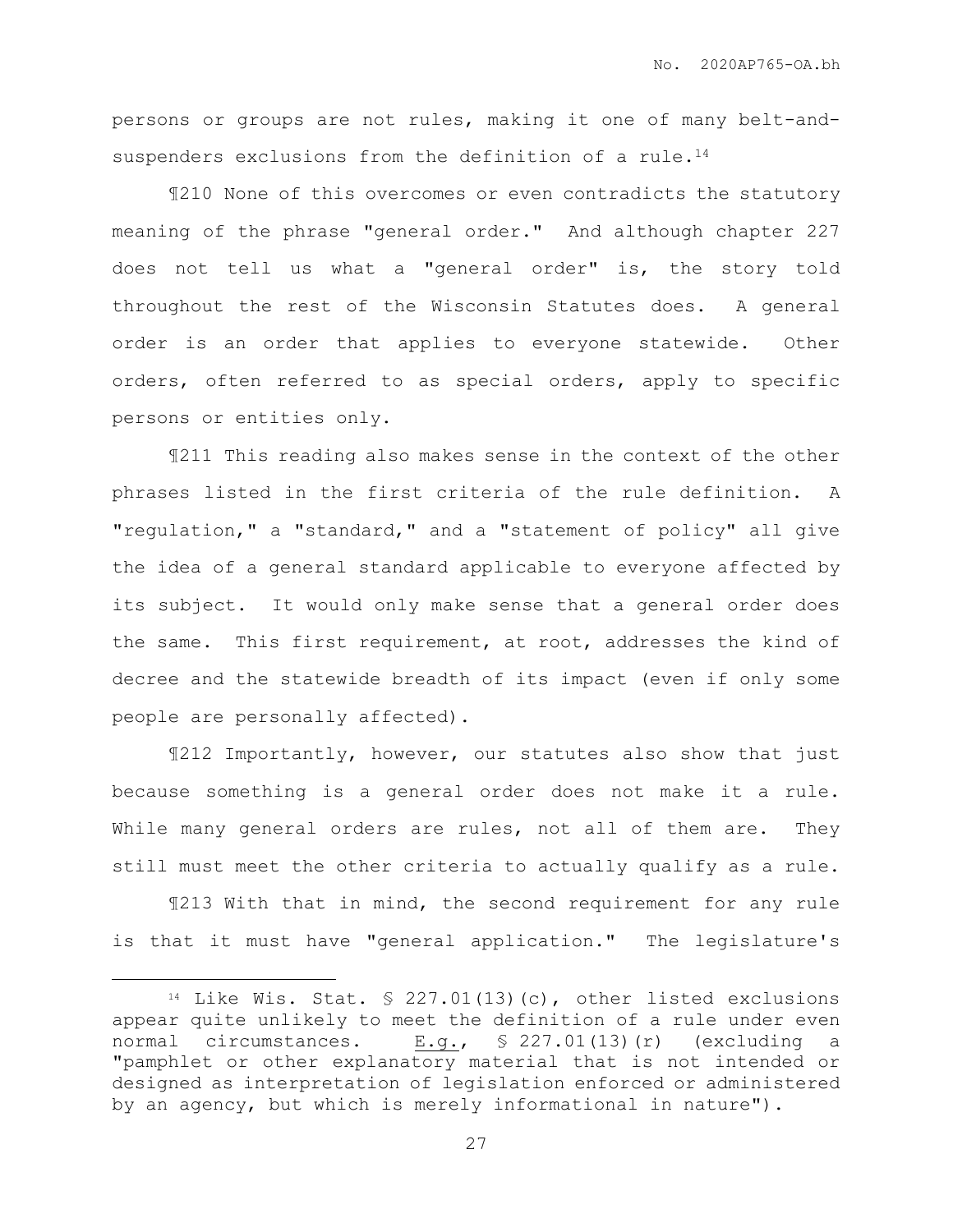main theory in this case is that a "general order of general application" is an order applying statewide. Connecting the dots, because Order 28 applies to a broad class of persons or entities rather than a specific person or entity, it is an order of "general application" in the legislature's telling. In other words, the legislature maintains the temperature gauge for what constitutes an order of general application is the breadth of the persons subject to the order.

¶214 But for reasons that are obvious from the previous discussion, this is plainly wrong. If a "general order" is an order applying statewide, that cannot be what "general application" means too. The legislature never makes any attempt to give separate meaning to "general order," nor does it engage in any statutory analysis regarding its interpretation. "General application" is a second, separate statutory requirement under the rule definition, and it must be given independent meaning. Kalal, 271 Wis. 2d 633, ¶46 ("Statutory language is read where possible to give reasonable effect to every word, in order to avoid surplusage."). The legislature's theory, which depends on conflating the two, fails from the outset.

¶215 Secretary Palm argues, and I agree, that a regulation, standard, statement of policy, or general order is one of "general application" if it applies generally, as opposed to specifically. That is, an application is specific if it applies to a single, particular factual situation. Something with general application applies to multiple, prospective factual situations. A specific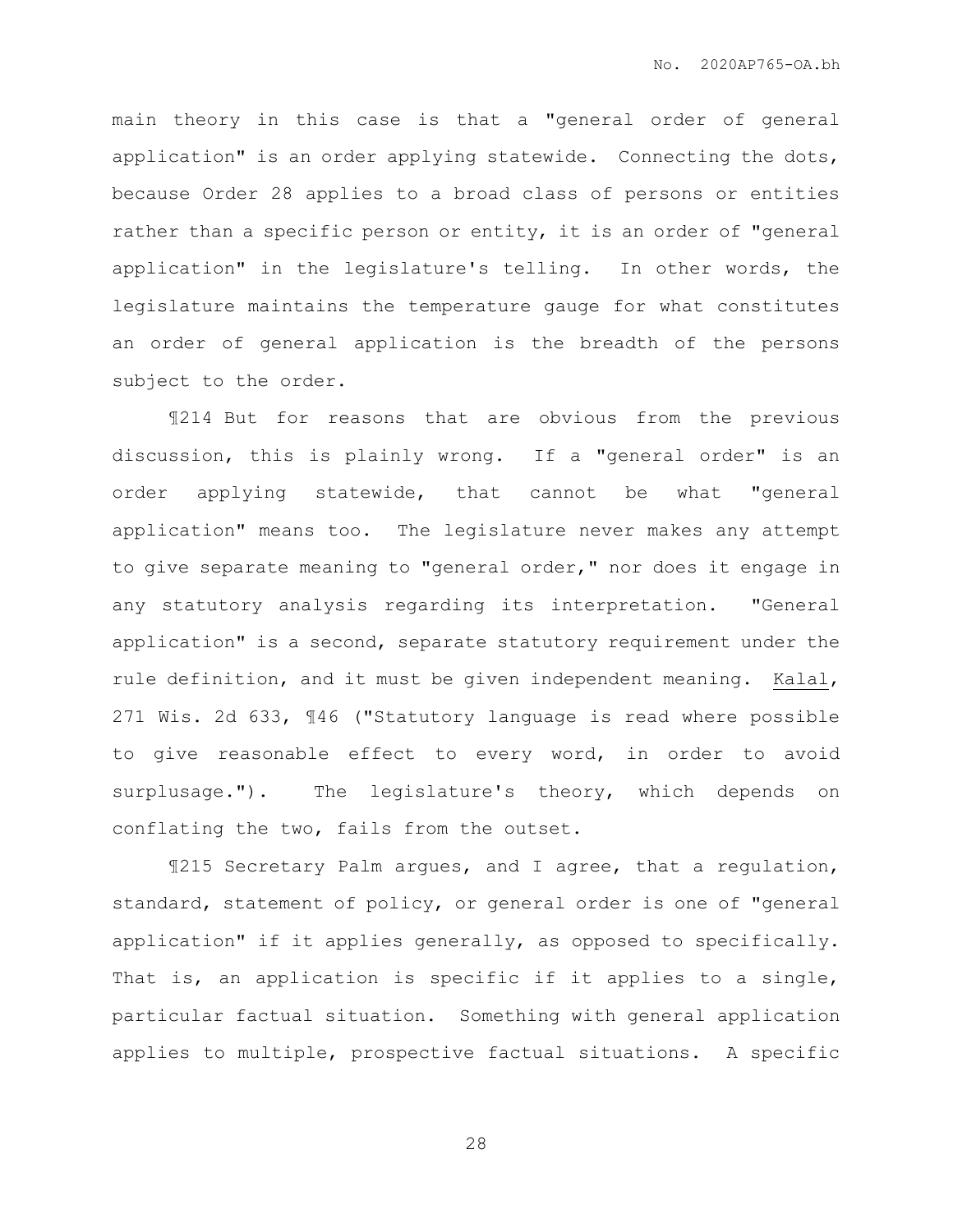application is focused on the present; a general application is focused on the future.

¶216 This reading makes sense first and foremost given the statutory text's use of the modifier "general." Just like the modifier "general" in "general order" means an order directed to everyone (as opposed to a specific someone), the modifier "general" in "general application" should have the same effect—that is, an order that applies to every situation covered by the subject matter (as opposed to a specific situation covered by the subject matter).

¶217 This reading also makes sense because of what rules are meant to be. Rules are designed to have enduring effect. They are published in official registers. They require public hearings, written input, and a series of complicated bureaucratic checks before being implemented. And while emergency rules are an option, they are still relatively slow and cumbersome. This is all by design. Government orders with limited application to a particular situation and individual circumstances warranting temporary action are not what rulemaking is designed to address.

¶218 In some ways, Secretary Palm's interpretation of the statutes may even be constitutionally required. To the extent rulemaking has a justification under our state constitution, it is because it retains the legislature's constitutional prerogative to determine the general policies that will govern the state. But rulemaking itself cannot tread so far as to authorize a legislative intrusion into the core power of the executive to enforce the laws. Our constitution's commitment to the separation of powers means the legislature should not, as a general matter, have a say in the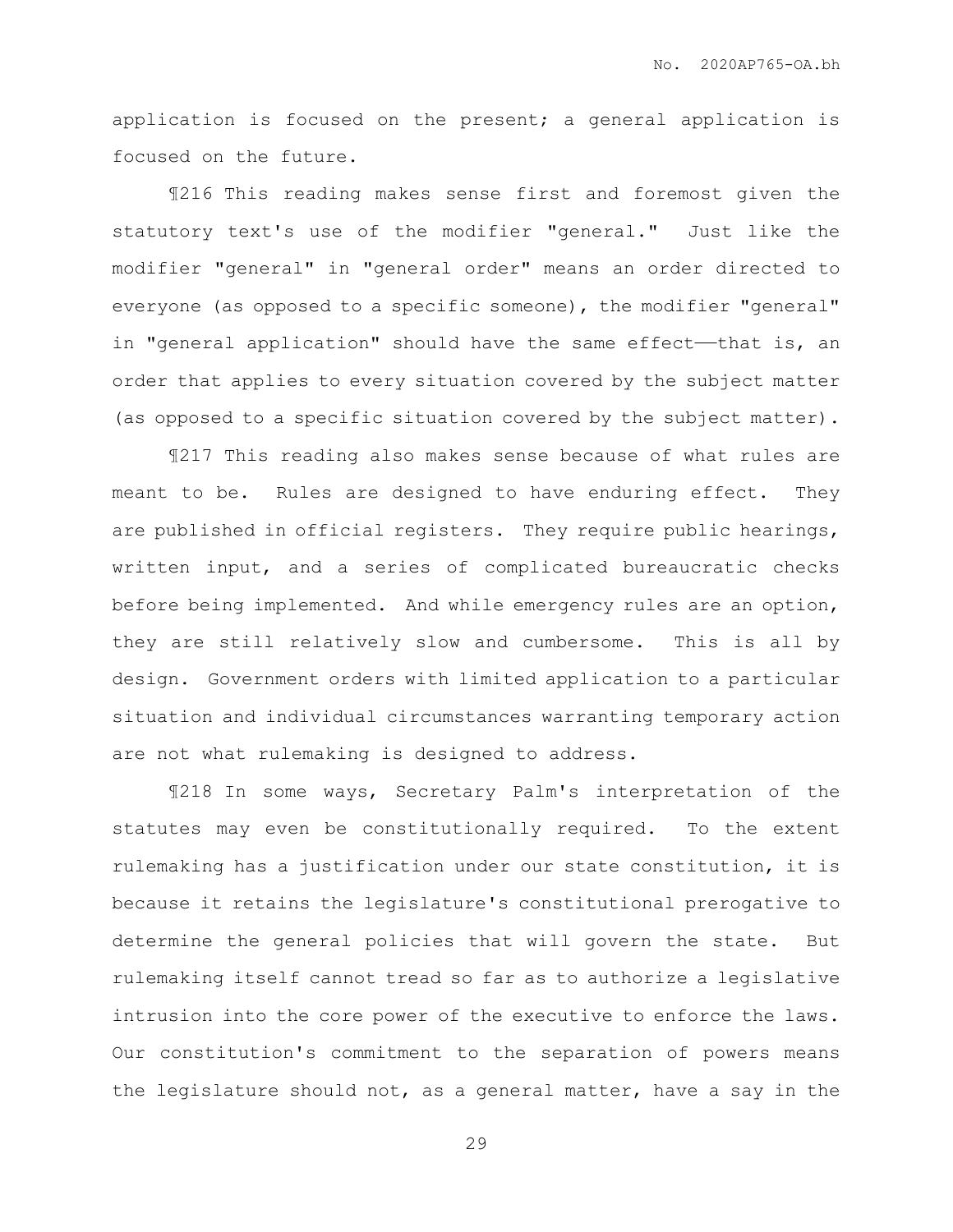executive branch's day-to-day application and execution of the laws. The legislature gets to make the laws, not second guess the executive branch's judgment in the execution of those laws. If rulemaking is understood as establishing a check on how a law is prospectively understood, that could be justified as retaining the legislature's constitutional prerogative to determine the state's public policy. But if rulemaking morphs into subjecting executive branch enforcement of enacted laws to a legislative veto, that turns our constitutional structure on its very head.

¶219 The parties do not maintain that any cases directly address or control the issues before us, and I agree. But two cases that do address the meaning of "general application" support Secretary Palm's reading, not the legislature's.

¶220 In Citizens for Sensible Zoning, Inc., this court concluded that a Department of Natural Resources' (DNR) floodplain zoning ordinance covering Columbia County was a regulation of general application. We reasoned that a rule "need not apply to all persons within the state" to have general application. 90 Wis. 2d at 815-16. The class size was small, we said, but the class was "described in general terms and new members can be added to the class." Id. at 816. That is consistent with Secretary Palm's interpretation of "general application." The newly enacted zoning ordinance was not tailored to a specific circumstance or current dispute; rather, it was a regulation applying to the general class of all future property owners. Id. (citing Frankenthal v. Wis. Real Estate Brokers' Bd., 3 Wis. 2d 249, 257B, 89 N.W.2d 825 (1958), which held an instruction covering the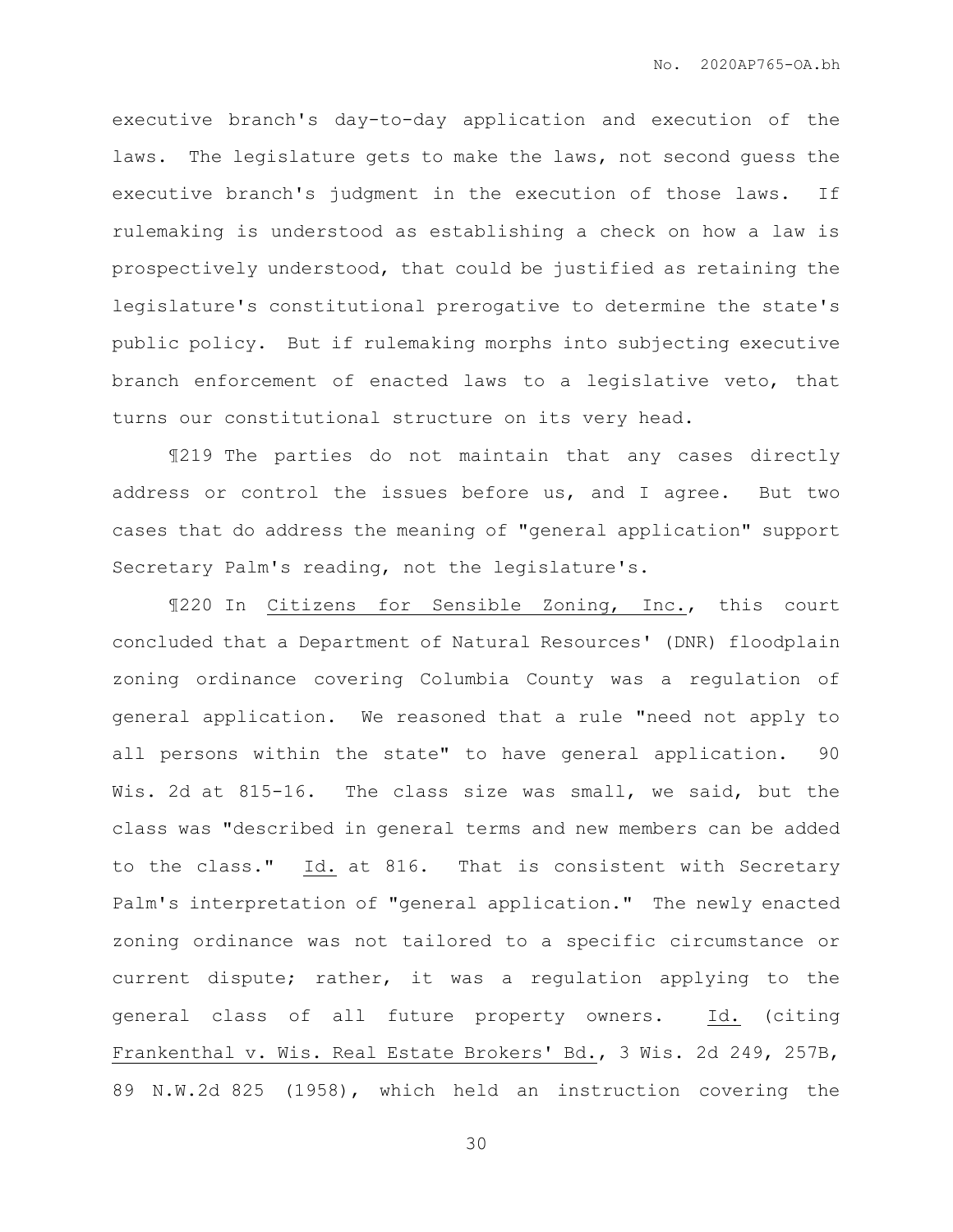license renewal procedure for real estate brokers was a policy statement of "general application").

¶221 Similarly, in Cholvin v. DHFS, the court of appeals explained that a written instruction used by screeners to determine new applicants' eligibility for a certain Wisconsin Medicaid program was of "general application." 2008 WI App 127,  $\text{\textsterling}124-25$ , 313 Wis. 2d 749, 758 N.W.2d 118. As the court put it, the instruction "does not speak to a specific case, nor is it limited to an individual applicant. It announces the general policy and the specific criteria to be employed when entering information on fluctuating levels of functional ability for all applicants." Id., ¶25. In other words, the instruction was meant for prospective application to everyone covered by the subject matter, namely a Medicaid program eligibility screening, not just to a current factual situation.

¶222 Therefore, the best reading of the "general application" requirement, as a matter of text, context, structure, constitutional limitation, and caselaw is that a general order, which by definition covers everyone statewide, must apply not just to a specific circumstance, but to all circumstances present and future that are contemplated by the scope of the order.

D. Wis. Stat. § 252.02 Does Not Require Rulemaking

¶223 Collectively, the definition of a rule reflects a dictate with statewide effect that takes broad statutory language and makes it specific or workable, not just to a particular situation, but for future situations of the same kind. While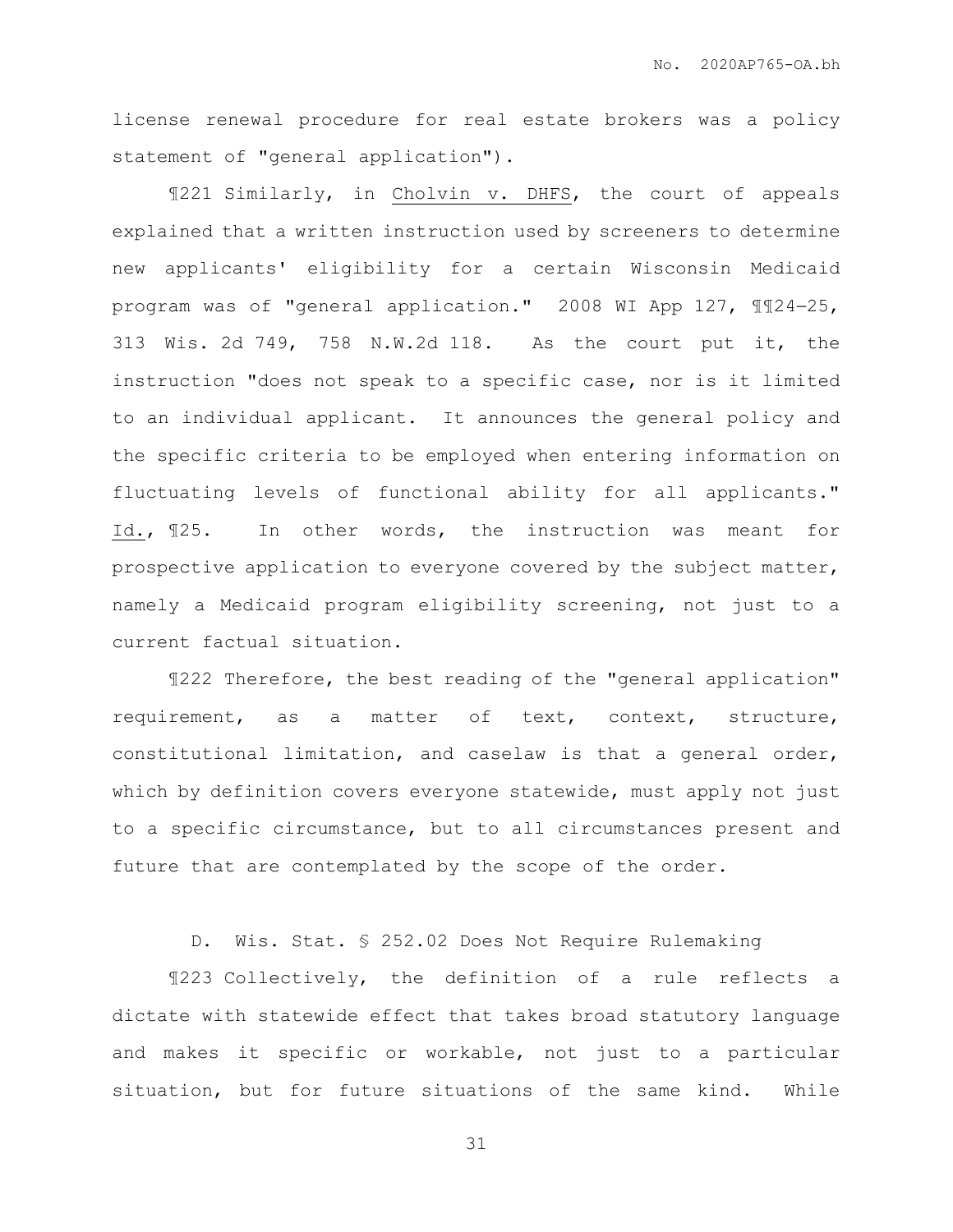orders certainly can be, and often are, rules, Order 28 does not meet this definition. It is statewide in scope, and therefore it constitutes a general order. But it does not have general application. It is an order with only temporary effect, expiring on May 26, 2020, and focused specifically on the control and suppression of a particular communicable disease.

¶224 Wisconsin Stat. § 252.02 confirms this reading. Section 252.02(4), on which Order 28 is based in part, states that DHS

may promulgate and enforce rules or issue orders for guarding against the introduction of any communicable disease into the state, for the control and suppression of communicable diseases, for the quarantine and disinfection of persons, localities and things infected or suspected of being infected by a communicable disease and for the sanitary care of jails, state prisons, mental health institutions, schools, and public buildings and connected premises. Any rule or order may be made applicable to the whole or any specified part of the state, or to any vessel or other conveyance. The department may issue orders for any city, village or county by service upon the local health officer. Rules that are promulgated and orders that are issued under this subsection supersede conflicting or less stringent local regulations, orders or ordinances.

§ 252.02(4) (emphasis added).

¶225 The only and unavoidable conclusion from this text is that DHS can issue an order that applies statewide and is not a rule. It still must meet the other criteria defining a rule in Wis. Stat. § 227.01(13), including the "general application" requirement. Not coincidentally, that is perfectly consistent with the distinctions found throughout the Wisconsin Statutes between general statewide orders and person-specific orders, and the textual distinction in other statutes confirming that a statewide order may or may not be a rule.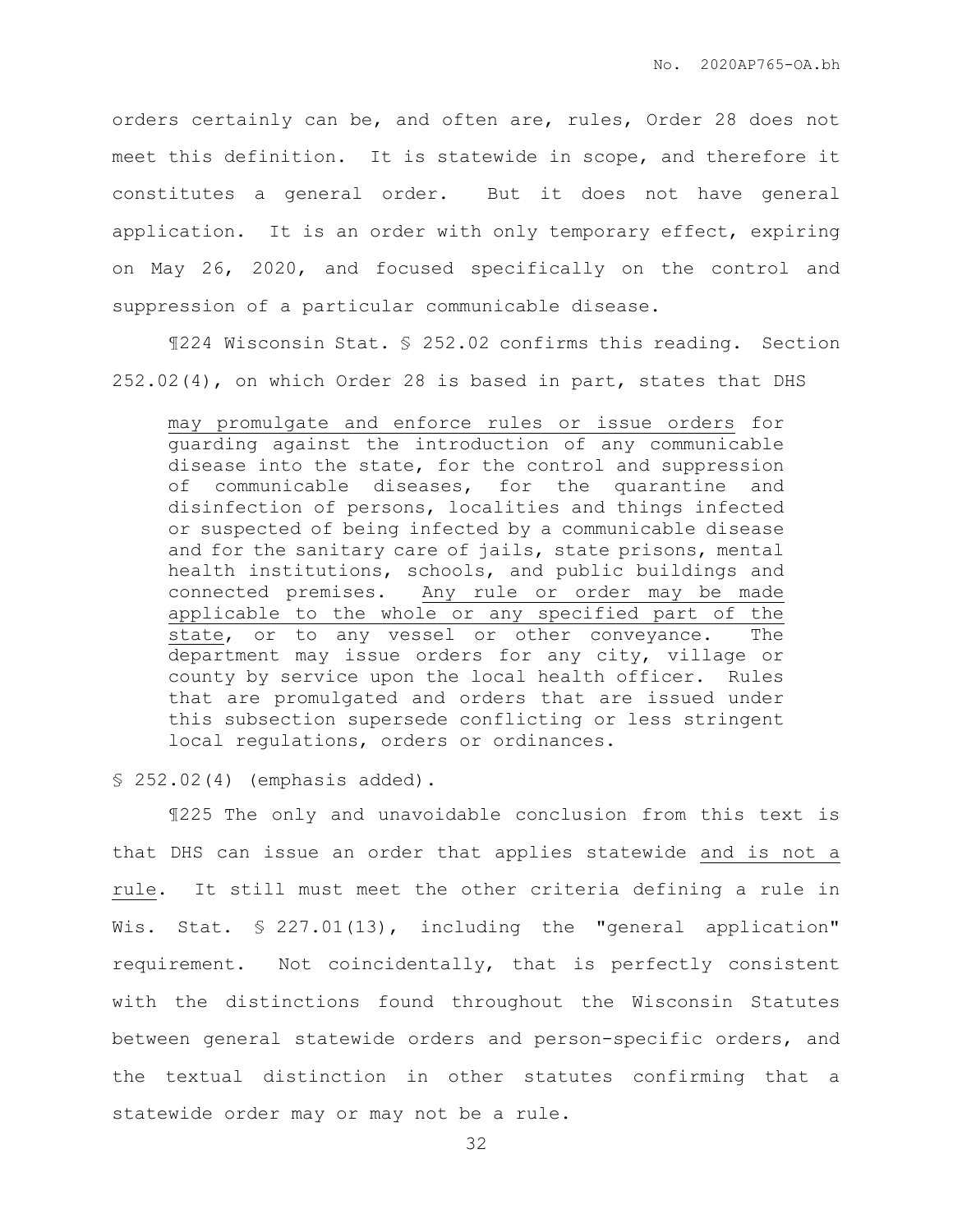¶226 This textual reading is also supported by statutory history. In 1982, the statute was amended to explicitly give DHS the power to issue orders in addition to promulgating and enforcing rules, and to clarify that both could have statewide application. § 21, ch. 291, Laws of 1981. Nothing in this amendment indicated that orders issued by DHS would be treated as rules for purposes of Wis. Stat. ch. 227. Cf. Wis. Stat. § 87.30(1) (dictating that orders issued by DNR under this subsection will be treated as rules for purposes of Wis. Stat. ch. 227).

¶227 The textual evidence conclusively stands against the legislature's position that a statewide order issued under Wis. Stat. § 252.02(4) is necessarily a rule.<sup>15</sup> But taking a step back to look at the reasonableness of its interpretive approach makes its error even more plain. Kalal, 271 Wis. 2d 633, ¶46 ("[S]tatutory language is interpreted in the context in which it is used; not in isolation but as part of a whole; in relation to the language of surrounding or closely-related statutes; and reasonably, to avoid absurd or unreasonable results.").

¶228 The administrative rulemaking process is about as smooth sailing as a canoe traversing the Atlantic Ocean. It's not

<sup>&</sup>lt;sup>15</sup> Elsewhere in its briefing, the legislature seems to turn its entire argument inside out by contending that Wis. Stat. § 252.02 is nothing more than a general powers and duties statute. But if this were true, and § 252.02 was only a general powers and duties statute, then DHS would have no authority to promulgate rules under that provision because, as the legislature helpfully explains, agencies may not rely on general powers and duties provisions to promulgate rules. See Wis. Stat.  $\S 227.11(2)(a)2$ . Said differently, the legislature somehow suggests that rulemaking cannot happen under the statute, notwithstanding its primary theory that rulemaking must happen under the statute.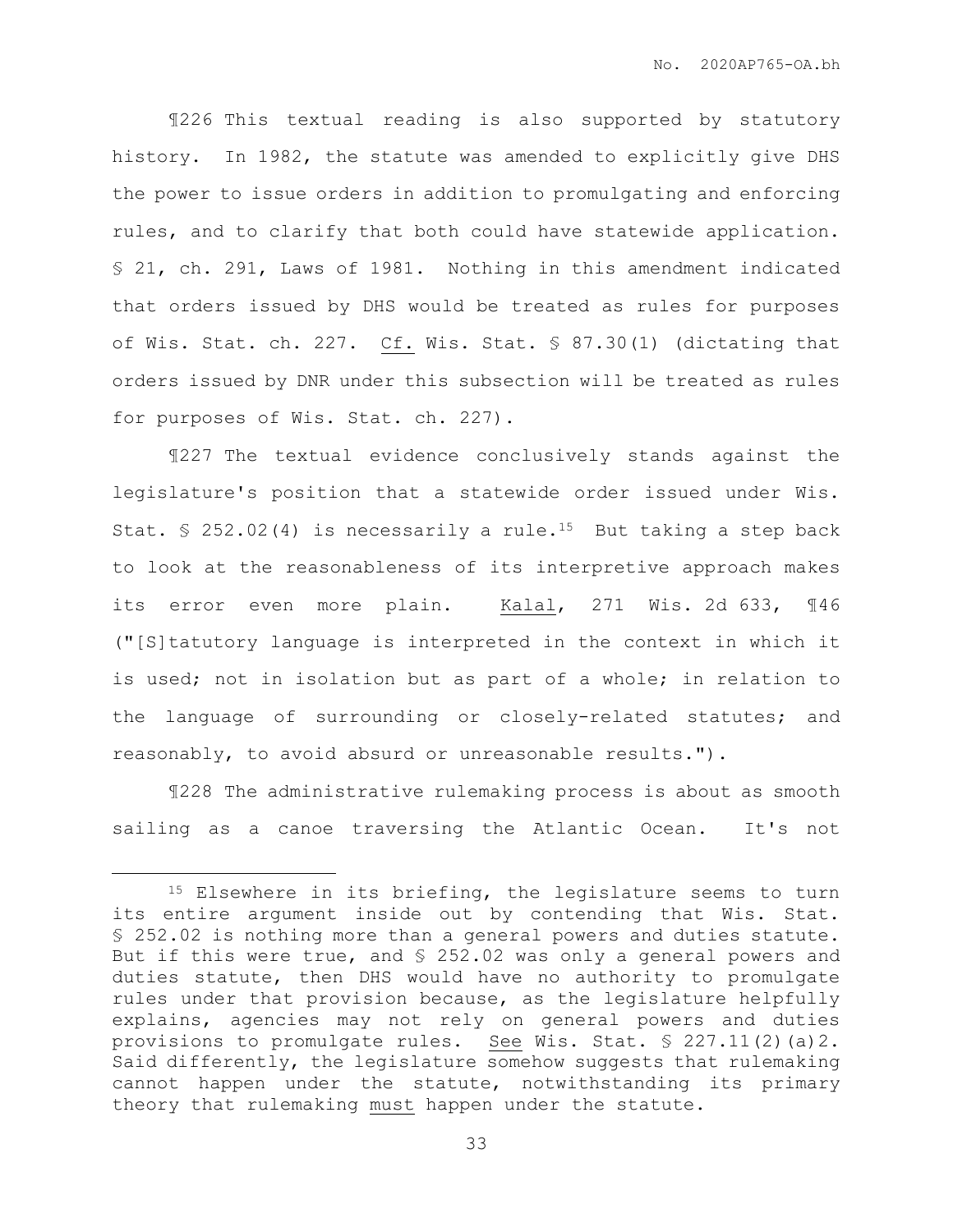impossible, but it's not a particularly fun trip. This is a feature, by the way, not a bug. The rulemaking process is filled with checks and double checks and public input and imposed waiting periods to discourage some rulemaking, and to ensure a final product that is fully vetted, sufficiently clear, statutorily grounded, and able to guide agency action moving forward.

¶229 During oral argument, the legislature effectively conceded that the requirements of Order 28 could have been issued for Milwaukee County, and that it would not need to be promulgated as a rule. But it continued to argue that the same order applying to half the state or the whole state would need to be promulgated as a rule. This makes no sense. Wisconsin Stat. § 252.02 on its face gives broad authority to take statewide action to combat the spread of communicable diseases. Under the legislature's theory, DHS can act locally without going through the rulemaking process, but not on a statewide basis. Presumably it could issue 72 identical orders applying to each of Wisconsin's counties, and these would not need to be promulgated as rules. But it could not do the same thing in one order applying statewide. Such a line is wholly impractical and inconsistent with the broad authority and discretion granted to DHS by the very words of the statutes the legislature enacted. If we are truly in a public health emergency requiring immediate state action, it would make little sense to tie the hands of DHS from acting to protect the whole state, but give it expansive authority to do the same exact thing through multiple actions with a narrower geographic focus. My point is not that we read the statute to give DHS the powers it needs, but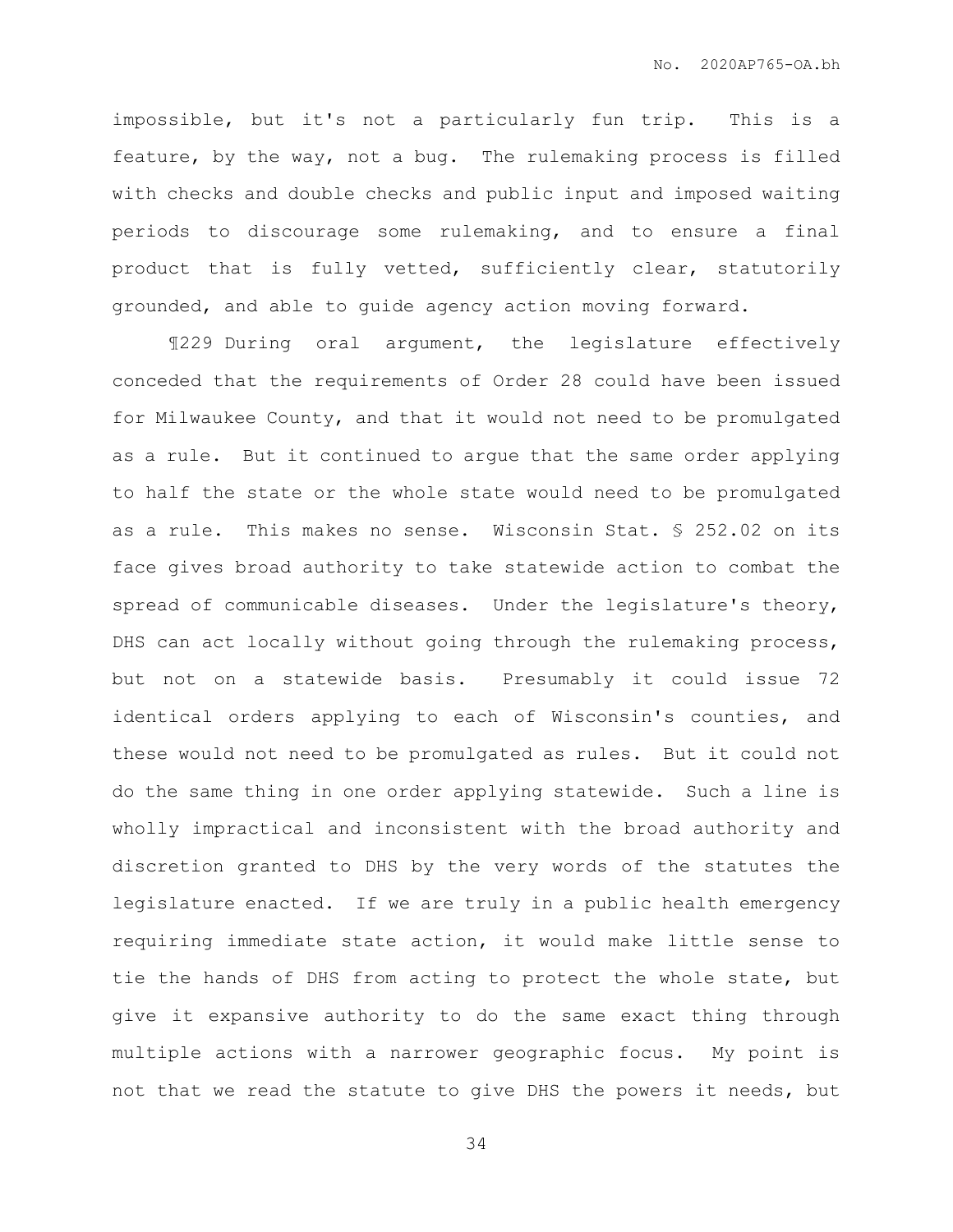rather that the legislature's position is an unreasonable way to read these broadly worded statutes.<sup>16</sup>

¶230 The legislature suggests that the emergency rulemaking process ameliorates some of these problems. During oral argument, the legislature indicated that emergency rules——from concept to legal effect——could happen in as soon as 12 days under a best-case scenario. That's much quicker than the ordinary rulemaking process, but it is wholly unequal to the task Wis. Stat. § 252.02 seems to ask of DHS. Twelve days is far too long in a real emergency.17 Epidemics don't always give you a two-week heads up on their next move. In addition, emergency rules, just like ordinary rules, require a new rule to revoke the earlier one. Wis. Stat. § 227.265.18 If facts on the ground are different next week

 $\overline{a}$ 

<sup>17</sup> And as Justice Dallet correctly points out, a 12-day turnaround time is hardly guaranteed given the number of assumptions that are baked into the legislature's claim. Justice Dallet's dissent, ¶150.

<sup>16</sup> Moreover, the legislature's line-drawing derives from no discernable statutory text. At some undefined point, according to the legislature, the amount of people covered by an order becomes too large, and any such order must be promulgated as a rule. This line, we are told, is apparently less than statewide, but larger than Milwaukee County. Why? Who knows? This "I know it when I see it" argument will no doubt prove to be a complicated line to adjudicate moving forward since it has no textual foundation or guide.

<sup>18</sup> Emergency rules of the kind proposed here are only effective for 150 days after publication. Wis. Stat. § 227.24(1)(c). While § 227.24 provides a method to extend the effectiveness of the rule for up to an additional 120 days,  $\frac{127.24(2)}{a}$ , it is silent with respect to how such emergency rules would be revoked or modified. As a new rule is required to modify or repeal an existing rule, it stands to reason that this process would also be required for emergency rules.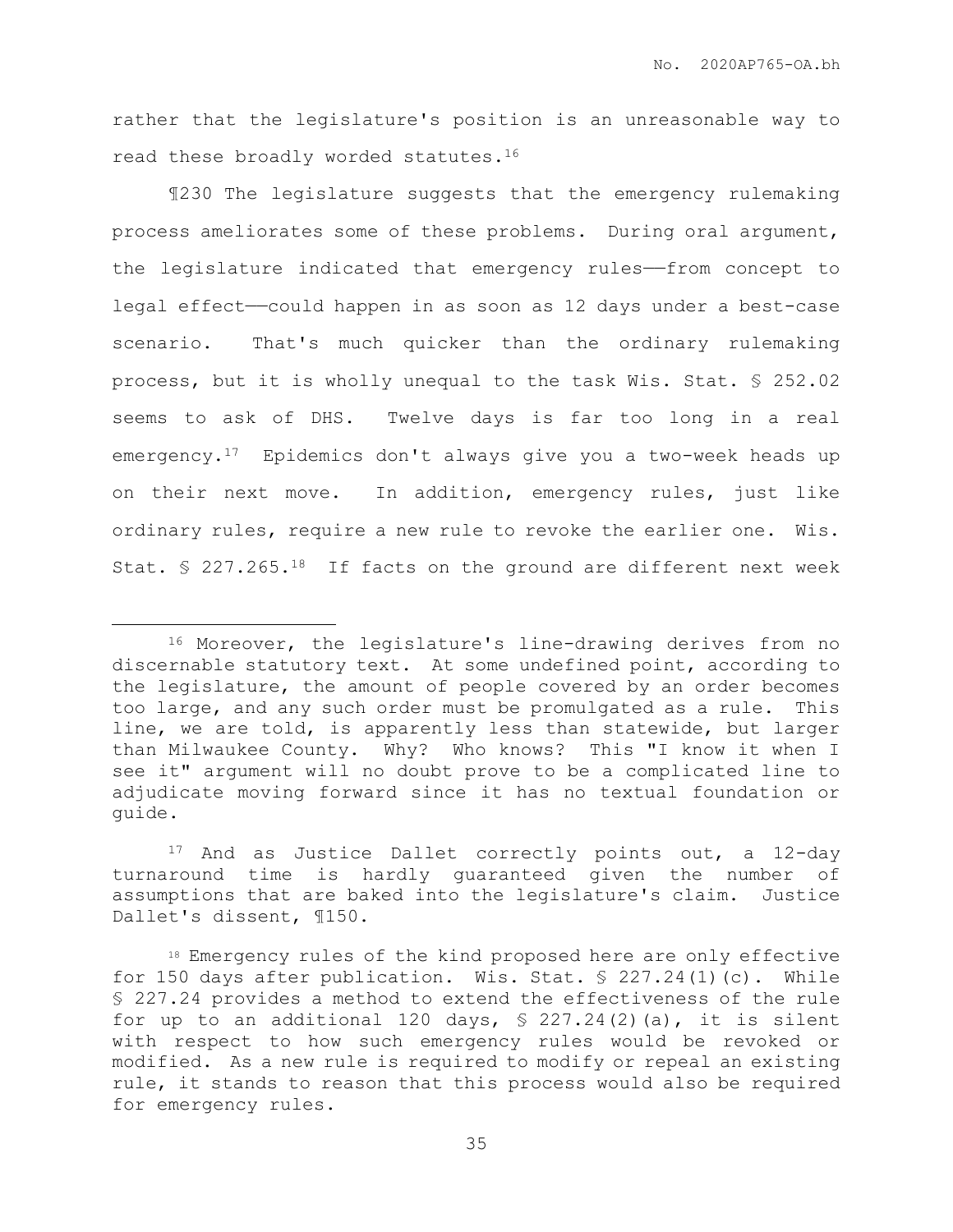than they are this week (and in this pandemic, we seem to be learning new things all the time), that makes even changing shortterm policies practically impossible. The reality is, the emergency rules process does not allow for the kind of fits and starts and day-in, day-out modifications that would be required in any comprehensive, real-time response to a statewide epidemic. And again, my point is not that DHS should be granted these powers because it needs them, but instead that the legislature's proffered interpretation of § 252.02 in conjunction with Wis. Stat. § 227.01(13) is a wholly unreasonable way to read these statutes.

¶231 Rather than the game of statutory twister offered by the legislature, the faithful judicial approach is to read these statutes reasonably, and to construe them as they are written. Wisconsin Stat. § 252.02(4) contemplates that orders may be issued statewide and not be rules. The meaning of "general order" as derived from our statutes as a whole confirms this. Section 252.02(4) seems to give DHS extraordinarily broad powers to act and respond to public health emergencies not just county by county, but statewide. To the extent any general orders have general, prospective application, they may need to be promulgated as rules. But situation-specific orders made pursuant to the authority already outlined in the statute, whether statewide or local, are not subject to the rulemaking requirements of chapter 227.

¶232 In sum, Order 28 is a statewide order and therefore a general order. But it is temporary and designed to specifically and singly address the current COVID-19 pandemic. This order does not have general application to future DHS actions based on Wis.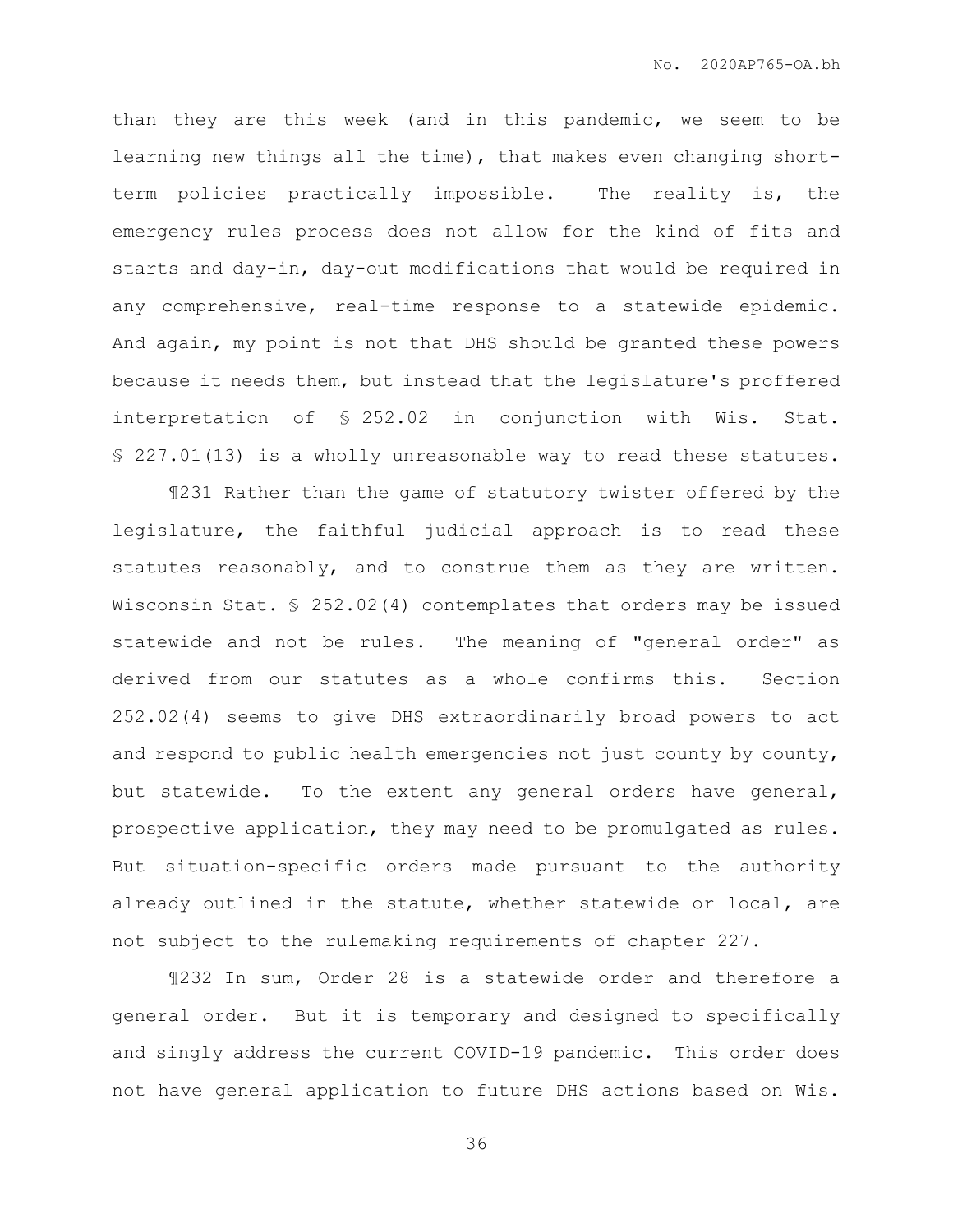Stat. § 252.02; it has no application after May 26, 2020. Rather, it is an effort to apply and enforce the statute pursuant to the authority DHS has already been granted. Order 28 therefore does not meet the definition of a rule in Wis. Stat. § 227.01(13).<sup>19</sup>

## III. The Legislature Lacks Standing to Challenge DHS's Application of the Statutes

¶233 The legislature has a fallback issue. If Order 28 is not a rule (and it is not), they argue that its terms nonetheless exceed the statutory authority on which it is purportedly based. To be clear, this is not a constitutional claim; it is an executive branch enforcement claim. That is, the legislature argues the executive branch is imposing requirements on the people of Wisconsin that go beyond the powers granted to DHS in Wis. Stat. § 252.02.

¶234 While I am not unmindful of the unusual circumstances giving rise to this case, claims of this kind are common; they happen all the time. Unemployment compensation claimants argue they were illegally denied benefits to which they were statutorily entitled. Agricultural operations claim they were asked to submit

<sup>19</sup> The majority reaches a contrary conclusion, but somehow excepts section 4.a. from its analysis. See majority op., ¶3 n.6. If rulemaking is required, however, then there is no good reason to remove section 4.a. from the result of this reasoning, for it is no less a statewide order. To the extent section 4.a. should be treated differently due to the explicit authority granted to DHS to close schools in Wis. Stat. § 252.02(3), that same logic would seem to apply to the other provisions in Order 28 that have the same statutory support. See Justice Dallet's dissent, ¶154 n.17 (discussing how section 4.c. of Order 28 closes places of public amusement and activity, which also seemingly falls within DHS's stated authority in § 252.02(3)).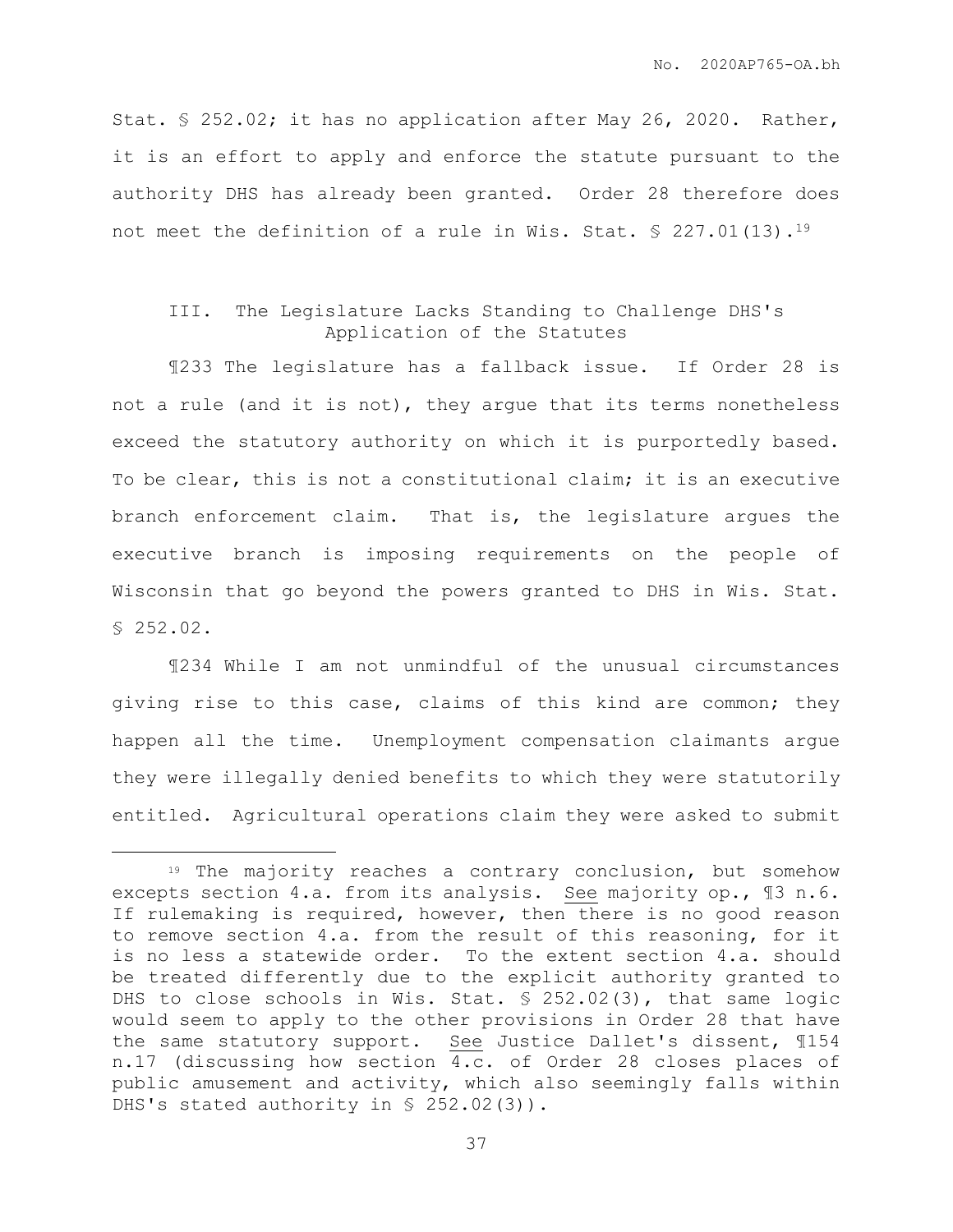to permit requirements the authorities had no authority to impose. Criminal defendants argue their convictions were secured in violation of, for example, the expiration of a statute of limitations. As these common claims illustrate, challenges to executive branch enforcement are ordinarily brought by the specific individuals and entities who are injured or otherwise affected by the purportedly overreaching government action.

¶235 The legislature, on the other hand, is not the state's litigator-in-chief or even the representative of the people at large. The legislature is a constitutional creation having a significant, but limited, role in governance—the enactment of laws. It is the executive branch that enforces the laws pursuant to its own constitutionally vested power. When the executive branch enforces the law in a way that is beyond the statutory terms or otherwise violates our constitution, it harms those who are directly affected by that enforcement. And it is those same individuals and entities that can challenge that enforcement.

¶236 The requirement that those challenging government action have some cognizable harm is far more flexible in Wisconsin than in federal courts, but there are good reasons for not dispensing with this requirement altogether. While federal courts may only hear "cases or controversies," "standing in Wisconsin is not a matter of jurisdiction, but of sound judicial policy." McConkey v. Van Hollen, 2010 WI 57, ¶15, 326 Wis. 2d 1, 783 N.W.2d 855. In determining whether a party has standing, the overarching theme is "whether 'a party has a sufficient stake in an otherwise justiciable controversy to obtain judicial resolution of that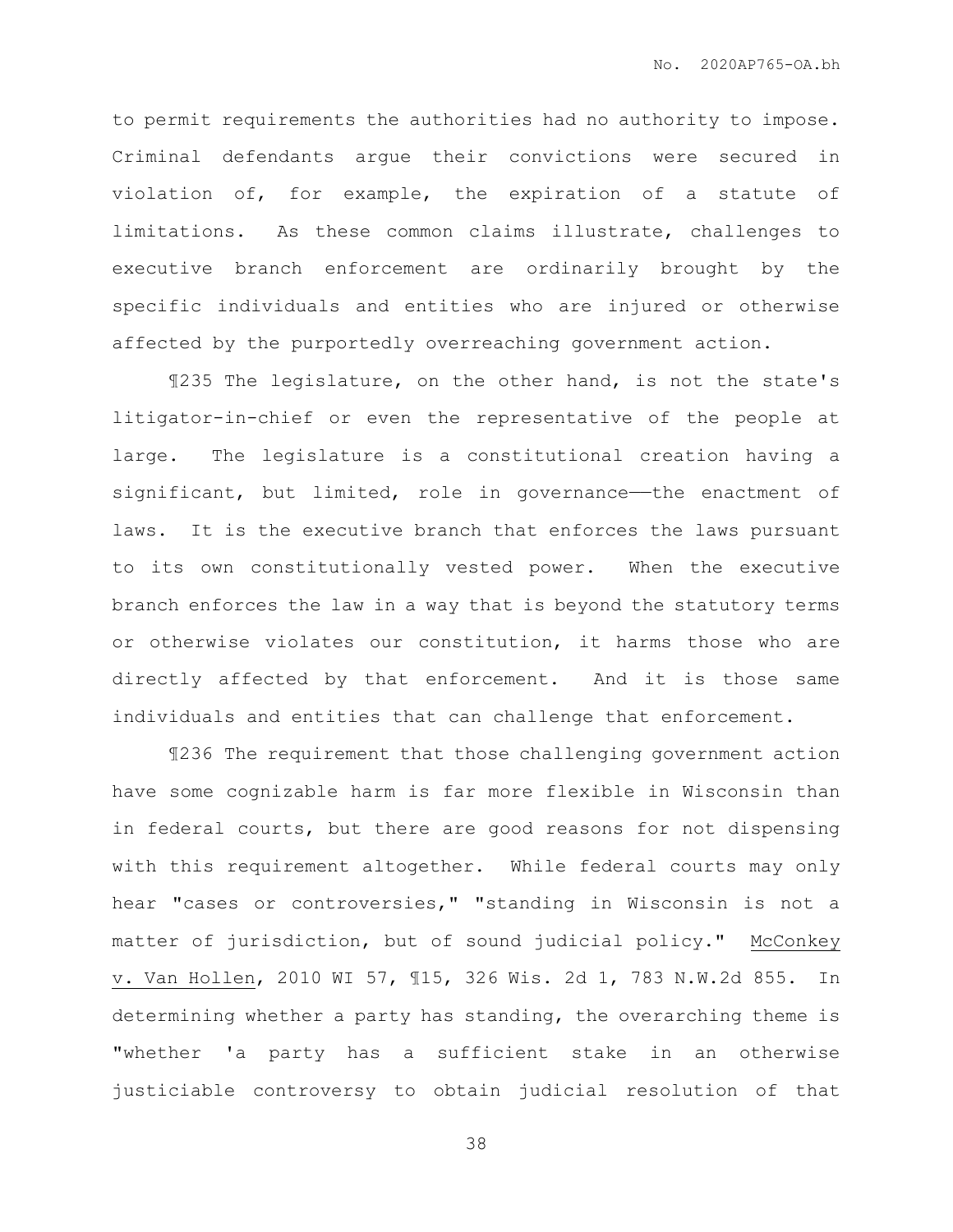controversy.'" State ex rel. First Nat'l Bank of Wis. Rapids v. M & I Peoples Bank of Coloma, 95 Wis. 2d 303, 307-08, 290 N.W.2d 321 (1980) (quoting Sierra Club v. Morton, 405 U.S. 727, 731 (1972)). Wisconsin courts apply a two-step analysis for standing determinations: we ask "(1) whether the plaintiff has suffered a threatened or actual injury, and (2) whether the interest asserted is recognized by law." Norquist v. Zeuske, 211 Wis. 2d 241, 24748, 564 N.W.2d 748 (1997) (citations omitted).

¶237 Generally, in order to demonstrate an injury, "a plaintiff must allege 'such a personal stake in the outcome of the controversy,' as to insure that 'the dispute sought to be adjudicated will be presented in an adversary context and in a form historically viewed as capable of judicial resolution.'" First Nat'l Bank, 95 Wis. 2d at 308-09 (quoted sources omitted). The extent of the injury is not determinative, a mere trifle will suffice to satisfy this requirement. Id. at 309. However, the injury "must be actual or threatened." Norquist, 211 Wis. 2d at 249.

¶238 To satisfy the second step, courts determine "[w]hether the injury is of a type recognized, regulated, or sought to be protected by the challenged law." Waste Mgmt. of Wis., Inc. v. DNR, 144 Wis. 2d 499, 506, 424 N.W.2d 685 (1988).

¶239 The legislature would no doubt like to see the laws it has passed enforced within their limits and within constitutional boundaries. But as an institution, the legislature suffers no particular cognizable injury when the executive branch enforces the law unlawfully. To accept this principle would grant the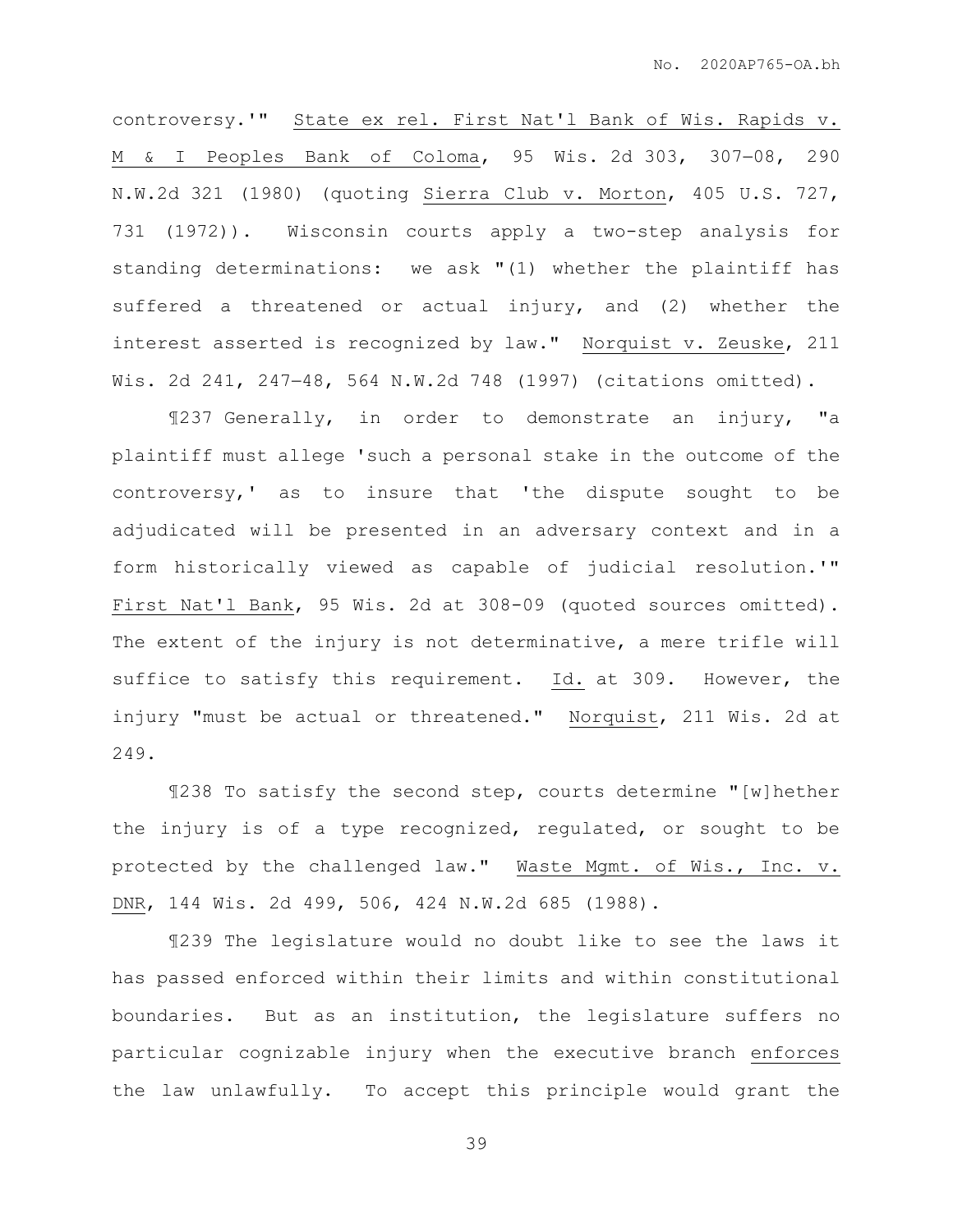legislature a seat in every executive branch enforcement action, whether public or private, in the state of Wisconsin. Can the legislature sue over unlawful DNR permit requirements? Overbroad criminal prosecutions? Generally not. While we have allowed the legislature to litigate and sue the governor and other executive branch officials in limited situations, that is not a blanket invitation to the legislature to litigate every challenge to executive action. See, e.g., State ex rel. Wis. Senate v. Thompson, 144 Wis. 2d 429, 432-33, 424 N.W.2d 385 (1988) (permitting the legislative houses, their leaders, and a joint legislative committee to bring an original action against the governor's use of his partial veto).

¶240 In its briefing, the only harm the legislature offers is its right to suspend administrative rules it finds objectionable. That's it; they allege nothing else. But this harm is wholly inapplicable to this issue, which concerns only the execution and enforcement of the laws. Economic harm to individual citizens and businesses may be real, but it is not harm to the legislature as a constitutional body. And that is the only kind of harm that can establish the standing necessary to raise this claim. See Powers v. Ohio, 499 U.S. 400, 410 (1991) ("[A] litigant must assert his or her own legal rights and interests, and cannot rest a claim to relief on the legal rights or interests of third parties." (citation omitted)).

¶241 A sad feature of our government is that the executive branch sometimes acts outside its administrative, statutory, and constitutional authority. This is, of course, not a commendable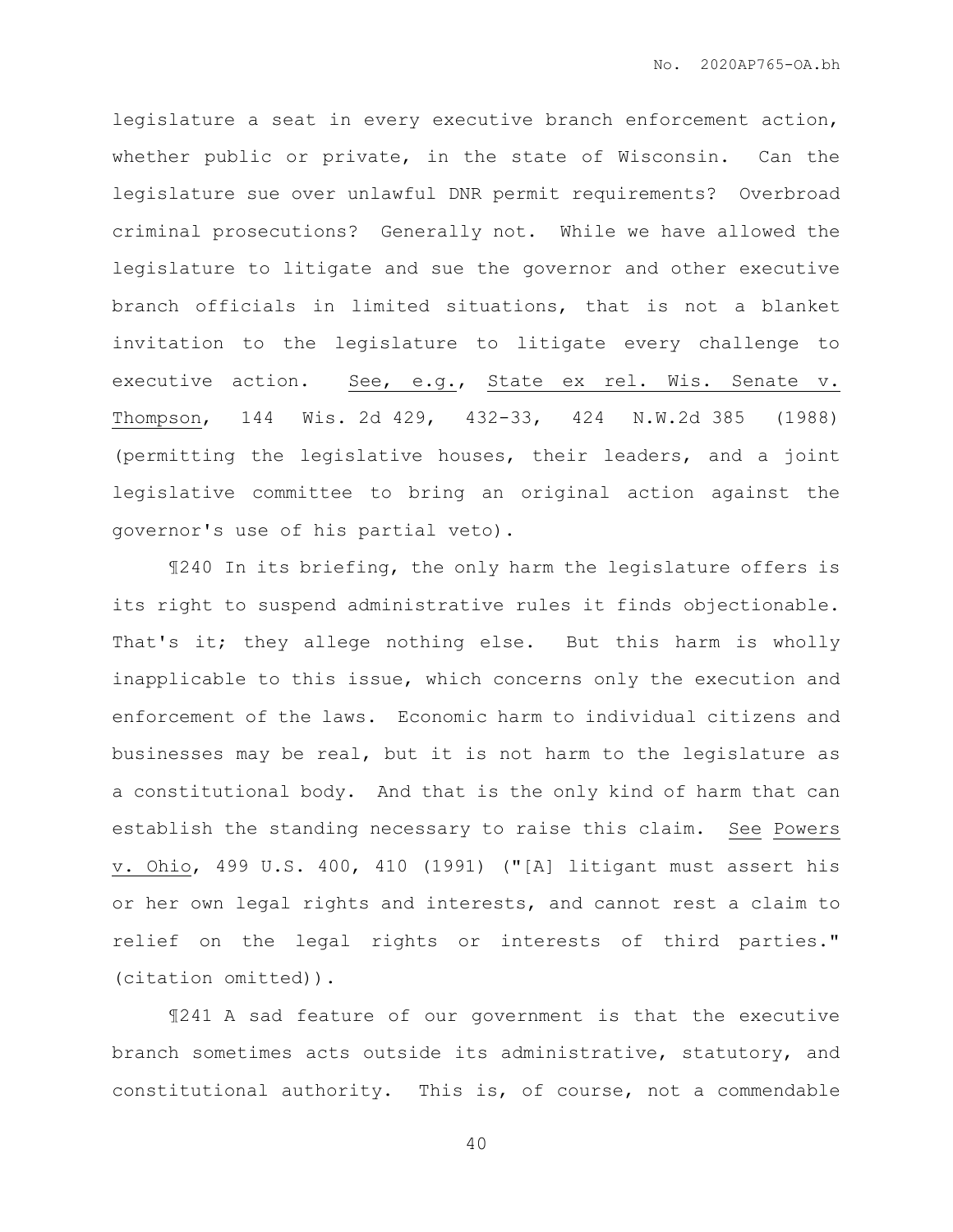state of affairs. Sometimes we the people respond by persuading lawmakers to change the law. Sometimes we throw the bums out. Sometimes we respond with protest and argument, and sometimes civil disobedience. In extraordinary situations, even revolution may be justified. See The Declaration of Independence (U.S. 1776). But the ordinary legal remedy for executive branch overreach is for someone personally harmed by that overreach to seek judicial relief. If a business ordered closed wants to challenge the authority of the executive branch to close its business, it may do so. If a person wanting to travel wishes to challenge the authority of the executive to forbid travel, she may do so. If a church wanting to challenge the authority of the executive branch to shut down Sunday services, it may do so. This is the way our system works, and it ensures a careful adjudication of the issues based on specific harms, not theoretical broadsides.

¶242 This also ensures courts enjoin only unlawful executive action. If Order 28 does not need to be promulgated as a rule, then presumably some of its commands are lawful. The legislature appears to acknowledge statutory authority to close schools and churches and forbid other "public gatherings" to control outbreaks and epidemics. Wis. Stat. § 252.02(3). But how would this apply to large sporting events, small coffee shops, and open-air tree farms? These are hard questions, and having litigants who are able to present specific harms and specific burdens ensures we remedy only unlawful enforcement efforts and do not sweep more broadly than is necessary.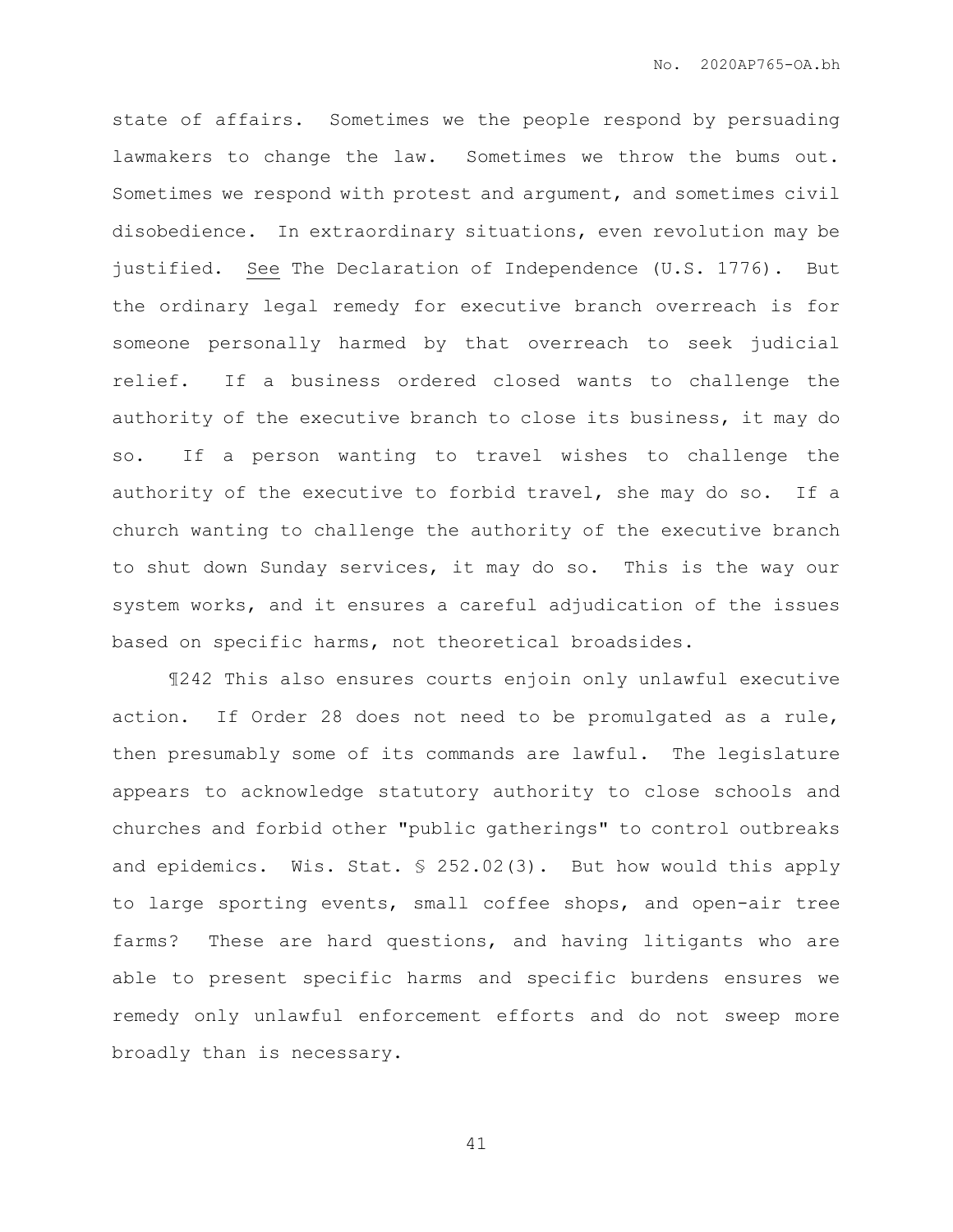¶243 While interpreting statutes is a question of law, application of statutes generally requires facts. To my mind, the legislature's broad arguments do not sufficiently assist this court in separating the wheat from the chaff. The legislature cites no law in support of the notion that they are injured by poor or even unlawful enforcement of the laws. We do not let anyone bring any case they want, and we certainly don't let the legislature bring any case it wants. Accord Bowsher v. Synar, 478 U.S. 714, 733-34 (1986) ("[O]nce Congress makes its choice in enacting legislation, its participation ends. Congress can thereafter control the execution of its enactment only indirectly-by passing new legislation." (citation omitted)). The legislature did not even try to assert that it is harmed by the alleged statutory overreach. Therefore, I conclude the legislature lacks standing to raise this issue.

¶244 Executive overreach, of course, should not be blithely dismissed. But as a court of law, and as an appellate court of last resort, it is essential we do not turn ourselves into a panel that offers advisory opinions to the legislature on what the laws it passed mean. See Broadrick v. Oklahoma, 413 U.S. 601, 610-11 (1973) ("[U]nder our constitutional system courts are not roving commissions assigned to pass judgment on the validity of the Nation's laws." (citation omitted)). Except in limited situations, only those affected by executive branch enforcement can claim injury, not the branch that drafted the law in the first place.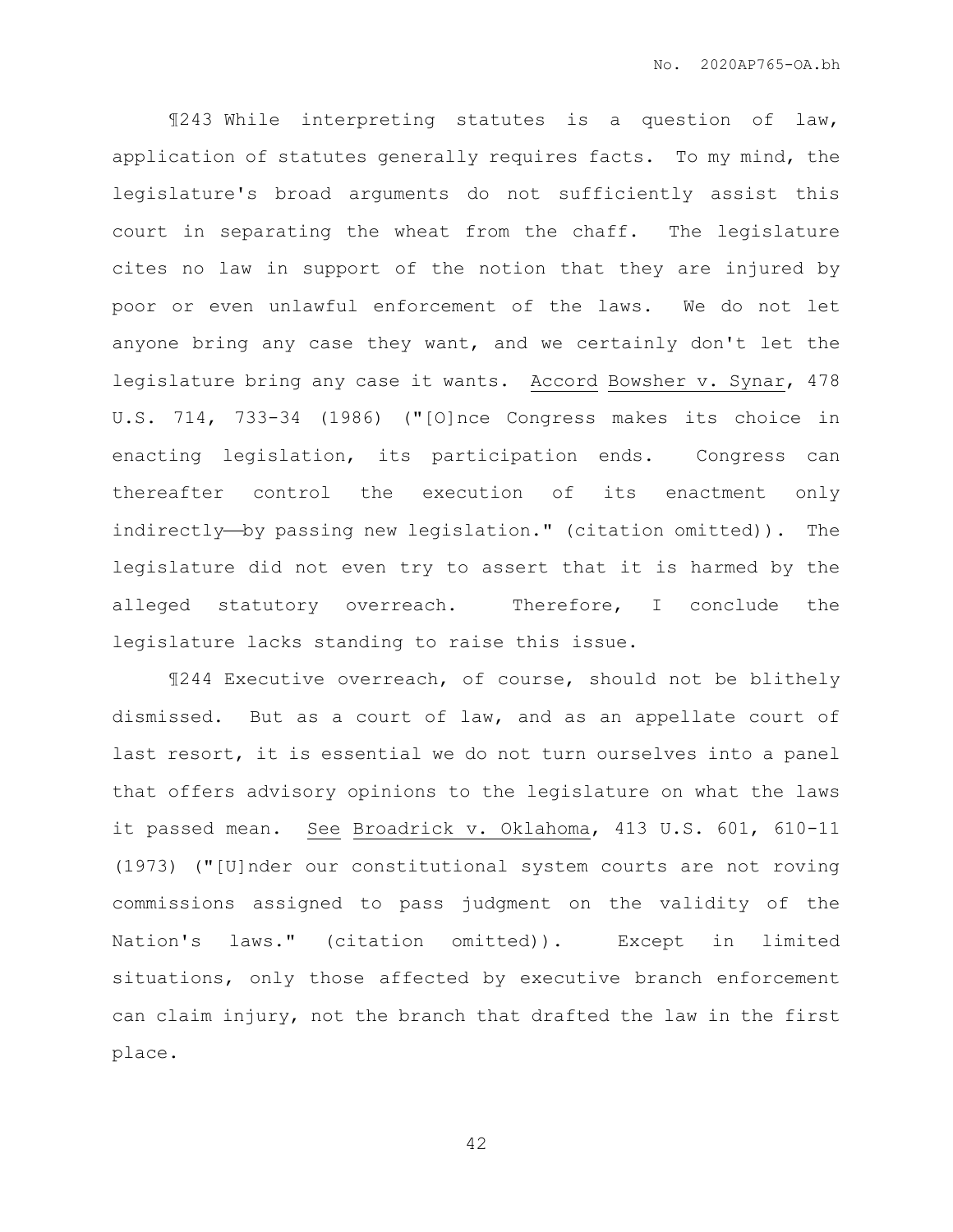## IV. Response to Other Writings

¶245 While the above analysis addresses many of the shortcomings in the various writings of members of the majority, several arguments deserve a more direct response.

¶246 A majority of this court suggests Order 28 should be struck down because the statute on which it is based contains indiscernible and therefore constitutionally problematic limits. But this approach runs completely counter to the way we adjudicate these kinds of questions.

¶247 At the outset, it is a misrepresentation to suggest Secretary Palm argues her power knows no bounds. She made no such claim. Secretary Palm acknowledged that her orders could be challenged on the grounds that they violated provisions of the constitution, including violation of our fundamental liberties and basic due process protections. No party, of course, raised these kinds of claims here. It is fair game to reject the Secretary's proffered legal arguments; it is unfair to ascribe to her and then reject arguments she did not make.

¶248 But suppose Wis. Stat. § 252.02 does offer Secretary Palm too much power. The remedy for this, assuming there are some permissible constitutional applications of the statute, would be to entertain an as-applied constitutional challenge to the statute by someone alleging injury from its enforcement. We do not enjoin particular enforcement actions under a facially constitutional statute simply because the statute could be deployed in ways that violate the constitution.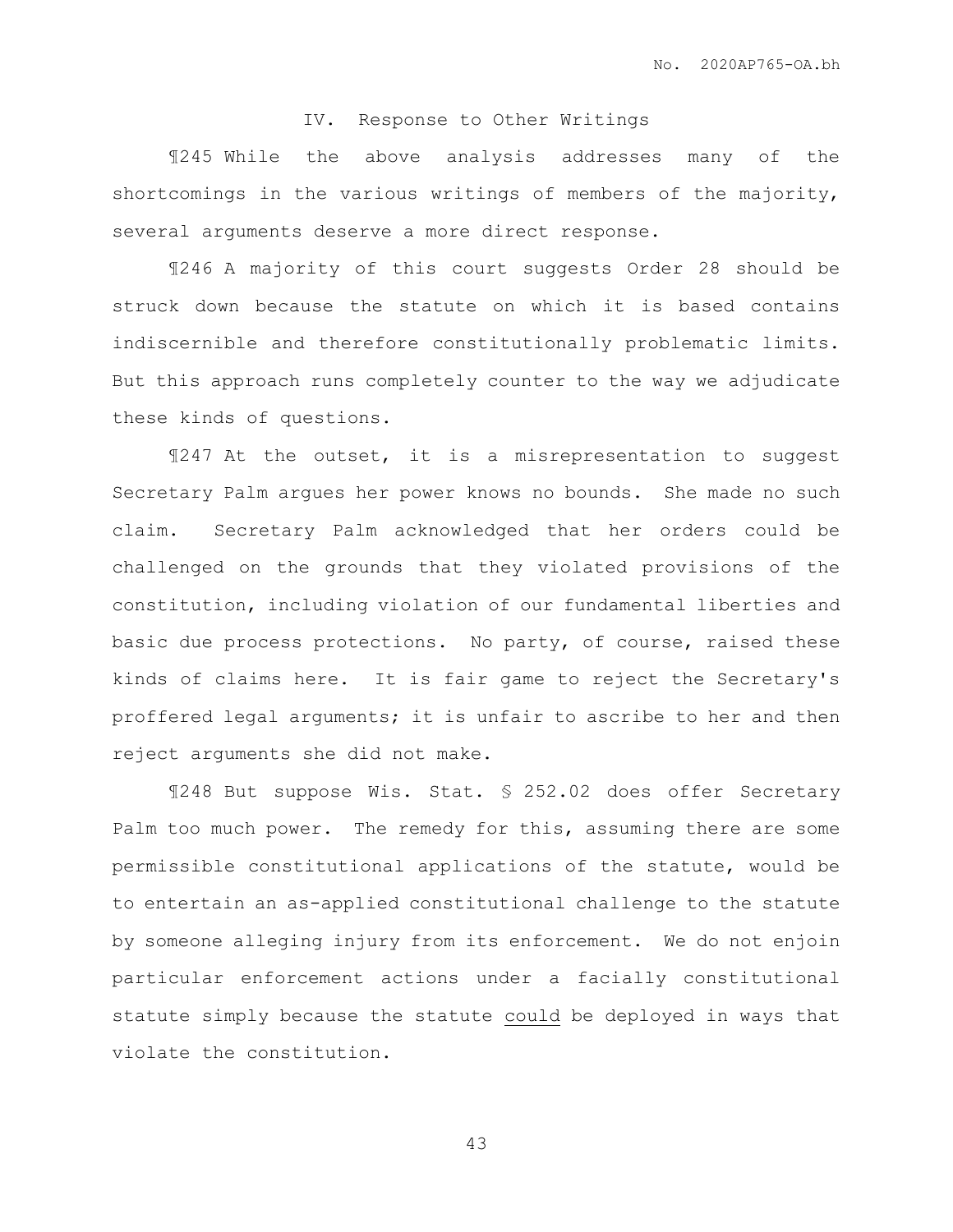¶249 Some members of the majority try to get around this by asserting that Order 28 violates the nondelegation doctrine under a legal test raised and developed sua sponte without the benefit of adversarial briefing. Even assuming this new legal framework is correct and should be adopted, the rationale offered does not support the suggested conclusion.

¶250 Under the nondelegation doctrine as traditionally understood, it is usually the statute itself that is the basis for any nondelegation problems, not enforcement efforts. In the recent United States Supreme Court decision where Justice Gorsuch in dissent called for reinvigoration of a more vigorous nondelegation doctrine, the question was whether a law could give the executive the discretion to decide to whom it would apply. See Gundy, 139 S. Ct. at 2121 (majority opinion) (asking whether Congress violated the nondelegation doctrine in enacting 34 U.S.C  $$ 20913(d)$ ; see also id. at 2135 (Gorsuch, J., dissenting) (inquiring as to whether Congress "unconstitutionally divested itself of its legislative responsibilities"). Similarly, in early cases challenging the emerging administrative state, the question was whether the law itself provided enough detail. See J.W. Hampton, Jr. & Co., 276 U.S. at 409 (explaining Congress could statutorily delegate if it set forth an "intelligible principle" authorizing how the delegated authority was to be exercised).

¶251 Accordingly, if Wis. Stat. § 252.02 gives too much undefined power to Secretary Palm——and that is the argument being made by the majority and concurrences——the remedy would be that the statute itself should be declared unconstitutional. The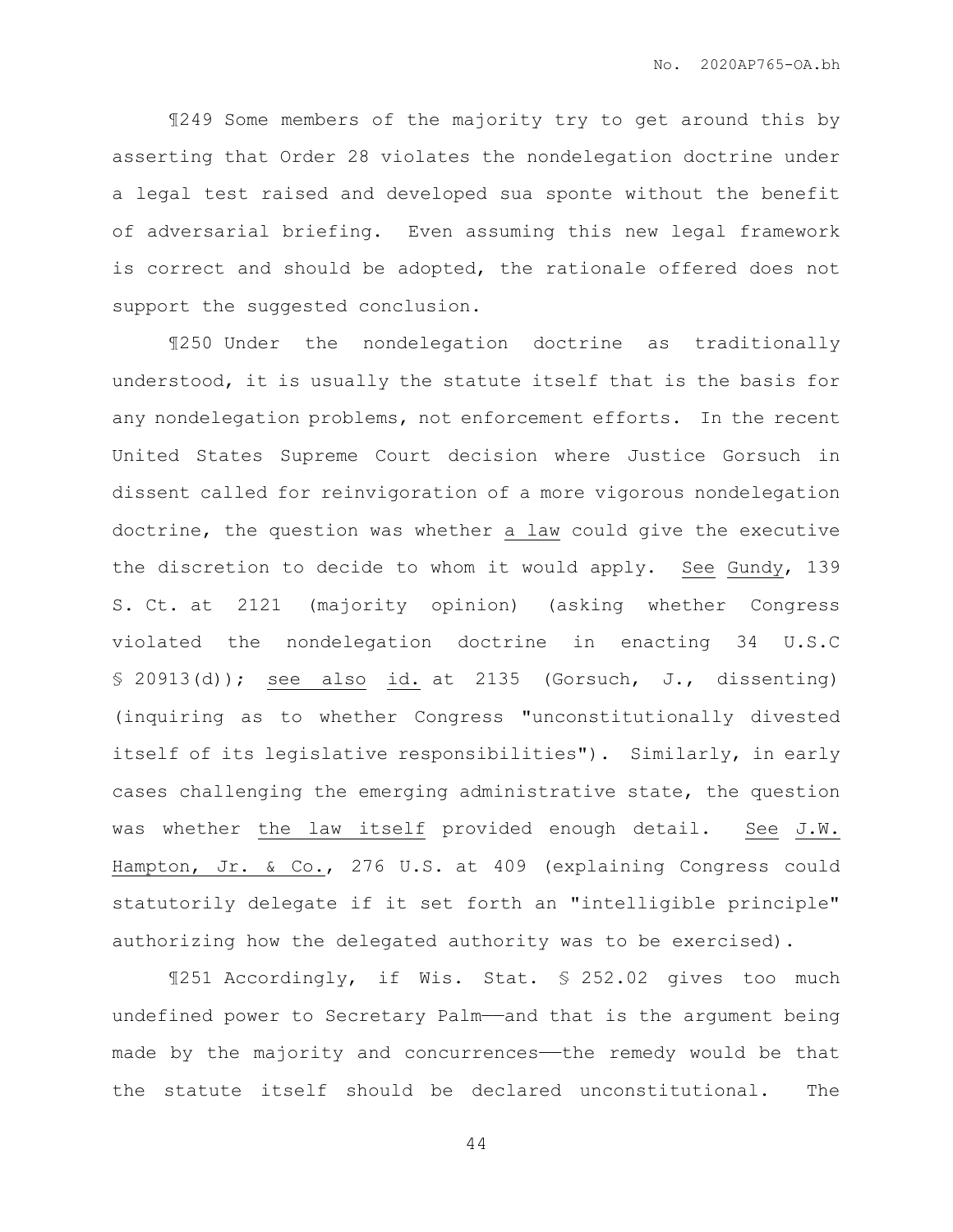problem under a nondelegation theory is not whether an enforcement action is consistent with the law, but whether the underlying law is constitutionally capable of being enforced in the first place. But there's an obvious obstacle with deploying that approach in this case with respect to § 252.02. Namely, it would need to be premised on legislative standing to argue that the laws it wrote are unconstitutional. It cannot be that the legislative branch has standing to sue the executive branch on the grounds that the legislature itself violated the constitution when it passed certain laws.

¶252 Furthermore, a certain irony inheres in calls to breathe new life into the nondelegation doctrine in this case. If we are to return to a vision of the separation of powers that does not allow delegation from one branch to another,  $20$  how in the world can we support that proposition and at the same time hold that Secretary Palm is required to submit to rulemaking, a process that is premised, lo and behold, on the delegation of legislative power to the executive branch? If we are going to have a serious discussion about the separation of powers and its relationship to the administrative state, I welcome that conversation. But a decision grounded in "it's good for me but not for thee" does not inspire confidence that we are applying the same law to both parties before us.

¶253 Finally, the majority premises much of its argument on the notion that an executive branch order may only carry criminal

 $\overline{a}$ 

<sup>20</sup> In his separate writing, Justice Kelly argues the legislature cannot delegate "even a sliver of its core power." Justice Kelly's concurrence, ¶103.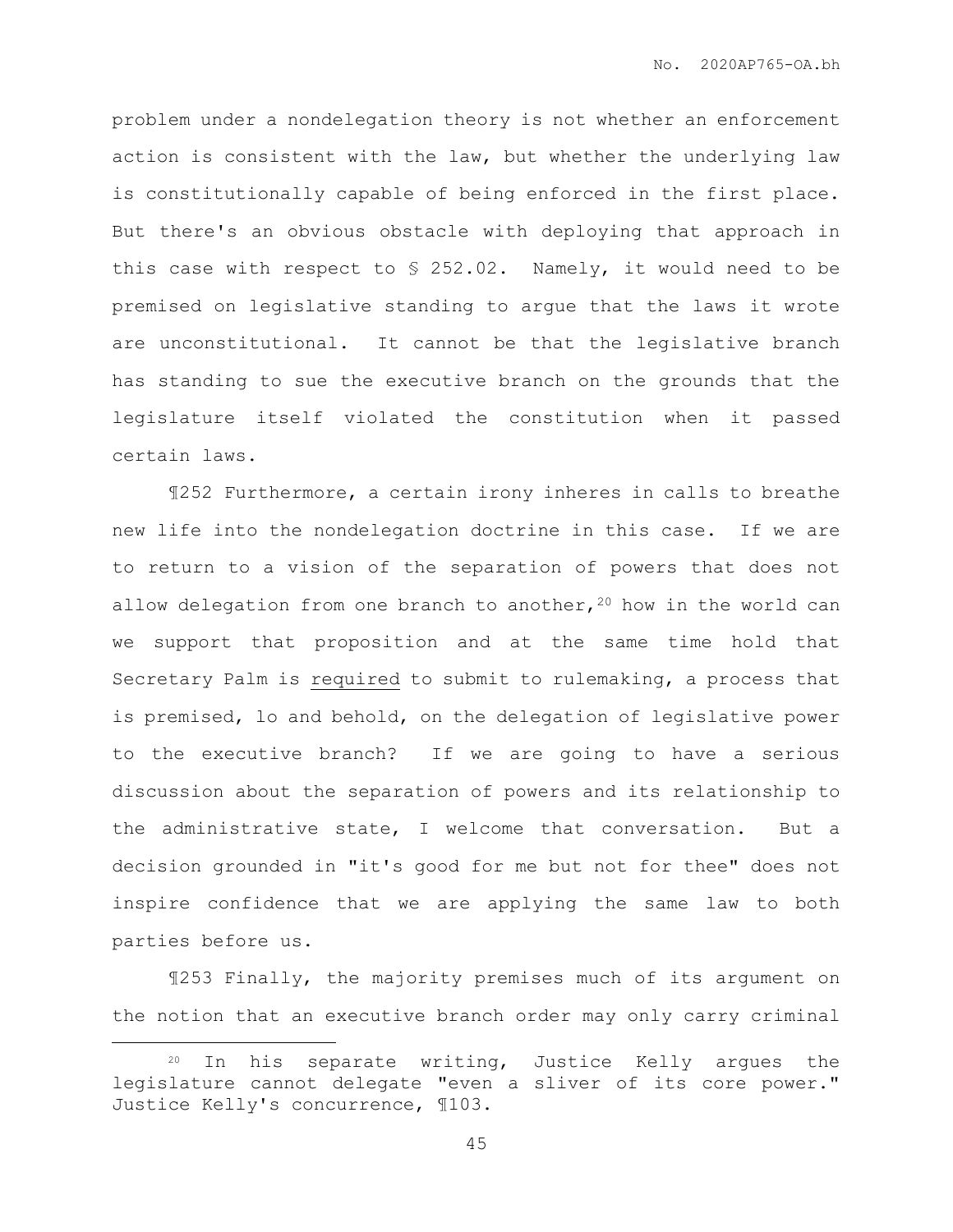penalties for any violation if the elements of a crime are first promulgated as a rule or otherwise defined in the statutes. Majority op.,  $\text{M36-40.}$  This argument suffers from several glaring flaws.

¶254 First, in what is a recurring theme, this argument was not developed by any party. This is raised sua sponte by this court without the benefit of adversarial briefing. We risk serious error when we issue broad rulings based on legal rationales that have not been tested through the crucible of adversarial litigation. When accepting an original action, this danger is even greater.

¶255 More to the point, this is a dramatic holding that could call into question all kinds of laws. Our statues include numerous instances where violating an agency's order can result in criminal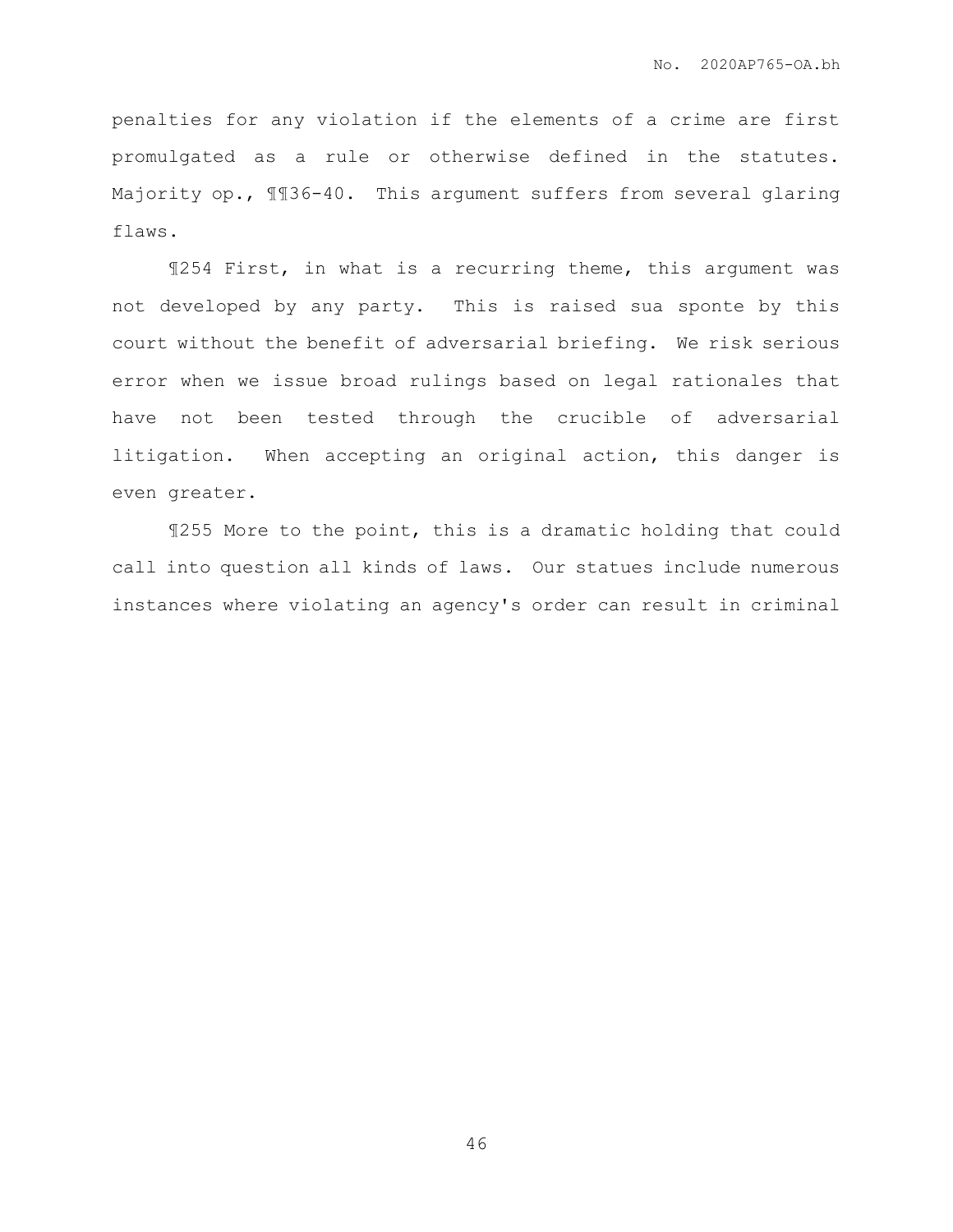penalties. $21$  In each of these statutes, it is the legislature that has defined violation of a lawful order as a criminal offense. If an enactment of this sort is unlawful, then all of these statutes

 $21$  See, e.g., Wis. Stat. § 26.985(2) (authorizing criminal penalties for violation of any order issued by DNR pursuant to protection of forest lands and forest productivity provisions); Wis. Stat. § 93.21(3) (authorizing criminal penalties for violation of any order issued by the Department of Agriculture, Trade and Consumer Protection (DATCP)); § 93.21(4) (authorizing criminal penalties for violation of any general or special order issued by DATCP to avert, relieve, or terminate a scarcity of food products or fuel in the state); Wis. Stat.  $\text{\$ }94.77(1)-(2)$ (authorizing criminal penalties for violation of any orders issued by DATCP or DNR that are not the subject of a specific penalty under chapter 94); Wis. Stat. § 95.99 (authorizing criminal penalties for violation of any order issued by DATCP pursuant to animal health provisions); Wis. Stat. § 126.87(2)(b) (authorizing criminal penalties for violations of any order issued by DATCP pursuant to agriculture producer security provisions); Wis. Stat. § 250.04(7) (authorizing criminal penalties for violation of any orders issued by DHS regarding the duties of local health officers and boards); Wis. Stat. § 254.30(2)(b) (authorizing criminal penalties for violation of any order issued by DHS pursuant to toxic substances provisions); Wis. Stat. § 285.87(2) (authorizing criminal penalties for violation of any special order issued by DNR pursuant to air pollution provisions); Wis. Stat. § 291.97(2)(b)2. (authorizing criminal penalties for violation of any special order issued by DNR pursuant to hazardous waste management provisions); Wis. Stat. § 463.18 (authorizing criminal penalties for violation of any order issued by the Department of Safety and Professional Services (DSPS) pursuant to body art laws and relating to public health); Wis. Stat.  $$551.508(1)$ (authorizing criminal penalties for violation of any order issued by the Department of Financial Institutions (DFI) pursuant to securities law provisions); Wis. Stat. § 552.19(1) (authorizing criminal penalties for violation of any order issued by DFI directing any person to file any belated statement required under corporate take-over provisions).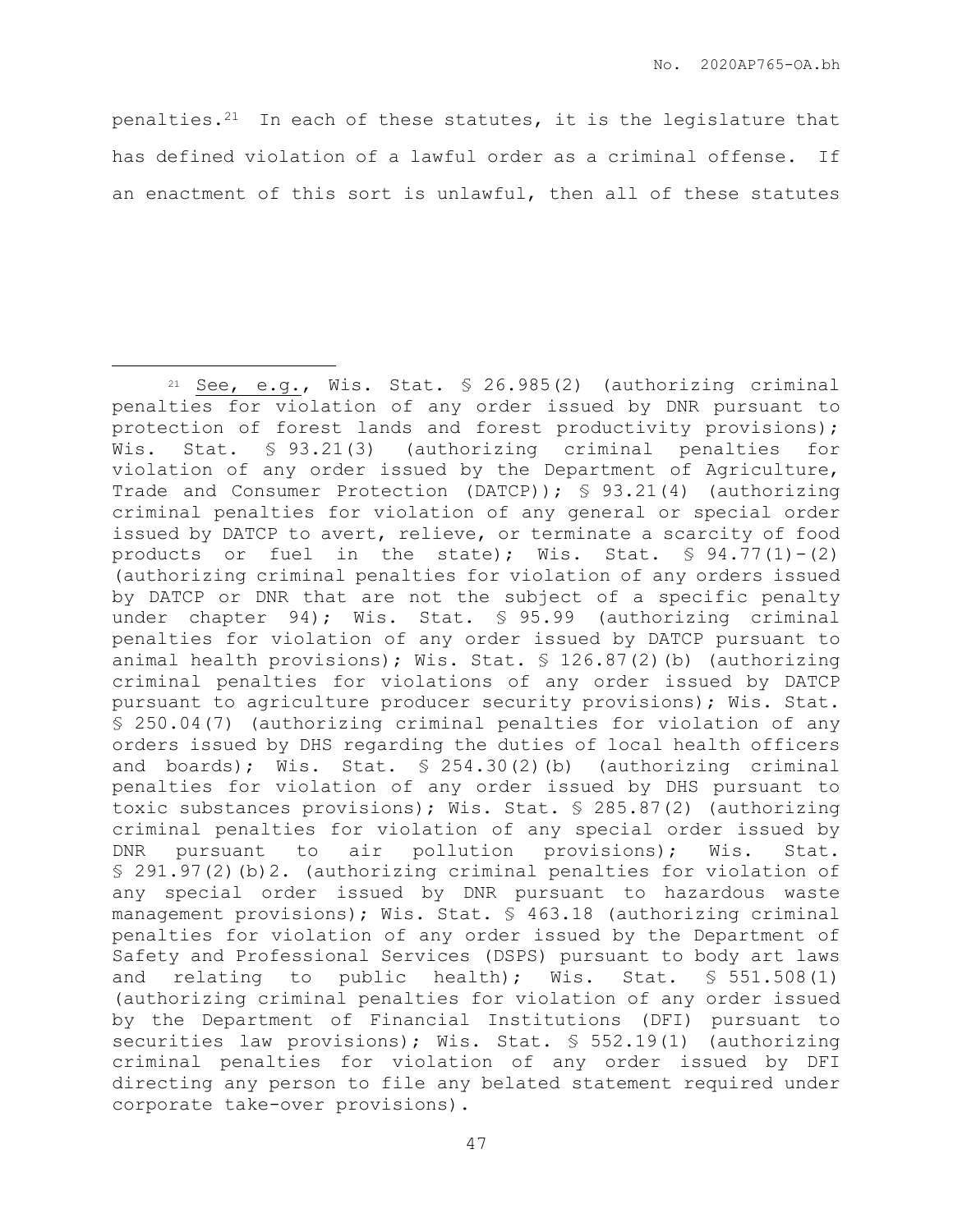would presumably be unconstitutional. The same may be true for analogous statutes authorizing civil penalties.<sup>22</sup>

¶256 Wisconsin Stat. § 252.25 does the same thing here. It defines criminal penalties for any person who violates a "departmental order under this chapter and relating to the public health." This applies to any DHS order, whether a statewide ban on large public gatherings or closing Green Bay West High School or quarantining someone in Racine. No further course of conduct

<sup>&</sup>lt;sup>22</sup> See, e.g., Wis. Stat.  $\frac{1}{2}$  89.079(4)(a) (authorizing penalties for violation of any special order issued by DATCP regarding unauthorized practice of veterinary medicine); Wis. Stat. § 94.73(13) (authorizing penalties for violation of any order issued by DATCP or DNR pursuant to corrective action for discharge of agricultural chemicals); Wis. Stat. § 168.26 (authorizing penalties for violation of any order issued by DATCP pursuant to storage of dangerous substances provisions); Wis. Stat. § 169.45(3) (authorizing penalties for violation of any order issued by DNR requiring any captive animal licensee to comply with promulgated rules regarding captive animals); Wis. Stat. § 194.17 (authorizing penalties for violation of any order issued by the Department of Administration (DOA) or the Secretary of Transportation pursuant to motor vehicle provisions); Wis. Stat. § 218.43 (authorizing penalties for violations of any orders issued by DOA regarding licensure for selling mopeds); Wis. Stat. § 254.20(11) (authorizing penalties for violation of any order issued by DHS regarding asbestos abatement certification); Wis. Stat. § 283.91(2) (authorizing penalties for violation of any order issued by DNR pursuant to pollution discharge elimination provisions); Wis. Stat. § 289.96(3)(a) (authorizing penalties for violation of any special order issued by DNR pursuant to solid waste facilities provisions); Wis. Stat. § 293.87(3) (authorizing penalties for violation of any order issued by DNR pursuant to nonferrous metallic mining provisions applicable to person holding a prospecting or mining permit); § 293.87(4) (same but for nonpermit holders); Wis. Stat. § 295.19(3)(a)-(b) (authorizing penalties for violation of any order issued by DNR pursuant to nonmetallic mining reclamation provisions); § 295.37(2) (same but oil and gas provisions); § 295.79(4)(a) (same but ferrous metallic mining); Wis. Stat.  $\frac{1}{2}$  440.21(4)(a) (authorizing penalties for violation of any special order issued by DSPS regarding uncredentialed practice or use of a title).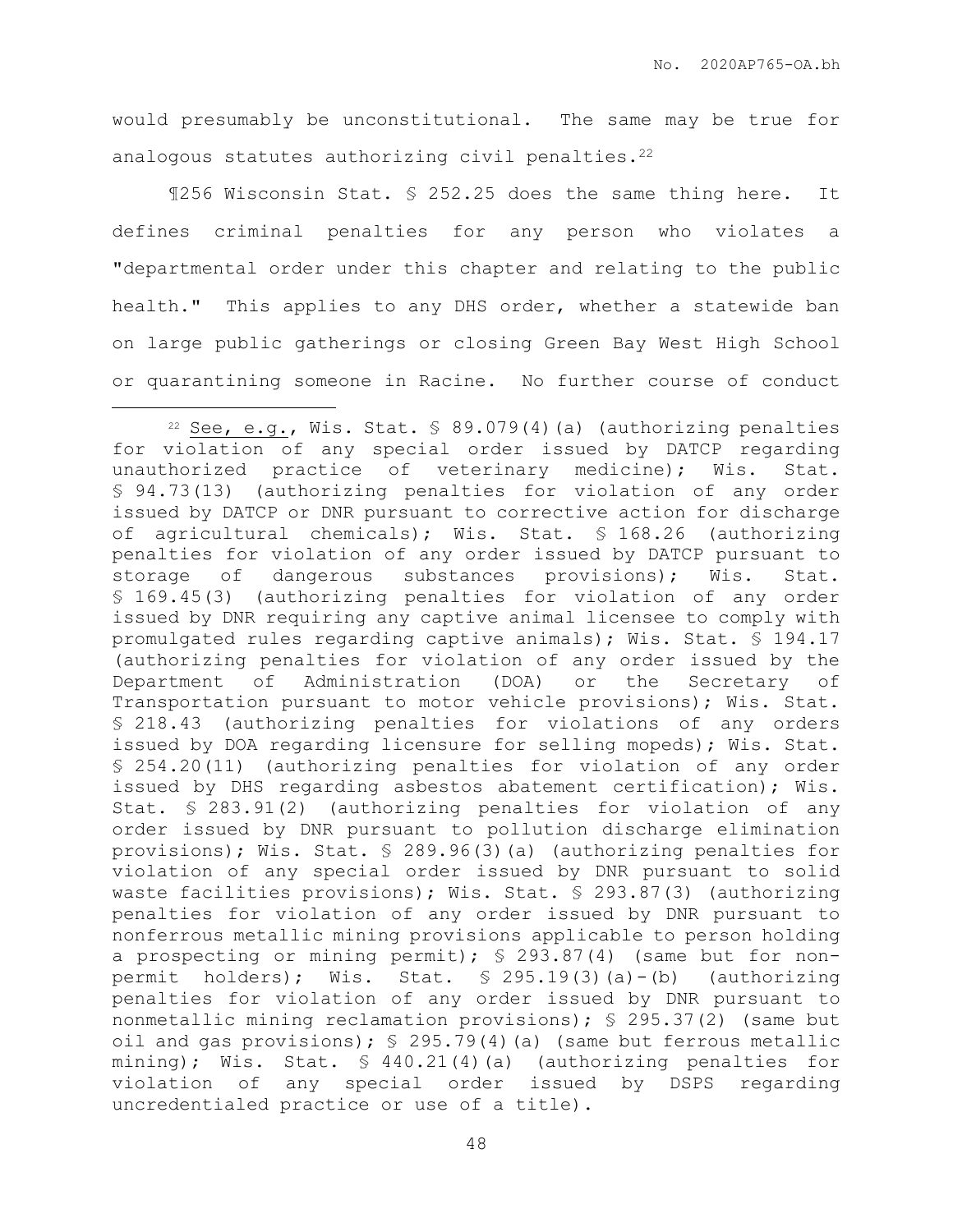needs to be articulated as the legislature has plainly stated that violations of DHS orders—which is exactly what Order 28 is—are conduct subject to criminal penalties.

¶257 The majority's logic is premised not on the proposition that Order 28 violates Wis. Stat. ch. 252, but rather that the statute authorizing criminal penalties for violation of Order 28, Wis. Stat. § 252.25, is unconstitutional. This means all of the public health authority granted to DHS in chapter 252 will be left with no enforcement mechanism at all, contrary to the law as the legislature drafted it.<sup>23</sup>

¶258 If we're going to go there, we should be clear-eyed about where this logic takes us and what else it applies to. The legislature cannot, as I've already stated, sue the executive branch and argue one of its duly-enacted laws is unconstitutional. And in fact, they did not do so. This court should not craft such an argument for them, thereby dispensing with scores of contrary law,  $24$  without at least a squarely presented issue supported by

<sup>&</sup>lt;sup>23</sup> And even if this conclusion could be reached, the majority pays no heed to the possibility of severing the penalty provision from Order 28, despite a severability clause being expressly included by Secretary Palm. See also Justice Dallet's dissent, ¶154.

<sup>&</sup>lt;sup>24</sup> Beyond the plethora of statutes that do exactly what the majority now says cannot be done, our cases have long supported the notion that, at least in concept, criminal penalties for violating a lawful order are permissible.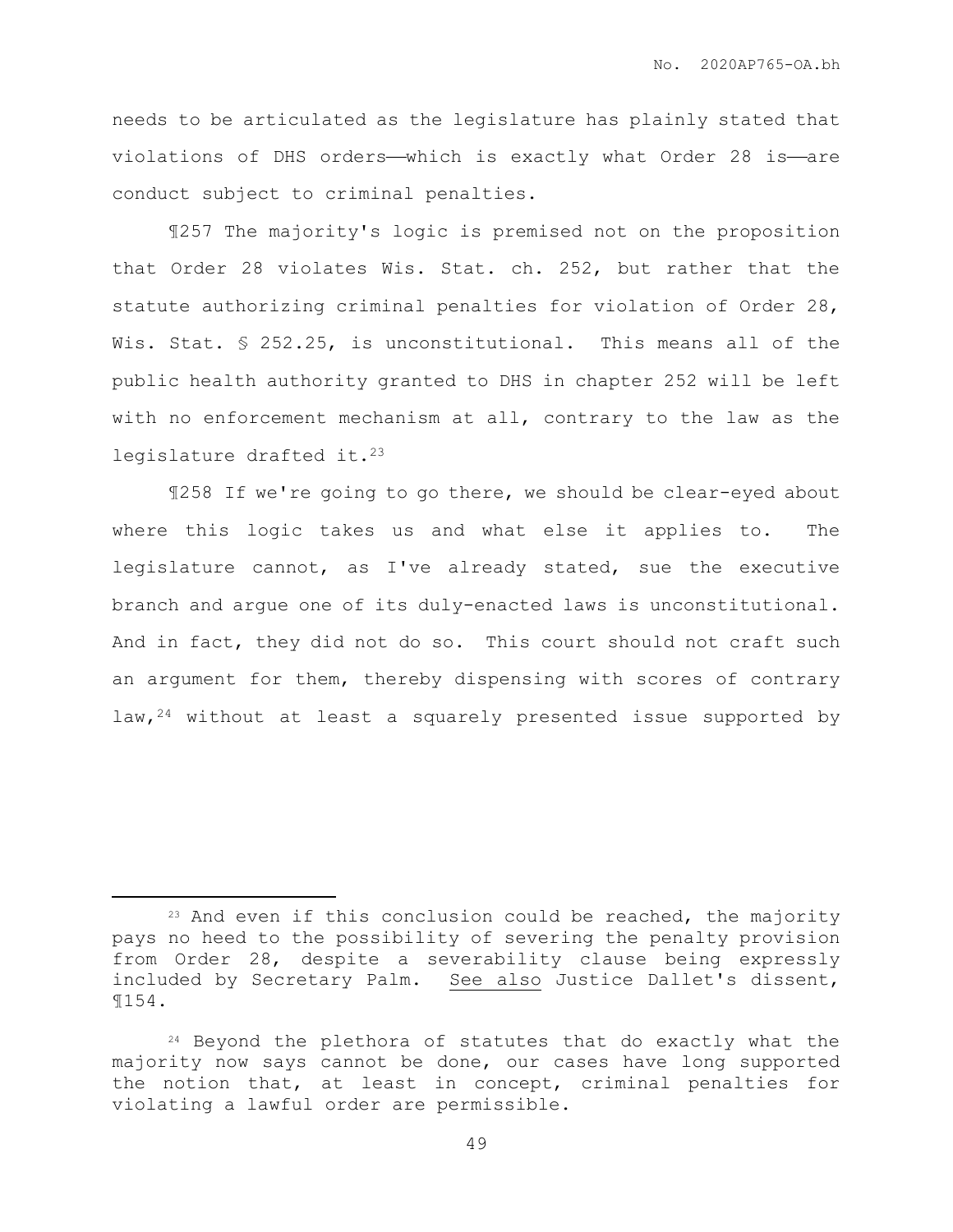adversarial briefing and raised by a party with standing to bring such a claim.

## V. Conclusion

¶259 It is without doubt that the strictures of the constitution must be diligently defended during this crisis; the judiciary must never cast aside the law in the name of emergency. But just as true, the judiciary must never cast aside our laws or the constitution itself in the name of liberty. The rule of law, and therefore the true liberty of the people, is threatened no less by a tyrannical judiciary than by a tyrannical executive or legislature. Today's decision may or may not be good policy, but it is not grounded in the law.

¶260 The legislature brings two narrow claims to us, none involving constitutional questions or a determination of how far DHS can go in exercising its powers under Wis. Stat. § 252.02. I would stick to the legal issues before us and go no further.

¶261 The first question is whether Order 28 was required to be promulgated as an administrative rule. Order 28 is a general order by virtue of having statewide effect, but it is not one of general application. It is a temporary order issued to address

One example is Ervin v. State, a case concerning the validity of an arrest made for violation a community-wide curfew order issued by the Milwaukee mayor. 41 Wis. 2d 194, 163 N.W.2d 207 (1968). The mayor, under the relevant Wisconsin statute, had authority to declare a state of emergency "and do what is necessary in such emergency." Id. at 198-99. The court upheld the temporary curfew order as "a legitimate and proper exercise of the police power." Id. at 201-02. The majority's logic would require a different result in this and who knows how many other cases.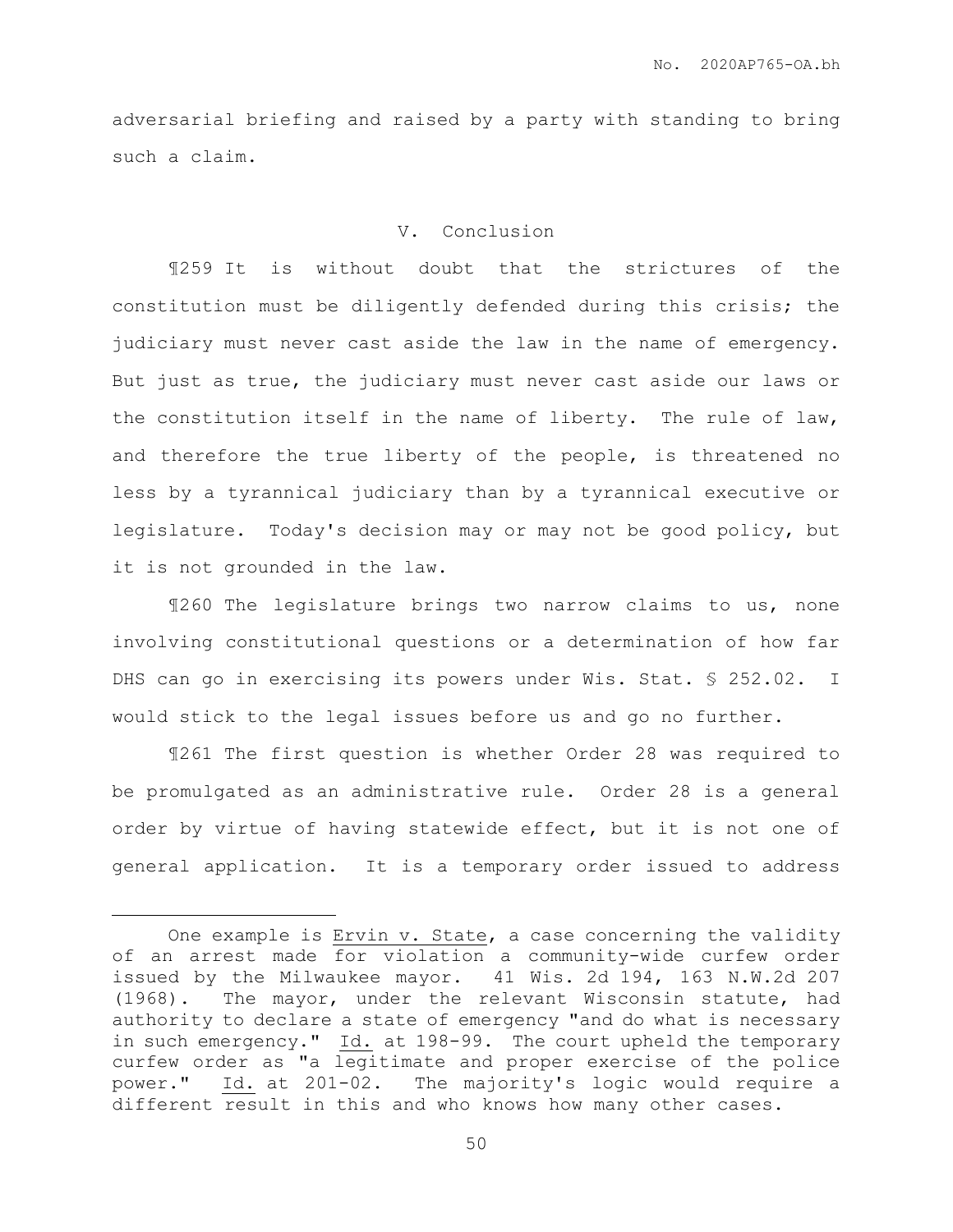the outbreak of a particular communicable disease. Therefore, it does not meet the definition of a rule under Wis. Stat.  $$227.01(13)$ .

¶262 The legislature asks in the alternative that we address whether Order 28 goes beyond the statutory powers DHS has been granted in Wis. Stat. § 252.02. But the legislature has not alleged, nor can I identify, any harm to the legislature as a constitutional body for which this court can grant relief. Executive branch overreach may be challenged by those who are harmed by the executive branch action. Except in unusual cases, the lawmaking body is not injured in its lawmaking functions by executive branch enforcement gone awry. Therefore, the legislature lacks standing to bring this claim, and it should be dismissed.

¶263 For these reasons, I respectfully dissent.<sup>25</sup>

¶264 I am authorized to state that Justices ANN WALSH BRADLEY and REBECCA FRANK DALLET join ¶¶198-258 of this dissent.

<sup>&</sup>lt;sup>25</sup> In light of my legal conclusions, and in accord with the legislature's request, I would have granted a stay of the court's decision to give the parties time to consider a replacement for Order 28.